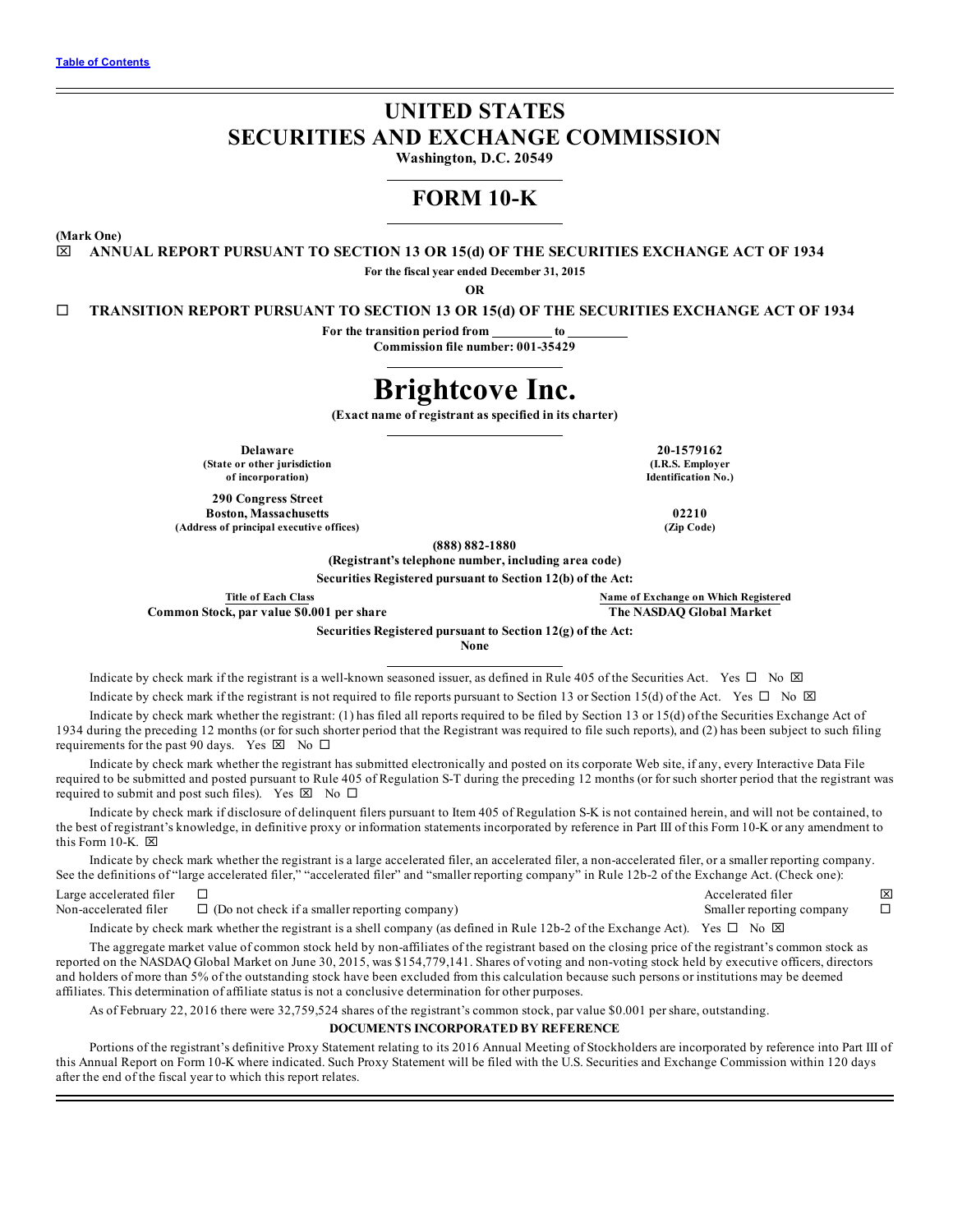# **Table of Contents**

<span id="page-1-0"></span>

|                   |                                                                                                              | Page           |
|-------------------|--------------------------------------------------------------------------------------------------------------|----------------|
| PART I.           |                                                                                                              |                |
| Item $1$ .        | <b>Business</b>                                                                                              | $\overline{4}$ |
| Item 1A.          | <b>Risk Factors</b>                                                                                          | 13             |
| Item 1B.          | <b>Unresolved Staff Comments</b>                                                                             | 28             |
| Item 2.           | <b>Properties</b>                                                                                            | 28             |
| Item $3$ .        | <b>Legal Proceedings</b>                                                                                     | 29             |
| Item 4.           | <b>Mine Safety Disclosures</b>                                                                               | 29             |
| PART II.          |                                                                                                              |                |
| Item $5$ .        | Market for Registrant's Common Equity, Related Stockholder Matters and Issuer Purchases of Equity Securities | 30             |
| Item 6.           | Selected Consolidated Financial Data                                                                         | 33             |
| Item 7.           | Management's Discussion and Analysis of Financial Condition and Results of Operations                        | 35             |
| Item 7A.          | <b>Ouantitative and Oualitative Disclosures about Market Risk</b>                                            | 57             |
| Item 8.           | <b>Financial Statements and Supplementary Data</b>                                                           | 60             |
| Item 9.           | Changes in and Disagreements with Accountants on Accounting and Financial Disclosure                         | $F-30$         |
| Item 9A.          | <b>Controls and Procedures</b>                                                                               | $F-30$         |
| Item 9B.          | <b>Other Information</b>                                                                                     | 62             |
| <b>PART III</b>   |                                                                                                              |                |
| Item $10$ .       | Directors, Executive Officers and Corporate Governance                                                       | 62             |
| Item $11$ .       | <b>Executive Compensation</b>                                                                                | 62             |
| Item 12.          | <b>Security Ownership of Certain Beneficial Owners and Management and Related Stockholder Matters</b>        | 62             |
| Item $13$ .       | Certain Relationships and Related Transactions, and Director Independence                                    | 62             |
| Item 14.          | <b>Principal Accountant Fees and Services</b>                                                                | 62             |
| <b>PART IV</b>    |                                                                                                              |                |
| Item $15$ .       | <b>Exhibits and Financial Statement Schedules</b>                                                            | 62             |
| <b>Signatures</b> |                                                                                                              | 63             |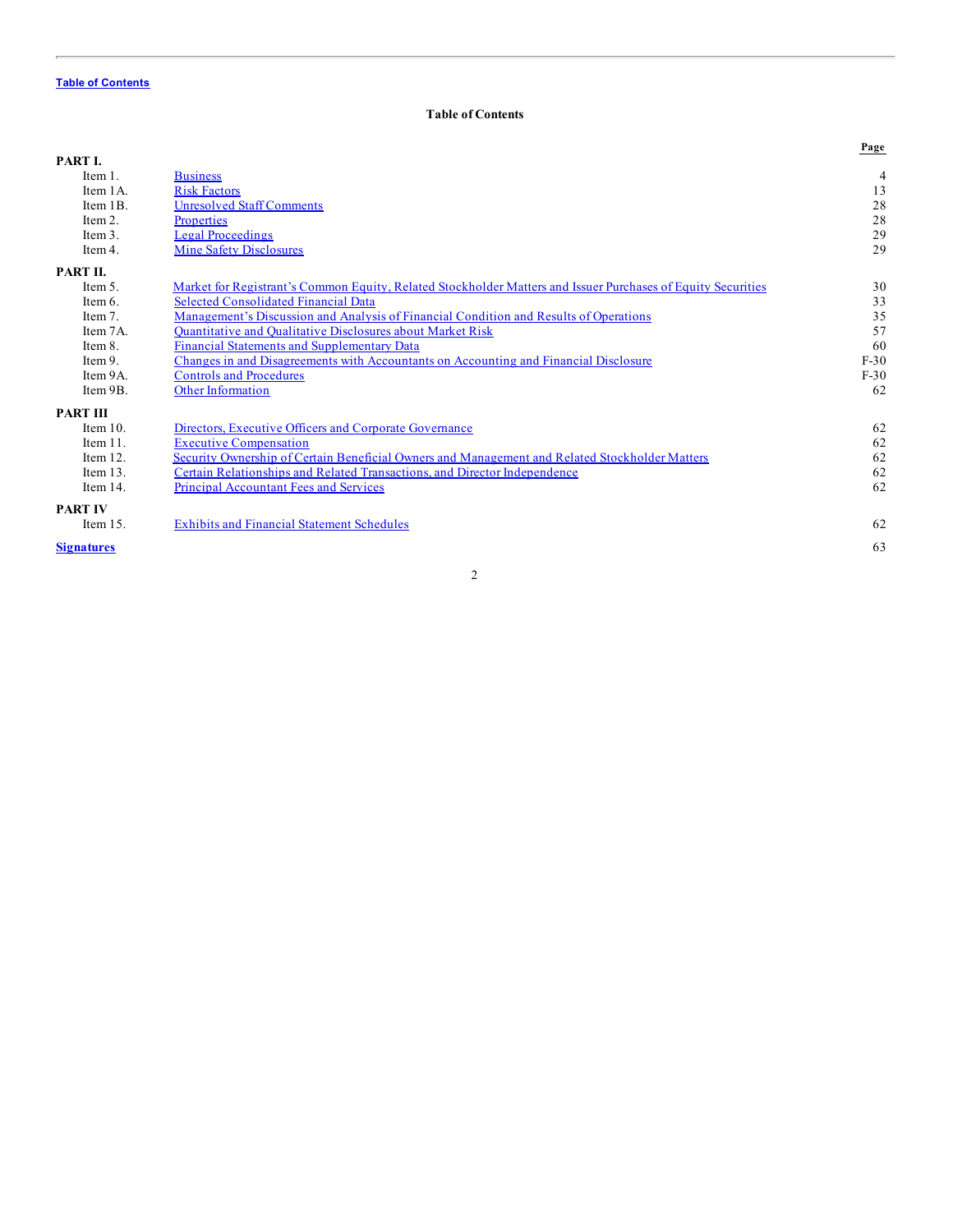#### **SPECIAL NOTE REGARDING FORWARD-LOOKING STATEMENTS**

This Annual Report on Form 10-K contains "forward-looking statements" that involve risks and uncertainties, as well as assumptions that, if they never materialize or prove incorrect, could cause our results to differ materially from those expressed or implied by such forward-looking statements. The statements contained in this Annual Report on Form 10-K that are not purely historical are forward-looking statements within the meaning of Section 27A of the Securities Act of 1933, as amended, or Securities Act, and Section 21E of the Securities Exchange Act of 1934, as amended, or Exchange Act. Such forwardlooking statements include any expectation of earnings, revenue or other financial items; any statements of the plans, strategies and objectives of management for future operations; factors that may affect our operating results; statements related to adding employees; statements related to potential benefits of the acquisition of substantially all of the assets of Unicorn Media, Inc. and certain of its subsidiaries; statements related to future capital expenditures; statements related to future economic conditions or performance; statements as to industry trends and other matters that do not relate strictly to historical facts or statements of assumptions underlying any of the foregoing. Forward-looking statements are often identified by the use of words such as, but not limited to, "anticipate," "believe," "can," "continue," "could," "estimate," "expect," "intend," "may," "will," "plan," "project," "seek," "should," "target," "will," "would," and similar expressions or variations intended to identify forward-looking statements. These statements are based on the beliefs and assumptions of our management based on information currently available to management. Such forward-looking statements are subject to risks, uncertainties and other important factors that could cause actual results and the timing of certain events to differ materially from future results expressed or implied by such forward-looking statements. Factors that could cause or contribute to such differences include, but are not limited to, those identified below, and those discussed in the section titled "Risk Factors" included in Item 1A of Part I of this Annual Report on Form 10-K, and the risks discussed in our other Securities and Exchange Commission, or SEC, filings. Furthermore, such forward-looking statements speak only as of the date of this report. Except as required by law, we undertake no obligation to update any forward-looking statements to reflect events or circumstances after the date of such statements. Forward-looking statements in this Annual Report on Form 10-K may include statements about:

- our ability to achieve profitability;
- our competitive position and the effect of competition in our industry;
- our ability to retain and attract new customers;
- our ability to penetrate existing markets and develop new markets for our services;
- our ability to retain or hire qualified accounting and other personnel;
- our ability to protect our intellectual property and operate our business without infringing upon the intellectual property rights of others;
- our ability to maintain the security and reliability of our systems;
- our estimates with regard to our future performance and total potential market opportunity;
- our estimates regarding our anticipated results of operations, future revenue, capital requirements and our needs for additional financing; and
- our goals and strategies, including those related to revenue growth.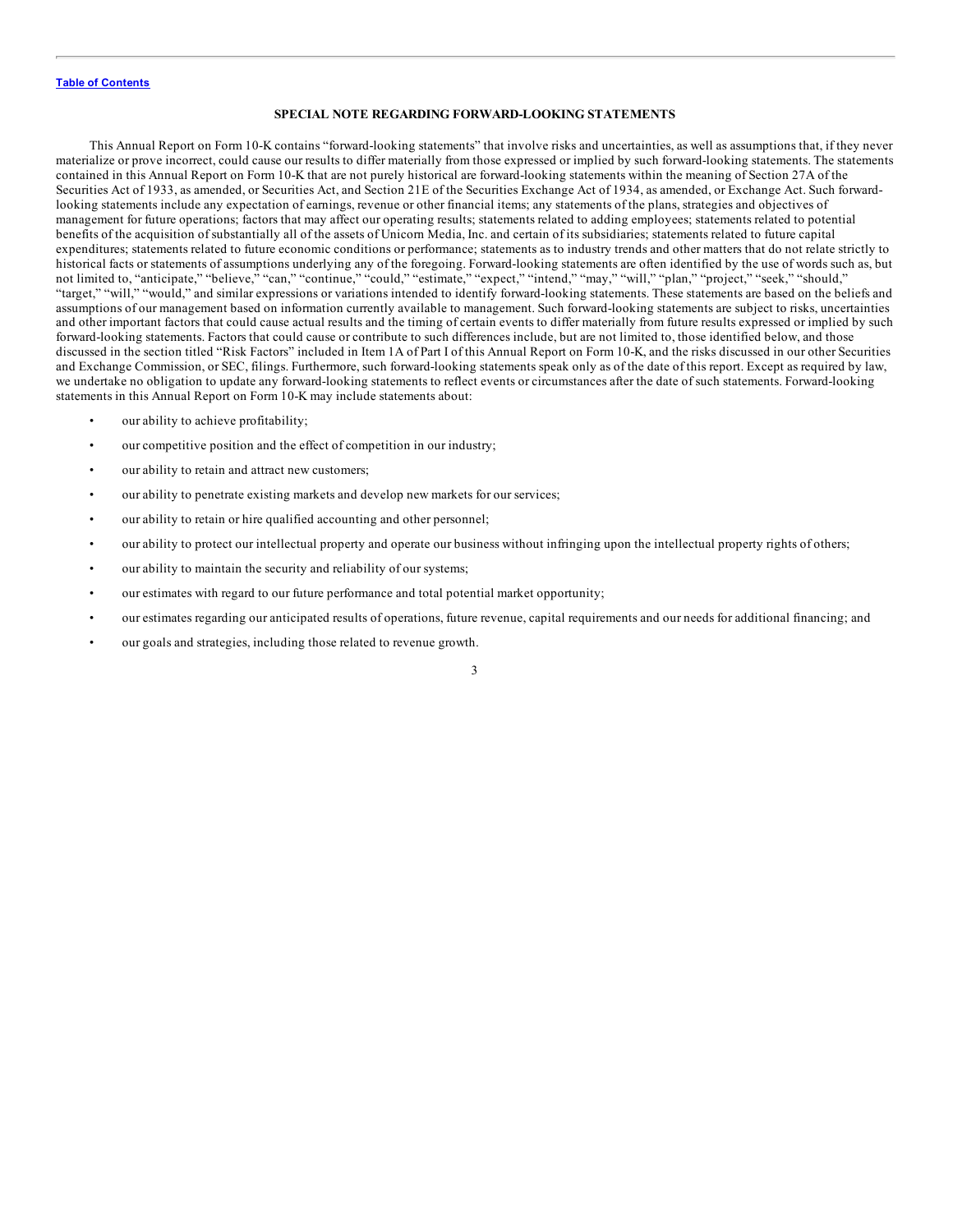#### **PART I**

#### <span id="page-3-0"></span>**Item 1. Business**

#### **Overview**

Brightcove Inc., or Brightcove, is a leading global provider of cloud-based services for video. Brightcove was incorporated in Delaware in August 2004 and our headquarters are in Boston, Massachusetts. Our suite of products and services reduces the cost and complexity associated with publishing, distributing, measuring and monetizing video across devices.

Brightcove Video Cloud, or Video Cloud, our flagship product released in 2006, is the world's leading online video platform. Video Cloud enables our customers to publish and distribute video to Internet-connected devices quickly, easily and in a cost-effective and high-quality manner. Brightcove Zencoder, or Zencoder, is a cloud-based video encoding service. Brightcove Once, or Once, is an innovative, cloud-based ad insertion and video stitching service that addresses the limitations of traditional online video ad insertion technology. Brightcove Gallery, or Gallery, is a cloud-based service that enables customers to create and publish video portals. Brightcove Perform, or Perform, is a cloud-based service for creating and managing video player experiences. Brightcove Video Marketing Suite, or Video Marketing Suite, is a comprehensive suite of video technologies designed to address the needs of marketers to drive awareness, engagement and conversion. Brightcove Lift, or Lift, released in October 2015, is a solution designed to defeat ad blockers, optimize ad delivery and deliver a premium TV-like viewing experience across connected platforms.

Since 2014, our go-to-market approach for our solutions has been focused primarily on (i) media companies and (ii) digital marketers in a wide range of enterprises and organizations.

As of December 31, 2015, we had 5,047 customers in over 75 countries, including many of the world's leading media companies, broadcasters, publishers, brands and corporations, as well as governments, educational institutions and non-profit organizations.

We generate revenue by offering our products to customers on a subscription-based, software as a service, or SaaS, model. Our revenue grew from \$125.0 million in the year ended December 31, 2014 to \$134.7 million in the year ended December 31, 2015. As of December 31, 2014, we had 5,770 customers, of which 3,907 used our volume offerings and 1,863 used our premium offerings. As of December 31, 2015, we had 5,047 customers, of which 3,184 used our volume offerings and 1,863 used our premium offerings. Substantially all of our revenue has historically been attributable to our Video Cloud product, and we expect that revenue from Video Cloud will continue to comprise a significant portion of our revenue.

#### **Our Solutions**

Our solutions provide our customers with the following key benefits:

- *Comprehensive, modular and scalable solutions*. Video Cloud provides a single, integrated solution to meet a range of video publishing and distribution needs. Video Marketing Suite is an end-to-end solution of video technologies built for the needs of modern marketers. Each of Zencoder, Once, Gallery, Perform, and Lift are modular solutions that customers can either use on a stand-alone basis or integrate into their existing video workflows. In addition, our multi-tenant architecture enables us to deliver each of our solutions across our customer base with a single version of our software for each product, making it easier to scale our solutions as our customer and end user base expands.
- *Easy to use and low total cost of ownership*. Our products were designed to be intuitive and easy to use. We provide reliable, cost-effective, ondemand solutions to our customers, relieving them of the cost, time and resources associated with in-house solutions and enabling them to be up and running quickly after signing with us.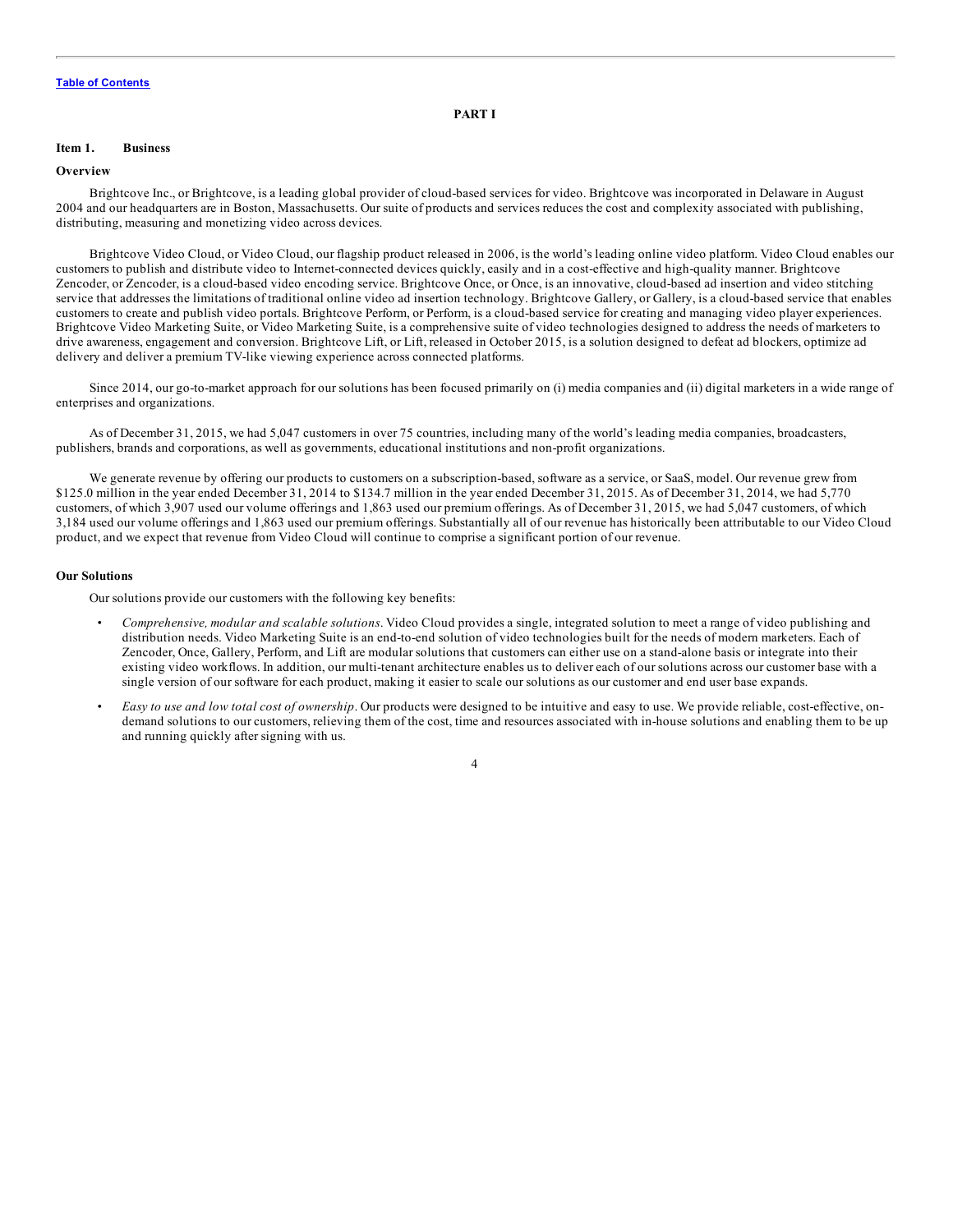- *Open platforms and extensive ecosystem*. Our open and extensible platforms enable our customers to customize standard features and functionality and easily integrate third-party technology to meet their own specific requirements and business objectives. We have an extensive ecosystem of partners, which we refer to as the Brightcove Alliance. More than 150 Brightcove Alliance members have built solutions that rely upon, or are already integrated with, our platforms. This ecosystem includes leading technology companies such as Akamai, comScore, Google and Oracle and providers of niche technology services. These integrated technologies provide our customers with enhanced flexibility, functionality and ease of use.
- *Help customers achieve business objectives*. Our customers use our products to achieve key business objectives such as driving site traffic, increasing viewer engagement on their sites, monetizing content, increasing conversion rates for transactions, increasing brand awareness and expanding their audiences. We believe our customers view us as a strategic partner in part because our business model is not dependent on building our own audience or generating our own ad revenue. Our business interests align with our customers' interests as we each benefit from the success of our customers' online strategy.
- *Ongoing customer-driven development*. Through our account managers, customer support teams, product managers and regular outreach from senior leadership, we solicit and capture feedback from our customer base for incorporation into ongoing enhancements to our solutions. We regularly provide our customers with enhancements to our products. For example, in 2015 we introduced Brightcove Jump Start for Apple TV, a new service offering that enables customers to quickly launch video apps on the fourth-generation Apple TV. Delivering cloud-based solutions allows us to serve additional customers with little incremental expense and to deploy innovations and best practices quickly and efficiently to our existing customers.

# **Our Business Strengths**

We believe that the following business strengths differentiate us from our competitors and are key to our success:

- *We are the recognized online video platform market leader*. In 2015, our customers used Video Cloud to deliver an average of approximately 1.8 billion video streams per month, which we believe is more video streams per month than any other professional solution. We have over recent years received numerous awards for our market leadership from industry analysts such as Frost & Sullivan, ABI Research and Forrester.
- *We have established a global presence*. We have established a global presence, beginning with our first non-U.S. customer in 2007, and continuing with the expansion of our operations into Europe, Japan, Asia Pacific and the Middle East. Today, we have employees in nine countries. We built our solutions to be localized into almost any language and currently offer 24/7 customer support worldwide. As of December 31, 2015, organizations throughout the world used Video Cloud to reach viewers in approximately 245 countries and territories.
- *We have high visibility and predictability in our business*. We sell our subscription and support services through monthly, quarterly or annual contracts and recognize revenue ratably over the committed term. The majority of our revenue comes from annual contracts. Our existing contracts provide us with visibility into revenue that has not yet been recognized. We have also achieved an overall recurring dollar retention rate of at least 88% in each of the last four fiscal quarters, including 91%, 88%, 101% and 98% for the three months ended March 31, 2015, June 30, 2015, September 30, 2015 and December 31, 2015, respectively. Our business model and customer loyalty provide greater levels of recurring revenue and predictability compared to traditional, perpetual-license business models.
- *We have customers of all sizes across multiple industries*. We offer different editions of our products tailored to meet the needs of organizations of various sizes, from large global enterprises to small and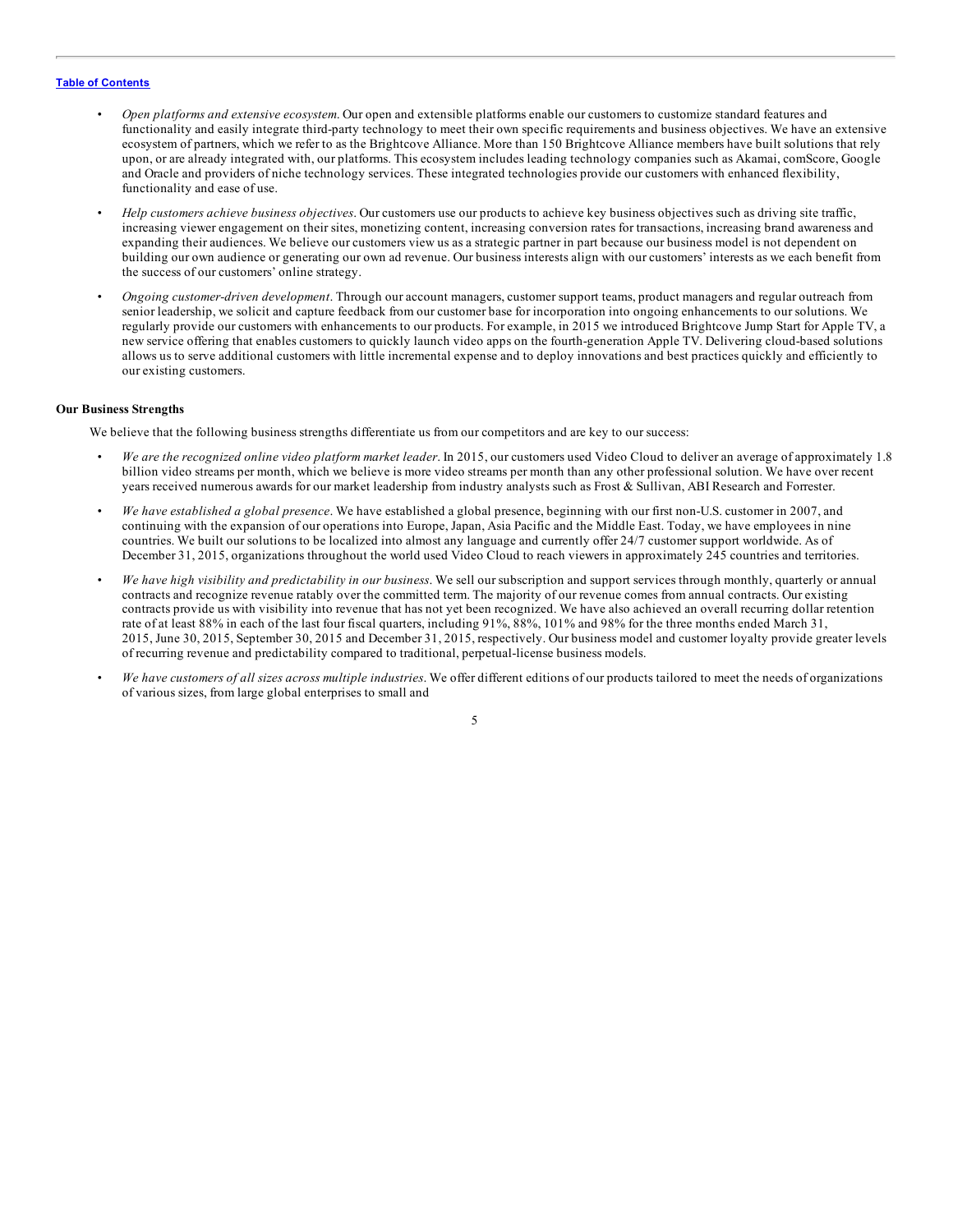medium-sized businesses, across industries. Our offerings range from entry-level editions to enterprise-level editions used by multiple departments in a single organization.

• *Our management team has experience building and scaling software companies*. Our senior leadership team has built innovative software platform businesses. Members of our senior leadership team have held senior product, business and technology roles at companies such as Adobe, Allaire, Amazon Web Services, AT&T, Citrix, Lycos and Macromedia.

#### **Our Customers**

As of December 31, 2015, we had 5,047 customers in over 75 countries. We provide our solutions to many of the world's leading media companies, broadcasters, publishers, brands and corporations, as well as governments, educational institutions and non-profit organizations. While our solutions are tailored to meet the needs of media companies and digital marketers in a wide range of enterprises and organizations, we believe our solutions can benefit any organization with a website or digital content.

#### **Our Products and Services**

# *Video Cloud*

Video Cloud, the world's leading online video platform, enables our customers to publish and distribute video to Internet-connected devices quickly, easily and in a cost-effective and high-quality manner. Our innovative technology and intuitive user interface give customers control over a wide range of features and functionality needed to publish and deliver a compelling user experience, including the following:

- *Uploading and Encoding*. Using Video Cloud, customers may upload videos in various formats for adaptive encoding that maximizes quality and minimizes file size. Video Cloud then automatically enables the content to be delivered to end users via a third-party content delivery network, or CDN, such as Akamai Technologies, Inc., or Akamai, or Limelight Networks, Inc., or Limelight.
- *Content Management*. Whether a customer has a few short video clips or thousands of full-length episodes, Video Cloud makes it easy to organize a media library. Videos can be grouped together with drag-and-drop controls or smart playlists that automatically organize content. Customers can set rules for geographic access and schedules to define where and when their videos can be viewed.
- *Video Players*. Video Cloud includes leading video player technology, with fast load times and fast video starts. Video Cloud allows for pointand-click styling and configuration of video players that can reflect the brand or design of the customer. Our video players also include built-in support for advertising, analytics and content protection, and provide a consistent cross-platform playback experience. Developers can also take advantage of a set of tools to create completely custom video player experiences.
- *Multi-platform video experiences*. We have built Video Cloud to support numerous operating systems, formats and devices. In addition to webbased experiences, Video Cloud provides publishing and delivery services for cross-platform devices including smartphones, tablets and Connected TVs. Our solution includes automated device detection and manages multiple renditions of the same video encoded in different forms with optimized delivery protocols for different target formats.
- *Live Video Streaming*. In addition to on-demand video distribution, Video Cloud includes support for live video broadcasts. Video Cloud accepts multiple live streams at different quality levels and delivers the rendition that attempts to best match each viewer's available bandwidth, processor utilization and player size.
- *Distribution and Syndication*. Video Cloud supports a blended distribution strategy across the Internet, allowing customers to distribute videos on their own website, partner websites or video-sharing sites such as YouTube. These tools help content owners to drive site traffic, increase brand awareness and expand their audience.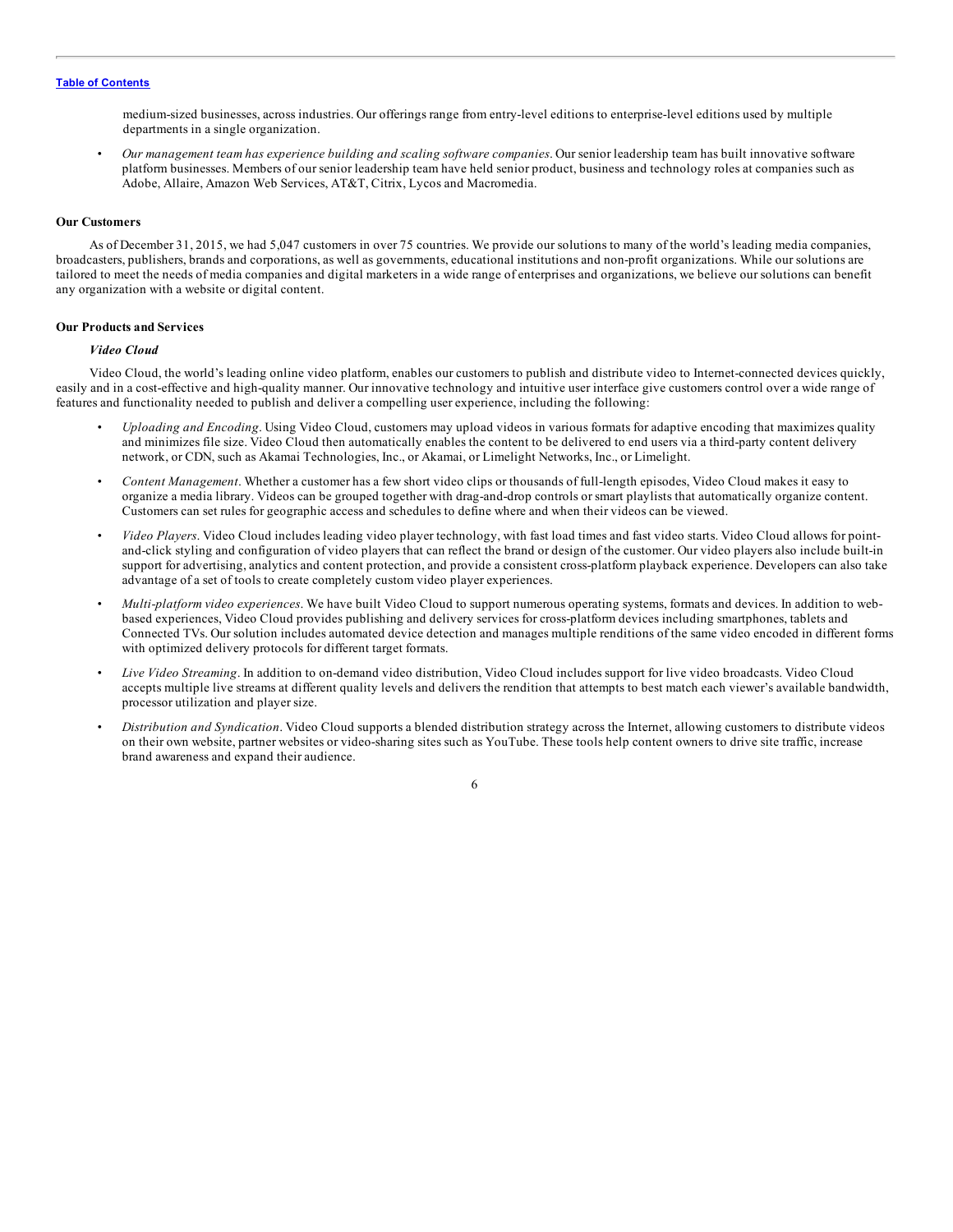- *Social Media*. Customers can expand their audience by leveraging the social network of their viewers. Through integrated Video Cloud capabilities, users can share videos through Facebook, Twitter and other social media destinations.
- *Advertising and Monetization*. Video Cloud can help customers grow and monetize their audience with video ad features such as tools for ad insertions and built-in ad server and network integrations. Video Cloud includes tools to support synchronized in-player ads with embedded link functionality and overlays for persistent branding.
- *Analytics*. Video Cloud's integrated video analytics present information to optimize and support customers' online video publishing and distribution strategy. Online publishers can also choose to integrate web analytics solutions such as Adobe Omniture or Google Analytics with Video Cloud.

#### *Zencoder*

Zencoder is a cloud-based video encoding service. Zencoder provides our customers with high-quality, reliable encoding of live and on-demand video and access to highly scalable encoding power without having to pay for, manage and scale expensive hardware and software. Zencoder includes the following principal features and functionality:

- *File Support*. Zencoder accepts files in an extensive range of formats and codecs and supports video output to a multitude of devices.
- *Quality and Control*. Zencoder includes tools to support high quality video output and to adjust and edit video.
- *Speed and Reliability.* Zencoder provides extremely fast transcoding and industry leading reliability.
- *Platform and Security*. Zencoder is scalable, globally distributed and includes advanced security features designed to protect content.
- *Account and Integration*. Zencoder provides a simple API for streamlined integration, supports most major transfer protocols and accelerated file transfers and allows users to manage their accounts and encoding jobs from an intuitive, online dashboard.

#### *Once*

Once is an innovative, cloud-based ad insertion and video stitching service that addresses the limitations of traditional online video ad insertion technology. Once reduces or eliminates the need for platform-specific ad technology and makes it possible for customers to reliably deliver live or ondemand video with dynamically customized programming and targeted ads to the maximum range of devices. Once includes the following principal features and functionality:

- *Reach*. Once features cloud-based ad monetization of video on demand, live video and simulcast TV across devices, apps and websites.
- *Integrations*. Once is pre-integrated with ad networks and ad decision systems.
- *Server-Side Solution*. Once is a server-side solution, requiring no SDKs, plug-ins or client-side code.
- *Simplicity.* Once uses a single URL with automatic device detection to deliver high bit-rate broadcast quality video ads.

#### *Gallery*

Gallery is a cloud-based service that enables customers to create and publish video portals. This service combines portal templates with best practices for search engine optimization, responsive design, social sharing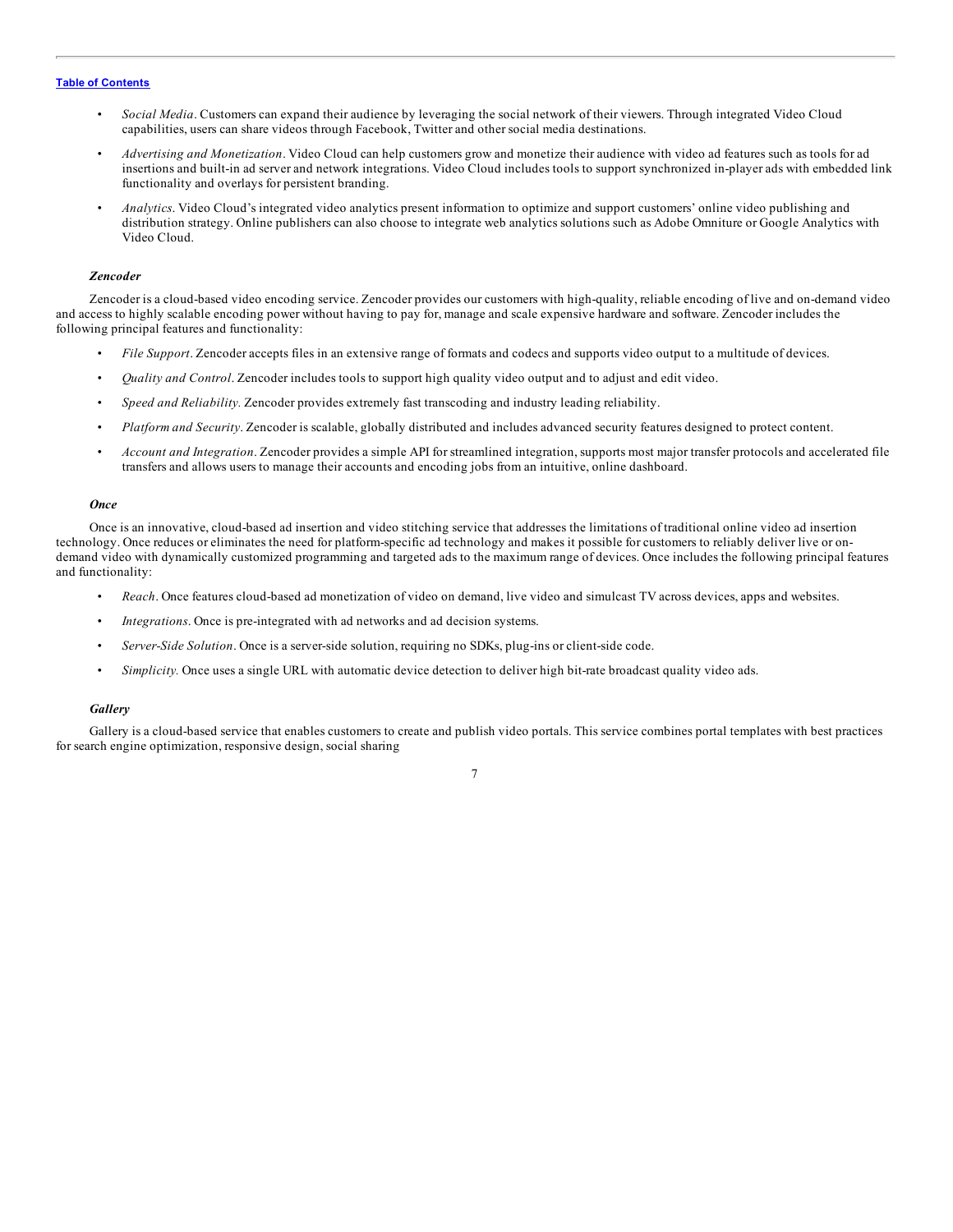and conversion in a single solution that can be implemented and updated with ease. Gallery allows customers to create engaging video experiences such as video channels, product showcases, event microsites and video support centers. Gallery includes the following principal features and functionality:

- *Portal Templates.* Customers can choose from over 100 templates, layouts and color combinations to customize a design without any technical resources.
- *Search Engine Optimization.* Portals include video search engine optimization on every page to help increase traffic.
- *Brand Precision.* Point and click tools to change any page element allow customers to match their exact colors and brand identity.
- *Conversion.* Gallery includes built-in lead capture features, flexible messaging areas and integrations with leading marketing automation solutions like Eloqua and Omniture to help customers capture more leads.
- *Mobile / Responsive Design.* Customers can reach their audience on desktops, tablets or mobile devices with responsive design templates that automatically adapt to an end user's device.
- *Social.* Gallery allows customers to expand the reach of their portals with social sharing options for Twitter, Facebook, YouTube, Pinterest, LinkedIn and more.
- *Ease of Use.* Customers can go live in minutes with a cloud-based solution that can be managed and updated with ease.

Gallery allows customers to create engaging video experiences such as video channels, product showcases, event microsites and video support centers.

#### *Perform*

Perform is a cloud-based service for creating and managing video player experiences. This service provides customers with leading video player technology, a robust set of management APIs and performance optimization services. Perform delivers cross-platform playback experiences and includes built-in support for advertising, analytics and content protection. Perform includes the following principal features and functionality:

- *Leading Video Player Technology.* Perform includes a fast HTML5-first video player, responsive design, social sharing and integration tools and support for HLS across all major mobile and desktop platforms.
- *Speed.* Perform is designed to have the fastest load times and the fastest video starts. Perform's precompiled plugins, skinned assets and thumbnails minimize download size. Perform is optimized to reduce network traffic. Perform also allows customers to deploy changes to thousands of player embeds with batch publishing to accelerate time-to-market.
- *Wide Reach*. Perform allows customers to reach the maximum range of Internet-connected devices and operating systems with consistent playback across desktop and mobile devices.
- *Powerful APIs, Plugins and SDKs*. The developer-friendly, HTML5 video player is easily customized with CSS and JavaScript APIs. Perform's Management APIs also allow customers to easily control player configurations. Perform has a robust ecosystem of plugins and integrations, including built-in support for advertising, analytics and content protection, as well as numerous open-source plugins from the Video.js community. Perform also includes native player SDKs for easy development and deployment of native applications.

#### *Video Marketing Suite*

Video Marketing Suite is a comprehensive suite of video technologies designed to address the needs of marketers to drive awareness, engagement and conversion. Video Marketing Suite is a bundled offering of Video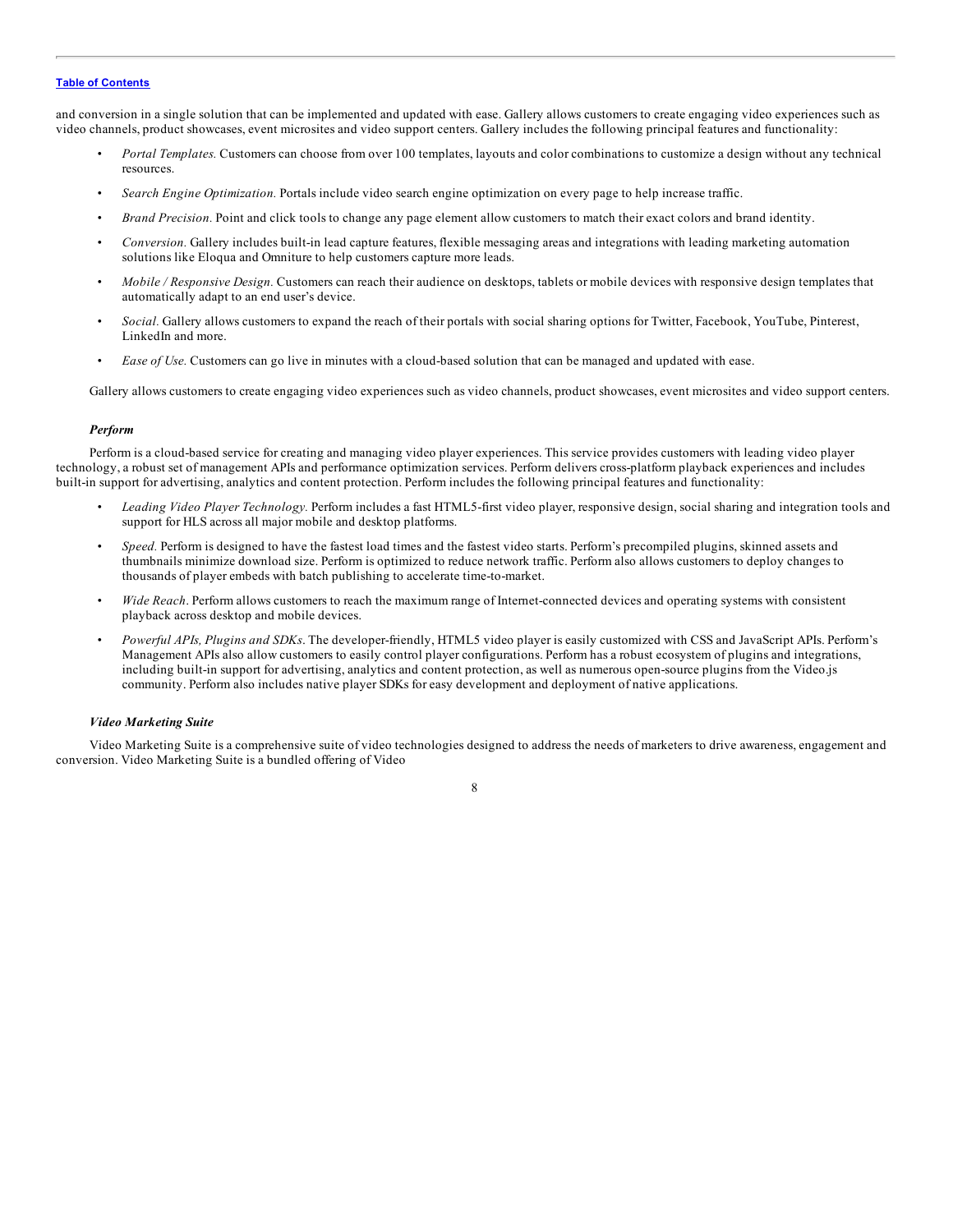Cloud, the Video Cloud Live module, or Live module, and Gallery. The Live module is an optional add-on to Video Cloud designed to enable non-technical users to set up live events and deliver multi-bitrate streams to multiple devices, without the need for hardware encoders or development work.

# *Lift*

Lift is a solution designed to defeat ad blockers, optimize ad delivery and deliver a premium TV-like viewing experience across connected platforms. Lift is a bundled offering of Once and Perform, which combines server-side ad insertion with leading video player technology to enable broadcasters and publishers to increase ad deliverability and inventory while supporting client-side interactivity, reporting and analytics.

#### *Editions*

Each of our products is offered to customers on a subscription-based SaaS model, with varying levels of usage entitlements, support and, in certain cases, functionality. Our customers pay us a monthly, quarterly or annual subscription fee for access to our products. This model allows our customers to scale their level of investment and usage based on the size and complexity of their needs.

Video Cloud is offered in two product lines. The first product line is comprised of our premium product editions, Pro and Enterprise. All Pro and Enterprise editions include functionality to publish and distribute video to Internet-connected devices. The Enterprise edition provides additional features and functionality such as a multi-account environment with consolidated billing, IP address filtering, the ability to produce live events with DVR functionality and advanced upload acceleration of content. The second product line is comprised of our volume product edition, which we refer to as our Express edition. Our Express edition targets small and medium-sized businesses, or SMBs. The Express edition provides customers with the same basic functionality that is offered in our premium product editions but has been designed for customers who have lower usage requirements and do not typically seek advanced features and functionality.

Customers of Zencoder on annual contracts are considered premium customers. Customers of Zencoder on month-to-month contracts, pay-as-you-go contracts, or contracts for a period of less than one year, are considered volume customers.

All Once, Gallery, Perform, Video Marketing Suite and Lift customers are considered premium customers.

#### *Account Management*

An important component of our sales strategy is our account management organization. This organization is focused on ongoing customer success and engagement, as well as contract renewals and upsells to our customer base.

#### *Professional Services*

While our products are easy for customers to use and deploy without any additional specialized services, we offer a range of professional services for customers who seek customization or assistance with their implementations. These professional services are priced on a time and materials basis or a per project basis and include projects such as content migrations from other vendors or in-house solutions, video player enhancements and the creation of web pages optimized for video.

#### *Support*

Our products generally include basic support for technical and operational issues. The premium editions of our products generally include telephone support during normal business hours. We also offer 24/7 global telephone support to customers paying for premium support packages.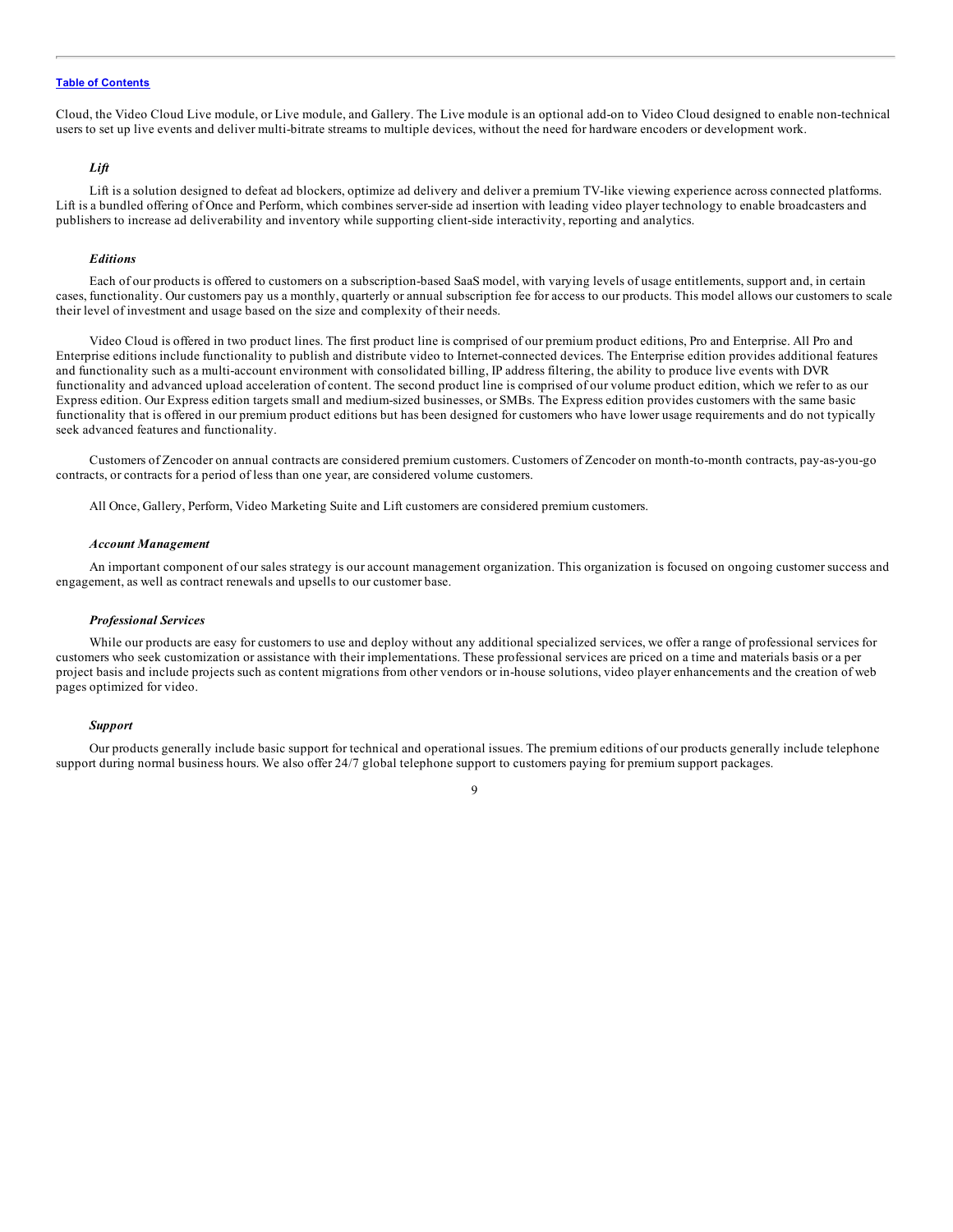#### *Training*

We offer free basic online training to registered users of our products. We also offer customized, onsite training for customers that is priced on a per engagement basis.

#### **Sales and Marketing**

We sell our products primarily through our global direct sales organization. Our sales team is organized by the following geographic regions: Americas, Europe and the Middle East, Asia Pacific, and Japan. We further organize our go-to-market approach by focusing our sales and marketing teams on selling primarily to (i) media companies, who generally want to distribute video content to a broad audience and (ii) digital marketers in a wide range of enterprises and organizations, who generally use video for marketing or communication purposes. A small amount of sales are generated through referral partners, channel partners and resellers. We also sell some of our products online through our website.

We generate customer leads, accelerate sales opportunities and build brand awareness through our marketing programs. Our marketing programs target executives, technology professionals and senior business leaders. Like our sales teams, our marketing team and programs are organized by geography and industry segment. Our principal marketing programs include:

- public relations and social media;
- online event marketing activities, direct email, search engine marketing and display ads and blogs;
- field marketing events for customers and prospects;
- participation in, and sponsorship of, user conferences, trade shows and industry events;
- use of our website to provide product and organization information, as well as learning opportunities for potential customers;
- cooperative marketing efforts with partners, including joint press announcements, joint trade show activities, channel marketing campaigns and joint seminars;
- telemarketing and lead generation representatives who respond to incoming leads to convert them into new sales opportunities; and
- customer programs, including user meetings and our online customer community.

#### **Operations**

We operate data center facilities in the greater Boston area, the greater Chicago area, Phoenix, and Amsterdam, and also use third-party cloud computing platforms. We operate our own servers for systems that manage meta-data, business rules and archival storage of media assets. We take advantage of geographically dispersed, third-party, cloud computing capacity to improve the responsiveness of our service and lower network latency for our customers.

Media delivery to end users, including video, audio, images, JavaScript and Adobe Flash components, is served primarily through CDN providers, including Akamai and Limelight. We believe our agreements with our CDN providers are based on competitive market terms and conditions, including service level commitments from these CDN providers.

We entered into our agreement with Akamai in July 2010. It enables us to use Akamai CDN services for our own benefit and to resell Akamai CDN services to our customers in every geographic location in which we offer our products. The current expiration date of the agreement is December 31, 2017.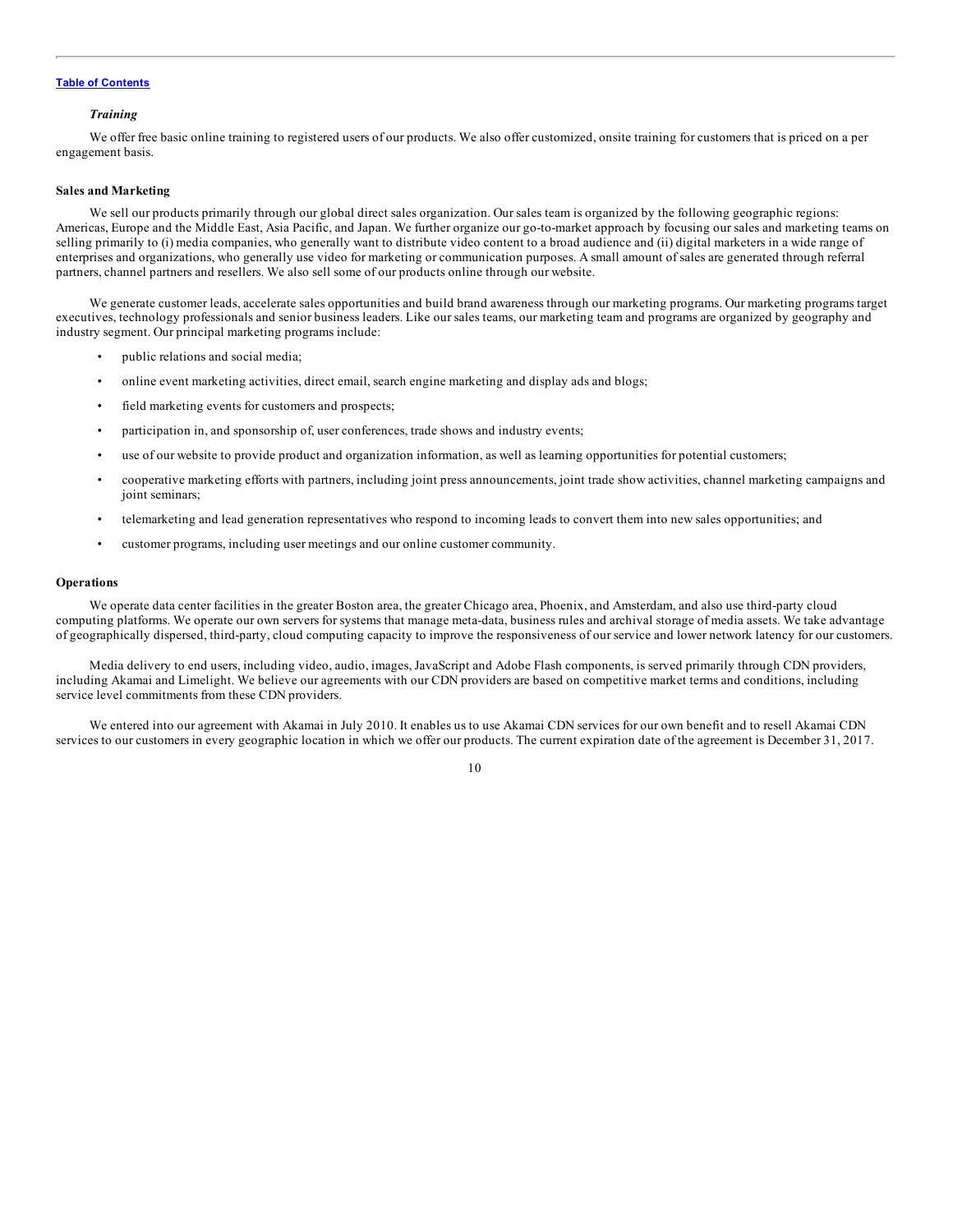We entered into our agreement with Limelight in March 2006. Our agreement with Limelight enables us to use Limelight CDN services for our own benefit and to resell Limelight CDN services to our customers in every geographic location in which we offer our products. The current expiration date of the agreement is April 30, 2016. We believe the agreement will be renewed or the term of the agreement will be extended again prior to the expiration of the service continuation period described below.

Each agreement contains a service continuation period following expiration of the agreement, which we believe is sufficient to enable transition to an alternative provider to avoid material disruption to our business or to our customers. Our agreement with Akamai provides that, upon termination for any reason, Akamai will continue to provide CDN services to our existing customers for up to twelve months. Our agreement with Limelight provides that, upon termination for any reason, Limelight will continue to provide CDN services for our benefit for up to six months.

#### **Intellectual Property**

We rely principally on a combination of trademark, patent, copyright and trade secret laws in the United States and other jurisdictions, as well as confidentiality procedures and contractual provisions to protect our proprietary technology, confidential information, business strategies and brands. We also believe that factors such as the technological and creative skills of our employees and personnel coupled with the creation of new features, functionality and products are essential to establishing and maintaining a technology leadership position. We enter into confidentiality and invention assignment agreements with our employees and consultants and confidentiality agreements with other third parties, and we rigorously control access to our proprietary technology.

In the United States, we have 27 issued and/or allowed patents and 17 patent applications pending. Internationally, we have 11 issued and/or allowed patents and 20 patent applications pending, including one pending Patent Cooperation Treaty application and three patent applications undergoing examination at the European Patent Office. We currently have patent applications pending in Canada, United Kingdom, Australia, Hong Kong and Japan, and we may seek coverage in additional jurisdictions to the extent we determine such coverage is appropriate and cost-effective. Our issued patents cover a variety of technical domains relevant to our business, including aspects of publishing and distributing digital media online, cloud-based stream delivery and ad insertion.

Our registered trademarks in the United States include "BRIGHTCOVE", "ZENCODER", ONCEVOD and our logo. These trademarks are also registered in certain non-U.S. jurisdictions, including the European Union and Canada. We may apply for registrations for these and other marks in additional jurisdictions to the extent we determine such coverage is appropriate and cost-effective.

Despite our efforts to protect our proprietary rights, unauthorized parties may attempt to copy or obtain and use our technology to develop products with the same functionality as our solutions. Policing unauthorized use of our technology is difficult and expensive. Our competitors could also independently develop technologies equivalent to ours, and our intellectual property rights may not be broad enough for us to prevent competitors from selling products incorporating those technologies.

#### **Competition**

We compete with video-sharing sites such as YouTube, in-house solutions, online video platforms and certain niche technology providers. Some of our actual and potential competitors may enjoy competitive advantages over us, such as larger marketing budgets and larger sales teams, as well as greater financial, technical and other resources. The overall markets for our products are fragmented, rapidly evolving and highly competitive.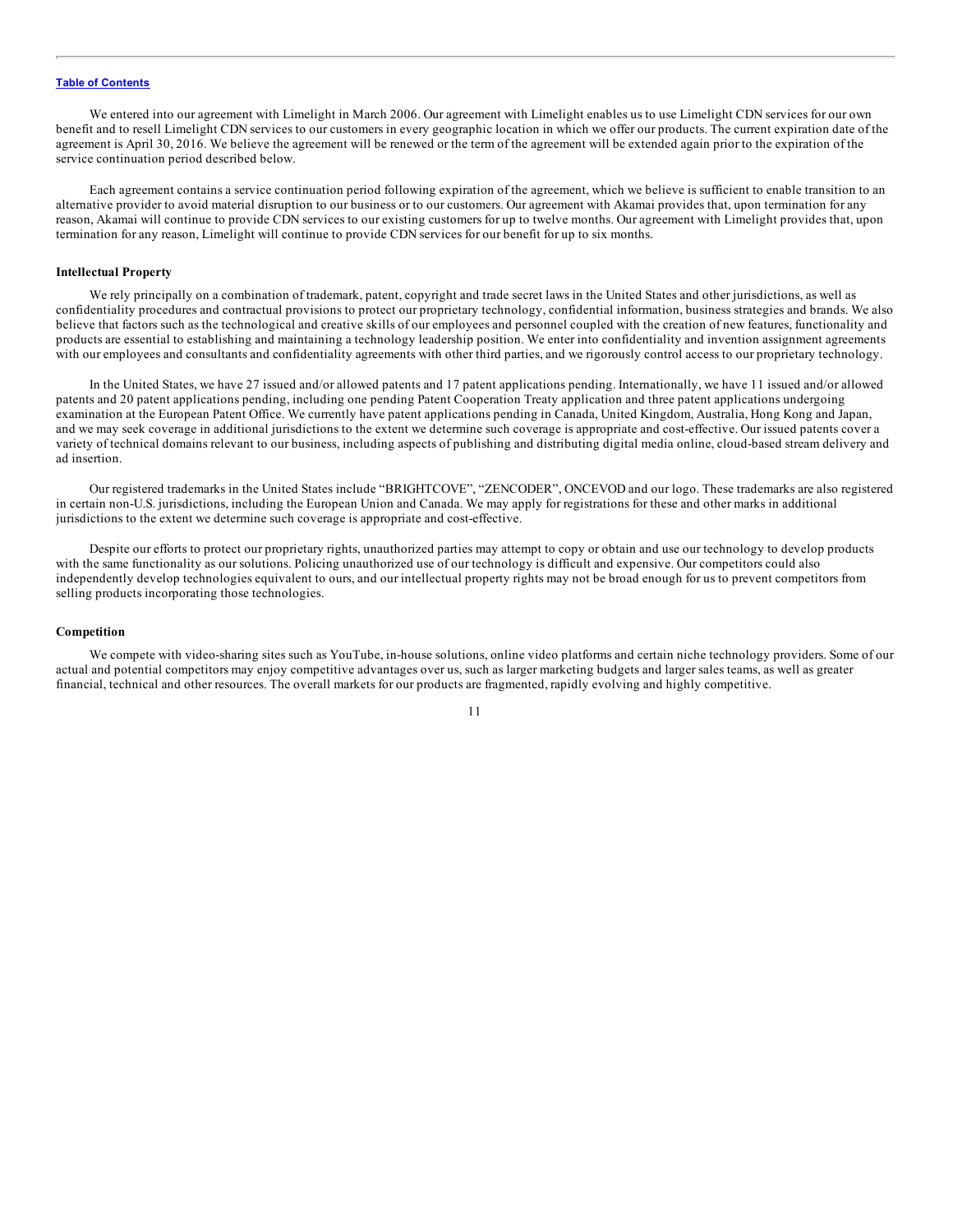We expect that the competitive landscape will change as our markets consolidate and mature. We believe the principal competitive factors in our industry include the following:

- total cost of ownership;
- breadth and depth of product functionality;
- ability to innovate and respond to customer needs rapidly;
- level of resources and investment in sales, marketing, product and technology;
- ease of deployment and use of solutions;
- level of integration into existing workflows, configurability, scalability and reliability;
- customer service;
- brand awareness and reputation;
- ability to integrate with third-party applications and technologies;
- size and scale of provider; and
- size of customer base and level of user adoption.

The mix of factors relevant in any given situation varies with regard to each prospective customer. We believe we compete favorably with respect to all of these factors.

Some of our competitors have made or may make acquisitions or enter into partnerships or other strategic relationships to offer a more comprehensive service than we do. These combinations may make it more difficult for us to compete effectively, including on the basis of price, sales and marketing programs, technology or service functionality. We expect these trends to continue as organizations attempt to strengthen or maintain their market positions.

#### **Research and Development**

We have focused our research and development efforts on expanding the functionality and scalability of our products and enhancing their ease of use, as well as creating new product offerings. We expect research and development expenses to increase in absolute dollars as we intend to continue to regularly release new features and functionality, expand our product offerings, continue the localization of our products in various languages, upgrade and extend our service offerings, and develop new technologies. Over the long term, we believe that research and development expenses as a percentage of revenue will decrease, but will vary depending upon the mix of revenue from new and existing products, features and functionality, as well as changes in the technology that our products must support, such as new operating systems or new Internet-connected devices.

Our research and development expenses were \$29.3 million, \$28.3 million and \$21.1 million in 2015, 2014 and 2013, respectively, which included stock-based compensation expense of \$1.4 million, \$1.4 million and \$1.2 million, respectively. As of December 31, 2015, we had 147 employees in research and development.

#### **Employees**

As of December 31, 2015, we had 413 employees, of which 328 were located in the United States and 85 were located outside of the United States. None of our employees are represented by a labor union or covered by a collective bargaining agreement. We consider our relationship with our employees to be good.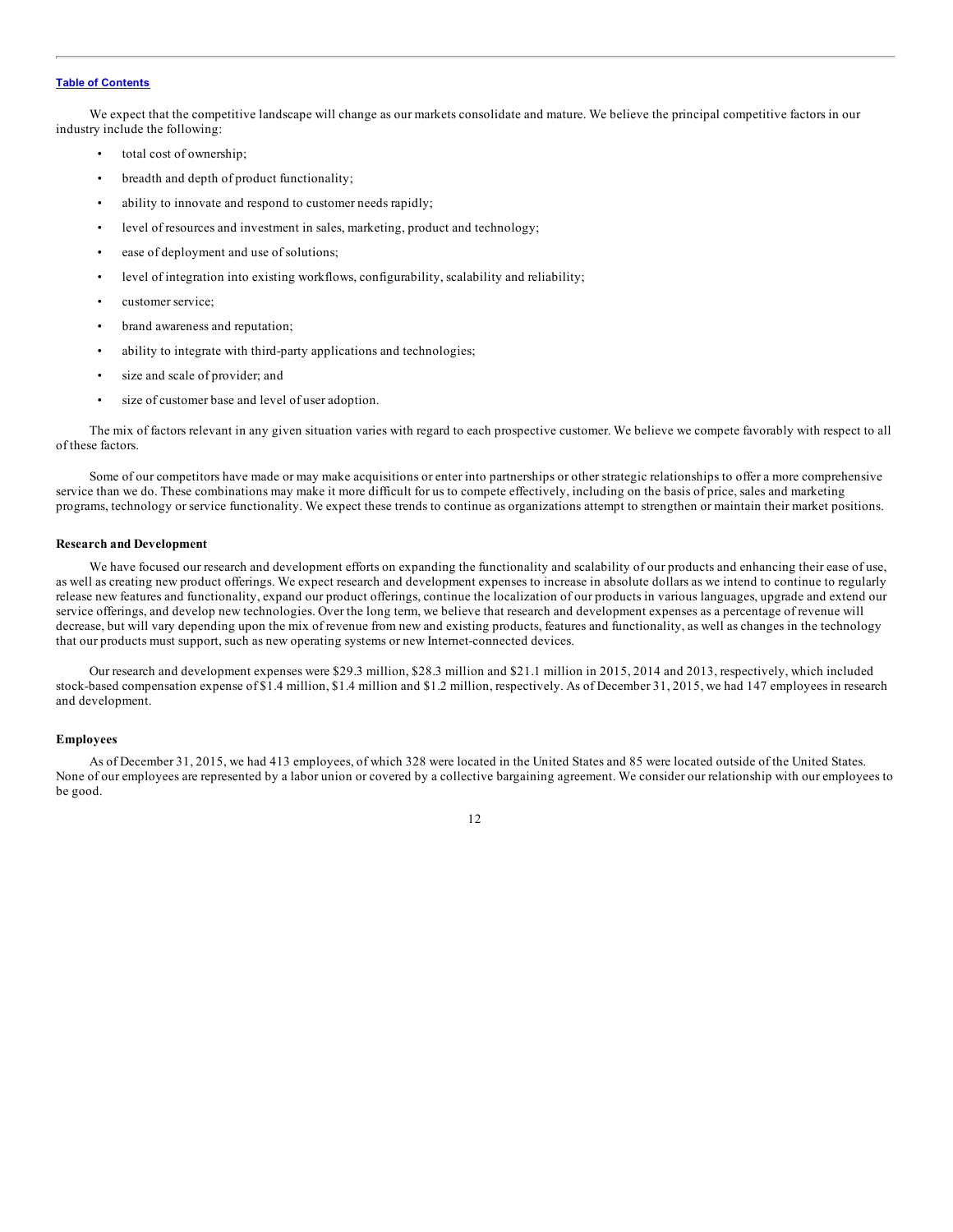#### <span id="page-12-0"></span>**Information about Segment and Geographic Revenue**

Information about segment and geographic revenue is set forth in Note 12 of the Notes to Consolidated Financial Statements under Item 8 of this Annual Report on Form 10-K.

#### **Subsequent Events**

For information on subsequent events, see Subsequent Events in the notes to the consolidated financial statements appearing elsewhere in this Annual Report on Form 10-K.

#### **Available Information**

Our principal executive offices are located at 290 Congress Street, Boston, Massachusetts, 02210. Our telephone number is (888) 882-1880. Our website address is *www.brightcove.com*. Our Annual Reports on Form 10-K, Quarterly Reports on Form 10-Q, Current Reports on Form 8-K and amendments to those reports filed or furnished pursuant to Section 13(a) or 15(d) of the Securities Exchange Act of 1934 are available free of charge through the investor relations page of our website as soon as reasonably practicable after we electronically file such material with, or furnish it to, the Securities and Exchange Commission. Alternatively, these reports may be accessed at the SEC's website at *www.sec.gov*.

#### **Item 1A. Risk Factors**

You should carefully review the risk factors described below and those described in other reports we file with the Securities and Exchange Commission, as well as the other information contained in this Annual Report on Form 10-K, in evaluating our business. Our business, prospects, financial condition, or operating results could be harmed by any of these risks, as well as other risks not currently known to us or that we currently consider immaterial. If any of such risks and uncertainties actually occurs, our business, financial condition or operating results could differ materially from the plans, projections and other forward-looking statements included in the section titled "Management's Discussion and Analysis of Financial Condition and Results of Operations" and elsewhere in this report and in our other public filings. The trading price of our common stock could decline due to any of these *risks, and, as a result, you may lose all or part of your investment.*

#### We have a history of losses, we expect to continue to incur losses and we may not achieve or sustain profitability in the future.

We have incurred significant losses in each fiscal year since our inception in 2004. We experienced a consolidated net loss of \$10.2 million for the year ended December 31, 2013, a consolidated net loss of \$16.9 million for the year ended December 31, 2014 and a consolidated net loss of \$7.6 million for the year ended December 31, 2015. These losses were due to the substantial investments we made to build our products and services, grow and maintain our business and acquire customers. Key elements of our growth strategy include acquiring new customers and continuing to innovate and build our brand. As a result, we expect our operating expenses to increase in the future due to expected increased sales and marketing expenses, operations costs, research and development costs and general and administrative costs and, therefore, our operating losses will continue or even potentially increase for the foreseeable future. In addition, as a public company we incur significant legal, accounting and other expenses that we did not incur as a private company. Furthermore, to the extent that we are successful in increasing our customer base, we will also incur increased expenses because costs associated with generating and supporting customer agreements are generally incurred up front, while revenue is generally recognized ratably over the committed term of the agreement. You should not rely upon our recent revenue growth as indicative of our future performance. We cannot assure you that we will reach profitability in the future or at any specific time in the future or that, if and when we do become profitable, we will sustain profitability. If we are ultimately unable to generate sufficient revenue to meet our financial targets, become profitable and have sustainable positive cash flows, investors could lose their investment.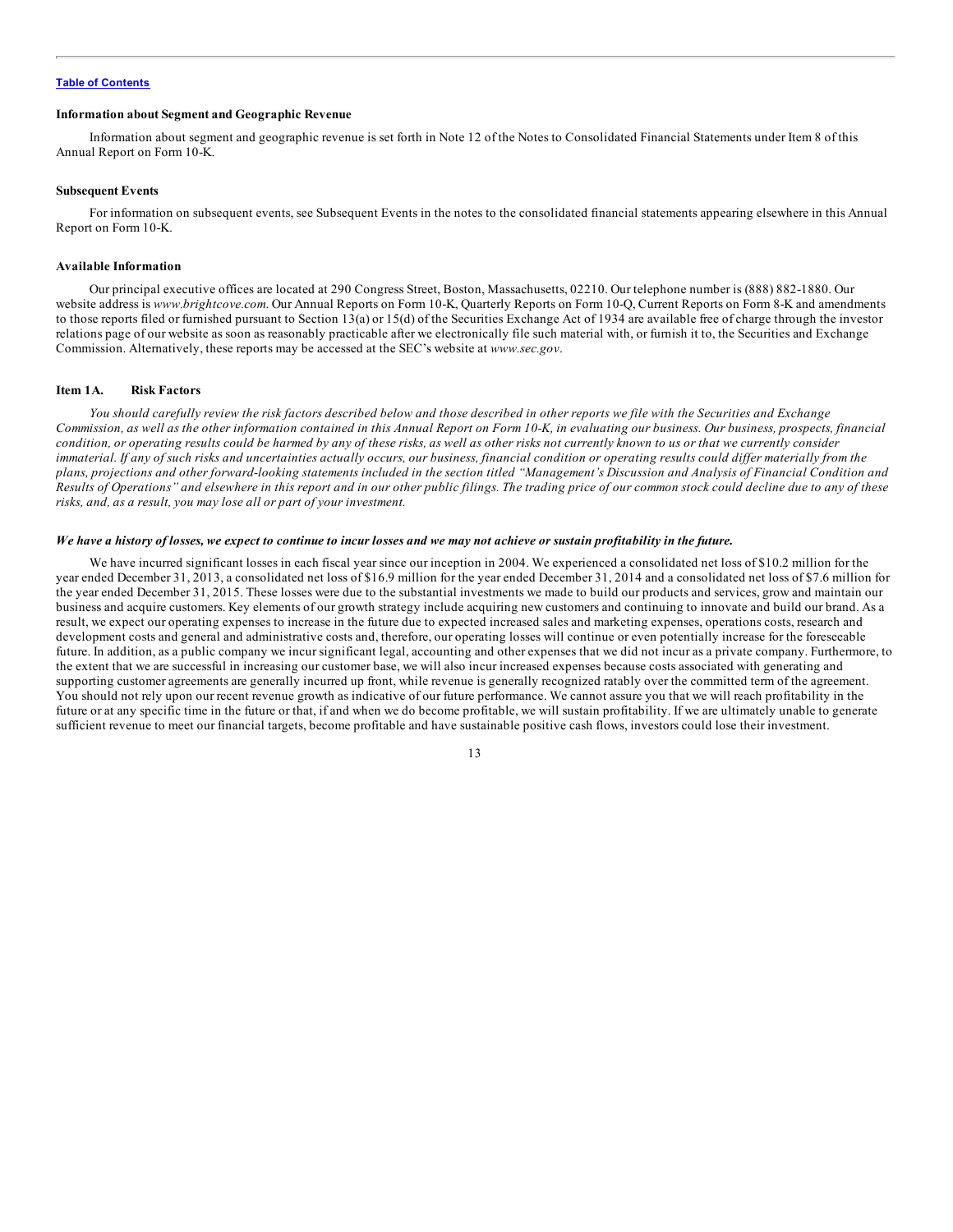#### *Substantially all of our revenue has historically come from a single product, Video Cloud.*

We have historically been substantially dependent on revenue from a single product, Video Cloud, and we expect that revenue from Video Cloud will continue to comprise a significant portion of our revenue. Our business would be harmed by a decline in the market for Video Cloud, increased competition in the market for online video platforms, or our failure or inability to provide sufficient investment to support Video Cloud as needed to maintain or grow its competitive position.

#### If we are unable to retain our existing customers, our revenue and results of operations will be adversely affected.

We sell our products pursuant to agreements that are generally for annual terms. Our customers have no obligation to renew their subscriptions after their subscription period expires, and we have experienced losses of customers that elected not to renew. In addition, even if these subscriptions are renewed, they may not be renewed on the same or on more profitable terms. As a result, our ability to retain our existing customers and grow depends in part on subscription renewals. We may not be able to accurately predict future trends in customer renewals, and our customers' renewal rates have and may continue to decline or fluctuate because of several factors, including their satisfaction or dissatisfaction with our services, the cost of our services and the cost of services offered by our competitors, reductions in our customers' spending levels or the introduction by competitors of attractive features and functionality. If our customer retention rate decreases, we may need to increase the rate at which we add new customers in order to maintain and grow our revenue, which may require us to incur significantly higher advertising and marketing expenses than we currently anticipate, or our revenue may decline. If our customers do not renew their subscriptions for our services, renew on less favorable terms, or do not purchase additional functionality or subscriptions, our revenue may grow more slowly than expected or decline, and our profitability and gross margins may be harmed or affected.

#### The actual market for our solutions could be significantly smaller than our estimates of our total potential market opportunity, and if customer demand for our services does not meet expectations, our ability to generate revenue and meet our financial targets could be adversely affected.

While we expect strong growth in the markets for our products, it is possible that the growth in some or all of these markets may not meet our expectations, or materialize at all. The methodology on which our estimate of our total potential market opportunity is based includes several key assumptions based on our industry knowledge and customer experience. If any of these assumptions proves to be inaccurate, then the actual market for our solutions could be significantly smaller than our estimates of our total potential market opportunity. If the customer demand for our services or the adoption rate in our target markets does not meet our expectations, our ability to generate revenue from customers and meet our financial targets could be adversely affected.

#### Our business is substantially dependent upon the continued growth of the market for on-demand software solutions.

We derive, and expect to continue to derive, substantially all of our revenue from the sale of our on-demand solutions. As a result, widespread acceptance and use of the on-demand business model is critical to our future growth and success. Under the perpetual or periodic license model for software procurement, users of the software would typically install and operate the applications on their hardware. Because many companies are generally predisposed to maintaining control of their information technology, or IT, systems and infrastructure, there may be resistance to the concept of accessing software as a service provided by a third party. In addition, the market for on-demand software solutions is still evolving, and competitive dynamics may cause pricing levels to change as the market matures and as existing and new market participants introduce new types of solutions and different approaches to enable organizations to address their technology needs. As a result, we may be forced to reduce the prices we charge for our products and may be unable to renew existing customer agreements or enter into new customer agreements at the same prices and upon the same terms that we have historically. If the

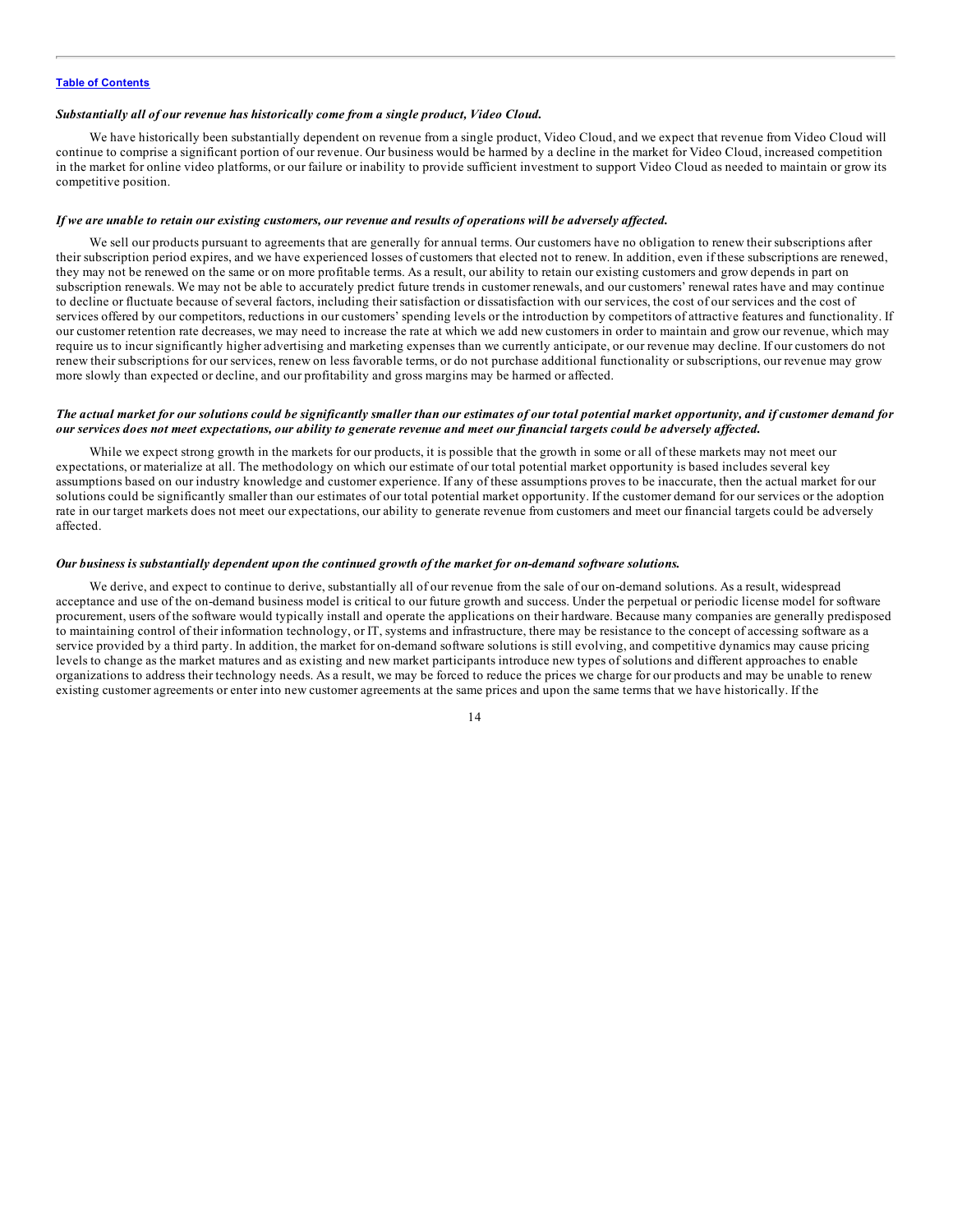market for on-demand software solutions fails to grow, grows more slowly than we currently anticipate or evolves and forces us to reduce the prices we charge for our products, our revenue, gross margin and other operating results could be materially adversely affected.

#### *Our operating results may fluctuate from quarter to quarter, which could make them dif icult to predict.*

Our quarterly operating results are tied to certain financial and operational metrics that have fluctuated in the past and may fluctuate significantly in the future. As a result, you should not rely upon our past quarterly operating results as indicators of future performance. Our operating results depend on numerous factors, many of which are outside of our control. In addition to the other risks described in this "Risk Factors" section, the following risks could cause our operating results to fluctuate:

- our ability to retain existing customers and attract new customers;
- the rates at which our customers renew;
- the timing and amount of costs of new and existing marketing and advertising efforts;
- the timing and amount of operating costs and capital expenditures relating to expansion of our business, operations and infrastructure;
- the cost and timing of the development and introduction of new product and service offerings by us or our competitors; and
- system or service failures, security breaches or network downtime.

#### We have a relatively short operating history in a relatively new and rapidly developing market, which makes it difficult to evaluate our business and future *prospects.*

Our business has a relatively short operating history and the market for our products and services is relatively new and rapidly developing, which makes it difficult to evaluate our business and future prospects. We have been in existence since 2004, and much of our growth has occurred in recent periods. We have encountered, and will continue to encounter, risks and difficulties frequently experienced by growing companies in rapidly changing industries, including those related to:

- market acceptance of our current and future products and services;
- customer renewal rates;
- our ability to compete with other companies that are currently in, or may in the future enter, the market for our products;
- our ability to successfully expand our business, especially internationally;
- our ability to control costs, including our operating expenses;
- the amount and timing of operating expenses, particularly sales and marketing expenses, related to the maintenance and expansion of our business, operations and infrastructure;
- network outages or security breaches and any associated expenses;
- foreign currency exchange rate fluctuations;
- write-downs, impairment charges or unforeseen liabilities in connection with acquisitions;
- our ability to successfully manage acquisitions; and
- general economic and political conditions in our domestic and international markets. If we do not manage these risks successfully, our business will be harmed.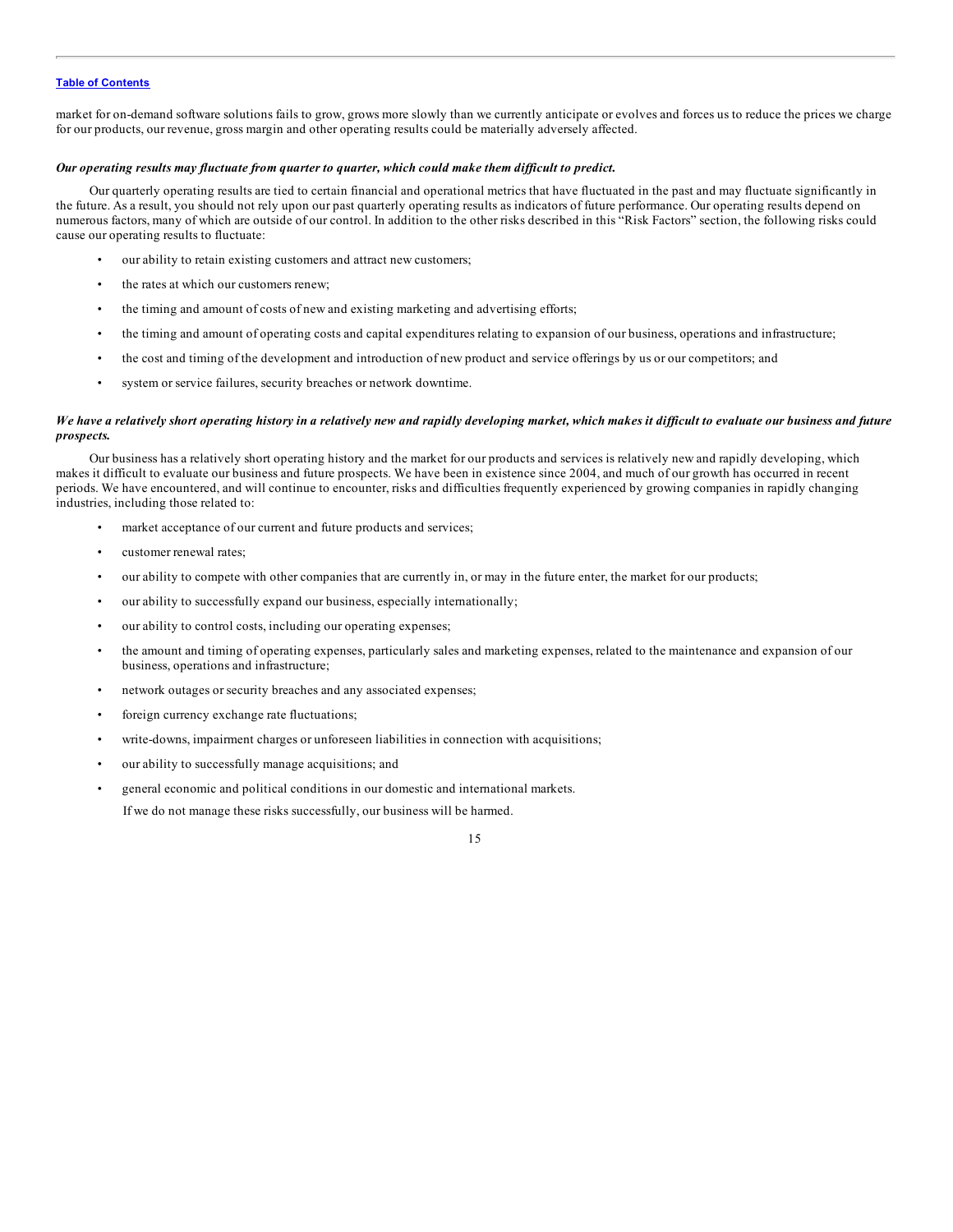#### Our long-term success depends, in part, on our ability to expand the sales of our products to customers located outside of the United States, and thus our *business is susceptible to risks associated with international sales and operations.*

We currently maintain offices and have sales personnel in Australia, France, Japan, Singapore, South Korea, Spain, the United Arab Emirates and the United Kingdom, and we intend to expand our international operations. Any international expansion efforts that we may undertake may not be successful. In addition, conducting international operations subjects us to new risks that we have not generally faced in the United States. These risks include:

- unexpected costs and errors in the localization of our products, including translation into foreign languages and adaptation for local practices and regulatory requirements;
- lack of familiarity with and burdens of complying with foreign laws, legal standards, regulatory requirements, tariffs, and other barriers;
- unexpected changes in regulatory requirements, taxes, trade laws, tariffs, export quotas, custom duties or other trade restrictions;
- difficulties in managing systems integrators and technology partners;
- differing technology standards;
- longer accounts receivable payment cycles and difficulties in collecting accounts receivable;
- difficulties in managing and staffing international operations and differing employer/employee relationships;
- fluctuations in exchange rates that may increase the volatility of our foreign-based revenue;
- potentially adverse tax consequences, including the complexities of foreign value added tax (or other tax) systems and restrictions on the repatriation of earnings;
- uncertain political and economic climates; and
- reduced or varied protection for intellectual property rights in some countries.

These factors may cause our costs of doing business in these geographies to exceed our comparable domestic costs. Operating in international markets also requires significant management attention and financial resources. Any negative impact from our international business efforts could negatively impact our business, results of operations and financial condition as a whole.

#### *We must keep up with rapid technological change to remain competitive in a rapidly evolving industry.*

Our markets are characterized by rapid technological change, frequent new product and service introductions and evolving industry standards. Our future success will depend on our ability to adapt quickly to rapidly changing technologies, to adapt our services and products to evolving industry standards and to improve the performance and reliability of our services and products. To achieve market acceptance for our products, we must effectively anticipate and offer products that meet changing customer demands in a timely manner. Customers may require features and functionality that our current products do not have. If we fail to develop products that satisfy customer preferences in a timely and cost-effective manner, our ability to renew our contracts with existing customers and our ability to create or increase demand for our products will be harmed.

We may experience difficulties with software development, industry standards, design or marketing that could delay or prevent our development, introduction or implementation of new products and enhancements. The introduction of new products by competitors, the emergence of new industry standards or the development of entirely new technologies to replace existing offerings could render our existing or future products obsolete.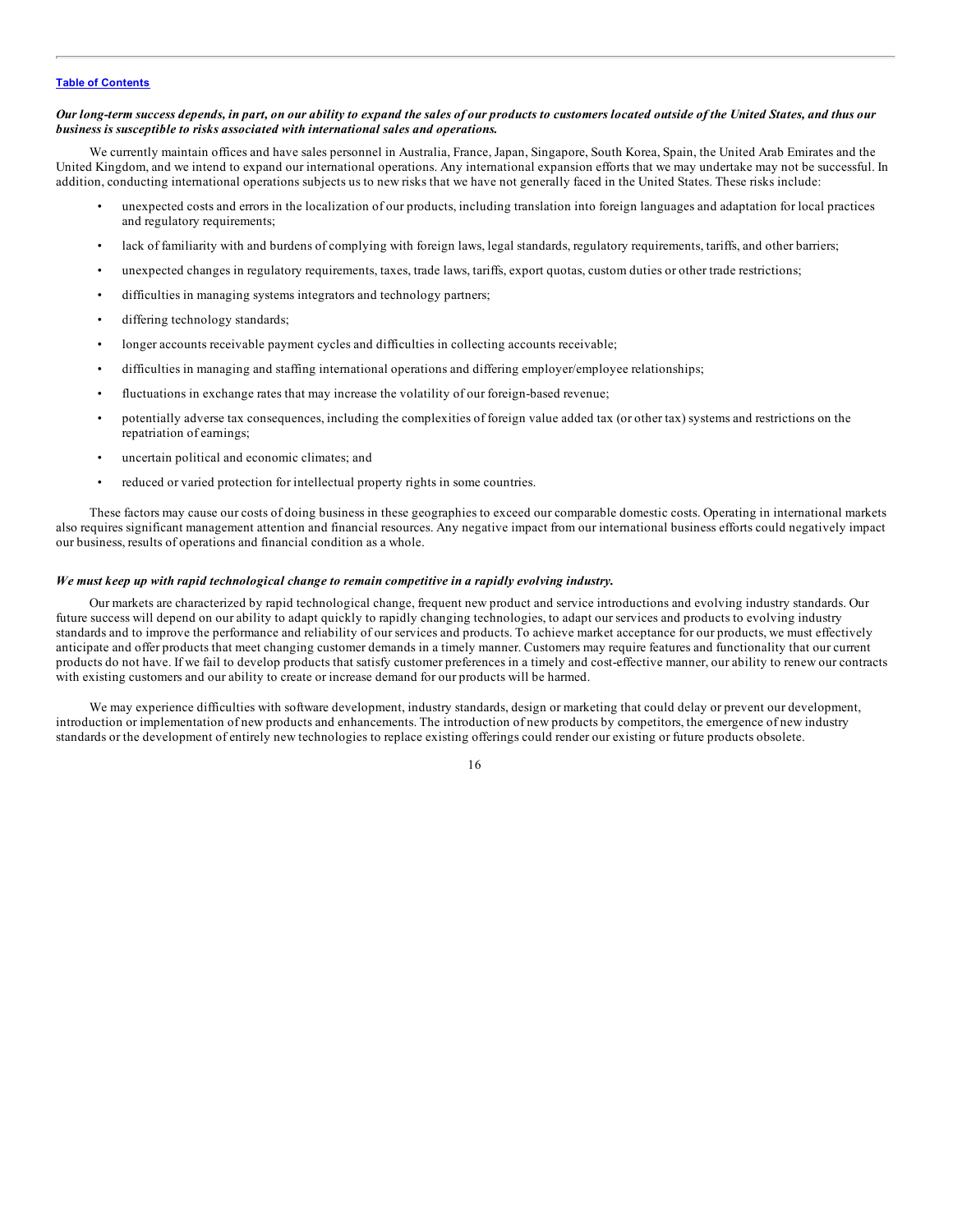If we are unable to successfully develop or acquire new features and functionality, enhance our existing products to anticipate and meet customer requirements or sell our products into new markets, our revenue and results of operations will be adversely affected.

#### We face significant competition and may be unsuccessful against current and future competitors. If we do not compete effectively, our operating results *and future growth could be harmed.*

We compete with video sharing sites, in-house solutions, online video platforms and certain niche technology providers, as well as larger companies that offer multiple services, including those that may be used as substitute services for our products. Competition is already intense in these markets and, with the introduction of new technologies and market entrants, we expect competition to further intensify in the future. In addition, some of our competitors may make acquisitions, be acquired, or enter into strategic relationships to offer a more comprehensive service than we do. These combinations may make it more difficult for us to compete effectively. We expect these trends to continue as competitors attempt to strengthen or maintain their market positions.

Demand for our services is sensitive to price. Many factors, including our advertising, customer acquisition and technology costs, and our current and future competitors' pricing and marketing strategies, can significantly affect our pricing strategies. There can be no assurance that we will not be forced to engage in price-cutting initiatives, or to increase our advertising and other expenses to attract and retain customers in response to competitive pressures, either of which could have a material adverse effect on our revenue, operating results and resources.

We will likely encounter significant, growing competition in our business from many sources, including portals and digital media retailers, search engines, social networking and consumer-sharing services companies, broadband media distribution platforms, technology suppliers, direct broadcast satellite television service companies and digital and traditional cable systems. Many of our present and likely future competitors have substantially greater financial, marketing, technological and other resources than we do. Some of these companies may even choose to offer services competitive with ours at no cost as a strategy to attract or retain customers of their other services. If we are unable to compete successfully with traditional and other emerging providers of competing services, our business, financial condition and results of operations could be adversely affected.

#### We depend on the experience and expertise of our executive officers, senior management team and key technical employees, and the loss of any key *employee could have an adverse ef ect on our business, financial condition and results of operations.*

Our success depends upon the continued service of our executive officers, senior management team and key technical employees, as well as our ability to continue to attract and retain additional highly qualified personnel. Each of our executive officers, senior management team, key technical personnel and other employees could terminate his or her relationship with us at any time. The loss of any member of our senior management team or key personnel might significantly delay or prevent the achievement of our business objectives and could materially harm our business and our customer relationships. In addition, because of the nature of our business, the loss of any significant number of our existing engineering, project management and sales personnel could have an adverse effect on our business, financial condition and results of operations.

#### Our business and operations have experienced rapid growth and organizational change in recent periods, which has placed, and may continue to place, significant demands on our management and infrastructure. If we fail to manage our growth effectively and successfully recruit additional highlyqualified employees, we may be unable to execute our business plan, maintain high levels of service or address competitive challenges adequately.

We increased our number of full-time employees from 347 as of December 31, 2013, to 410 as of December 31, 2014 and to 413 as of December 31, 2015, and our revenue grew from \$109.9 million in 2013 to \$125.0 million in 2014 and to \$134.7 million in 2015. Our headcount and operations have grown, both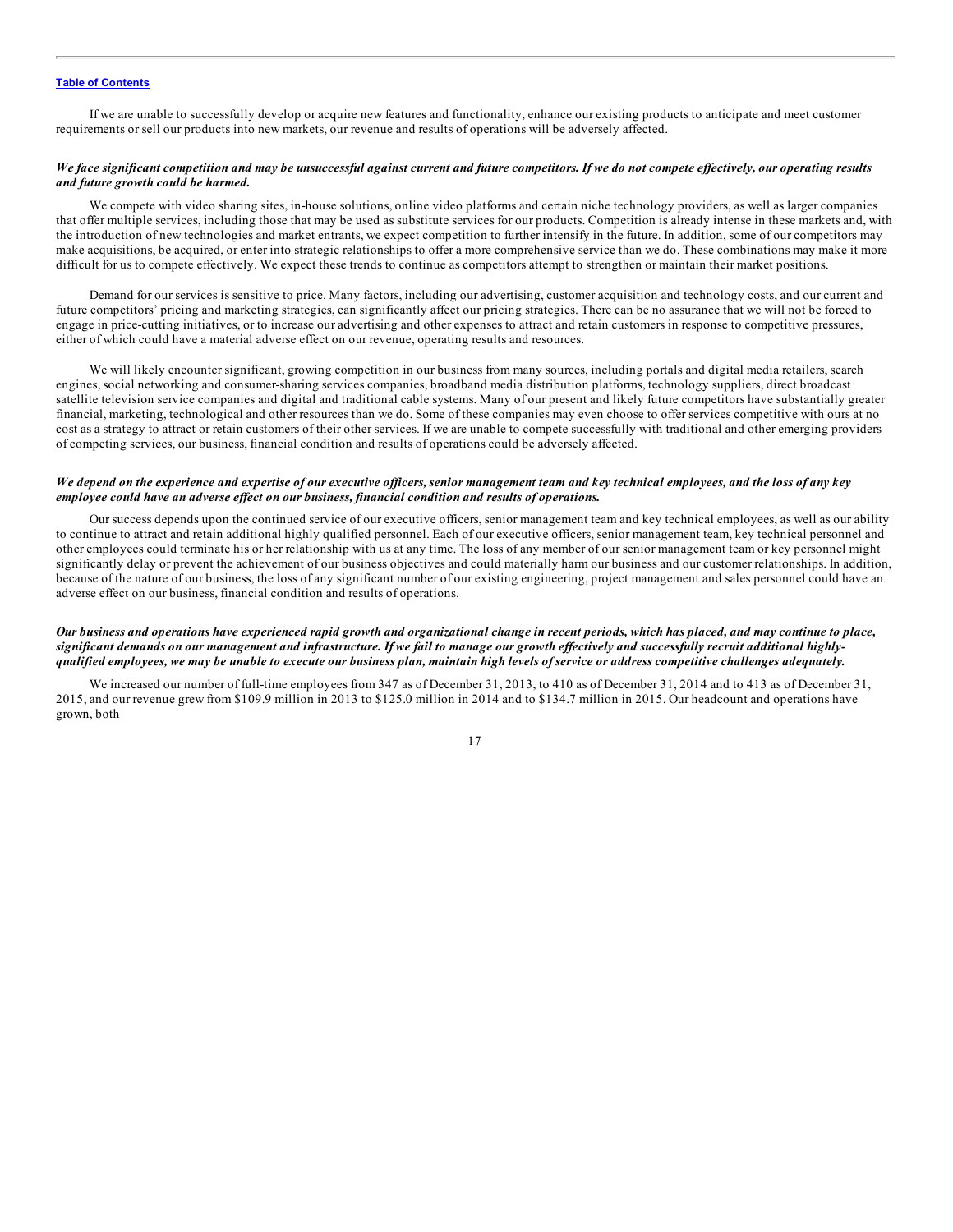domestically and internationally, since our inception. This growth has placed, and will continue to place, a significant strain on our management, administrative, operational and financial infrastructure. We anticipate further growth will be required to address increases in our product and service offerings and continued international expansion. Our success will depend in part upon the ability of our senior management team to manage this growth effectively. To do so, we must continue to recruit, hire, train, manage and integrate a significant number of qualified managers, technical personnel and employees in specialized roles within our company, including in technology, sales and marketing. If our new employees perform poorly, or if we are unsuccessful in recruiting, hiring, training, managing and integrating these new employees, or retaining these or our existing employees, our business may suffer.

In addition, to manage the expected continued growth of our headcount, operations and geographic expansion, we will need to continue to improve our information technology infrastructure, operational, financial and management systems and procedures. Our expected additional headcount and capital investments will increase our costs, which will make it more difficult for us to address any future revenue shortfalls by reducing expenses in the short term. If we fail to successfully manage our growth we will be unable to successfully execute our business plan, which could have a negative impact on our business, financial condition or results of operations.

#### Potential future acquisitions could be difficult to integrate, divert the attention of key personnel, disrupt our business, dilute stockholder value and impair *our financial results.*

As part of our business strategy, we intend to consider acquisitions of companies, technologies and products that we believe could accelerate our ability to compete in our core markets or allow us to enter new markets. Acquisitions involve numerous risks, any of which could harm our business, including:

- difficulties in integrating the technologies, products, operations and existing contracts of a target company and realizing the anticipated benefits of the combined businesses;
- difficulties in integrating the personnel of a target company;
- difficulties in supporting and transitioning customers, if any, of a target company;
- diversion of financial and management resources from existing operations;
- the price we pay or other resources that we devote may exceed the value we realize, or the value we could have realized if we had allocated the purchase price or other resources to another opportunity;
- risks of entering new markets in which we have limited or no experience;
- potential loss of key employees, customers and strategic alliances from either our current business or a target company's business; and
- inability to generate sufficient revenue to offset acquisition costs.

Acquisitions also frequently result in the recording of goodwill and other intangible assets which are subject to potential impairments in the future that could harm our financial results. In addition, if we finance acquisitions by issuing equity securities, our existing stockholders may be diluted. As a result, if we fail to properly evaluate acquisitions or investments, we may not achieve the anticipated benefits of any such acquisitions, and we may incur costs in excess of what we anticipate. The failure to successfully evaluate and execute acquisitions or investments or otherwise adequately address these risks could materially harm our business and financial results.

#### We may experience delays in product and service development, including delays beyond our control, which could prevent us from achieving our growth *objectives and hurt our business.*

Many of the problems, delays and expenses we may encounter may be beyond our control. Such problems may include, but are not limited to, problems related to the technical development of our products and services,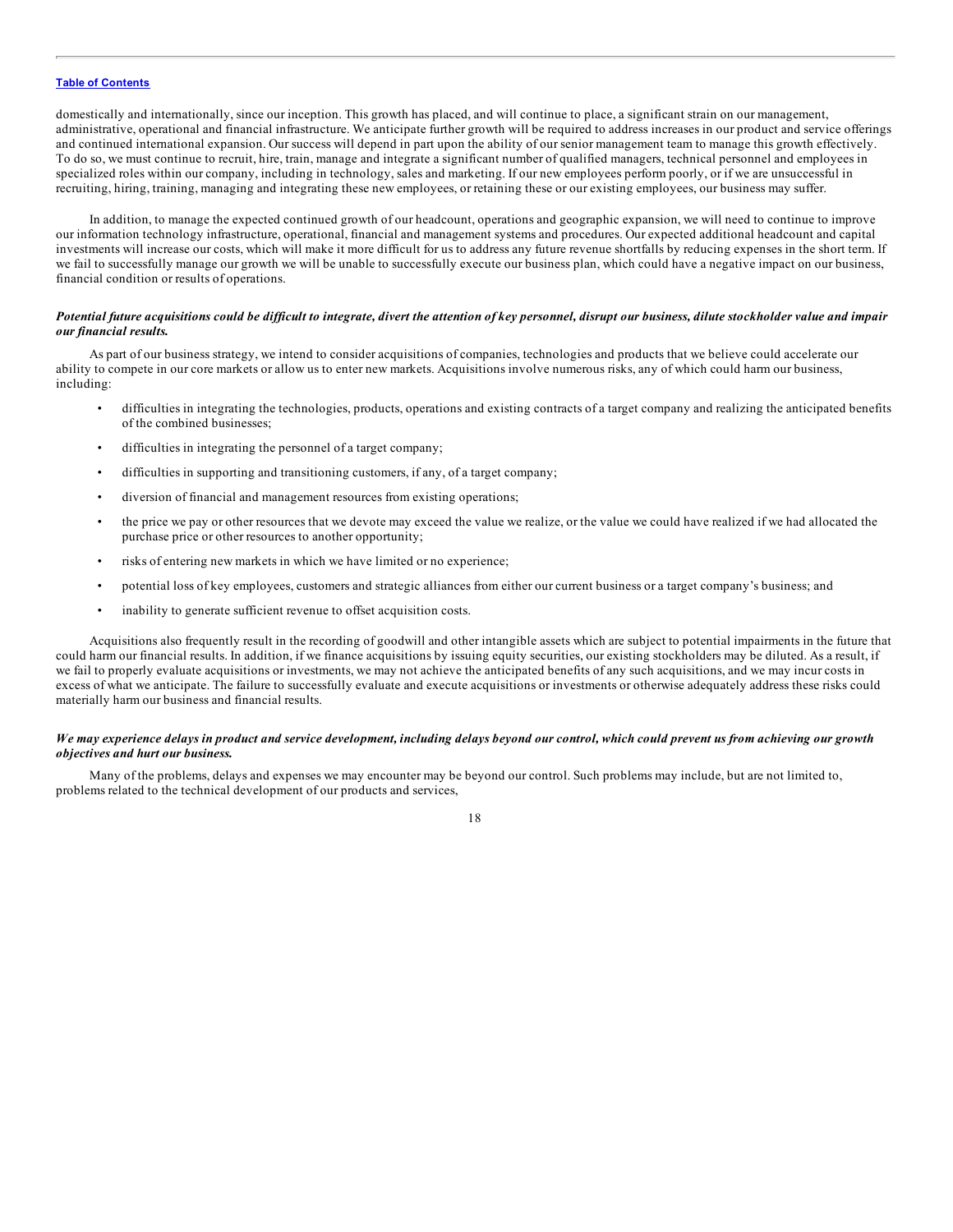problems with the infrastructure for the distribution and delivery of online media, the competitive environment in which we operate, marketing problems, consumer and advertiser acceptance and costs and expenses that may exceed current estimates. Problems, delays or expenses in any of these areas could have a negative impact on our business, financial conditions or results of operations.

Delays in the timely design, development, deployment and commercial operation of our product and service offerings, and consequently the achievement of our revenue targets and positive cash flow, could result from a variety of causes, including many causes that are beyond our control. Such delays include, but are not limited to, delays in the integration of new offers into our existing offering, changes to our products and services made to correct or enhance their features, performance or marketability or in response to regulatory developments or otherwise, delays encountered in the development, integration or testing of our products and services and the infrastructure for the distribution and delivery of online media and other systems, unsuccessful commercial launches of new products and services, delays in our ability to obtain financing, insufficient or ineffective marketing efforts and slower-thananticipated consumer acceptance of our products. Delays in any of these matters could hinder or prevent our achievement of our growth objectives and hurt our business.

#### There is no assurance that the current cost of Internet connectivity and network access will not rise with the increasing popularity of online media services.

We rely on third-party service providers for our principal connections to the Internet and network access, and to deliver media to consumers. As demand for online media increases, there can be no assurance that Internet and network service providers will continue to price their network access services on reasonable terms. The distribution of online media requires delivery of digital content files and providers of network access and distribution may change their business models and increase their prices significantly, which could slow the widespread adoption of such services. In order for our services to be successful, there must be a reasonable price model in place to allow for the continuous distribution of digital media files. We have limited or no control over the extent to which any of these circumstances may occur, and if network access or distribution prices rise, our business, financial condition and results of operations would likely be adversely affected.

#### Failure of our infrastructure for the distribution and delivery of online media could adversely affect our business.

Our success as a business depends, in large part, on our ability to provide a consistently high-quality digital experience to consumers via our relationships and infrastructure for the distribution and delivery of online media generally. There is no guarantee that our relationships and infrastructure will not experience problems or other performance issues, which could seriously impair the quality and reliability of our delivery of digital media to end users. For example, we primarily use two content delivery networks, or CDNs, to deliver content to end users. If one or both of these CDNs were to experience sustained technical failures, it could cause delays in our service and we could lose customers. If we do not accurately predict our infrastructure capacity requirements, our customers could experience service outages or service degradation that may subject us to financial penalties and liabilities and result in customer losses. In the past we have, on limited occasions, suffered temporary interruptions of certain aspects of our service, including our customers' ability to upload new content into our system, our customers' ability to access administrative control of their accounts, and our ability to deliver content to end users in certain geographic locations. These service interruptions were the results of human error, hardware and software failures or failures of third-party networks. On a limited number of occasions, these service interruptions have required us to provide service credits to customers. We cannot guarantee that service interruptions will not occur again or predict the duration of interruptions of our service or the impact of such interruptions on our customers. Failures and interruptions of our service may impact our reputation, result in our payment of compensation or service credits to our customers, result in loss of customers and adversely affect our financial results and ability to grow our business. In addition, if our hosting infrastructure capacity fails to keep pace with increased sales or if our delivery capabilities fail, customers may experience delays as we seek to obtain additional capacity or enable alternative delivery capability, which could harm our reputation and adversely affect our revenue growth.

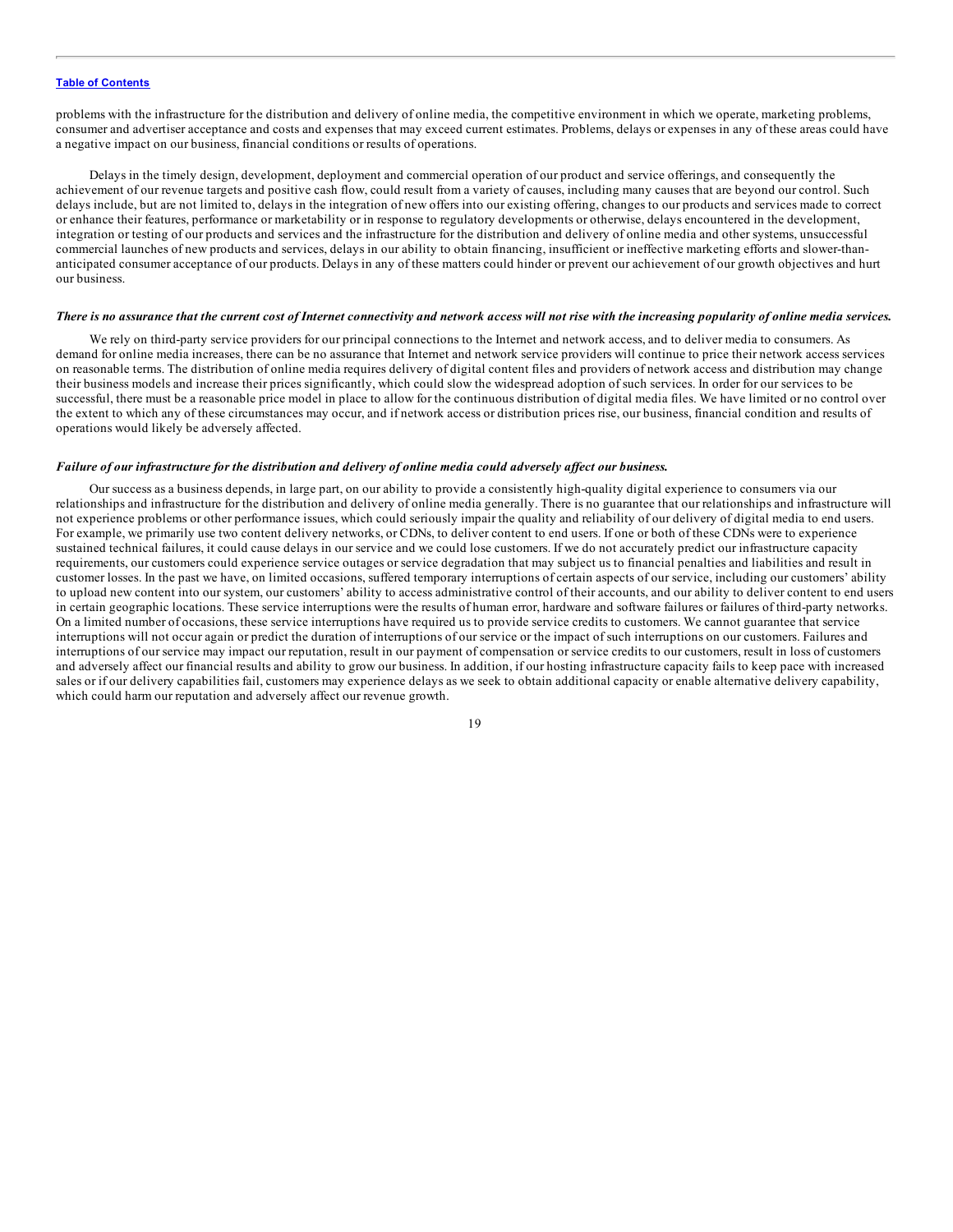#### We may have difficulty scaling and adapting our existing infrastructure to accommodate increased traffic and storage, technology advances or customer *requirements.*

In the future, advances in technology, increases in traffic and storage, and new customer requirements may require us to change our infrastructure, expand our infrastructure or replace our infrastructure entirely. Scaling and adapting our infrastructure is likely to be complex and require additional technical expertise. If we are required to make any changes to our infrastructure, we may incur substantial costs and experience delays or interruptions in our service. These delays or interruptions may cause customers and partners to become dissatisfied with our service and move to competing service providers. Our failure to accommodate increased traffic and storage, increased costs, inefficiencies or failures to adapt to new technologies or customer requirements and the associated adjustments to our infrastructure could harm our business, financial condition and results of operations.

#### We rely on software and services licensed from other parties. The loss of software or services from third parties could increase our costs and limit the *features available in our products and services.*

Components of our service and product offerings include various types of software and services licensed from unaffiliated parties. If any of the software or services we license from others or functional equivalents thereof were either no longer available to us or no longer offered on commercially reasonable terms, we would be required to either redesign our services and products to function with software or services available from other parties or develop these components ourselves. In either case, the transition to a new service provider or an internally-developed solution could result in increased costs and could result in delays in our product launches and the release of new service and product offerings. Furthermore, we might be forced to temporarily limit the features available in our current or future products and services. If we fail to maintain or renegotiate any of these software or service licenses, we could face significant delays and diversion of resources in attempting to license and integrate functional equivalents.

#### If our software products contain serious errors or defects, then we may lose revenue and market acceptance and may incur costs to defend or settle claims.

Complex software applications such as ours often contain errors or defects, particularly when first introduced or when new versions or enhancements are released. Despite internal testing and testing by our customers, our current and future products may contain serious defects, which could result in lost revenue, lost customers, slower growth or a delay in market acceptance.

Since our customers use our products for critical business applications, such as online video, errors, defects or other performance problems could result in damage to our customers. They could seek significant compensation from us for the losses they suffer. Although our customer agreements typically contain provisions designed to limit our exposure to claims, existing or future laws or unfavorable judicial decisions could negate these limitations. Even if not successful, a claim brought against us would likely be time-consuming and costly and could seriously damage our reputation in the marketplace, making it harder for us to sell our products.

#### Unauthorized disclosure of data, unauthorized access to our service and misuse of our service could adversely affect our business.

Any security breaches, unauthorized access, unauthorized usage, virus or similar breach or disruption could result in loss of confidential information, personal data and customer content, damage to our reputation, early termination of our contracts, litigation, regulatory investigations, increased costs or other liabilities. If our security measures, or those of our partners or service providers, are breached as a result of third-party action, employee error, malfeasance or otherwise and, as a result, someone obtains unauthorized access to confidential information, personal data or customer content, our reputation will be damaged, our business may suffer or we could incur significant liability. If the measures we have put in place to limit or restrict access to and use of

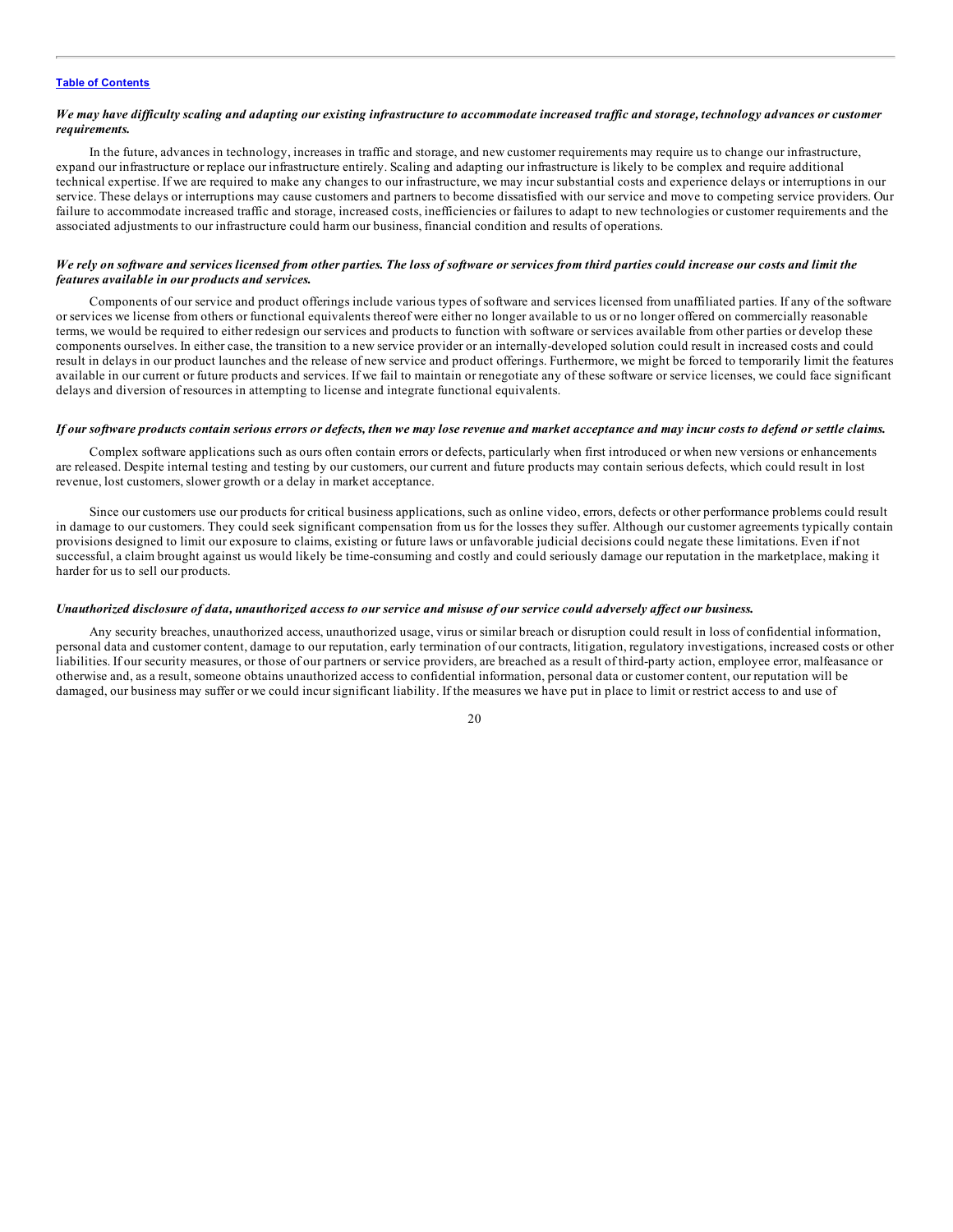functionality, usage entitlements and support for customers or prospective customers are breached, circumvented or ineffective as a result of third-party action, employee error, malfeasance or otherwise and, as a result, someone obtains unauthorized access to and use of functionality, usage entitlements and support, our business may suffer or we could incur significant liability and/or costs.

Techniques used to obtain unauthorized access or use or to sabotage systems change frequently and generally are not recognized until launched against a target. As a result, we may be unable to anticipate these techniques or to implement adequate preventative measures. If an actual or perceived security breach occurs, the market perception of our security measures could be harmed and we could lose sales and customers. Any significant violations of data privacy or unauthorized disclosure of information could result in the loss of business, litigation and regulatory investigations and penalties that could damage our reputation and adversely impact our results of operations and financial condition. Moreover, if a security breach occurs with respect to another software as a service, or SaaS, provider, our customers and potential customers may lose trust in the security of the SaaS business model generally, which could adversely impact our ability to retain existing customers or attract new ones.

#### We use a limited number of data centers and cloud computing services facilities to deliver our services. Any disruption of service at these facilities could *harm our business.*

We manage our services and serve all of our customers from a limited number of third-party data center facilities and cloud computing services facilities. While we control the actual computer and storage systems upon which our software runs, and deploy them to the data center facilities, we do not control the operation of these facilities.

The owners of these facilities have no obligation to renew their agreements with us on commercially reasonable terms, or at all. If we are unable to renew these agreements on commercially reasonable terms, we may be required to transfer to new facilities, and we may incur significant costs and possible service interruption in connection with doing so.

Any changes in third-party service levels at these facilities or any errors, defects, disruptions or other performance problems at or related to these facilities that affect our services could harm our reputation and may damage our customers' businesses. Interruptions in our services might reduce our revenue, cause us to issue credits to customers, subject us to potential liability, and cause customers to terminate their subscriptions or harm our renewal rates.

These facilities are vulnerable to damage or service interruption resulting from human error, intentional bad acts, security breaches, earthquakes, hurricanes, floods, fires, war, terrorist attacks, power losses, hardware failures, systems failures, telecommunications failures and similar events. For example, on September 18, 2014, we suffered a service disruption resulting from a distributed denial-of-service attack at third-party data center facilities used by us. By September 20, 2014, we had restored the services impacted by the attack. We contacted federal law enforcement authorities regarding the denial-of-service attack and cooperated with them. We also conducted an assessment of our internet service providers and data center providers, potential future vulnerability to malicious activity, and the sufficiency of our infrastructure to withstand and recover rapidly from such attacks. While this matter did not have a material adverse effect on our operating results, there can be no assurance that such incidents will not occur again, and they could occur more frequently and on a more significant scale. The occurrence of a natural disaster or an act of terrorism, or vandalism or other misconduct, or a decision to close the facilities without adequate notice or other unanticipated problems could result in lengthy interruptions in our services.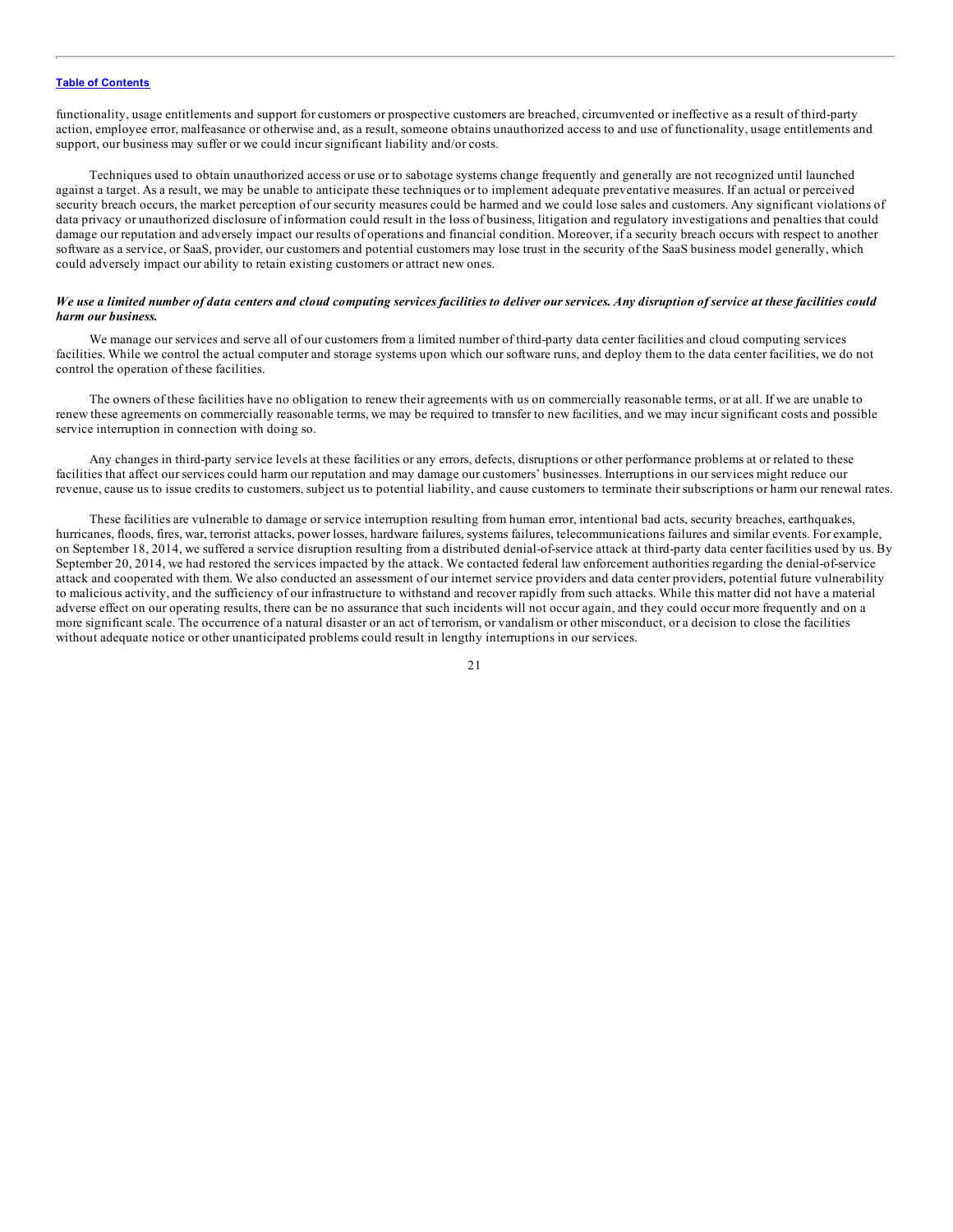#### Our business may be adversely affected by third-party claims, including by governmental bodies, regarding the content and advertising distributed through *our service.*

We rely on our customers to secure the rights to redistribute content over the Internet, and we do not screen the content that is distributed through our service. There is no assurance that our customers have licensed all rights necessary for distribution, including Internet distribution. Other parties may claim certain rights in the content of our customers.

In the event that our customers do not have the necessary distribution rights related to content, we may be required to cease distributing such content, or we may be subject to lawsuits and claims of damages for infringement of such rights. If these claims arise with frequency, the likelihood of our business being adversely affected would rise significantly. In some cases, we may have rights to indemnification or claims against our customers if they do not have appropriate distribution rights related to specific content items, however there is no assurance that we would be successful in any such claim.

We operate an "open" publishing platform and do not screen the content that is distributed through our service. Content may be distributed through our platform that is illegal or unlawful under international, federal, state or local laws or the laws of other countries. We may face lawsuits, claims or even criminal charges for such distribution, and we may be subject to civil, regulatory or criminal sanctions and damages for such distribution. Any such claims or investigations could adversely affect our business, financial condition and results of operations.

#### We could incur substantial costs as a result of any claim of infringement of another party's intellectual property rights.

In recent years, there has been significant litigation in the United States involving patents and other intellectual property rights. Companies providing Internet-related products and services are increasingly bringing and becoming subject to suits alleging infringement of proprietary rights, particularly patent rights. These risks have been amplified by the increase in third parties whose sole or primary business is to assert such claims, some of whom have sent letters to and/or filed suit alleging infringement against some of our customers. From time to time, third parties claim that we are infringing upon their intellectual property rights. For information regarding these claims, see Part I, Item 3, "Legal Proceedings." We could incur substantial costs in prosecuting or defending any intellectual property litigation. Additionally, the defense or prosecution of claims could be time-consuming, and could divert our management's attention away from the execution of our business plan.

Moreover, any settlement or adverse judgment resulting from a claim could require us to pay substantial amounts or obtain a license to continue to use the technology that is the subject of the claim, or otherwise restrict or prohibit our use of the technology. There can be no assurance that we would be able to obtain a license from the third party asserting the claim on commercially reasonable terms, if at all, that we would be able to develop alternative technology on a timely basis, if at all, or that we would be able to obtain a license to use a suitable alternative technology to permit us to continue offering, and our customers to continue using, our affected product or service. In addition, we may be required to indemnify our customers for third-party intellectual property infringement claims, which would increase the cost to us. An adverse determination could also prevent us from offering our products or services to others. Infringement claims asserted against us may have an adverse effect on our business, financial condition and results of operations.

Our agreements with customers often include contractual obligations to indemnify them against claims that our products infringe the intellectual property rights of third parties. The results of any intellectual property litigation to which we might become a party, or for which we are required to provide indemnification, may force us to do one or more of the following:

- cease selling or using products or services that incorporate the challenged intellectual property;
- make substantial payments for costs or damages;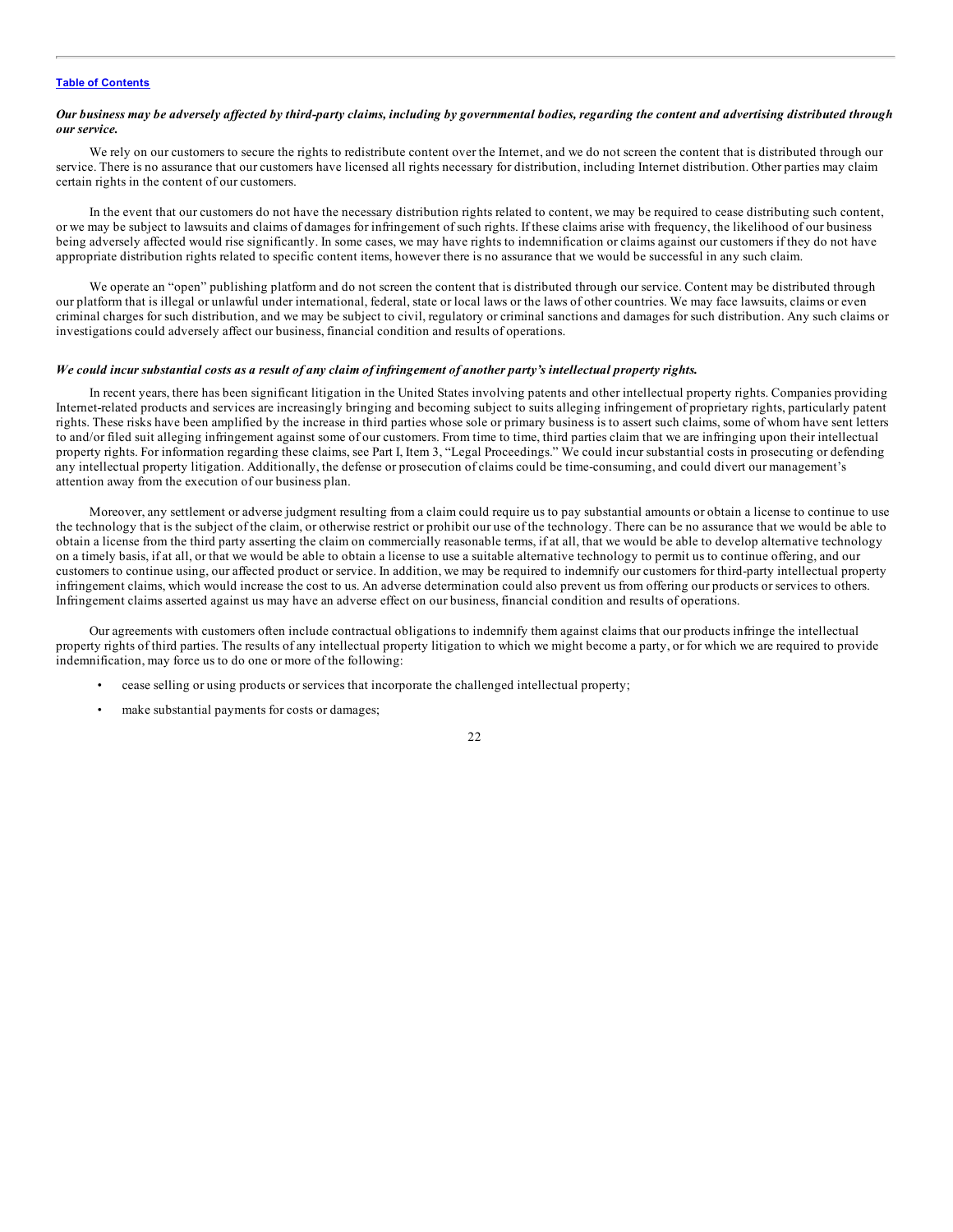- obtain a license, which may not be available on reasonable terms, to sell or use the relevant technology; or
- redesign those products or services to avoid infringement.

If we are required to make substantial payments or undertake any of the other actions noted above as a result of any intellectual property infringement claims against us or any obligation to indemnify our customers for such claims, such payments or costs could have a material adverse effect upon our business and financial results.

#### *Failure to adequately protect our intellectual property could substantially harm our business and operating results.*

Because our business depends substantially on our intellectual property, the protection of our intellectual property rights is important to the success of our business. We rely upon a combination of trademark, patent, trade secret and copyright law and contractual restrictions to protect our intellectual property. These afford only limited protection. Despite our efforts to protect our property rights, unauthorized parties may attempt to copy aspects of our products, service, software and functionality or obtain and use information that we consider proprietary. Moreover, policing our proprietary rights is difficult and may not always be effective. In addition, we may need to enforce our rights under the laws of countries that do not protect proprietary rights to as great an extent as do the laws of the United States.

Litigation or proceedings before the U.S. Patent and Trademark Office or other governmental authorities and administrative bodies in the United States and abroad may be necessary in the future to enforce our intellectual property rights, to protect our patent rights, trade secrets, trademarks and domain names, and to determine the validity and scope of the proprietary rights of others. Such litigation or proceedings may be very costly and impact our financial performance. We may also incur substantial costs defending against frivolous litigation or be asked to indemnify our customers against the same. Our efforts to enforce or protect our proprietary rights may prove to be ineffective and could result in substantial costs and diversion of resources and could substantially harm our operating results.

Our exposure to risks associated with the use of intellectual property may increase as a result of acquisitions, as we have less opportunity to have visibility into the development process with respect to acquired technology or the care taken to safeguard against infringement risks. Third parties may make infringement and similar or related claims after we have acquired technology that had not been asserted prior to our acquisition.

#### Confidentiality agreements with employees and others may not adequately prevent disclosure of trade secrets and other proprietary information.

We have devoted substantial resources to the development of our technology, business operations and business plans. In order to protect our trade secrets and proprietary information, we rely in significant part on confidentiality agreements with our employees, licensees, independent contractors, advisers and customers. These agreements may not be effective to prevent disclosure of confidential information, including trade secrets, and may not provide an adequate remedy in the event of unauthorized disclosure of confidential information. In addition, others may independently discover trade secrets and proprietary information, and in such cases we would not be able to assert trade secret rights against such parties. To the extent that our employees and others with whom we do business use intellectual property owned by others in their work for us, disputes may arise as to the rights in related or resulting know-how and inventions. Laws regarding trade secret rights in certain markets in which we operate may afford little or no protection to our trade secrets. The loss of trade secret protection could make it easier for third parties to compete with our products by copying functionality. In addition, any changes in, or unexpected interpretations of, the trade secret and other intellectual property laws in any country in which we operate may compromise our ability to enforce our trade secret and intellectual property rights. Costly and time-consuming litigation could be necessary to enforce and determine the scope of our proprietary rights, and failure to obtain or maintain trade secret protection could adversely affect our competitive business position.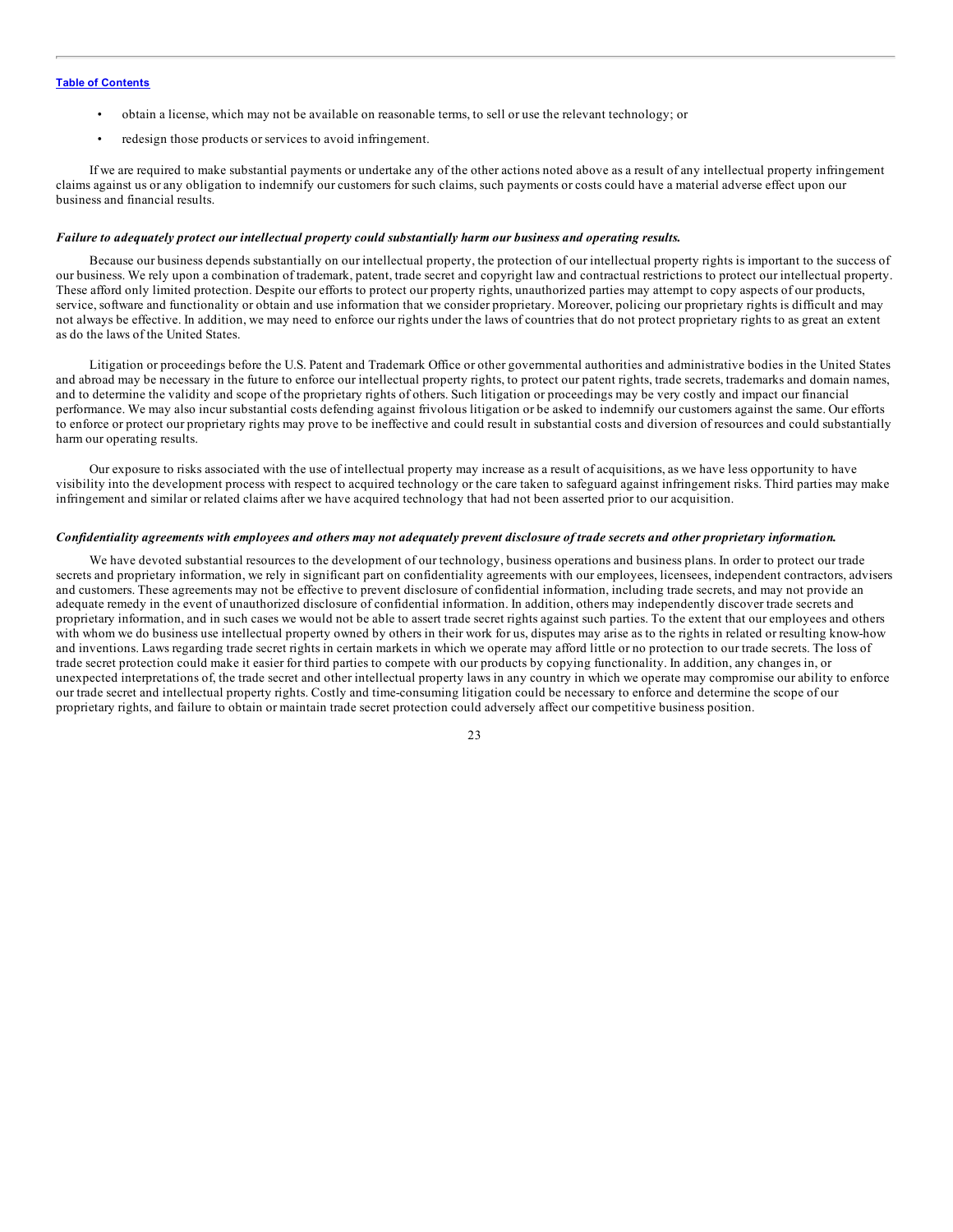#### Our use of "open source" software could negatively affect our ability to sell our services and subject us to possible litigation.

A portion of the technology licensed by us incorporates "open source" software, and we may incorporate open source software in the future. Such open source software is generally licensed by its authors or other third parties under open source licenses. If we fail to comply with these licenses, we may be subject to certain conditions, including requirements that we offer our services that incorporate the open source software for no cost, that we make available source code for modifications or derivative works we create based upon, incorporating or using the open source software and that we license such modifications or alterations under the terms of the particular open source license. If an author or other third party that distributes such open source software were to allege that we had not complied with the conditions of one or more of these licenses, we could be required to incur significant legal expenses defending against such allegations and could be subject to significant damages, enjoined from the sale of our services that contained the open source software and required to comply with the foregoing conditions, which could disrupt the distribution and sale of some of our services.

#### *Fluctuations in the exchange rate of foreign currencies could result in currency translation losses.*

We currently have foreign sales denominated in Australian dollars, British pound sterling, Euros, Japanese yen and New Zealand dollars and may, in the future, have sales denominated in the currencies of additional countries in which we establish or have established sales offices. In addition, we incur a portion of our operating expenses in British pound sterling, Euros and, to a lesser extent, other foreign currencies. Any fluctuation in the exchange rate of these foreign currencies may negatively impact our business, financial condition and operating results. We have not previously engaged in foreign currency hedging. If we decide to hedge our foreign currency exposure, we may not be able to hedge effectively due to lack of experience, unreasonable costs or illiquid markets.

#### We may be required to collect sales and use taxes on the services we sell in additional jurisdictions in the future, which may decrease sales, and we may be *subject to liability for sales and use taxes and related interest and penalties on prior sales.*

State and local taxing jurisdictions have differing rules and regulations governing sales and use taxes and these rules and regulations are subject to varying interpretations that may change over time. In particular, the applicability of sales and use taxes to our subscription services in various jurisdictions is unclear. We cannot assure you that we will not be subject to sales and use taxes or related penalties for past sales in states where we presently believe sales and use taxes are not due. We reserve estimated sales and use taxes in our financial statements but we cannot be certain that we have made sufficient reserves to cover all taxes that might be assessed.

If one or more taxing authorities determines that taxes should have, but have not, been paid with respect to our services, we may be liable for past taxes in addition to being required to collect sales or similar taxes in respect of our services going forward. Liability for past taxes may also include substantial interest and penalty charges. Our client contracts typically provide that our clients must pay all applicable sales and similar taxes. Nevertheless, clients may be reluctant to pay back taxes and may refuse responsibility for interest or penalties associated with those taxes or we may determine that it would not be feasible to seek reimbursement. If we are required to collect and pay back taxes and the associated interest and penalties and if our clients do not reimburse us for all or a portion of these amounts, we will incur unplanned expenses that may be substantial. Moreover, imposition of such taxes on our services going forward will effectively increase the cost of such services to our clients and may adversely affect our ability to retain existing clients or to gain new clients in the areas in which such taxes are imposed.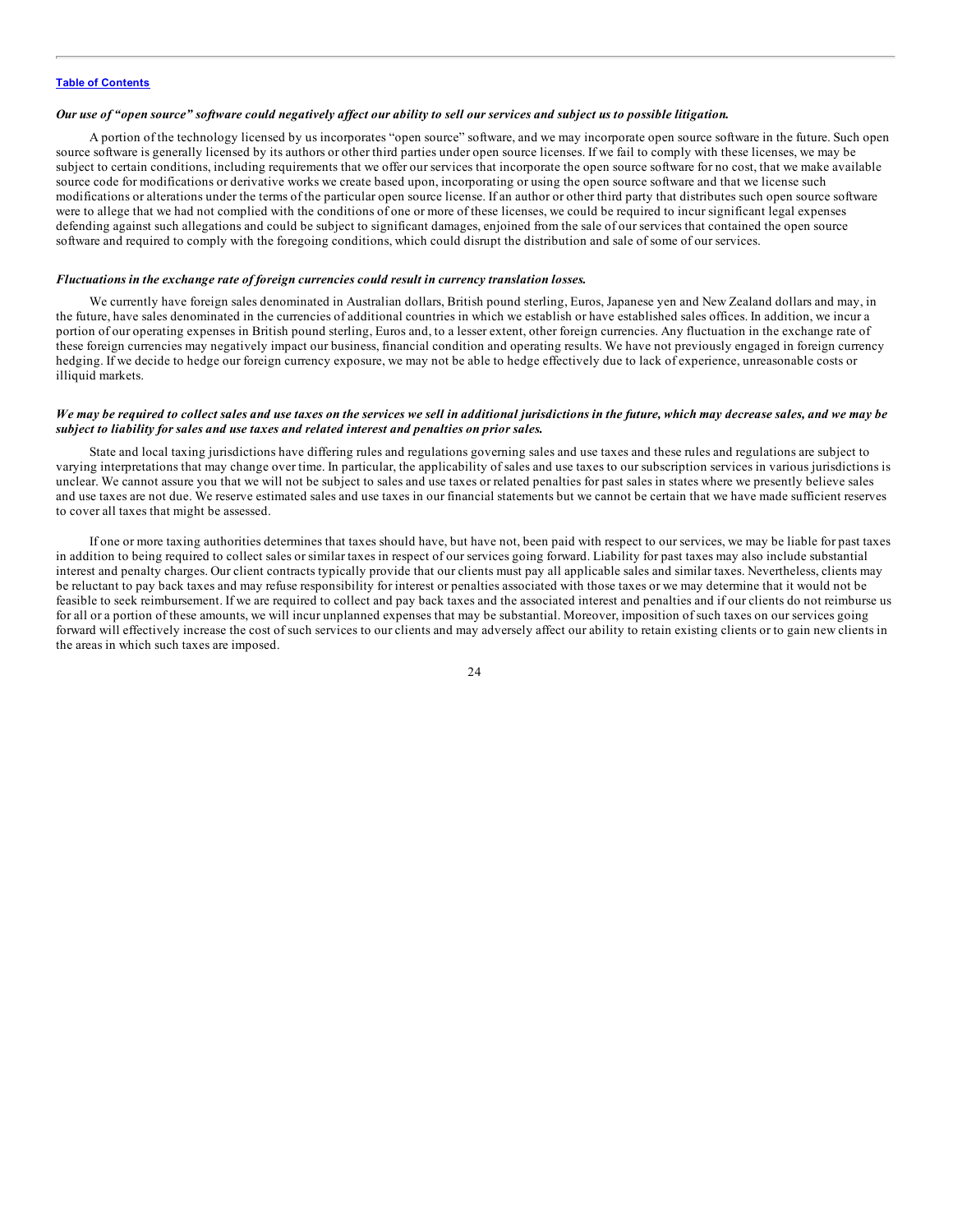#### Government and industry regulation of the Internet is evolving and could directly restrict our business or indirectly affect our business by limiting the growth of our markets. Unfavorable changes in government regulation or our failure to comply with regulations could harm our business and operating *results.*

Federal, state and foreign governments and agencies have adopted and could in the future adopt regulations covering issues such as user privacy, content, and taxation of products and services. Government regulations could limit the market for our products and services or impose burdensome requirements that render our business unprofitable. Our products enable our customers to collect, manage and store a wide range of data. The United States and various state governments have adopted or proposed limitations on the collection, distribution and use of personal information. Several foreign jurisdictions, including the European Union and the United Kingdom, have adopted legislation (including directives or regulations) that increase or change the requirements governing data collection and storage in these jurisdictions. If our privacy or data security measures fail to comply with current or future laws and regulations, we may be subject to litigation, regulatory investigations or other liabilities, or our customers may terminate their relationships with us.

In addition, although many regulations might not apply to our business directly, we expect that laws regulating the solicitation, collection or processing of personal and consumer information could affect our customers' ability to use and share data, potentially reducing demand for our services. The Telecommunications Act of 1996 and the European Union Data Protection Directive along with other similar laws and regulations prohibit certain types of information and content from being transmitted over the Internet. The scope of this prohibition and the liability associated with a violation are currently unsettled. In addition, although substantial portions of the Communications Decency Act were held to be unconstitutional, we cannot be certain that similar legislation will not be enacted and upheld in the future. Legislation like the Telecommunications Act and the Communications Decency Act could dampen the growth in web usage and decrease its acceptance as a medium of communications and commerce. Moreover, if future laws and regulations limit our customers' ability to use and share consumer data or our ability to store, process and share data with our customers over the Internet, demand for our products could decrease, our costs could increase, and our results of operations and financial condition could be harmed.

In addition, taxation of services provided over the Internet or other charges imposed by government agencies or by private organizations for accessing the Internet may be imposed. Any regulation imposing greater fees for Internet use or restricting information exchange over the Internet could result in a decline in the use of the Internet and the viability of Internet-based services, which could harm our business and operating results.

#### *Our stock price has been volatile and is likely to be volatile in the future.*

The market price of our common stock has been and is likely to be highly volatile and could be subject to significant fluctuations in response to, among other things, the risk factors described in this report and other factors beyond our control. Market prices for securities of early stage companies have historically been particularly volatile. Some, but not all, of the factors that may cause the market price of our common stock to fluctuate include:

- fluctuations in our quarterly or annual financial results or the quarterly or annual financial results of companies perceived to be similar to us or relevant for our business;
- changes in estimates of our financial results or recommendations by securities analysts;
- failure of our products to achieve or maintain market acceptance;
- changes in market valuations of similar or relevant companies;
- success of competitive service offerings or technologies;
- changes in our capital structure, such as the issuance of securities or the incurrence of debt;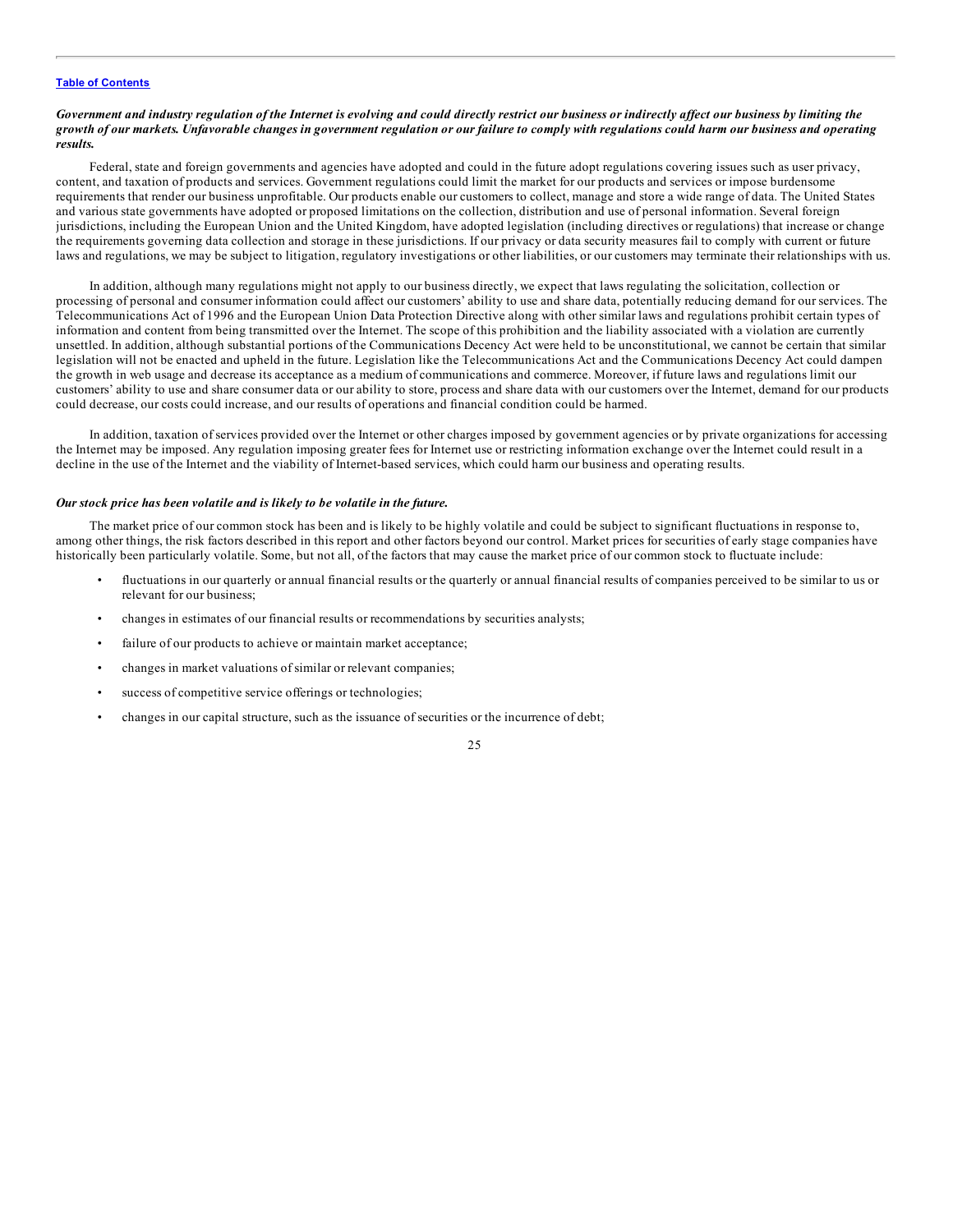- announcements by us or by our competitors of significant services, contracts, acquisitions or strategic alliances;
- regulatory developments in the United States, foreign countries, or both;
- litigation;
- additions or departures of key personnel;
- investors' general perceptions; and
- changes in general economic, industry or market conditions.

In addition, if the market for technology stocks, or the stock market in general, experiences a loss of investor confidence, the trading price of our common stock could decline for reasons unrelated to our business, financial condition, or results of operations. If any of the foregoing occurs, it could cause our stock price to fall and may expose us to lawsuits that, even if unsuccessful, could be costly to defend and a distraction to management.

#### If securities or industry analysts do not publish, or cease publishing, research or reports about us, our business or our market, or if they adversely change *their recommendations regarding our stock, our stock price and trading volume could decline.*

The trading market for our common stock will be influenced by research and reports that industry or security analysts may publish about us, our business, our market or our competitors. If any of the analysts who may cover us adversely change their recommendations regarding our stock, or provide more favorable relative recommendations about our competitors, our stock price would likely decline. If any analyst who may cover us were to cease coverage of our company or fail to regularly publish reports on us, we could lose visibility in the financial markets, which in turn could cause our stock price or trading volume to decline.

#### We are an "emerging growth company" and we cannot be certain if the reduced disclosure requirements applicable to emerging growth companies will *make our common stock less attractive to investors.*

We are an "emerging growth company," as defined in the Jumpstart Our Business Startups Act of 2012, or the JOBS Act, and we may take advantage of certain exemptions from various reporting requirements that are applicable to other public companies that are not "emerging growth companies" including, but not limited to, reduced disclosure obligations regarding executive compensation in our periodic reports and proxy statements and exemptions from the requirements of holding a nonbinding advisory vote on executive compensation and shareholder approval of any golden parachute payments not previously approved. We cannot predict if investors will find our common stock less attractive because we may rely on these exemptions. If some investors find our common stock less attractive as a result, there may be a less active trading market for our common stock and our stock price may be more volatile. We may take advantage of these reporting exemptions until we are no longer an "emerging growth company."

In addition, Section 107 of the JOBS Act also provides that an "emerging growth company" can take advantage of the extended transition period provided in Section 7(a)(2)(B) of the Securities Act for complying with new or revised accounting standards. In other words, an "emerging growth company" can delay the adoption of certain accounting standards until those standards would otherwise apply to private companies. However, we chose to "opt out" of such extended transition period, and as a result, we will comply with new or revised accounting standards on the relevant dates on which adoption of such standards is required for non-emerging growth companies. Section 107 of the JOBS Act provides that our decision to opt out of the extended transition period for complying with new or revised accounting standards is irrevocable.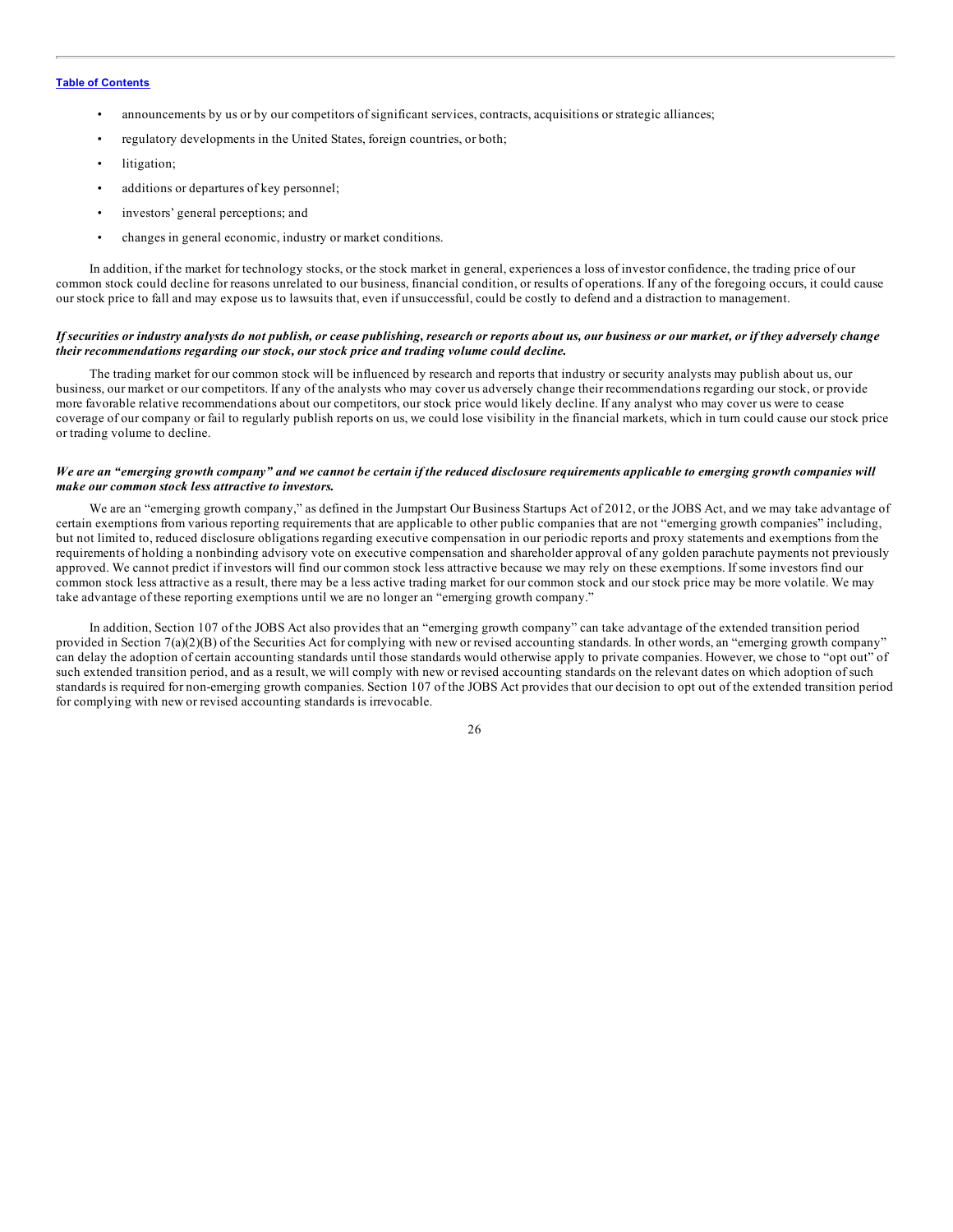#### *We do not expect to declare any dividends in the foreseeable future.*

We do not anticipate declaring any dividends to holders of our common stock in the foreseeable future. Consequently, investors may need to rely on sales of their common stock after price appreciation, which may never occur, as the only way to realize any future gains on their investment. Investors seeking dividends should not purchase our common stock.

#### *We may be unable to meet our future capital requirements, which could limit our ability to grow.*

We believe our existing cash and cash equivalents will be sufficient to meet our anticipated working capital and capital expenditure needs over at least the next 12 months. We may, however, need, or could elect to seek, additional funding at any time. To the extent that existing resources are insufficient to fund our business operations, our future activities for the expansion of our service and our product offerings, developing and sustaining our relationships and infrastructure for the distribution and delivery of digital media online, marketing, and supporting our office facilities, we may need to raise additional funds through equity or debt financing. Additional funds may not be available on terms favorable to us or our stockholders. Furthermore, if we issue equity securities, our stockholders may experience additional dilution or the new equity securities may have rights, preferences and privileges senior to those of our existing classes of stock. If we cannot raise funds on acceptable terms, we may not be able to develop or enhance our products, take advantage of future opportunities or respond to competitive pressures or unanticipated requirements.

#### Failure to maintain effective internal control over financial reporting could result in our failure to accurately report our financial results. Any inability to report and file our financial results accurately and timely could harm our business and adversely impact investor confidence in our company and, as a *result, the value of our common stock.*

We are required to evaluate our internal control over financial reporting in connection with Section 404 of the Sarbanes-Oxley Act, and our independent registered public accounting firm is required to attest to the effectiveness of our internal control over financial reporting. This assessment includes the disclosure of any material weaknesses in our internal control over financial reporting identified by our management, as well as our independent registered public accounting firm's attestation report on our internal control over financial reporting. During the evaluation and testing process, if we identify one or more material weaknesses in our internal control over financial reporting, we will be unable to assert that our internal control over financial reporting is effective. If we are unable to assert that our internal control over financial reporting is effective, or if our independent registered public accounting firm is unable to express an opinion on the effectiveness of our internal control over financial reporting, we could lose investor confidence in the accuracy and completeness of our financial reports, which could have a material adverse effect on the price of our common stock.

#### Anti-takeover provisions contained in our amended and restated certificate of incorporation and amended and restated bylaws, as well as provisions of *Delaware law, could impair a takeover attempt.*

Our amended and restated certificate of incorporation and bylaws, and Delaware law, contain provisions that could have the effect of rendering more difficult or discouraging an acquisition deemed undesirable by our board of directors. Our corporate governance documents include provisions:

- authorizing blank check preferred stock, which could be issued with voting, liquidation, dividend, and other rights superior to our common stock;
- limiting the liability of, and providing indemnification to, our directors and officers;
- limiting the ability of our stockholders to call and bring business before special meetings and to take action by written consent in lieu of a meeting;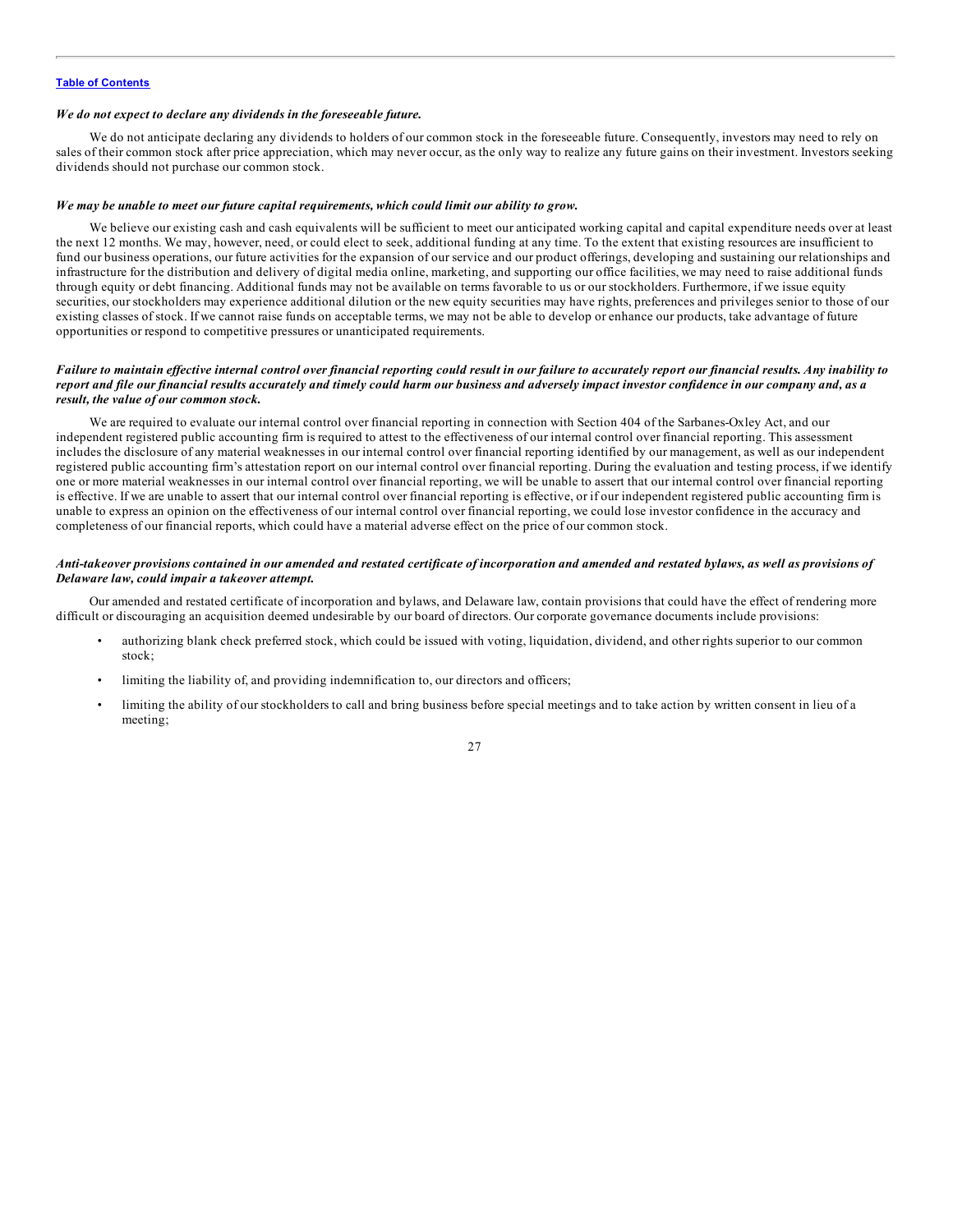- <span id="page-27-0"></span>• requiring advance notice of stockholder proposals for business to be conducted at meetings of our stockholders and for nominations of candidates for election to our board of directors;
- controlling the procedures for the conduct and scheduling of board of directors and stockholder meetings;
- providing our board of directors with the express power to postpone previously scheduled annual meetings and to cancel previously scheduled special meetings;
- establishing a classified board of directors so that not all members of our board are selected at one time;
- limiting the determination of the number of directors on our board of directors and the filling of vacancies or newly created seats on the board to our board of directors then in office; and
- providing that directors may be removed by stockholders only for cause.

These provisions, alone or together, could delay hostile takeovers and changes in control of our company or changes in our management.

As a Delaware corporation, we are also subject to provisions of Delaware law, including Section 203 of the Delaware General Corporation Law, which prevents some stockholders holding more than 15% of our outstanding common stock from engaging in certain business combinations without approval of the holders of substantially all of our outstanding common stock. Any provision of our amended and restated certificate of incorporation or bylaws or Delaware law that has the effect of delaying or deterring a change in control could limit the opportunity for our stockholders to receive a premium for their shares of our common stock, and could also affect the price that some investors are willing to pay for our common stock.

#### We record substantial expenses related to our issuance of equity awards that may have a material adverse impact on our operating results for the *foreseeable future.*

We expect our stock-based compensation expenses will continue to be significant in future periods, which will have an adverse impact on our operating results. The model used by us requires the input of highly subjective assumptions, including the price volatility of the option's underlying stock. If facts and circumstances change and we employ different assumptions for estimating stock-based compensation expense in future periods, or if we decide to use a different valuation model, the future period expenses may differ significantly from what we have recorded in the current period and could materially affect the fair value estimate of stock-based payments, our operating income, net income and net income per share.

#### Failure of our customers to pay the amounts owed to us, or to pay such amounts in a timely manner, may adversely affect our financial condition and *operating results.*

If any of our significant customers have insufficient liquidity, we could encounter significant delays or defaults in payments owed to us by such customers, and we may need to extend our payment terms or restructure the receivables owed to us, which could have a significant adverse effect on our financial condition, including impacting the timing of revenue recognition. Any deterioration in the financial condition of our customers will increase the risk of uncollectible receivables. Global economic uncertainty could also affect our customers' ability to pay our receivables in a timely manner or at all or result in customers going into bankruptcy or reorganization proceedings, which could also affect our ability to collect our receivables.

# **Item 1B. Unresolved Staff Comments**

Not applicable.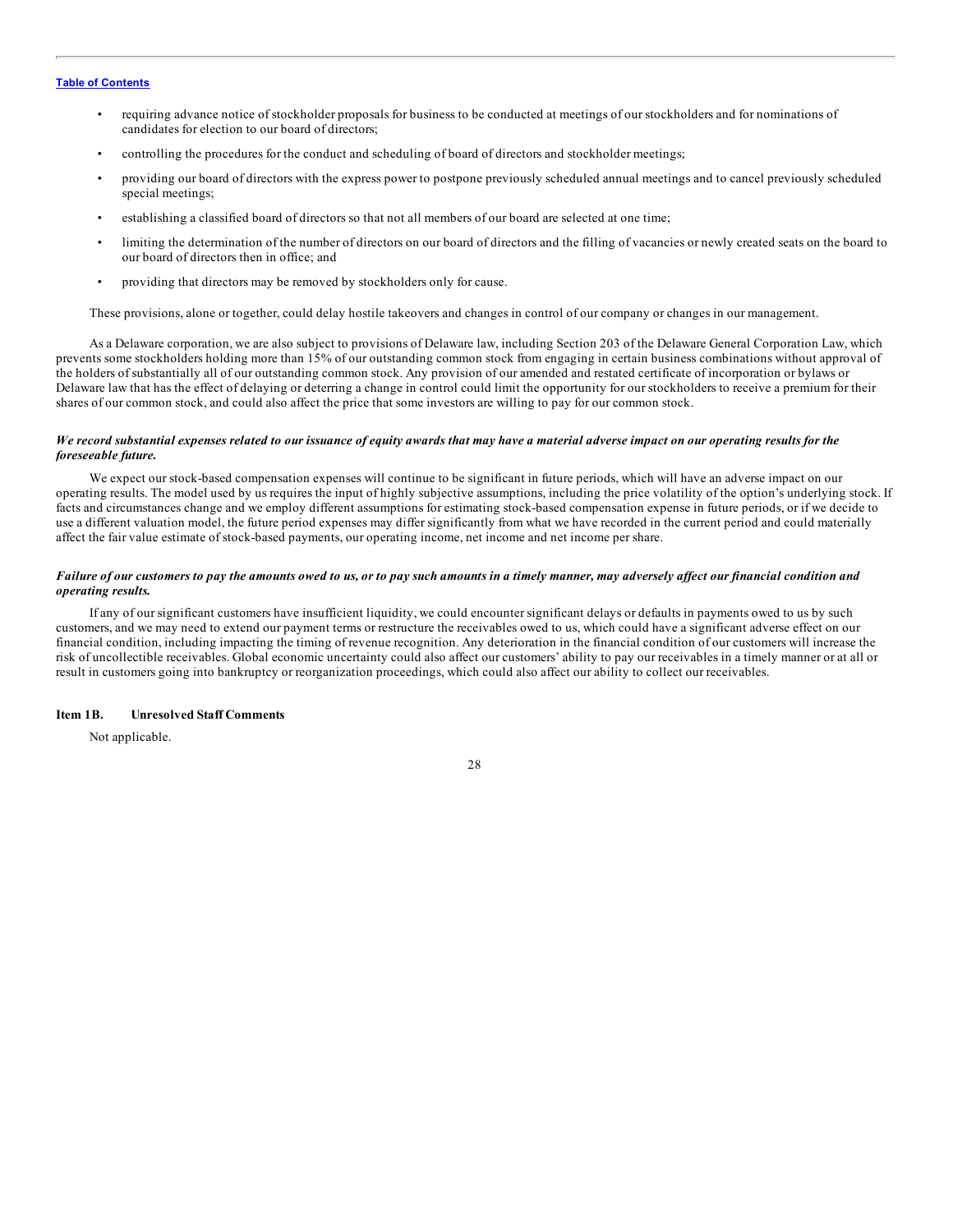#### <span id="page-28-0"></span>**Item 2. Properties**

Our corporate headquarters are located in Boston, Massachusetts. We lease 82,184 square feet pursuant to a lease that terminates March 31, 2022. We have sales and marketing offices in New York, New York; London, England; Tokyo, Japan; Sydney, Australia; Seoul, South Korea; Singapore; and Dubai, United Arab Emirates. Our offices in Seattle, Washington, San Francisco, California and Tempe, Arizona are used for sales and marketing as well as research and development. We believe our facilities are adequate for our current needs.

The Company's primary office lease has the option to renew the lease for two successive periods of five years each. In connection with the office lease, the Company entered into a letter of credit in the amount of \$2.4 million.

#### **Item 3. Legal Proceedings**

On August 27, 2012, a complaint was filed by Blue Spike, LLC naming us in a patent infringement case (Blue Spike, LLC v. Audible Magic Corporation, et al., United States District Court for the Eastern District of Texas). The complaint alleges that we have infringed U.S. Patent No. 7,346,472 with a listed issue date of March 18, 2008, entitled "Method and Device for Monitoring and Analyzing Signals," U.S. Patent No. 7,660,700 with a listed issue date of February 9, 2010, entitled "Method and Device for Monitoring and Analyzing Signals," U.S. Patent No. 7,949,494 with a listed issue date of May 24, 2011, entitled "Method and Device for Monitoring and Analyzing Signals" and U.S. Patent No. 8,214,175 with a listed issue date of July 3, 2012, entitled "Method and Device for Monitoring and Analyzing Signals." The complaint seeks an injunction enjoining infringement, damages and pre- and postjudgment costs and interest. We answered and filed counterclaims against Blue Spike on December 3, 2012. We amended our answer and counterclaims on July 15, 2013. This complaint is subject to indemnification by one of our vendors. We cannot yet determine whether it is probable that a loss will be incurred in connection with this complaint, nor can we reasonably estimate the potential loss, if any.

In addition, we are, from time to time, party to litigation arising in the ordinary course of our business. Management does not believe that the outcome of these claims will have a material adverse effect on our consolidated financial position, results of operations or cash flows based on the status of proceedings at this time.

#### **Item 4. Mine Safety Disclosures**

Not applicable.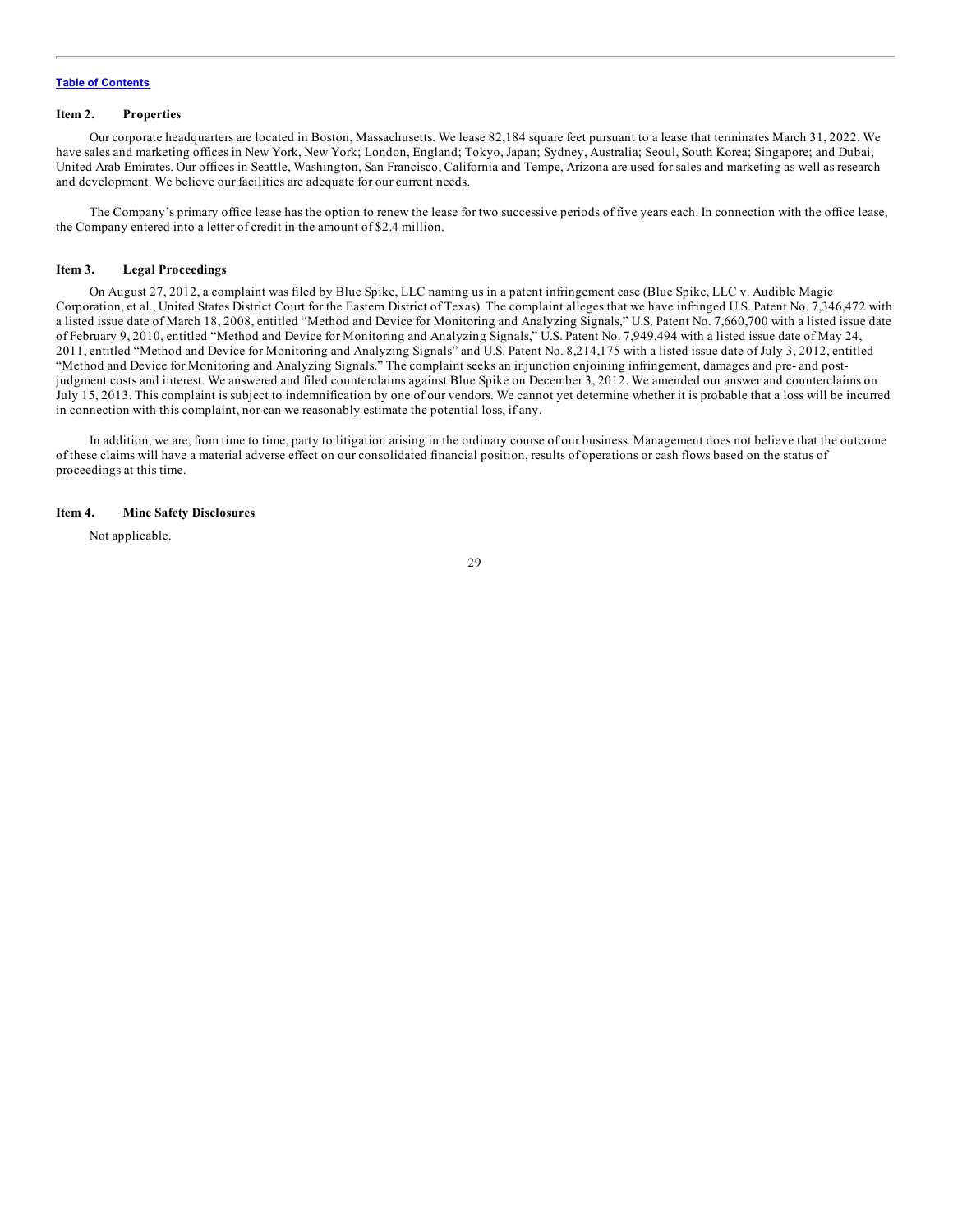#### **PART II**

#### <span id="page-29-0"></span>Item 5. Market for Registrant's Common Equity, Related Stockholder Matters and Issuer Purchases of Equity Securities

Our common stock has been traded on the NASDAQ Global Market under the symbol "BCOV" since our initial public offering on February 17, 2012. Prior to this time, there was no public market for our common stock. The following table shows the high and low sale prices per share of our common stock as reported on the NASDAQ Global Market for the periods indicated:

|                     | High    | Low    |
|---------------------|---------|--------|
| 2014                |         |        |
| First Quarter 2014  | \$14.70 | \$9.17 |
| Second Quarter 2014 | \$10.80 | \$7.78 |
| Third Ouarter 2014  | \$10.93 | \$5.40 |
| Fourth Quarter 2014 | \$8.16  | \$5.06 |
| 2015                |         |        |
| First Quarter 2015  | \$8.46  | \$6.83 |
| Second Ouarter 2015 | \$7.72  | \$6.36 |
| Third Quarter 2015  | \$ 7.01 | \$4.80 |
| Fourth Quarter 2015 | \$ 7.16 | \$4.79 |

On February 22, 2016, the last reported sale price for our common stock on the NASDAQ Global Market was \$5.86 per share.

#### **Dividend Policy**

We have never paid or declared any cash dividends on our common stock. We currently intend to retain any cash flow to finance the growth and development of our business, and we do not expect to pay any cash dividends on our common stock in the foreseeable future. Payment of future dividends, if any, will be at the discretion of our board of directors and will depend on our financial condition, results of operations, capital requirements, restrictions contained in current or future financing instruments and other factors our board of directors deems relevant.

#### **Stockholders**

As of February 22, 2016, there were approximately 186 holders of record of our common stock (not including beneficial holders of stock held in street name).

#### **Stock Performance Graph**

The graph set forth below compares the cumulative total stockholder return on our common stock between February 17, 2012 (the date of our initial public offering) and December 31, 2015, with the cumulative total return of (a) the NASDAQ Computer & Data Processing Index and (b) the NASDAQ Composite Index, over the same period. This graph assumes the investment of \$100 on February 17, 2012 in our common stock, the NASDAQ Computer & Data Processing Index and the NASDAQ Composite Index and assumes the reinvestment of dividends, if any. The graph assumes our closing sales price on February 17, 2012 of \$14.30 per share as the initial value of our common stock and not the initial offering price to the public of \$11.00 per share.

The comparisons shown in the graph below are based upon historical data. We caution that the stock price performance shown in the graph below is not necessarily indicative of, nor is it intended to forecast, the potential future performance of our common stock. Information used in the graph was obtained from the NASDAQ Stock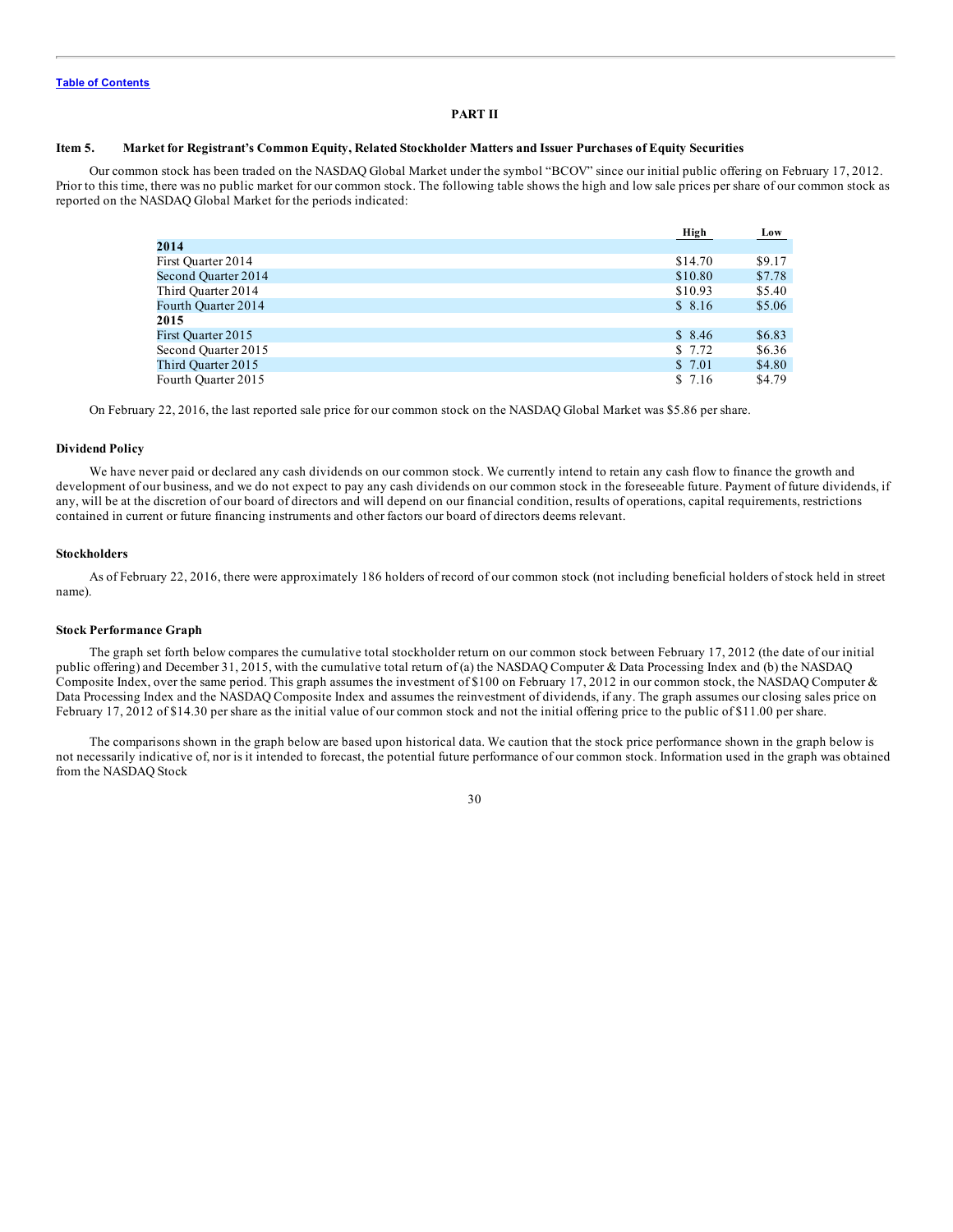Market LLC, a financial data provider and a source believed to be reliable. The NASDAQ Stock Market LLC is not responsible for any errors or omissions in such information.



|                                         | 2/17/2012 | 12/31/2012 | 12/31/2013 | 12/31/2014 | 12/31/2015 |
|-----------------------------------------|-----------|------------|------------|------------|------------|
| Brightcove Inc.                         | 100.0     |            | 98.9       | 54.4       | 43.4       |
| NASDAO Composite Index                  | 00.0      | 102.1      | 141.       | 160.4      | 169.6      |
| NASDAO Computer & Data Processing Index | 0.00      | 97.4       | 128.5      | 54.0       | 163.6      |

#### **Sales of Unregistered Securities**

Not applicable.

#### **Use of Proceeds from Public Offering of Common Stock**

On February 16, 2012, our registration statement on Form S-1 (File No. 333-176444) was declared effective for our initial public offering. On February 23, 2012, we closed our initial public offering of 5,750,000 shares of common stock, including 750,000 shares pursuant to the underwriters' overallotment option, at an offering price of \$11.00 per share. The managing underwriters of the offering were Morgan Stanley & Co. LLC, and Stifel, Nicolaus & Company, Incorporated. Following the sale of the shares in connection with the closing of our initial public offering, the offering terminated.

As a result of the offering, including the underwriters' option to purchase additional shares, we received net proceeds of approximately \$54.5 million, after deducting total expenses of approximately \$8.7 million, consisting of underwriting discounts and commissions of \$4.4 million and offering-related expenses reasonably estimated to be \$4.3 million. None of such payments were direct or indirect payments to any of our directors or officers or their associates, to persons owning 10% or more of our common stock, or to any of our affiliates.

We have used \$7.0 million of the net proceeds from our initial public offering to repay certain indebtedness. None of such payments were direct or indirect payments to any of our directors or officers or their associates, to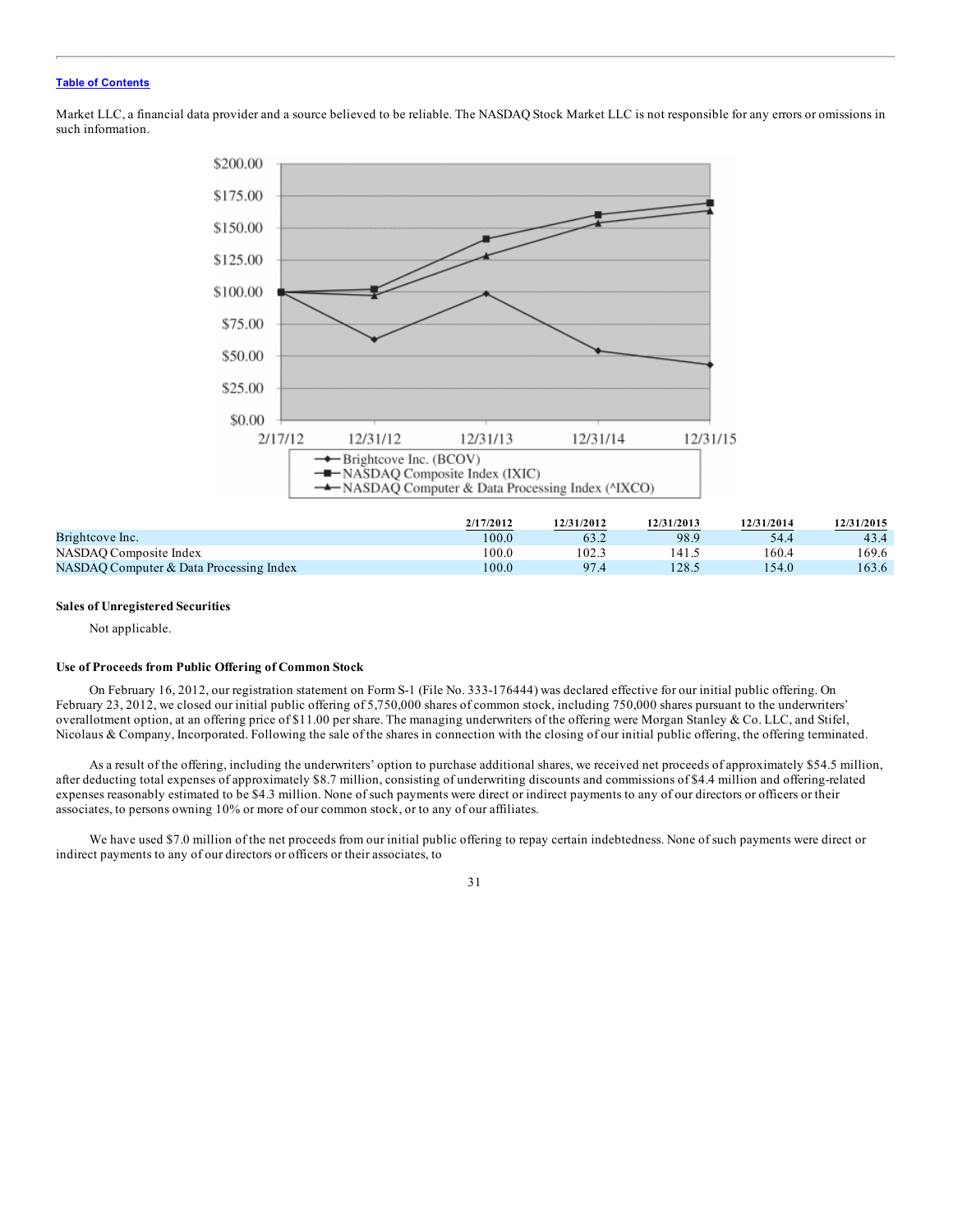persons owning 10% or more of our common stock, or to any of our affiliates. We also used approximately \$27.4 million of the net proceeds from our initial public offering as consideration for the purchase of Zencoder in August 2012. On January 31, 2014, we acquired substantially all of the assets of Unicorn for total consideration of approximately \$39.7 million, which was funded by approximately \$9.1 million of the net proceeds from our initial public offering and 2,850,547 shares of our common stock.

There has been no material change in the planned use of proceeds from our initial public offering as described in our final prospectus filed with the SEC on February 17, 2012 pursuant to Rule 424(b) under the Securities Act.

# **Purchases of Equity Securities by the Issuer or Affiliated Purchasers**

There were no repurchases of shares of common stock made during the year ended December 31, 2015.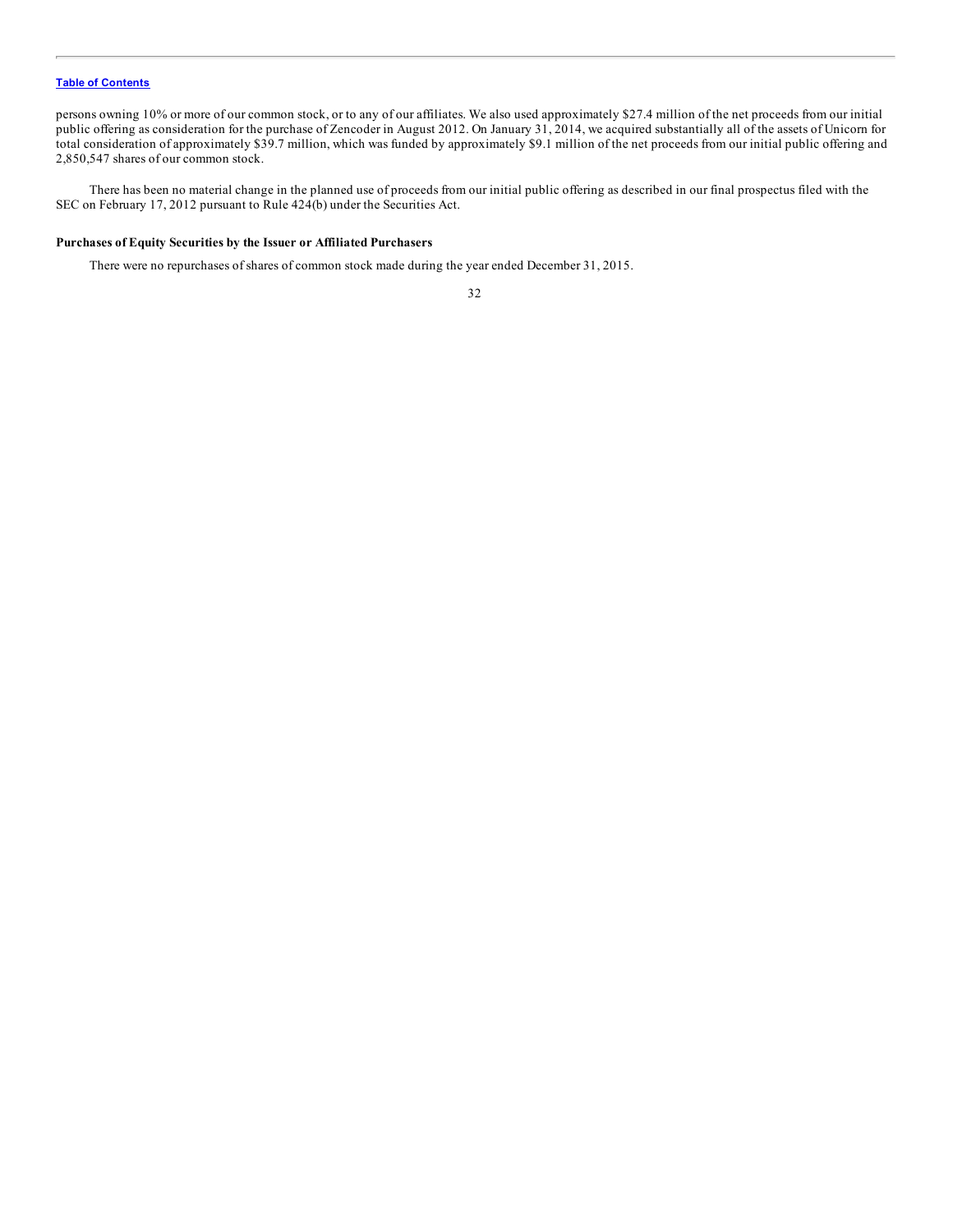#### <span id="page-32-0"></span>**Item 6. Selected Consolidated Financial Data**

The following selected consolidated financial data should be read in conjunction with "Management's Discussion and Analysis of Financial Condition and Results of Operations", the consolidated financial statements and related notes, and other financial information included in this Annual Report on Form 10-K.

We derived the consolidated financial data for the years ended December 31, 2015, 2014 and 2013 and as of December 31, 2015 and 2014 from our audited consolidated financial statements, which are included elsewhere in this Annual Report on Form 10-K. We derived the consolidated financial data for the years ended December 31, 2012 and 2011 and as of December 31, 2013, 2012 and 2011 from our audited consolidated financial statements, which are not included in this Annual Report on Form 10-K. Historical results are not necessarily indicative of the results to be expected in future periods.

|                                                                                  | Year Ended December 31,         |              |                                               |            |             |
|----------------------------------------------------------------------------------|---------------------------------|--------------|-----------------------------------------------|------------|-------------|
|                                                                                  | 2015                            | 2014(2)      | 2013<br>(in thousands, except per share data) | 2012(1)    | 2011        |
|                                                                                  |                                 |              |                                               |            |             |
| Consolidated statements of operations data:                                      |                                 |              |                                               |            |             |
| Revenue:                                                                         |                                 |              |                                               |            |             |
| Subscription and support revenue                                                 | \$131,010                       | \$120,324    | \$103,116                                     | \$84,257   | \$60,169    |
| Professional services and other revenue                                          | 3,696                           | 4,693        | 6,779                                         | 3,716      | 3,394       |
| Total revenue                                                                    | 134,706                         | 125,017      | 109.895                                       | 87,973     | 63,563      |
| Cost of revenue: $(3)$ $(4)$                                                     |                                 |              |                                               |            |             |
| Cost of subscription and support revenue                                         | 41,735                          | 38,015       | 29,205                                        | 22,553     | 15,478      |
| Cost of professional services and other revenue                                  | 4,742                           | 5,718        | 7,585                                         | 4,831      | 4,744       |
| Total cost of revenue                                                            | 46,477                          | 43,733       | 36,790                                        | 27,384     | 20,222      |
| Gross profit                                                                     | 88,229                          | 81,284       | 73,105                                        | 60,589     | 43,341      |
| Operating expenses: $(3)(4)$                                                     |                                 |              |                                               |            |             |
| Research and development                                                         | 29,302                          | 28,252       | 21,052                                        | 18,725     | 15,267      |
| Sales and marketing                                                              | 45,795                          | 46,014       | 41,000                                        | 38,725     | 31,564      |
| General and administrative                                                       | 19,862                          | 19,136       | 18,478                                        | 16,734     | 12,640      |
| Merger-related                                                                   | 201                             | 3,075        | 2,069                                         | 1,852      |             |
| Total operating expenses                                                         | 95,160                          | 96,477       | 82,599                                        | 76,036     | 59,471      |
| Loss from operations                                                             | (6.931)                         | (15, 193)    | (9, 494)                                      | (15, 447)  | (16, 130)   |
| Other income (expense):                                                          |                                 |              |                                               |            |             |
| Interest income                                                                  | 6                               | 11           | 58                                            | 106        | 23          |
| Interest expense                                                                 | (96)                            | (96)         |                                               | (241)      | (358)       |
| Other expense, net                                                               | (168)                           | (1,355)      | (594)                                         | (359)      | (719)       |
| Total other expense, net                                                         | (258)                           | (1,440)      | (536)                                         | (494)      | (1,054)     |
| Loss before income taxes and non-controlling interest in consolidated subsidiary | (7,189)                         | (16, 633)    | (10,030)                                      | (15,941)   | (17, 184)   |
| Provision for (benefit from) income taxes                                        | 391                             | 260          | 212                                           | (3,489)    | 90          |
| Consolidated net loss                                                            | (7,580)                         | (16, 893)    | (10, 242)                                     | (12, 452)  | (17, 274)   |
| Net income attributable to non-controlling interest in consolidated subsidiary   | $\hspace{0.1mm}-\hspace{0.1mm}$ |              | (20)                                          | (734)      | (361)       |
| Net loss attributable to Brightcove Inc.                                         | (7,580)                         | (16, 893)    | (10, 262)                                     | (13, 186)  | (17, 635)   |
| Accretion of dividends on redeemable convertible preferred stock                 |                                 |              |                                               | (733)      | (5,639)     |
| Net loss attributable to common stockholders                                     | (7,580)<br><sup>\$</sup>        | \$(16,893)   | \$(10,262)                                    | \$(13,919) | \$(23,274)  |
| Net loss per share attributable to common stockholders — basic and diluted       | (0.23)                          | \$<br>(0.53) | \$<br>(0.36)                                  | (0.57)     | S<br>(4.75) |
| Weighted-average number of common shares used in computing net loss per share    |                                 |              |                                               |            |             |
| attributable to common stockholders — basic and diluted                          | 32,598                          | 31,949       | 28,351                                        | 24,626     | 4,900       |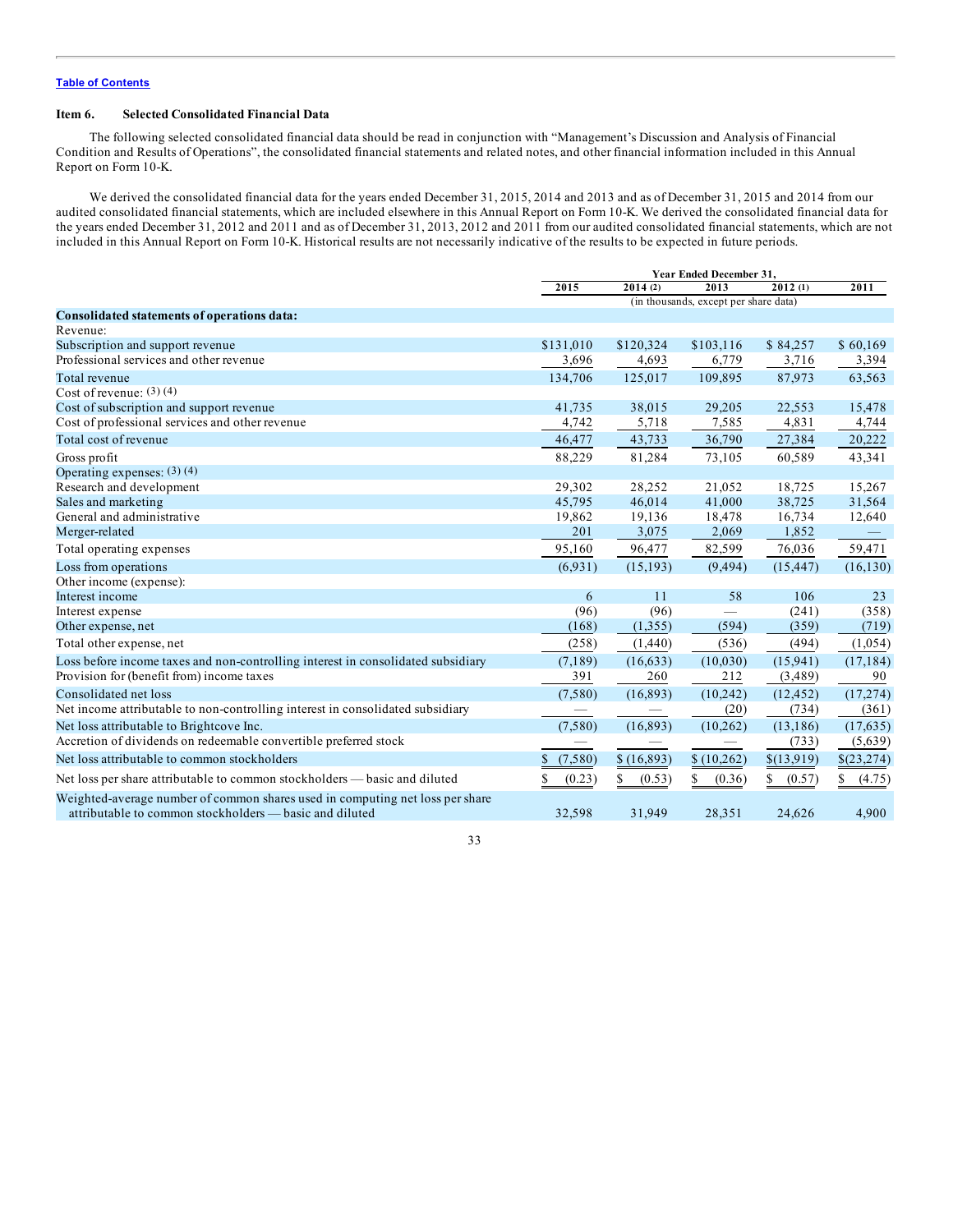- (1) The results of operations for Zencoder have been included in our consolidated financial statements since the date of acquisition on August 14, 2012.
- (2) The results of operations for Unicorn have been included in our consolidated financial statements since the date of acquisition on January 31, 2014.

|     |                                                                          | Year Ended December 31, |           |                |           |           |
|-----|--------------------------------------------------------------------------|-------------------------|-----------|----------------|-----------|-----------|
|     |                                                                          | 2015                    | 2014      | 2013           | 2012      | 2011      |
|     |                                                                          |                         |           | (in thousands) |           |           |
| (3) | Stock-based compensation included in above line items:                   |                         |           |                |           |           |
|     | Cost of subscription and support revenue                                 | 181<br>S.               | S.<br>218 | S.<br>248      | 125<br>S. | \$.<br>52 |
|     | Cost of professional services and other revenue                          | 181                     | 141       | 149            | 116       | 117       |
|     | Research and development                                                 | 1,392                   | 1,399     | 1,191          | 687       | 367       |
|     | Sales and marketing                                                      | 2,155                   | 2,193     | 2,225          | 1,606     | 1,008     |
|     | General and administrative                                               | 2,105                   | 2,436     | 2,588          | 3,309     | 2,653     |
|     | Total stock-based compensation                                           | \$6,014                 | \$6,387   | \$6,401        | \$5,843   | \$4,197   |
| (4) | Amortization of acquired intangible assets included in above line items: |                         |           |                |           |           |
|     | Cost of subscription and support revenue                                 | \$2,031                 | \$1,946   | \$1,013        | \$379     | \$.       |
|     | Research and development                                                 | 126                     | 140       | 39             | 15        |           |
|     | Sales and marketing                                                      | 955                     | 1,114     | 667            | 250       |           |
|     | Total amortization of acquired intangible assets                         | \$3,112                 | \$3,200   | \$1,719        | 664<br>\$ |           |

|                                                 |          | As of December 31. |                |          |             |  |
|-------------------------------------------------|----------|--------------------|----------------|----------|-------------|--|
|                                                 | 2015     | 2014               | 2013           | 2012     | 2011        |  |
|                                                 |          |                    | (in thousands) |          |             |  |
| <b>Consolidated Balance Sheet Data:</b>         |          |                    |                |          |             |  |
| Cash, cash equivalents and investments          | \$27,637 | \$22,916           | \$36,108       | \$33,041 | 17.227<br>S |  |
| Accounts receivable, net                        | 21.213   | 21,463             | 21,560         | 18.596   | 14,693      |  |
| Property and equipment, net                     | 8.689    | 10,372             | 8.795          | 8.400    | 6.079       |  |
| Working capital                                 | 6,592    | 4,582              | 20,634         | 20,656   | 10,204      |  |
| Total assets                                    | 127,668  | 127,584            | 103,126        | 96,993   | 47,338      |  |
| Current and long-term debt                      |          |                    |                |          | 7,000       |  |
| Current and long-term deferred revenue          | 29.931   | 29,704             | 23,818         | 19,216   | 13,772      |  |
| Redeemable convertible preferred stock warrants |          |                    |                |          | 424         |  |
| Total stockholders' equity (deficit)            | 78,135   | 80,763             | 60,380         | 64,492   | (105, 085)  |  |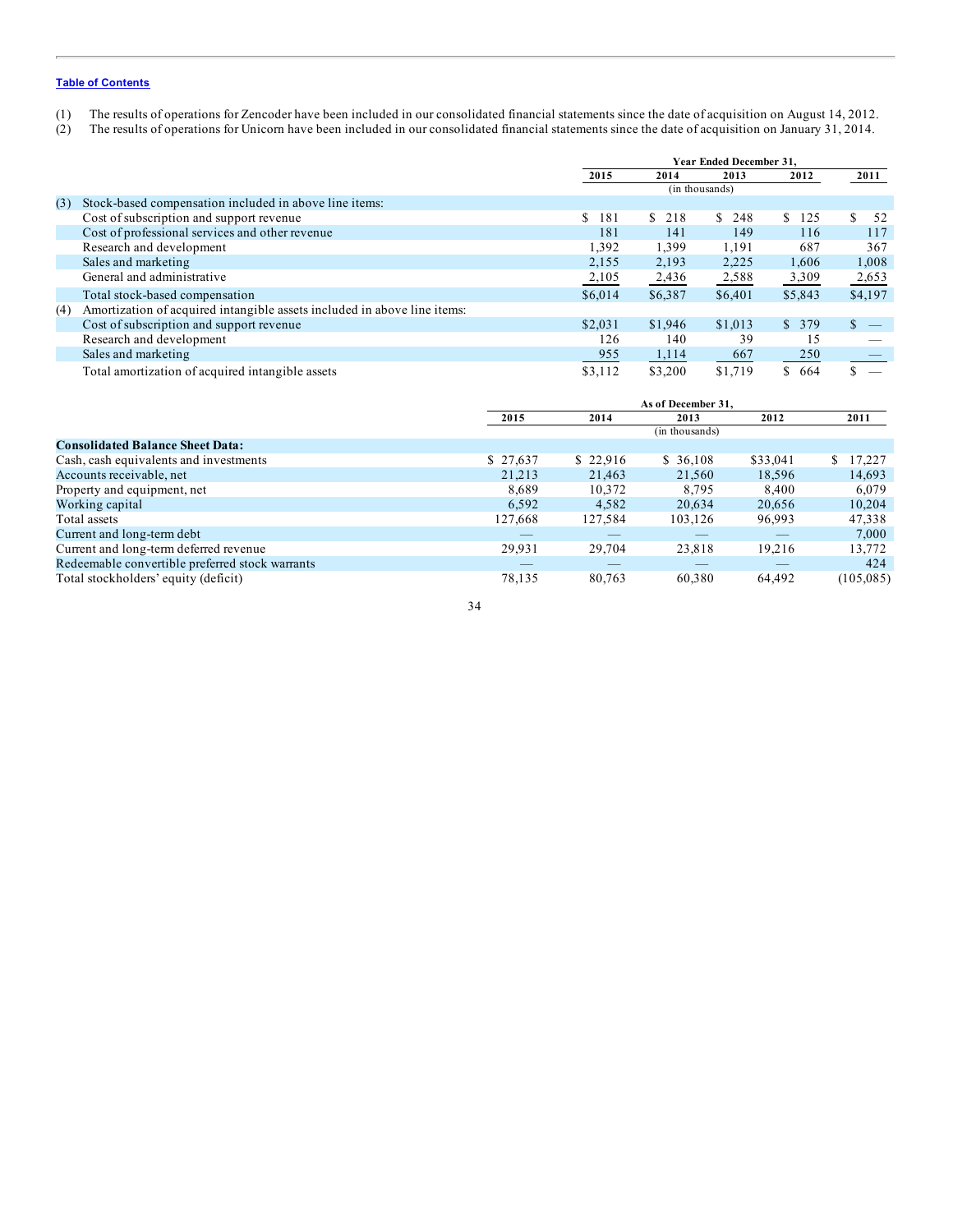#### <span id="page-34-0"></span>**Item 7. Management's Discussion and Analysis of Financial Condition and Results of Operations**

The following discussion and analysis of our financial condition and results of operations should be read in conjunction with the financial statements and related notes appearing elsewhere in this Annual Report on Form 10-K. The following discussion contains forward-looking statements that reflect our plans, estimates, and beliefs. Our actual results could differ materially from those discussed in the forward-looking statements. Factors that could cause or contribute to these differences include those discussed below and elsewhere in this Annual Report on Form 10-K, particularly in "Risk *Factors."*

#### **Overview**

We are a leading global provider of cloud-based services for video. We were incorporated in Delaware in August 2004 and our headquarters are in Boston, Massachusetts. Our suite of products and services reduce the cost and complexity associated with publishing, distributing, measuring and monetizing video across devices.

Brightcove Video Cloud, or Video Cloud, our flagship product released in 2006, is the world's leading online video platform. Video Cloud enables our customers to publish and distribute video to Internet-connected devices quickly, easily and in a cost-effective and high-quality manner. Brightcove Zencoder, or Zencoder, is a cloud-based video encoding service. Brightcove Once, or Once, is an innovative, cloud-based ad insertion and video stitching service that addresses the limitations of traditional online video ad insertion technology. Brightcove Gallery, or Gallery, is a cloud-based service that enables customers to create and publish video portals. Brightcove Perform, or Perform, is a cloud-based service for creating and managing video player experiences. Brightcove Video Marketing Suite, or Video Marketing Suite, is a comprehensive suite of video technologies designed to address the needs of marketers to drive awareness, engagement and conversion. Brightcove Lift, or Lift, released in October 2015, is a solution designed to defeat ad blockers, optimize ad delivery and deliver a premium TV-like viewing experience across connected platforms.

Our philosophy for the next few years will continue to be to invest in our product strategy and development, sales, and go-to-market to support our long-term revenue growth. We believe these investments will help us address some of the challenges facing our business such as demand for our products by customers and potential customers, rapid technological change in our industry, increased competition and resulting price sensitivity. These investments include support for the expansion of our infrastructure within our hosting facilities, the hiring of additional technical and sales personnel, the innovation of new features for existing products and the development of new products. We believe this strategy will help us retain our existing customers, increase our average annual subscription revenue per premium customer and lead to the acquisition of new customers. Additionally, we believe customer growth will enable us to achieve economies of scale which will reduce our cost of goods sold, research and development and general and administrative expenses as a percentage of total revenue.

As of December 31, 2014, we had 410 employees and 5,770 customers, of which 3,907 used our volume offerings and 1,863 used our premium offerings. As of December 31, 2015, we had 413 employees and 5,047 customers, of which 3,184 used our volume offerings and 1,863 used our premium offerings.

We generate revenue by offering our products to customers on a subscription-based, software as a service, or SaaS, model. Our revenue grew from \$125.0 million in the year ended December 31, 2014 to \$134.7 million in the year ended December 31, 2015, primarily as a result of continued adoption of Video Cloud across our customer base. Our consolidated net loss was \$7.6 million and \$16.9 million for the years ended December 31, 2015 and 2014, respectively. Included in consolidated net loss for the year ended December 31, 2014 was stock-based compensation expense and amortization of acquired intangible assets of \$6.4 million and \$3.2 million, respectively. Included in consolidated net loss for the year ended December 31, 2015 was stock-based compensation expense and amortization of acquired intangible assets of \$6.0 million and \$3.1 million, respectively.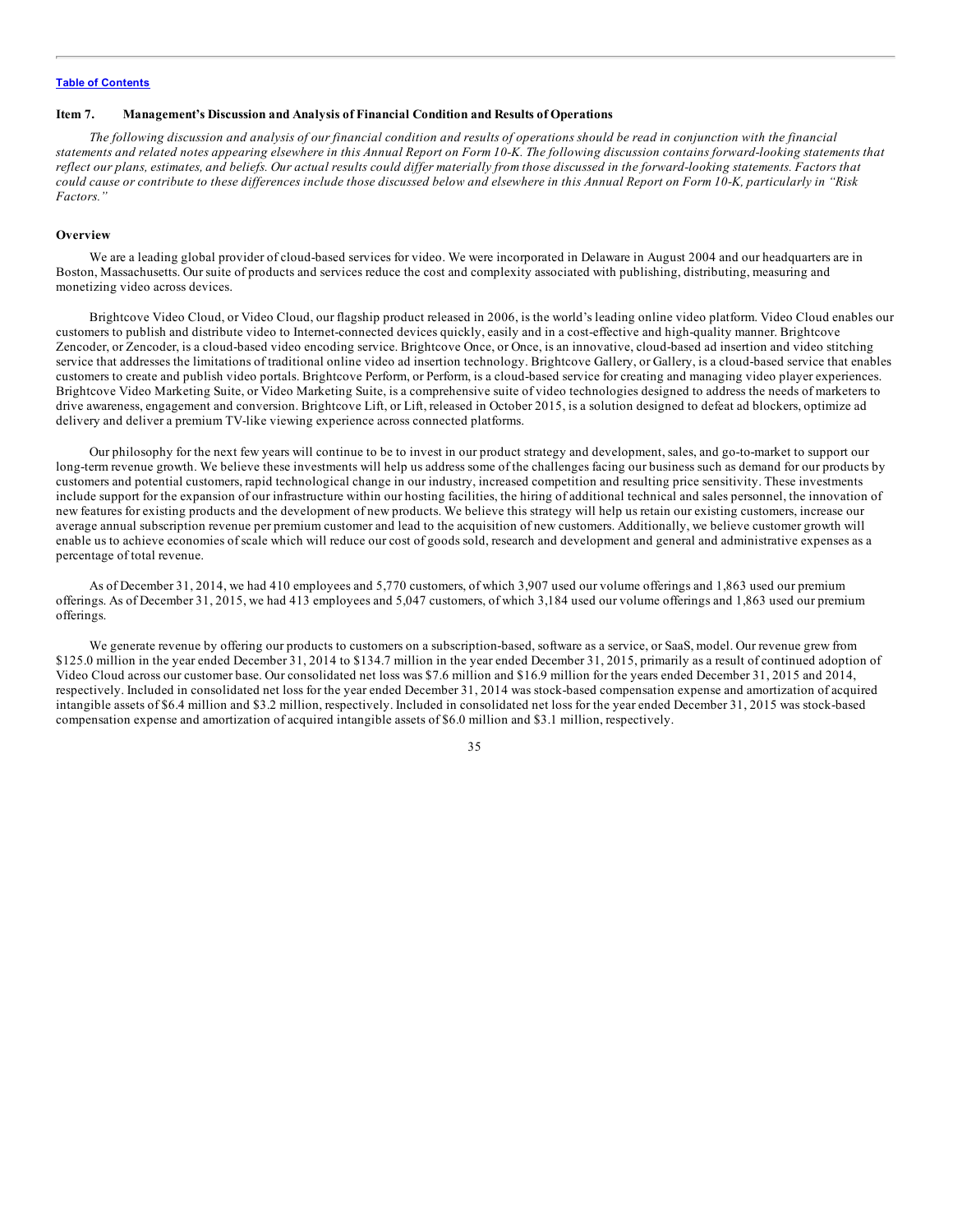For the years ended December 31, 2015 and 2014, our revenue derived from customers located outside North America was 36% and 40%, respectively. We expect the percentage of total net revenue derived from outside North America to increase in future periods as we continue to expand our international operations.

#### *Acquisitions*

On August 14, 2012, we acquired Zencoder, a cloud-based media processing service and HTML5 video player technology provider, for total consideration of approximately \$27.4 million. This transaction was accounted for under the purchase method of accounting. Accordingly, the results of operations of Zencoder have been included in our consolidated financial statements since the date of acquisition. All of the assets acquired and liabilities assumed in the transaction have been recognized at their acquisition date fair values, which were finalized at December 31, 2012. The acquisition did not result in the addition of any reportable segments.

On January 8, 2013, we acquired the remaining 37% interest of our majority-owned subsidiary, Brightcove Kabushiki Kaisha, or Brightcove KK, a Japanese joint venture which was formed on July 18, 2008. The purchase price of the remaining equity interest was approximately \$1.1 million and was funded by cash on hand. Given that we own 100% of Brightcove KK, we will continue to consolidate Brightcove KK for financial reporting purposes, however, commencing on January 8, 2013, we no longer record a non-controlling interest in the consolidated statements of operations.

On January 31, 2014, we acquired substantially all of the assets of Unicorn Media, Inc. and certain of its subsidiaries, or Unicorn, a provider of cloud video ad insertion technology, for total consideration of approximately \$39.7 million, which was funded by cash on hand of \$9.1 million and 2,850,547 shares of our common stock. The results of operations of Unicorn have been consolidated with our results of operations beginning on January 31, 2014, the closing date of the transaction.

#### *Key Metrics*

We regularly review a number of metrics, including the following key metrics, to evaluate our business, measure our performance, identify trends affecting our business, formulate financial projections and make strategic decisions.

• *Number of Customers*. We define our number of customers at the end of a particular quarter as the number of customers generating subscription revenue at the end of the quarter. We believe the number of customers is a key indicator of our market penetration, the productivity of our sales organization and the value that our products bring to our customers. We classify our customers by including them in either premium or volume offerings. Our premium offerings include our premium Video Cloud customers (Enterprise and Pro editions), our Once customers, our Zencoder customers, our Gallery customers, our Perform customers, our Video Marketing Suite customers and our Lift customers. Our volume offerings include our Video Cloud Express customers and our Zencoder customers on month-to-month and pay-as-you-go contracts.

As of December 31, 2015, we had 5,047 customers, of which 3,184 used our volume offerings and 1,863 used our premium offerings. As of December 31, 2014, we had 5,770 customers, of which 3,907 used our volume offerings and 1,863 used our premium offerings. During 2013, we shifted our go-to-market focus and growth strategy to growing our premium customer base, as we believe our premium customers represent a greater opportunity for our solutions. Volume customers decreased during 2015 primarily due to our discontinuation of the promotional Video Cloud Express offering. As a result, we experienced attrition of this base level offering without a corresponding addition of customers. We expect customers using our volume offerings to continue to decrease in 2016 as we continue to focus on the market for our premium solutions and adjust Video Cloud Express price levels.

• *Recurring Dollar Retention Rate*. We assess our ability to retain customers using a metric we refer to as our recurring dollar retention rate. We calculate the recurring dollar retention rate by dividing the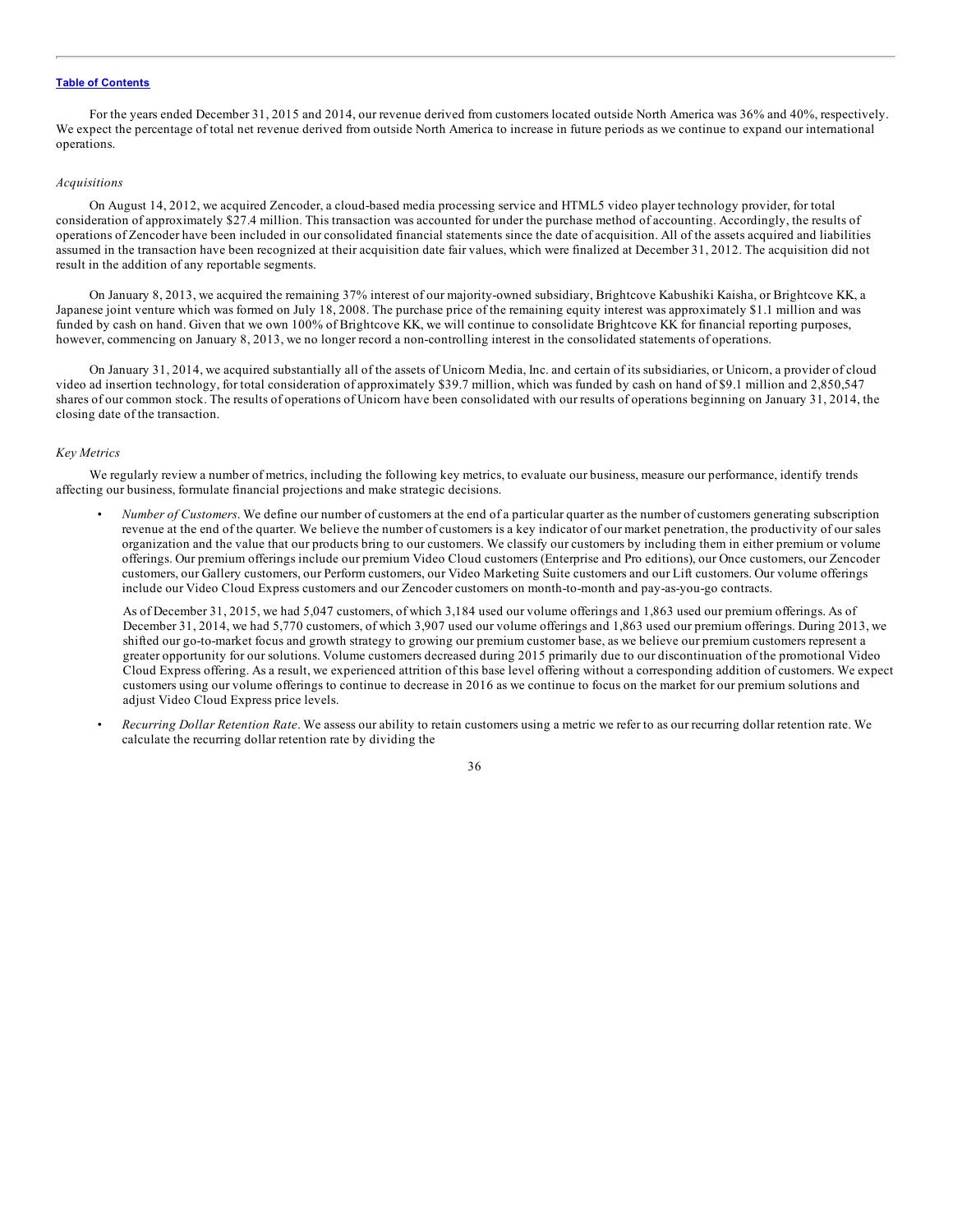retained recurring value of subscription revenue for a period by the previous recurring value of subscription revenue for the same period. We define retained recurring value of subscription revenue as the committed subscription fees for all contracts that renew in a given period, including any increase or decrease in contract value. We define previous recurring value of subscription revenue as the recurring value from committed subscription fees for all contracts that expire in that same period. We typically calculate our recurring dollar retention rate on a monthly basis. Recurring dollar retention rate provides visibility into our ongoing revenue. During the years ended December 31, 2015 and 2014, the recurring dollar retention rate was 95% and 93%, respectively.

• *Average annual subscription revenue per premium customer*. We define average annual subscription revenue per premium customer as the total subscription revenue from premium customers for an annual period, excluding professional services revenue, divided by the average number of premium customers for that period. We believe that this metric is important in understanding subscription revenue for our premium offerings in addition to the relative size of premium customer arrangements.

The following table includes our key metrics for the periods presented:

|                                                                         | <b>Twelve Months Ended</b><br>December 31. |       |
|-------------------------------------------------------------------------|--------------------------------------------|-------|
|                                                                         | 2015                                       | 2014  |
| Customers (at period end)                                               |                                            |       |
| Volume                                                                  | 3.184                                      | 3,907 |
| Premium                                                                 | 1,863                                      | 1,863 |
| Total customers (at period end)                                         | 5,047                                      | 5,770 |
| Recurring dollar retention rate                                         | 95%                                        | 93%   |
| Average annual subscription revenue per premium customer (in thousands) | 65.8                                       | 60.2  |

#### **Components of Consolidated Statements of Operations**

### *Revenue*

*Subscription and Support Revenue —* We generate subscription and support revenue from the sale of our products.

Video Cloud is offered in two product lines. The first product line is comprised of our premium product editions, Pro and Enterprise. All Pro and Enterprise editions include functionality to publish and distribute video to Internet-connected devices. The Enterprise edition provides additional features and functionality such as a multi-account environment with consolidated billing, IP address filtering, the ability to produce live events with DVR functionality and advanced upload acceleration of content. Customer arrangements are typically one year contracts, which include a subscription to Video Cloud, basic support and a pre-determined amount of video streams, bandwidth, and managed content. We also offer gold support or platinum support to our premium customers for an additional fee, which includes extended phone support. The pricing for our premium editions is based on the number of users, accounts and usage, which is comprised of video streams, bandwidth and managed content. Should a customer's usage exceed the contractual entitlements, the contract will provide the rate at which the customer must pay for actual usage above the contractual entitlements. The second product line is comprised of our volume product edition, which we refer to as our Express edition. Our Express edition targets small and medium-sized businesses, or SMBs. The Express edition provides customers with the same basic functionality that is offered in our premium product editions but has been designed for customers who have lower usage requirements and do not typically seek advanced features and functionality. We are discontinuing the lower level pricing options for the Express edition and expect the total number of customers using the Express edition to continue to decrease. Customers who purchase the Express edition generally enter into month-to-month agreements. Express customers are generally billed on a monthly basis and pay via a credit card.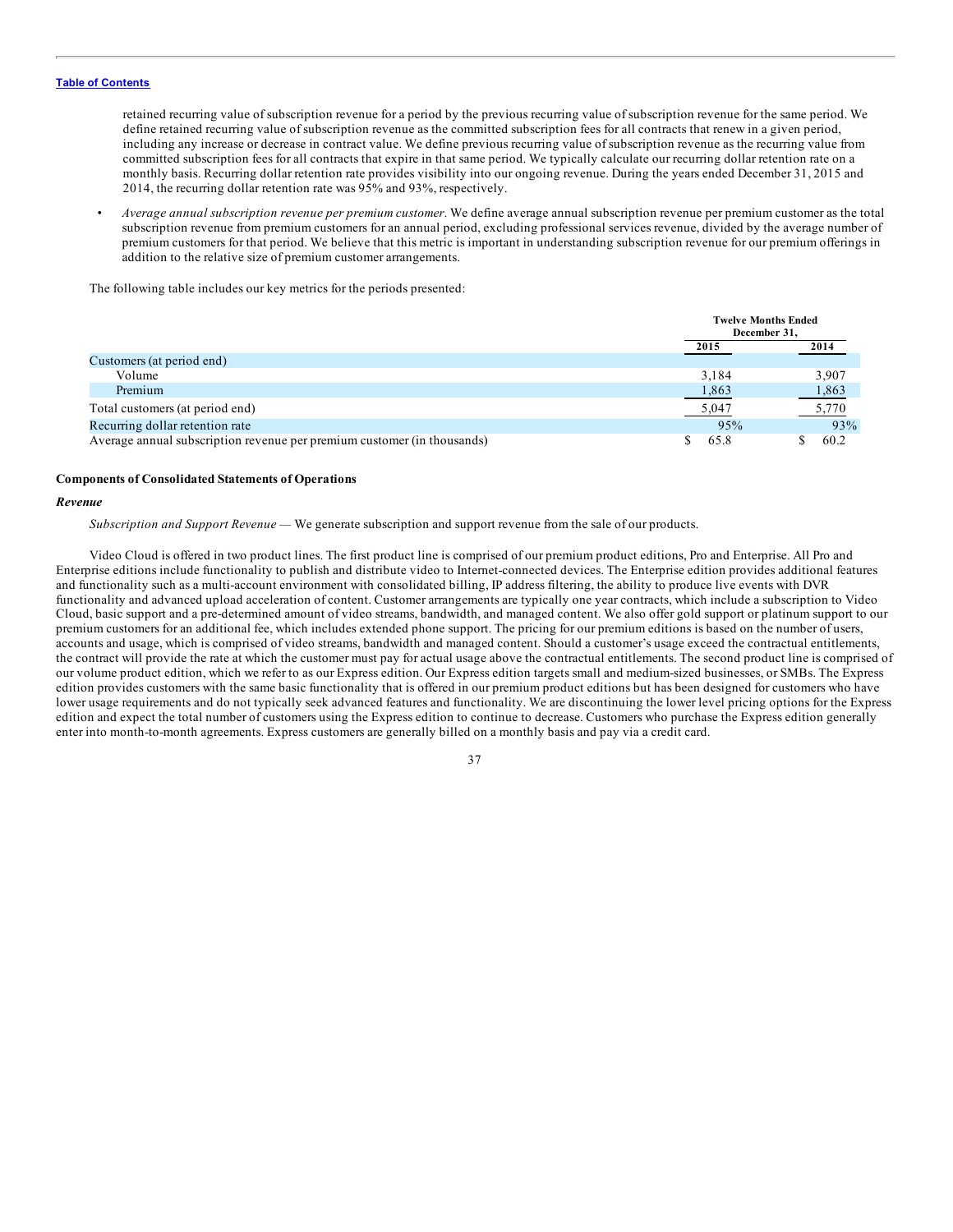Zencoder is offered to customers on a subscription basis, with either committed contracts or pay-as-you-go contracts. The pricing is based on usage, which is comprised of minutes of video processed. The committed contracts include a fixed number of minutes of video processed. Should a customer's usage exceed the contractual entitlements, the contract will provide the rate at which the customer must pay for actual usage above the contractual entitlements. Customers of Zencoder on annual contracts are considered premium customers. Customers on month-to-month contracts, pay-as-you-go contracts, or contracts for a period of less than one year, are considered volume customers.

Once is offered to customers on a subscription basis, with varying levels of functionality, usage entitlements and support based on the size and complexity of a customer's needs.

Gallery is offered to customers of our premium Video Cloud editions on a subscription basis. A customer's usage of Gallery counts against the predetermined amount of video streams, bandwidth and managed content included with their Video Cloud Pro or Enterprise contract. Should a customer's usage exceed the contractual entitlements, the contract will provide the rate at which the customer must pay for actual usage above the contractual entitlements. We also offer gold support or platinum support to our Gallery customers for an additional fee, which includes extended phone support.

Perform is offered to customers on a subscription basis. Customer arrangements are typically one year contracts, which include a subscription to Perform, basic support and a pre-determined amount of video streams. We also offer gold support or platinum support to our Perform customers for an additional fee, which includes extended phone support. The pricing for Perform is based on the number of users, accounts and usage, which is comprised of video streams. Should a customer's usage exceed the contractual entitlements, the contract will provide the rate at which the customer must pay for actual usage above the contractual entitlements.

Video Marketing Suite is offered to customers on a subscription basis. Customer arrangements are typically one year contracts, which include a subscription to Video Cloud, the Video Cloud Live Module, Gallery, basic support and a pre-determined amount of video streams or plays, bandwidth and managed content. We also offer gold support or platinum support to our Video Marketing Suite customers for an additional fee, which includes extended phone support. The pricing for Video Marketing Suite is based on the number of users, accounts and usage, which is comprised of video streams or plays, bandwidth and managed content. Should a customer's usage exceed the contractual entitlements, the contract will provide the rate at which the customer must pay for actual usage above the contractual entitlements.

Lift is offered to customers on a subscription basis. Customer arrangements are typically one year contracts, which include a subscription to Lift, basic support and a pre-determined amount of video streams. We also offer gold support or platinum support to our Lift customers for an additional fee, which includes extended phone support. The pricing for Lift is based on the number of users, accounts and usage, which is comprised of video streams. Should a customer's usage exceed the contractual entitlements, the contract will provide the rate at which the customer must pay for actual usage above the contractual entitlements.

All Once, Gallery, Perform, Video Marketing Suite and Lift customers are considered premium customers.

*Professional Services and Other Revenue* — Professional services and other revenue consists of services such as implementation, software customizations and project management for customers who subscribe to our premium editions. These arrangements are priced either on a fixed fee basis with a portion due upon contract signing and the remainder due when the related services have been completed, or on a time and materials basis.

Our backlog consists of the total future value of our committed customer contracts, whether billed or unbilled. As of December 31, 2015, we had backlog of approximately \$76 million compared to backlog of approximately \$68 million as of December 31, 2014. Of the approximately \$76 million in backlog as of December 31, 2015, between \$69 million and \$71 million is expected to be recognized as revenue during the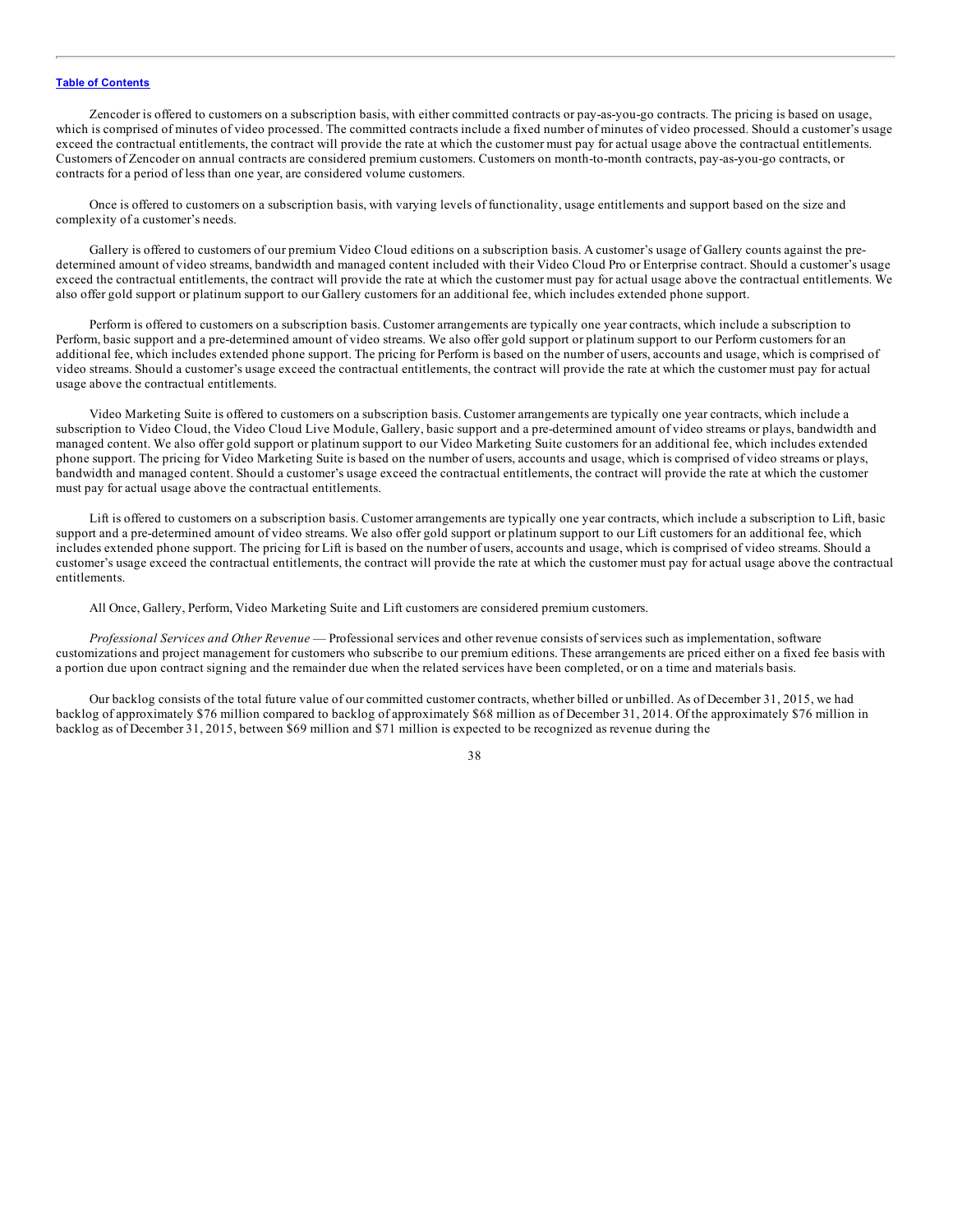year ended December 31, 2016. Because revenue for any period is a function of revenue recognized from backlog at the beginning of the period as well as from contract renewals and new customer contracts executed during the period, backlog at the beginning of any period is not necessarily indicative of future performance. Our presentation of backlog may differ from that of other companies in our industry.

## *Cost of Revenue*

Cost of subscription, support and professional services revenue primarily consists of costs related to supporting and hosting our product offerings and delivering our professional services. These costs include salaries, benefits, incentive compensation and stock-based compensation expense related to the management of our data centers, our customer support team and our professional services staff. In addition to these expenses, we incur third-party service provider costs such as data center and content delivery network, or CDN, expenses, allocated overhead, depreciation expense and amortization of capitalized internal-use software development costs and acquired intangible assets. We allocate overhead costs such as rent, utilities and supplies to all departments based on relative headcount. As such, general overhead expenses are reflected in cost of revenue in addition to each operating expense category.

The costs associated with providing professional services are significantly higher as a percentage of related revenue than the costs associated with delivering our subscription and support services due to the labor costs of providing professional services. As such, the implementation and professional services costs relating to an arrangement with a new customer are more significant than the costs to renew a customer's subscription and support arrangement.

Cost of revenue increased in absolute dollars from 2014 to 2015. In future periods we expect our cost of revenue will increase in absolute dollars as our revenue increases. We also expect that cost of revenue as a percentage of revenue will decrease over time as we are able to achieve economies of scale in our business. However, cost of revenue as a percentage of revenue could fluctuate from period to period depending on the growth of our professional services business and any associated costs relating to the delivery of subscription services and the timing of significant expenditures. To the extent that our customer base grows, we intend to continue to invest additional resources in expanding the delivery capability of our products and other services. The timing of these additional expenses could affect our cost of revenue, both in terms of absolute dollars and as a percentage of revenue, in any particular quarterly or annual period.

## *Operating Expenses*

We classify our operating expenses as follows:

*Research and Development*. Research and development expenses consist primarily of personnel and related expenses for our research and development staff, including salaries, benefits, incentive compensation and stock-based compensation, in addition to the costs associated with contractors and allocated overhead. We have focused our research and development efforts on expanding the functionality and scalability of our products and enhancing their ease of use, as well as creating new product offerings. We expect research and development expenses to increase in absolute dollars as we intend to continue to periodically release new features and functionality, expand our product offerings, continue the localization of our products in various languages, upgrade and extend our service offerings, and develop new technologies. Over the long term, we believe that research and development expenses as a percentage of revenue will decrease, but will vary depending upon the mix of revenue from new and existing products, features and functionality, as well as changes in the technology that our products must support, such as new operating systems or new Internet-connected devices.

*Sales and Marketing*. Sales and marketing expenses consist primarily of personnel and related expenses for our sales and marketing staff, including salaries, benefits, incentive compensation, commissions, stock-based compensation and travel costs, amortization of acquired intangible assets, in addition to costs associated with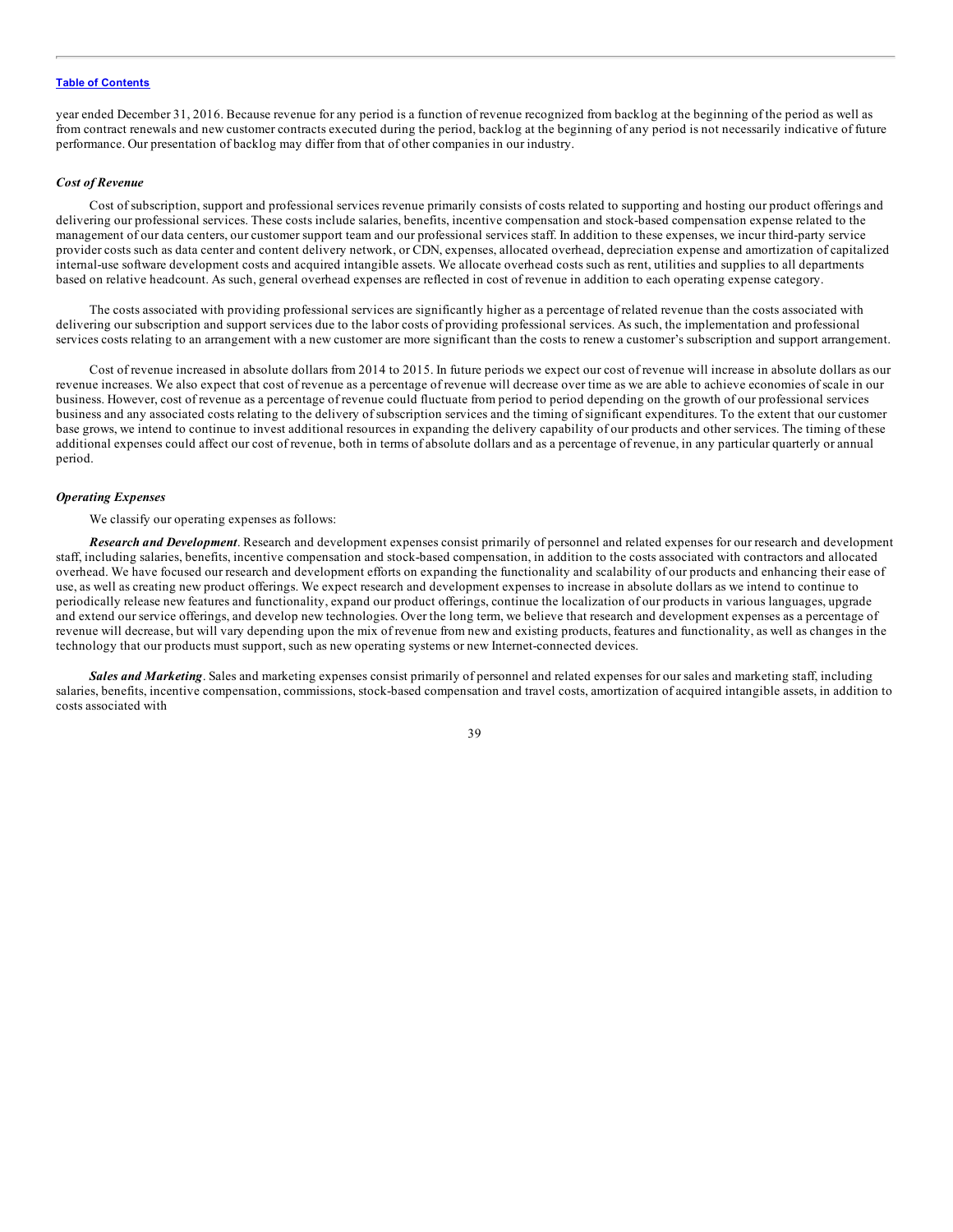marketing and promotional events, corporate communications, advertising, other brand building and product marketing expenses and allocated overhead. Our sales and marketing expenses have increased in absolute dollars in each of the last three years. We intend to continue to invest in sales and marketing and increase the number of sales representatives to add new customers and expand the sale of our product offerings within our existing customer base, build brand awareness and sponsor additional marketing events. Accordingly, in future periods we expect sales and marketing expense to increase in absolute dollars and continue to be our most significant operating expense. Over the long term, we believe that sales and marketing expense as a percentage of revenue will decrease, but will vary depending upon the mix of revenue from new and existing customers and from small, medium-sized and enterprise customers, as well as changes in the productivity of our sales and marketing programs.

*General and Administrative*. General and administrative expenses consist primarily of personnel and related expenses for executive, legal, finance, information technology and human resources functions, including salaries, benefits, incentive compensation and stock-based compensation, in addition to the costs associated with professional fees, insurance premiums, other corporate expenses and allocated overhead. In future periods we expect general and administrative expenses to increase in absolute dollars as we continue to incur additional personnel and professional services costs in order to support the growth of our business. Over the long term, we believe that general and administrative expenses as a percentage of revenue will decrease.

*Merger-related*. Merger-related costs consisted of transaction expenses incurred as part of the Unicorn acquisition as well as costs associated with the retention of key employees of Unicorn and Zencoder. Approximately \$1.5 million is required to be paid to retain certain key employees from the Unicorn acquisition, of which \$500,000 remains to be paid as of December 31, 2015. The period in which these services are to be performed varies by employee. Additionally, approximately \$2.5 million was required to be paid to retain certain key employees from the Zencoder acquisition over a two-year period from the date of acquisition of Zencoder as services were performed. Given that the retention amount is related to a future service requirement, the related expense is being recorded as merger-related compensation expense in the consolidated statement of operations over the expected service period.

## **Other Expense**

Other expense consists primarily of interest income earned on our cash, cash equivalents and investments, foreign exchange gains and losses, interest expense payable on our debt, loss on disposal of equipment and changes in the fair value of the warrants issued in connection with a line of credit.

## **Non-Controlling Interest**

On January 8, 2013, we acquired the remaining 37% interest in Brightcove KK for a purchase price of approximately \$1.1 million. As a result of the transaction, we now own 100% of Brightcove KK and will continue to consolidate Brightcove KK for financial reporting purposes, however, commencing on January 8, 2013, we will no longer record a non-controlling interest in the consolidated statements of operations.

#### **Income Taxes**

As part of the process of preparing our consolidated financial statements, we are required to estimate our taxes in each of the jurisdictions in which we operate. We account for income taxes in accordance with the asset and liability method. Under this method, deferred tax assets and liabilities are recognized based on temporary differences between the financial reporting and income tax bases of assets and liabilities using statutory rates. In addition, this method requires a valuation allowance against net deferred tax assets if, based upon the available evidence, it is more likely than not that some or all of the deferred tax assets will not be realized. We have provided a valuation allowance against our existing net deferred tax assets at December 31, 2015, with the exception of the deferred tax assets related to Brightcove KK.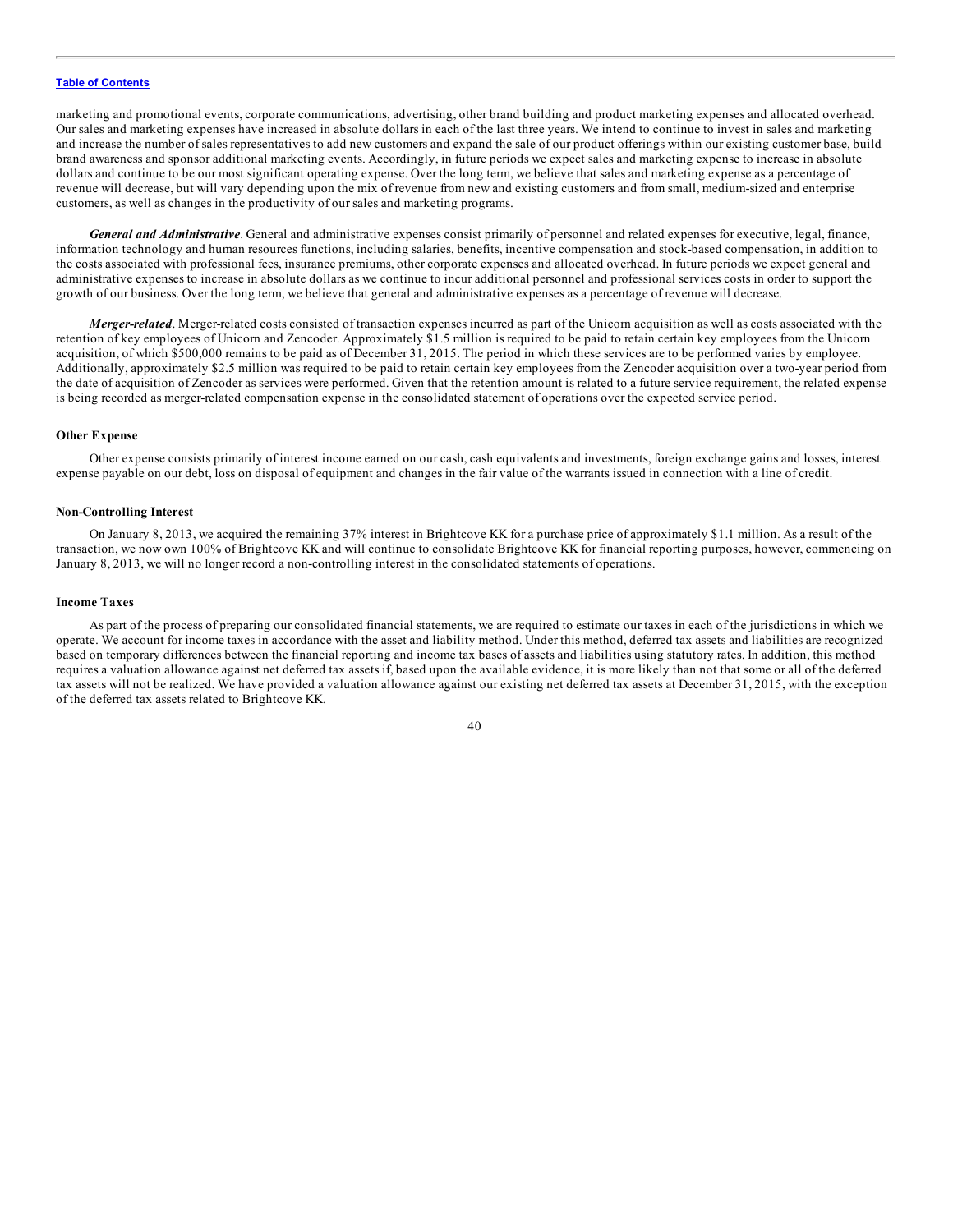## **Stock-Based Compensation Expense**

Our cost of revenue, research and development, sales and marketing, and general and administrative expenses include stock-based compensation expense. Stock-based compensation expense represents the fair value of outstanding stock options and restricted stock awards, which is recognized as expense over the respective stock option and restricted stock award service periods. For the years ended December 31, 2015, 2014, and 2013, we recorded \$6.0 million, \$6.4 million, and \$6.4 million, respectively, of stock-based compensation expense. We expect stock-based compensation expense to increase in absolute dollars in future periods.

### **Foreign Currency Translation**

With regard to our international operations, we frequently enter into transactions in currencies other than the U.S. dollar. As a result, our revenue, expenses and cash flows are subject to fluctuations due to changes in foreign currency exchange rates, particularly changes in the euro, British pound, Australian dollar, and Japanese yen. For the year ended December 31, 2015, 2014, and 2013, 40%, 44%, and 45%, respectively, of our revenue was generated in locations outside the United States. During the same periods, 27%, 31%, and 31%, respectively, of our revenue was in currencies other than the U.S. dollar, as were some of the associated expenses. In periods when the U.S. dollar declines in value as compared to the foreign currencies in which we conduct business, our foreign currency-based revenue and expenses generally increase in value when translated into U.S. dollars. We expect our foreign currencybased revenue to increase in absolute dollars and as a percentage of total revenue.

#### **Critical Accounting Policies and Estimates**

Our consolidated financial statements are prepared in accordance with accounting principles generally accepted in the United States. The preparation of these financial statements requires us to make estimates and assumptions that affect the reported amounts of assets and liabilities and the disclosure of contingent assets and liabilities at the date of the financial statements and the reported amounts of revenue and expenses during the reporting periods. We base our estimates on historical experience and on various other assumptions that are believed to be reasonable under the circumstances, the results of which form the basis for making judgments about the carrying values of assets and liabilities that are not readily apparent from other sources. Our actual results may differ from these estimates under different assumptions or conditions.

We believe that the following significant accounting policies, which are more fully described in the notes to our consolidated financial statements included elsewhere in this Annual Report on Form 10-K, involve a greater degree of judgment and complexity. Accordingly, these are the policies we believe are the most critical to aid in fully understanding and evaluating our financial condition and results of operations.

#### *Revenue Recognition*

We primarily derive revenue from the sale of our online video platform, which enables our customers to publish and distribute video to Internetconnected devices quickly, easily and in a cost-effective and high-quality manner. Revenue is derived from three primary sources: (1) the subscription to our technology and related support; (2) hosting, bandwidth and encoding services; and (3) professional services, which include customization services.

We recognize revenue when all of the following conditions are satisfied: (1) there is persuasive evidence of an arrangement; (2) the service has been provided to the customer; (3) the collection of fees is probable; and (4) the amount of fees to be paid by the customer is fixed or determinable.

Our subscription arrangements provide customers the right to access our hosted software applications. Customers do not have the right to take possession of our software during the hosting arrangement. Accordingly, we recognize revenue in accordance with Accounting Standards Codification (ASC) 605, *Revenue Recognition*.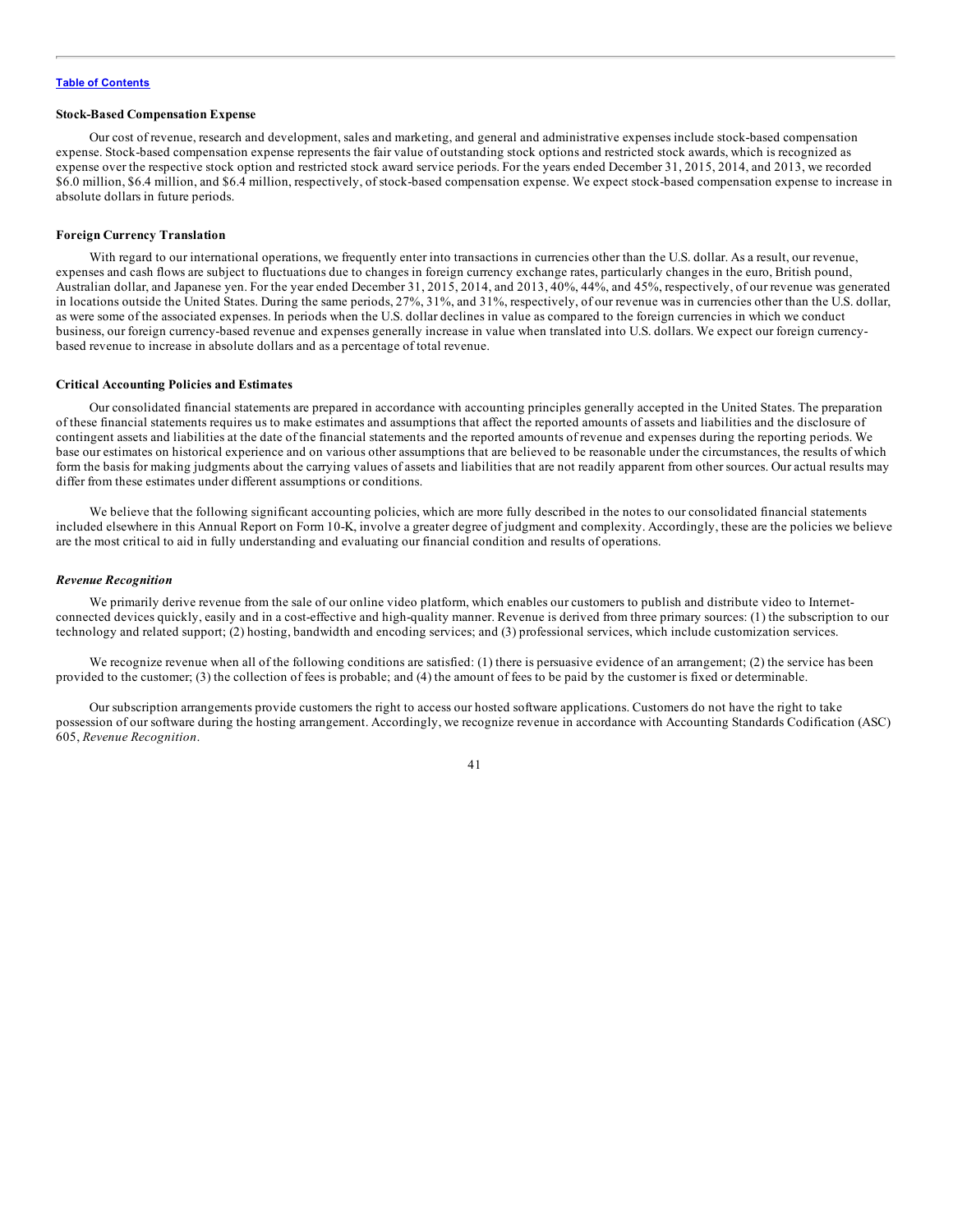Contracts for premium customers generally have a term of one year and are non-cancellable. These contracts generally provide the customer with an annual level of usage, and provide the rate at which the customer must pay for actual usage above the annual allowable usage. For these services, we recognize the annual fee ratably as revenue each month. Should a customer's usage of our services exceed the annual allowable level, revenue is recognized for such excess in the period of the usage. Contracts for volume customers are generally month-to-month arrangements, have a maximum monthly level of usage and provide the rate at which the customer must pay for actual usage above the monthly allowable usage. The monthly volume subscription and support and usage fees are recognized as revenue during the period in which the related cash is collected.

Revenue recognition commences upon the later of when the application is placed in a production environment, or when all revenue recognition criteria have been met.

Professional services and other revenue sold on a stand-alone basis are recognized as the services are performed, subject to any refund or other obligation.

Deferred revenue includes amounts billed to customers for which revenue has not been recognized, and primarily consists of the unearned portion of annual software subscription and support fees, and deferred professional service fees.

Revenue is presented net of any taxes collected from customers.

## *Multiple-Element Arrangements*

We periodically enter into multiple-element service arrangements that include platform subscription fees, support fees, and, in certain cases, other professional services.

We assess arrangements with multiple deliverables under Accounting Standards Update (ASU) No. 2009-13, *Revenue Recognition (Topic 605),* Multiple-Deliverable Revenue Arrangements - a Consensus of the FASB Emerging Issues Task Force. Arrangement consideration is allocated to deliverables based on their relative selling price.

In order to treat deliverables in a multiple-element arrangement as separate units of accounting, the deliverables must have stand-alone value upon delivery. If the deliverables have stand-alone value upon delivery, we account for each deliverable separately. Subscription services have stand-alone value as such services are often sold separately. In determining whether professional services have stand-alone value, we consider the following factors for each professional services agreement: availability of the services from other vendors, the nature of the professional services, the timing of when the professional services contract was signed in comparison to the subscription service start date, and the contractual dependence of the subscription service on the customer's satisfaction with the professional services work. To date, we have concluded that all of the professional services included in multiple-element arrangements executed have stand-alone value.

When multiple deliverables included in an arrangement are separated into different units of accounting, the arrangement consideration is allocated to the identified separate units based on a relative selling price hierarchy. We determine the relative selling price for a deliverable based on its vendor-specific objective evidence of fair value (VSOE), if available, or its best estimate of selling price (BESP), if VSOE is not available. We have determined that thirdparty evidence of selling price is not a practical alternative due to differences in our service offerings compared to other parties and the availability of relevant third party pricing information. The amount of revenue allocated to delivered items is limited by contingent revenue, if any.

We have not established VSOE for our offerings due to the lack of pricing consistency, the introduction of new services and other factors. Accordingly, we use our BESP to determine the relative selling price. We determine BESP by considering our overall pricing objectives and market conditions. Significant pricing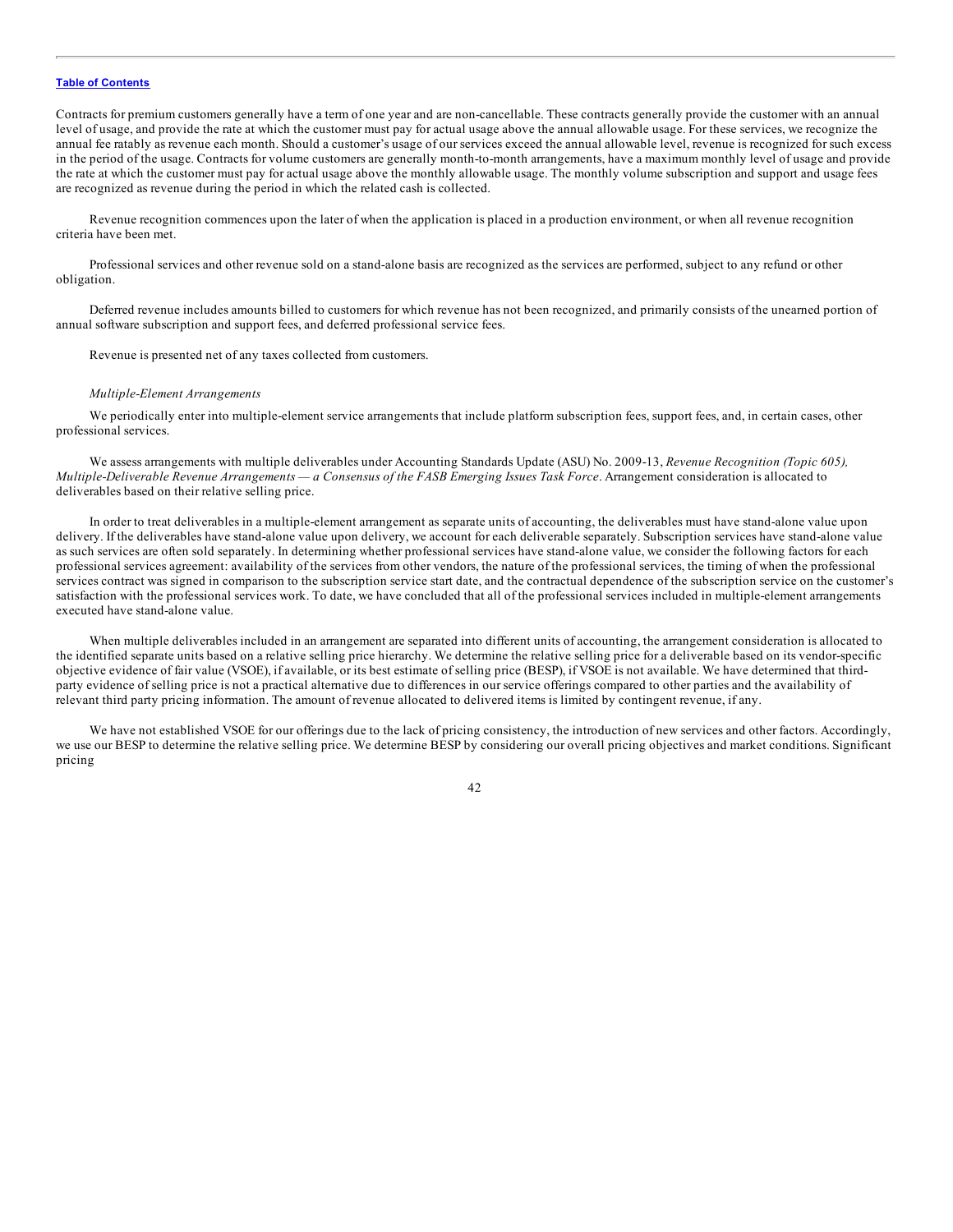practices taken into consideration include our discounting practices, the size and volume of our transactions, the geographic area where services are sold, price lists, our go-to-market strategy, historical contractually stated prices and prior relationships and future subscription service sales with certain classes of customers.

The determination of BESP is made through consultation with and approval by our management, taking into consideration the go-to-market strategy. As our go-to-market strategies evolve, we may modify our pricing practices in the future, which could result in changes in selling prices, including both VSOE and BESP. We analyze the selling prices used in our allocation of arrangement consideration, at a minimum, on an annual basis. Selling prices are analyzed on a more frequent basis if a significant change in our business necessitates a more timely analysis or if we experience significant variances in our selling prices.

## *Allowance for Doubtful Accounts*

We offset gross trade accounts receivable with an allowance for doubtful accounts. The allowance for doubtful accounts is our best estimate of the amount of probable credit losses in our existing accounts receivable and is based upon historical loss patterns, the number of days that billings are past due and an evaluation of the potential risk of loss associated with specific accounts. Provisions for allowances for doubtful accounts are recorded in general and administrative expense. If, upon signing a customer arrangement, the related account receivable is not considered collectable, we will defer the associated revenue until we collect the cash. To date, we have not incurred any significant write-offs of accounts receivable and have not been required to revise any of our assumptions or estimates used in determining our allowance for doubtful accounts. As of December 31, 2015, our allowance for doubtful accounts was \$332,000.

#### *Software Development Costs*

Costs incurred to develop software applications used in our on-demand application services consist of (a) certain external direct costs of materials and services incurred in developing or obtaining internal-use computer software and (b) payroll and payroll-related costs for employees who are directly associated with, and who devote time to, the project. These costs generally consist of internal labor during configuration, coding and testing activities. Research and development costs incurred during the preliminary project stage or costs incurred for data conversion activities, training, maintenance and general and administrative or overhead costs are expensed as incurred. Capitalization begins when the preliminary project stage is complete, management with the relevant authority authorizes and commits to the funding of the software project, it is probable the project will be completed, and the software will be used to perform the functions intended and certain functional and quality standards have been met. Qualified costs incurred during the operating stage of our software applications relating to upgrades and enhancements are capitalized to the extent it is probable that they will result in added functionality, while costs that cannot be separated between maintenance of, and minor upgrades and enhancements to, internal-use software are expensed as incurred. These capitalized costs are amortized on a straight-line basis over the expected useful life of the software, which is three years. We capitalized \$1.5 million in 2015, \$474,000 in 2014 and \$1.1 million in 2013, respectively, of internal-use software development costs. Amortization of software development costs was \$469,000 in 2015, \$397,000 in 2014 and \$312,000 in 2013, respectively.

## *Income Taxes*

We are subject to income taxes in both the United States and international jurisdictions, and we use estimates in determining our provision for income taxes. We account for income taxes under the asset and liability method for accounting and reporting for income taxes. Deferred tax assets and liabilities are recognized based on temporary differences between the financial reporting and income tax basis of assets and liabilities using statutory rates. This process requires us to project our current tax liability and estimate our deferred tax assets and liabilities, including net operating losses and tax credit carryforwards. In assessing the need for a valuation allowance, we considered our recent operating results, future taxable income projections and feasible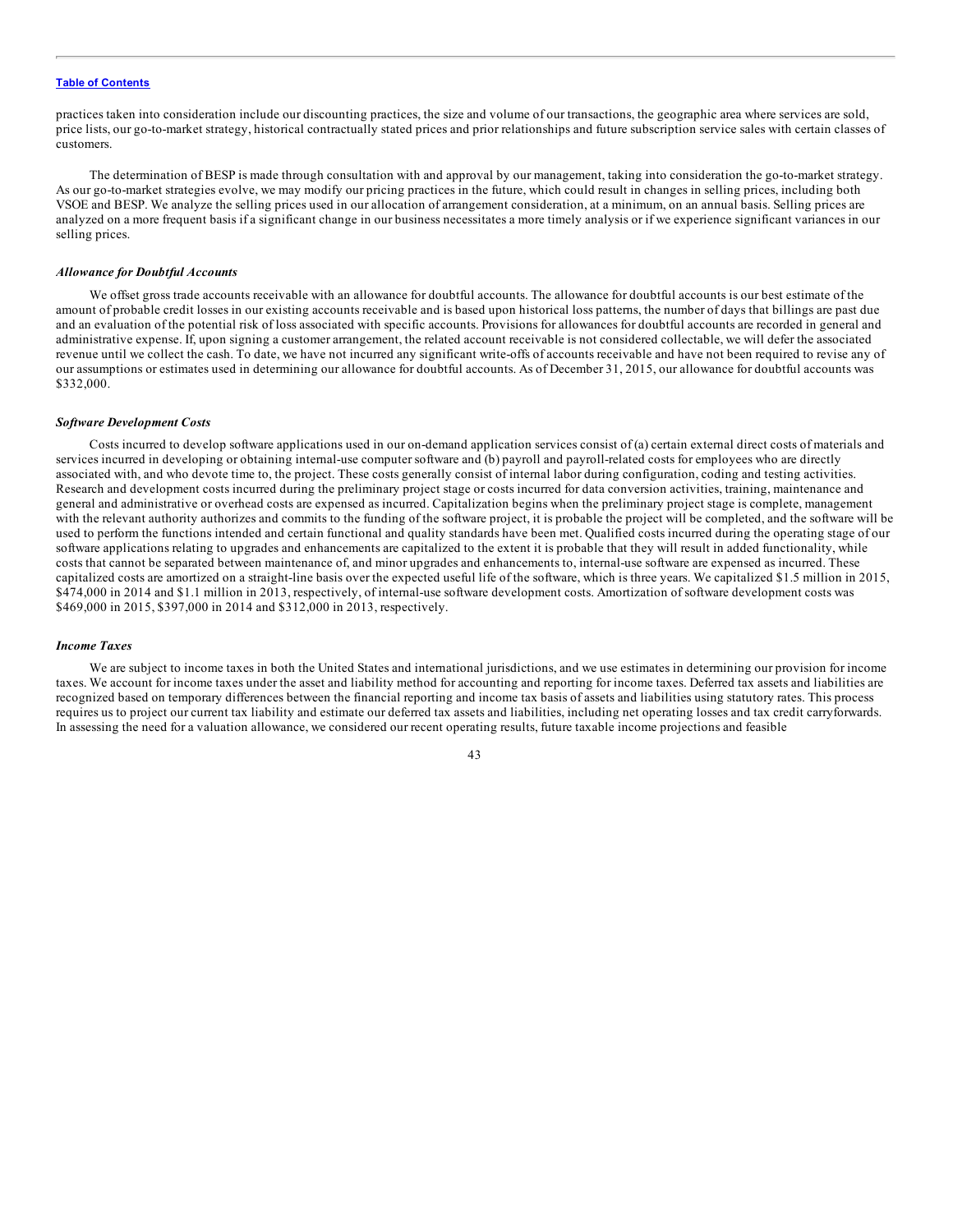tax planning strategies. We have provided a valuation allowance against our net deferred tax assets at December 31, 2015 with the exception of the deferred tax assets related to Brightcove KK. Due to the evolving nature and complexity of tax regulations combined with the number of jurisdictions in which we operate, it is possible that our estimates of our tax liability could change in the future, which may result in additional tax liabilities and adversely affect our results of operations, financial condition and cash flows.

As of December 31, 2015 and 2014, we had no material unrecognized tax benefits.

#### *Business Combinations*

We record tangible and intangible assets acquired and liabilities assumed in business combinations under the purchase method of accounting. Amounts paid for each acquisition are allocated to the assets acquired and liabilities assumed based on their fair values at the date of acquisition. We then allocate the purchase price in excess of net tangible assets acquired to identifiable intangible assets based on detailed valuations that use information and assumptions provided by management. We allocate any excess purchase price over the fair value of the net tangible and intangible assets acquired and liabilities assumed to goodwill. If the fair value of the assets acquired exceeds our purchase price, the excess is recognized as a gain.

Significant management judgments and assumptions are required in determining the fair value of acquired assets and liabilities, particularly acquired intangible assets. The valuation of purchased intangible assets is based upon estimates of the future performance and cash flows from the acquired business. Each asset is measured at fair value from the perspective of a market participant.

If different assumptions are used, it could materially impact the purchase price allocation and adversely affect our results of operations, financial condition and cash flows.

# *Goodwill and Acquired Intangible Assets*

We record goodwill when consideration paid in a purchase acquisition exceeds the fair value of the net assets acquired. Goodwill is not amortized, but rather is tested for impairment annually or more frequently if facts and circumstances warrant a review. Conditions that could trigger a more frequent impairment assessment include, but are not limited to, a significant adverse change in certain agreements, significant underperformance relative to historical or projected future operating results, an economic downturn in customers' industries, increased competition, a significant reduction in our stock price for a sustained period or a reduction of our market capitalization relative to net book value. We evaluate impairment by comparing the estimated fair value of each reporting unit to its carrying value. We estimate fair value primarily utilizing the market approach, which calculates fair value based on the market values of comparable companies or comparable transactions. Actual results may differ materially from these estimates. The estimates we make in determining the fair value of our reporting unit involve the application of judgment, which could affect the timing and size of any future impairment charges. Impairment of our goodwill could significantly affect our operating results and financial position.

Intangible assets are recorded at their estimated fair value at the date of acquisition. We amortize our intangible assets over their estimated useful lives based on the pattern of consumption of the economic benefit or, if that pattern cannot be readily determined, on a straight-line basis. Amortization is recorded over the estimated useful lives ranging from two to fourteen years.

We review our intangible assets subject to amortization to determine if any adverse conditions exist or a change in circumstances has occurred that would indicate impairment or a change in the remaining useful life. If the carrying value of an asset exceeds its undiscounted cash flows, we will write down the carrying value of the intangible asset to its fair value in the period identified. In assessing recoverability, we must make assumptions regarding estimated future cash flows and discount rates. If these estimates or related assumptions change in the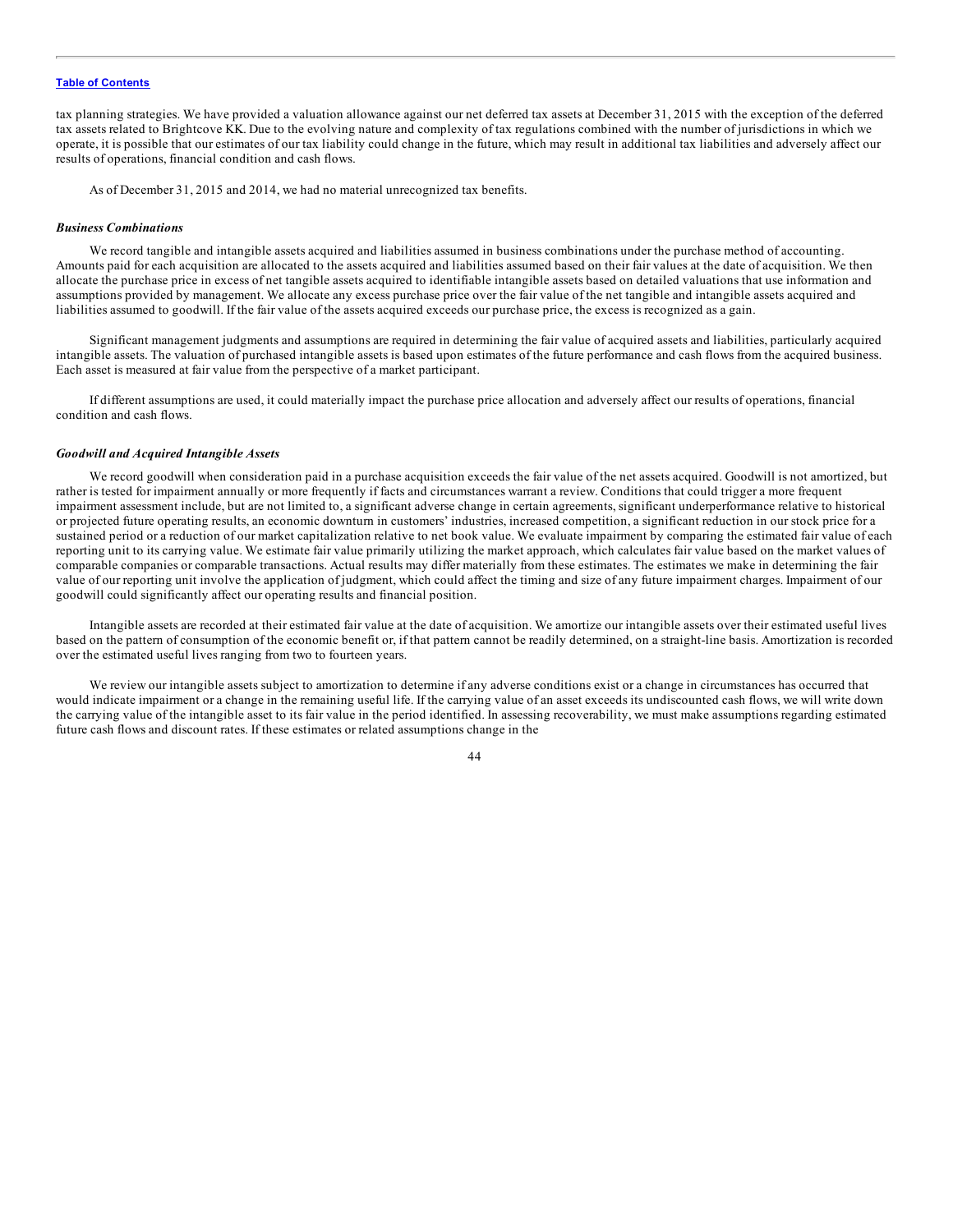future, we may be required to record impairment charges. We generally calculate fair value as the present value of estimated future cash flows to be generated by the asset using a risk adjusted discount rate. If the estimate of an intangible asset's remaining useful life is changed, we will amortize the remaining carrying value of the intangible asset prospectively over the revised remaining useful life.

We adopted ASU No. 2011-08, *Intangibles — Goodwill and Other (Topic 350) Testing Goodwill for Impairment*. Under ASU 2011-08, we have the option to assess qualitative factors to determine whether the existence of events or circumstances leads to a determination that it is more likely than not that the fair value of a reporting unit is less than its carrying amount to determine whether further impairment testing is necessary. Based on the assessment of these qualitative factors, we determined that no impairment indicators were noted, allowing us to forego the quantitative analysis.

## *Stock-based Compensation*

We value our shares of common stock in connection with the issuance of stock-based equity awards using the closing price of our shares of common stock on the NASDAQ Global Market on the date of the grant. Accounting guidance requires employee stock-based payments to be accounted for under the fair value method. Under this method, we are required to record compensation cost based on the estimated fair value for stock-based awards granted over the requisite service periods for the individual awards, which generally equals the vesting periods. We use the straight-line amortization method for recognizing stock-based compensation expense associated with equity awards to employees.

We estimate the fair value of employee stock options on the date of grant using the Black-Scholes option-pricing model, which requires the use of highly subjective estimates and assumptions. For restricted stock awards issued we estimate the fair value of each grant based on the stock price of our common stock on the date of grant. Prior to 2015, as there was no public market for its common stock prior to February 17, 2012, the effective date of the Company's IPO, and as the trading history of our common stock was limited through December 31, 2015, we determined the volatility for options granted based on an analysis of reported data for a peer group of companies that issued options with substantially similar terms. The expected volatility of options granted had been determined using a weighted average of the historical volatility measures of this peer group of companies. Beginning in 2015, as there was at least three years of trading history of our common stock, the expected volatility of options granted has been determined using a weighted average of the historical volatility measures of this peer group of companies as well as the historical volatility of our own common stock. The expected life assumption is based on the "simplified method" for estimating expected term as we do not have sufficient stock option exercise experience to support a reasonable estimate of the expected term. The risk-free interest rate is based on a treasury instrument whose term is consistent with the expected life of the stock options. We use an expected dividend rate of zero as we currently have no history or expectation of paying dividends on our common stock. In addition, we have estimated expected forfeitures of stock options based on our historical forfeiture rate and used these rates in developing a future forfeiture rate. If our actual forfeiture rate varies from our historical rates and estimates, additional adjustments to compensation expense may be required in future periods.

The relevant data used to determine the value of the stock option grants is as follows:

|                          |       | Year Ended December 31. |          |  |
|--------------------------|-------|-------------------------|----------|--|
|                          | 2015  | 2014                    | 2013     |  |
| Risk-free interest rate  | 1.96% | 2.16%                   | $1.80\%$ |  |
| Expected volatility      | 46%   | 52%                     | 54%      |  |
| Expected life (in years) | 6.2   |                         | 6.2      |  |
| Expected dividend yield  |       |                         |          |  |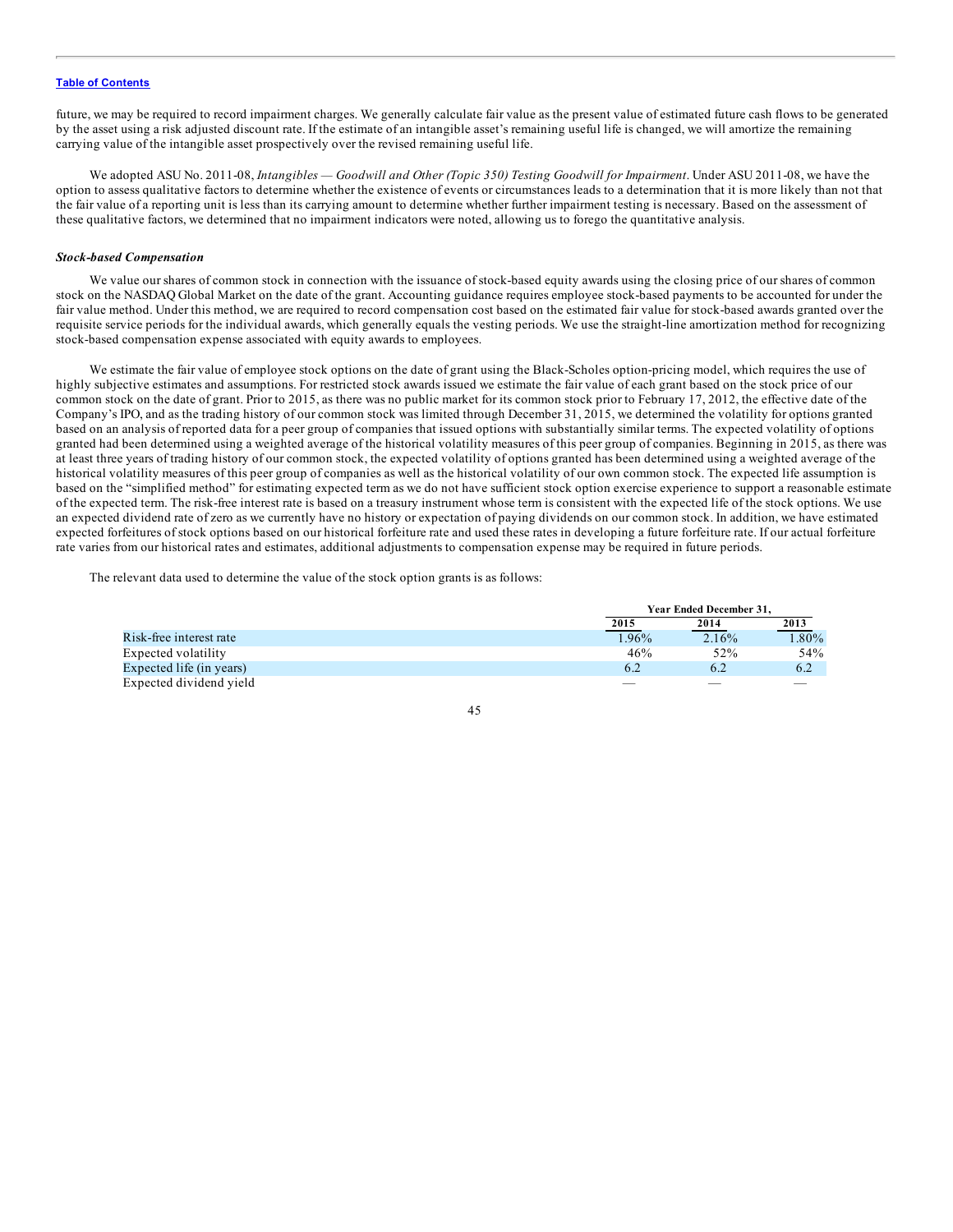# **Results of Operations**

The following tables set forth our results of operations for the periods presented. The period-to-period comparison of financial results is not necessarily indicative of future results.

|                                                                                  |                         | Year Ended December 31, |            |
|----------------------------------------------------------------------------------|-------------------------|-------------------------|------------|
|                                                                                  | 2015                    | 2014                    | 2013       |
|                                                                                  |                         | (in thousands)          |            |
| Consolidated statements of operations data:                                      |                         |                         |            |
| Revenue:                                                                         |                         |                         |            |
| Subscription and support revenue                                                 | \$131,010               | \$120,324               | \$103,116  |
| Professional services and other revenue                                          | 3,696                   | 4,693                   | 6,779      |
| Total revenue                                                                    | 134,706                 | 125,017                 | 109,895    |
| Cost of revenue:                                                                 |                         |                         |            |
| Cost of subscription and support revenue                                         | 41,735                  | 38,015                  | 29,205     |
| Cost of professional services and other revenue                                  | 4,742                   | 5,718                   | 7,585      |
| Total cost of revenue                                                            | 46,477                  | 43,733                  | 36,790     |
| Gross profit                                                                     | 88,229                  | 81,284                  | 73,105     |
| Operating expenses:                                                              |                         |                         |            |
| Research and development                                                         | 29,302                  | 28,252                  | 21,052     |
| Sales and marketing                                                              | 45,795                  | 46,014                  | 41,000     |
| General and administrative                                                       | 19,862                  | 19,136                  | 18,478     |
| Merger-related                                                                   | 201                     | 3,075                   | 2,069      |
| Total operating expenses                                                         | 95,160                  | 96,477                  | 82,599     |
| Loss from operations                                                             | (6.931)                 | (15, 193)               | (9, 494)   |
| Other expense:                                                                   |                         |                         |            |
| Interest income                                                                  | 6                       | 11                      | 58         |
| Interest expense                                                                 | (96)                    | (96)                    |            |
| Other expense, net                                                               | (168)                   | (1,355)                 | (594)      |
| Total other expense, net                                                         | (258)                   | (1,440)                 | (536)      |
| Loss before income taxes and non-controlling interest in consolidated subsidiary | (7,189)                 | (16, 633)               | (10,030)   |
| Provision for income taxes                                                       | 391                     | 260                     | 212        |
| Consolidated net loss                                                            | (7,580)                 | (16, 893)               | (10,242)   |
| Net income attributable to non-controlling interest in consolidated subsidiary   |                         |                         | (20)       |
| Net loss attributable to Brightcove Inc.                                         | (7,580)<br>$\mathbb{S}$ | \$(16,893)              | \$(10,262) |

## **Overview of Results of Operations for the Years Ended December 31, 2015 and 2014**

Total revenue increased by 8%, or \$9.7 million, in 2015 compared to 2014 due to an increase in subscription and support revenue of 9%, or \$10.7 million, which was offset in part by a decrease in professional services and other revenue of 21%, or \$997,000. The increase in subscription and support revenue resulted primarily from an increase in revenue from new and existing customers. In addition, our revenue from premium offerings grew by \$11.0 million, or 10%, in 2015 compared to 2014. These increases were offset by a \$4.0 million reduction in revenue due to changes in foreign exchange rates compared to the exchange rates that were in effect during 2014. Our ability to continue to provide the product functionality and performance that our customers require will be a major factor in our ability to continue to increase revenue.

Our gross profit increased by \$6.9 million, or 9%, in 2015 compared to 2014, primarily due to an increase in revenue. Our ability to continue to maintain our overall gross profit will depend primarily on our ability to

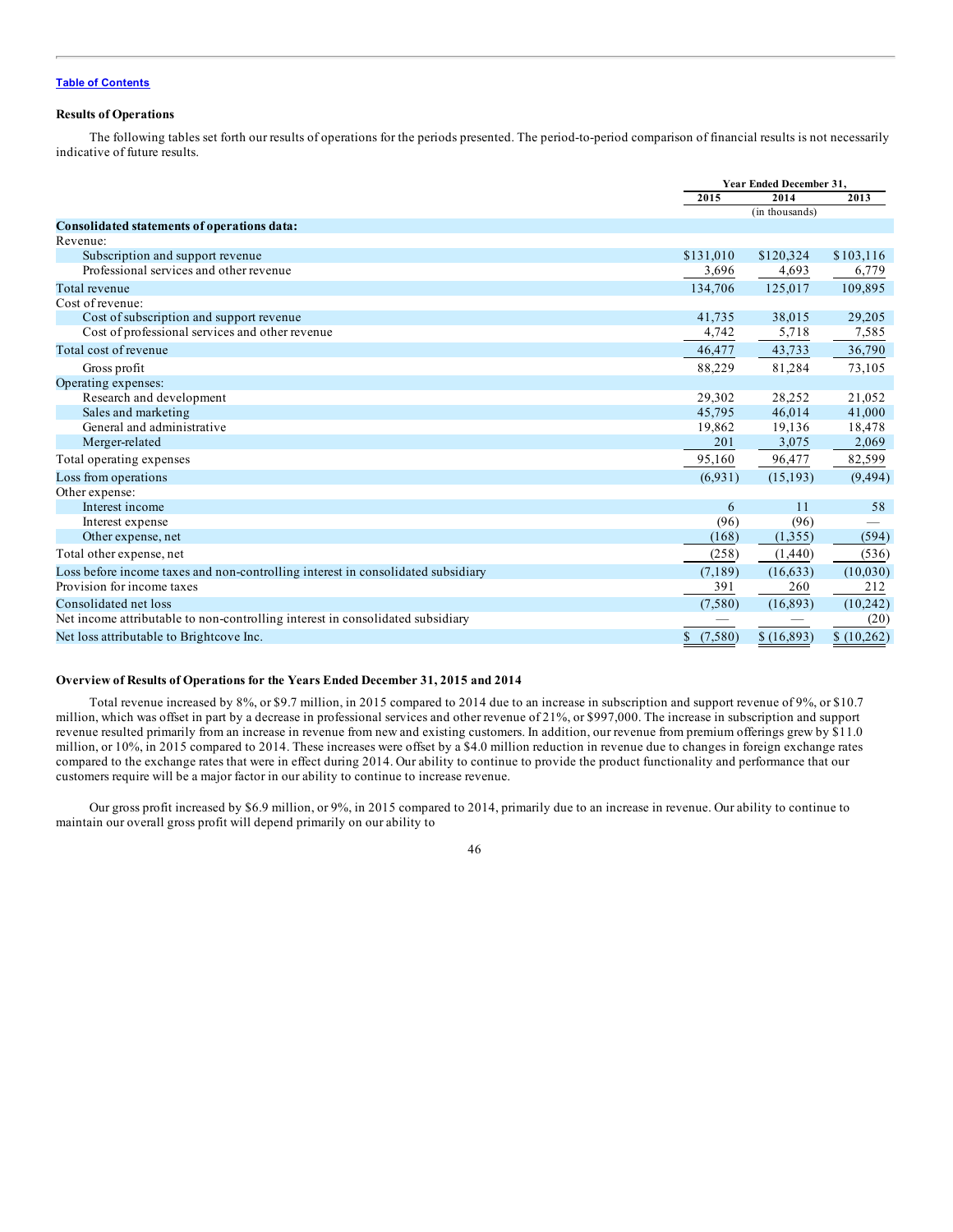continue controlling our costs of delivery. Loss from operations was \$6.9 million in 2015 compared to \$15.2 million in 2014. Loss from operations in 2015 included stock-based compensation expense, amortization of acquired intangible assets and merger-related expenses of \$6.0 million, \$3.1 million and \$0.2 million, respectively. Loss from operations in 2014 included stock-based compensation expense, amortization of acquired intangible assets and mergerrelated expenses of \$6.4 million, \$3.2 million and \$3.1 million, respectively. We expect operating income to improve from increased sales to both new and existing customers and from improved efficiencies throughout our organization as we continue to grow and scale our operations.

As of December 31, 2015, we had \$27.6 million of unrestricted cash and cash equivalents, an increase of \$4.7 million from \$22.9 million at December 31, 2014 due primarily to \$9.1 million of cash provided by operating activities. This increase was partially offset by \$1.5 million in capitalization of internal-use software costs, \$1.4 million in capital expenditures and \$1.3 million in payments under capital lease obligations.

# *Revenue*

|                     |           | <b>Year Ended December 31.</b> |                                    |               |          |               |
|---------------------|-----------|--------------------------------|------------------------------------|---------------|----------|---------------|
|                     |           | 2015                           |                                    | 2014          | Change   |               |
| <b>Revenue by</b>   |           | Percentage of                  |                                    | Percentage of |          |               |
| <b>Product Line</b> | Amount    | Revenue                        | Amount                             | Revenue       | Amount   | $\frac{0}{0}$ |
|                     |           |                                | (in thousands, except percentages) |               |          |               |
| Premium             | \$125,767 | 93%                            | \$114,803                          | 92%           | \$10,964 | 10%           |
| Volume              | 8,939     |                                | 10,214                             |               | (1.275)  | (12)          |
| Total               | \$134,706 | 100%                           | \$125,017                          | 100%          | \$9,689  | 8%            |

During 2015, revenue increased by \$9.7 million, or 8%, compared to 2014, primarily due to an increase in revenue from our premium offerings, which consist of subscription and support revenue, as well as professional services and other revenue. The increase in premium revenue of \$11.0 million, or 10%, compared to 2014, is partially the result of a 9% increase in the average annual subscription revenue per premium customer during 2015. There was a \$4.0 million reduction in revenue due to changes in foreign exchange rates compared to the exchange rates that were in effect during 2014. In 2015, revenue from our volume offerings decreased by \$1.3 million, or 12%, compared to 2014, due primarily to the discontinuation of marketing for entry-level Video Cloud Express offerings.

|                                 | <b>Year Ended December 31.</b> |               |                                    |               |          | Change        |
|---------------------------------|--------------------------------|---------------|------------------------------------|---------------|----------|---------------|
|                                 |                                | 2015          |                                    | 2014          |          |               |
|                                 |                                | Percentage of |                                    | Percentage of |          |               |
| <b>Revenue by Type</b>          | Amount                         | Revenue       | Amount                             | Revenue       | Amount   | $\frac{0}{0}$ |
|                                 |                                |               | (in thousands, except percentages) |               |          |               |
| Subscription and support        | \$131,010                      | 97%           | \$120.324                          | 96%           | \$10,686 | 9%            |
| Professional services and other | 3,696                          |               | 4,693                              |               | (997     | (21)          |
| Total                           | \$134,706                      | 100%          | \$125,017                          | 100%          | \$9,689  | 8%            |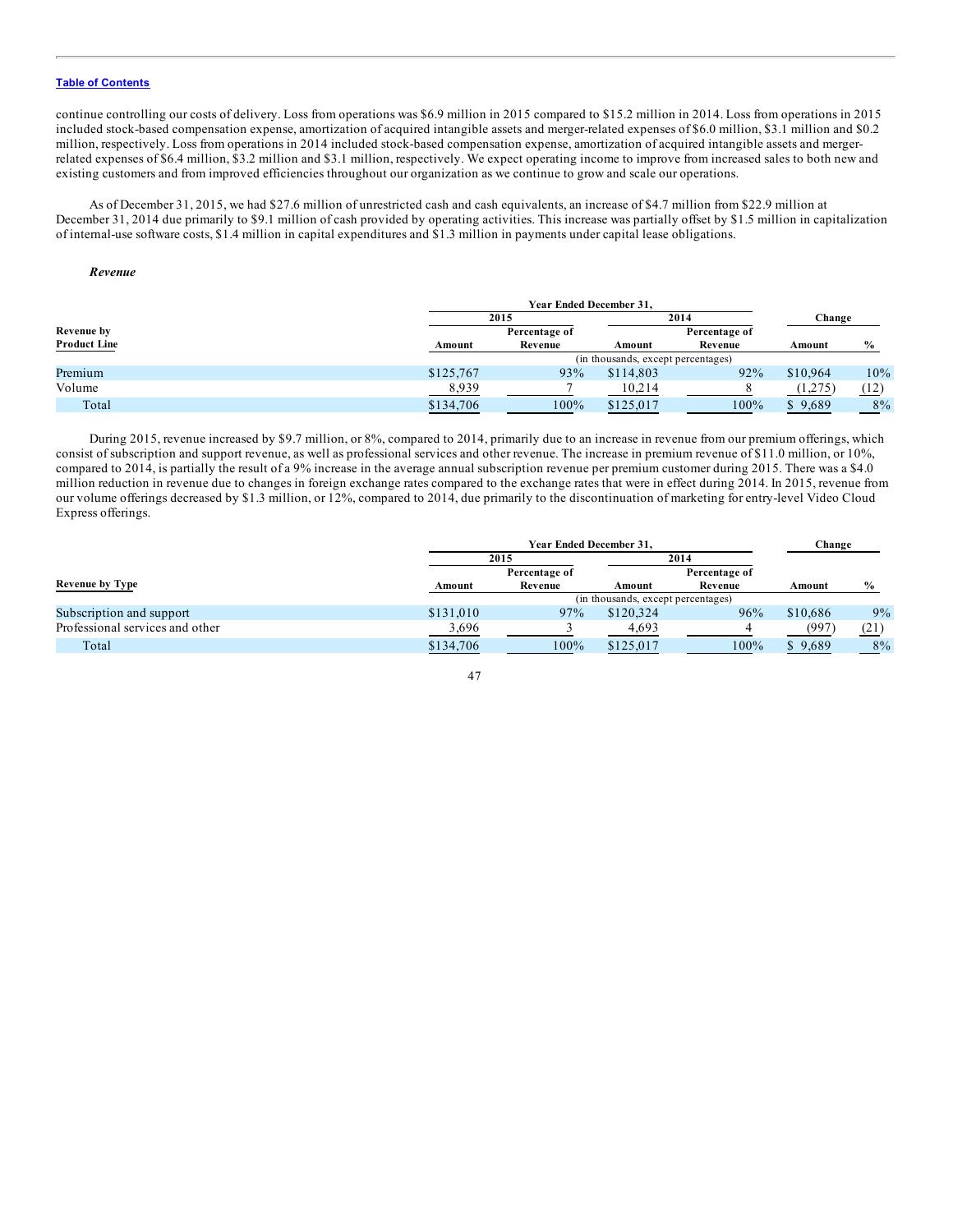During 2015, subscription and support revenue increased by \$10.7 million, or 9%, compared to 2014. The increase was primarily related to a 9% increase in the average annual subscription revenue per premium customer during 2015. Professional services and other revenue decreased by \$997,000, or 21%, compared to 2014. Professional services and other revenue will vary from period to period depending on the number of implementations and other projects that are in process.

|                             |           | Change        |                                    |               |          |               |
|-----------------------------|-----------|---------------|------------------------------------|---------------|----------|---------------|
|                             |           | 2015          |                                    | 2014          |          |               |
|                             |           | Percentage of |                                    | Percentage of |          |               |
| <b>Revenue by Geography</b> | Amount    | Revenue       | Amount                             | Revenue       | Amount   | $\frac{6}{6}$ |
|                             |           |               | (in thousands, except percentages) |               |          |               |
| North America               | \$86,106  | 64%           | \$75,419                           | 60%           | \$10,687 | 14%           |
| Europe                      | 25,380    | 19            | 30.624                             | 25            | (5,244)  | (17)          |
| Japan                       | 9,061     |               | 7,902                              | 6             | 1,159    | 15            |
| Asia Pacific                | 12,380    | 9             | 10.109                             | 8             | 2.271    | 22            |
| Other                       | 1,779     |               | 963                                |               | 816      | 85            |
| International subtotal      | 48,600    | 36            | 49,598                             | 40            | (998)    | (2)           |
| Total                       | \$134,706 | 100%          | \$125,017                          | 100%          | \$9,689  | 8%            |

For purposes of this section, we designate revenue by geographic regions based upon the locations of our customers. North America is comprised of revenue from the United States, Canada and Mexico. International is comprised of revenue from locations outside of North America. Depending on the timing of new customer contracts, revenue mix from a geographic region can vary from period to period.

During 2015, total revenue for North America increased \$10.7 million, or 14%, compared to 2014. The increase in revenue for North America resulted primarily from an increase in subscription and support revenue from our premium offerings. During 2015, total revenue outside of North America decreased \$998,000, or 2%, compared to 2014. The decrease in revenue from International regions is primarily related to Europe, as we have experienced a decrease in sales in this region, combined with a reduction in revenue due to changes in foreign exchange rates compared to the exchange rates that were in effect during 2014. These decreases were offset by an increase in subscription and support revenue from our premium offerings.

# *Cost of Revenue*

|                                 |          | <b>Year Ended December 31.</b> |                                    |               |         |               |
|---------------------------------|----------|--------------------------------|------------------------------------|---------------|---------|---------------|
|                                 |          | 2015                           |                                    | 2014          |         |               |
|                                 |          | Percentage of                  |                                    | Percentage of |         |               |
|                                 |          | Related                        |                                    | Related       |         |               |
| <b>Cost of Revenue</b>          | Amount   | Revenue                        | Amount                             | Revenue       | Amount  | $\frac{0}{0}$ |
|                                 |          |                                | (in thousands, except percentages) |               |         |               |
| Subscription and support        | \$41,735 | 32%                            | \$38,015                           | 32%           | \$3.720 | 10%           |
| Professional services and other | 4,742    | 128                            | 5,718                              | 122           | (976)   | (17)          |
| Total                           | \$46,477 | 35%                            | \$43,733                           | 35%           | \$2,744 | 6%            |

During 2015, cost of subscription and support revenue increased \$3.7 million, or 10%, compared to 2014. The increase resulted primarily from an increase in the cost of content delivery network expenses, network hosting services and employee-related expenses of \$1.7 million, \$1.4 million and \$535,000, respectively. There was also an increase in maintenance expense and expenses related to third-party software integrated with our service offering of \$123,000 and \$122,000, respectively. These increases were offset in part by a decrease in depreciation expense of \$215,000 relating to the return of equipment under the June 2015 Equipment Financing Agreement.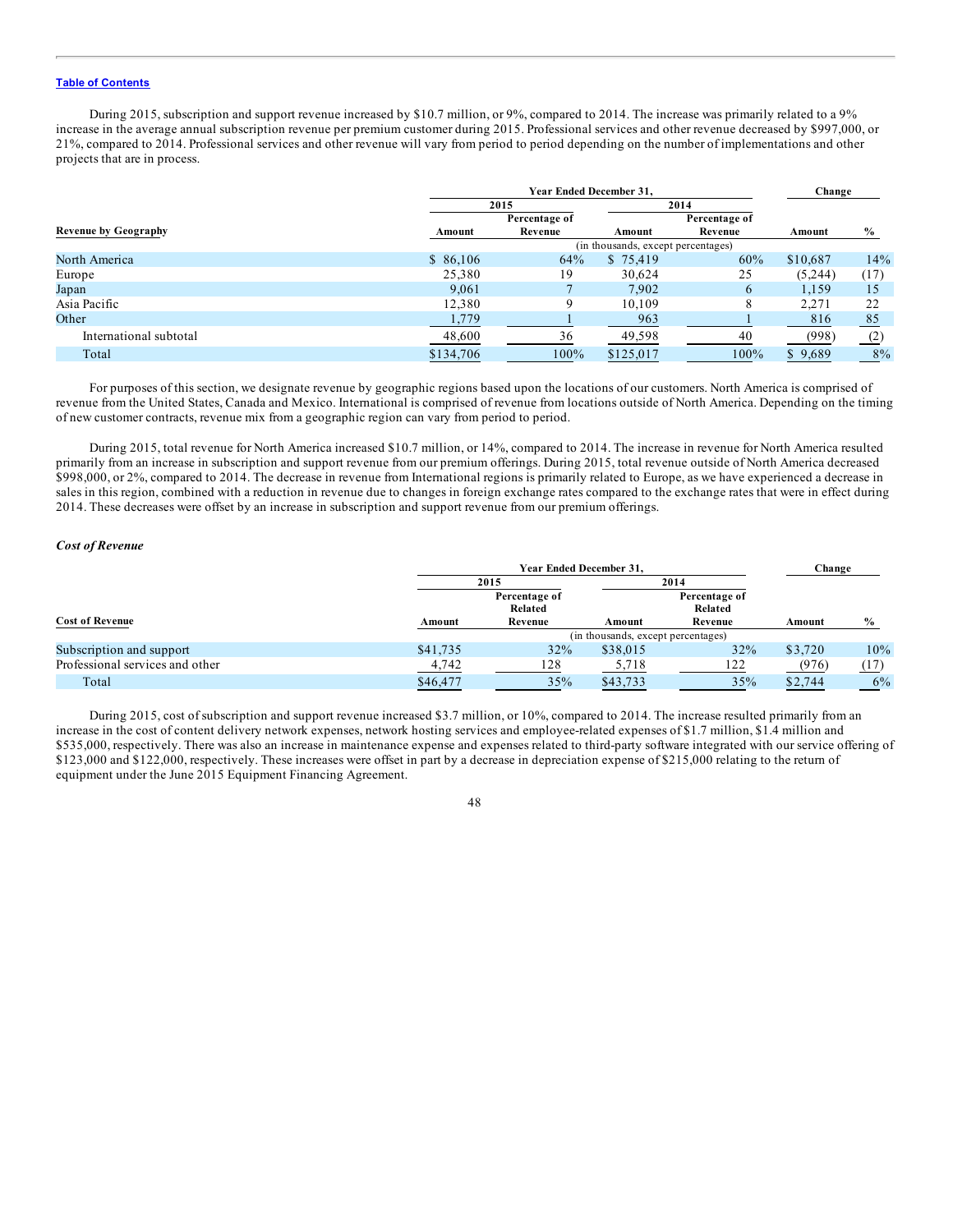During 2015, cost of professional services and other revenue decreased \$976,000, or 17%, compared to 2014. The decrease resulted primarily from a decrease in employee-related and contractor expenses of \$736,000 and \$344,000, respectively.

## **Gross Profit**

|                                 |          | Year Ended December 31,            |          |                          |         |               |  |  |
|---------------------------------|----------|------------------------------------|----------|--------------------------|---------|---------------|--|--|
|                                 |          | 2015                               |          | 2014                     |         |               |  |  |
|                                 |          | Percentage of<br>Related           |          | Percentage of<br>Related |         |               |  |  |
| <b>Gross Profit</b>             | Amount   | Revenue                            | Amount   | Revenue                  | Amount  | $\frac{0}{0}$ |  |  |
|                                 |          | (in thousands, except percentages) |          |                          |         |               |  |  |
| Subscription and support        | \$89,275 | 68%                                | \$82,309 | 68%                      | \$6,966 | 8%            |  |  |
| Professional services and other | (1,046)  | (28)                               | (1,025)  | (22)                     | (Z J    | (2)           |  |  |
| Total                           | \$88,229 | 65%                                | \$81.284 | 65%                      | \$6,945 | 9%            |  |  |

The overall gross profit percentage was 65% for both the years ended December 31, 2015 and 2014. Subscription and support gross profit increased \$7.0 million, or 8%, compared to 2014. Professional services and other gross profit decreased \$21,000, compared to 2014 primarily due to a reduction in revenue without a corresponding reduction in costs. It is likely that gross profit, as a percentage of revenue, will fluctuate quarter by quarter due to the timing and mix of subscription and support revenue and professional services and other revenue, and the type, timing and duration of service required in delivering certain projects.

# **Operating Expenses**

|                            |            | <b>Year Ended December 31.</b> |                                    |               |           |       |
|----------------------------|------------|--------------------------------|------------------------------------|---------------|-----------|-------|
|                            |            | 2015                           |                                    | 2014          |           |       |
|                            |            | Percentage of                  |                                    | Percentage of |           |       |
| <b>Operating Expenses</b>  | Amount     | Revenue                        | Amount                             | Revenue       | Amount    | $\%$  |
|                            |            |                                | (in thousands, except percentages) |               |           |       |
| Research and development   | \$29,302   | 22%                            | \$28,252                           | 23%           | \$1.050   | $4\%$ |
| Sales and marketing        | 45,795     | 34                             | 46,014                             | 37            | (219)     | __    |
| General and administrative | 19.862     | 15                             | 19.136                             | 15            | 726       |       |
| Merger-related             | <u>201</u> | $-$                            | 3,075                              |               | (2,874)   | (93)  |
| Total                      | \$95,160   | 71%                            | \$96,477                           | 77%           | \$(1,317) | (1)%  |

*Research and Development*. During 2015, research and development expense increased by \$1.1 million, or 4%, compared to 2014 primarily due to additional employee-related, rent and recruiting expenses of \$960,000, \$393,000 and \$211,000, respectively. These increases were partially offset by a decrease in contractor expenses of \$441,000. In future periods, we expect that our research and development expense will continue to increase in absolute dollars as we continue to add employees, develop new features and functionality for our products, introduce additional software solutions and expand our product and service offerings.

*Sales and Marketing*. During 2015, sales and marketing expense decreased \$219,000, compared to 2014 primarily due to decreases in marketing programs, travel expenses and amortization of acquired intangible assets of \$1.2 million, \$406,000 and \$159,000, respectively. These decreases were offset in part by an increase in employee-related, commission and contractor expenses of \$907,000, \$258,000 and \$201,000, respectively. We expect that our sales and marketing expense will increase in absolute dollars along with our revenue, as we continue to expand sales coverage and build brand awareness through what we believe are cost-effective channels. We expect that such increases may fluctuate from period to period, however, due to the timing of marketing programs.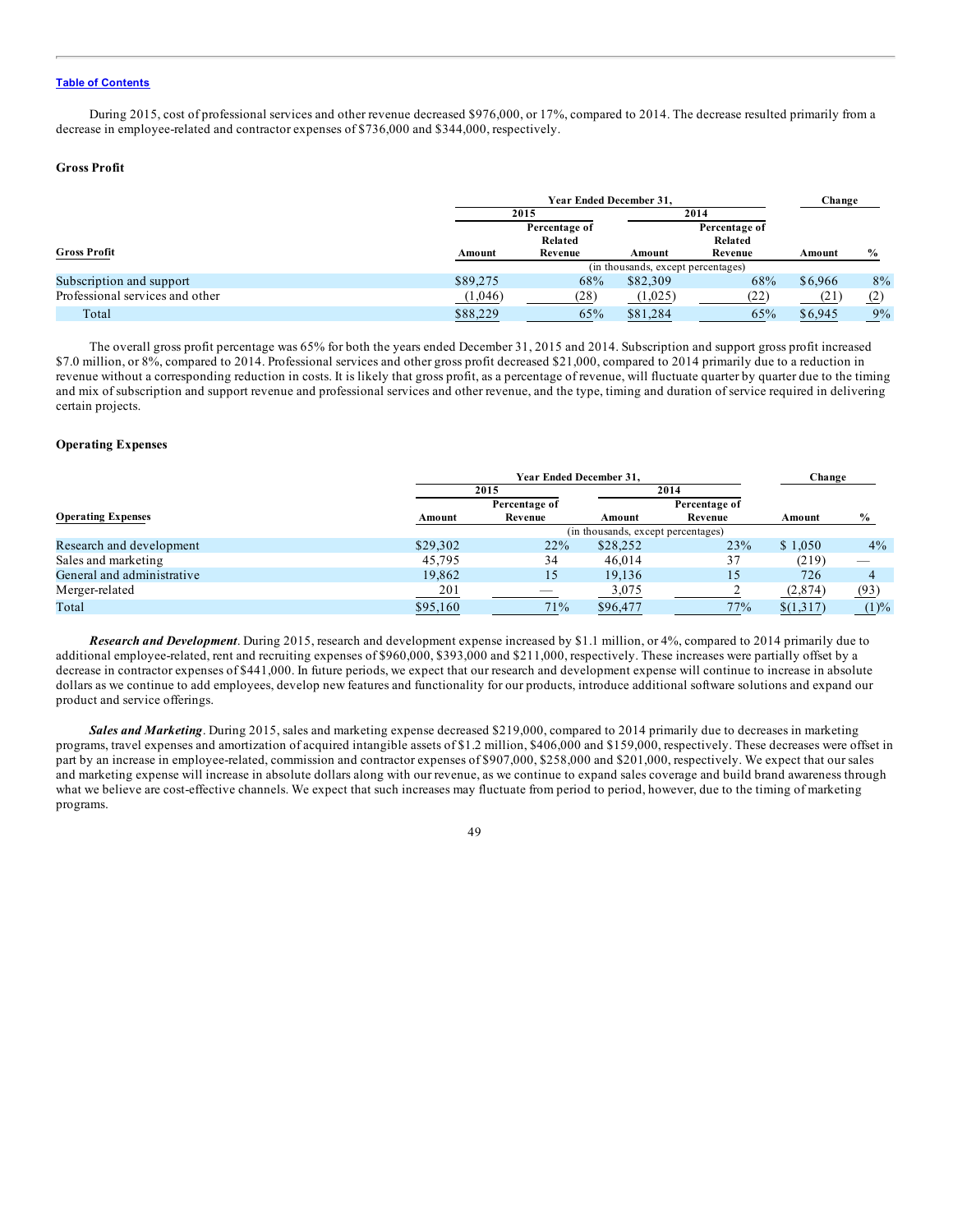*General and Administrative*. During 2015, general and administrative expense increased by \$726,000 or 4%, compared to 2014 primarily due to an increase in contractor expenses, depreciation expense, outside accounting and legal fees, and bad debt expenses of \$459,000, \$414,000, \$367,000 and \$291,000, respectively. These increases were offset in part by a decrease in stock-based compensation, employee-related and recruiting expenses of \$331,000, \$259,000 and \$148,000, respectively. In future periods, we expect general and administrative expenses will increase in absolute dollars as we add personnel and incur additional costs related to the growth of our business and operations.

*Merger-related*. During 2015, merger-related expenses decreased \$2.9 million, or 93%, compared to 2014 primarily due to a \$1.8 million decrease in costs incurred in connection with closing the acquisition of substantially all of the assets of Unicorn. There was also a decrease in the costs associated with the retention of certain employees of Unicorn and in the costs associated with the retention of certain employees of Zencoder of \$1.0 million and \$76,000, respectively.

## **Other Expense, Net**

|                      | Year Ended December 31. |                                                  |                                    |                                                  |         | Change        |
|----------------------|-------------------------|--------------------------------------------------|------------------------------------|--------------------------------------------------|---------|---------------|
|                      |                         | 2015                                             |                                    | 2014                                             |         |               |
|                      |                         | Percentage of                                    |                                    | Percentage of                                    |         |               |
| <b>Other Expense</b> | Amount                  | Revenue                                          | Amount                             | Revenue                                          | Amount  | $\frac{6}{6}$ |
|                      |                         |                                                  | (in thousands, except percentages) |                                                  |         |               |
| Interest income, net | <sub>6</sub>            | $\frac{0}{0}$<br>$\hspace{0.1mm}-\hspace{0.1mm}$ |                                    | $\frac{0}{0}$<br>$\hspace{0.1mm}-\hspace{0.1mm}$ | (5)     | (45)%         |
| Interest expense     | (96)                    |                                                  | (96)                               |                                                  |         | nm            |
| Other expense, net   | (168)                   |                                                  | (1,355)                            |                                                  | 1,187   | 88            |
| Total                | \$(258)                 | $-$ %                                            | \$(1,440)                          | (1)%                                             | \$1,182 | 82%           |

During 2015, interest income, net, decreased by \$5,000 compared to 2014. The decrease is primarily due to the larger invested cash balances in 2014 as compared to 2015 as interest income is generated from investments of our cash balances, less related bank fees.

The interest expense during 2015 is primarily comprised of interest paid on capital leases and an equipment financing. The interest expense during 2014 was primarily comprised of interest paid on capital leases. The decrease in other expenses, net is primarily due to a gain of \$871,000 in 2015 upon the return of shares from escrow in connection with a business combination. There was also a decrease of \$313,000 in foreign currency exchange losses that are recorded upon collection of foreign denominated accounts receivable.

# **Provision for Income Taxes**

|                                   |        | Year Ended December 31.            |        |                                    |                  | Change        |
|-----------------------------------|--------|------------------------------------|--------|------------------------------------|------------------|---------------|
|                                   |        | 2015                               |        | 2014                               |                  |               |
| <b>Provision for Income Taxes</b> | Amount | Percentage of<br>Revenue           | Amount | Percentage of<br>Revenue           | Amount           | $\frac{6}{9}$ |
|                                   |        |                                    |        | (in thousands, except percentages) |                  |               |
| Provision for income taxes        | 391    | $\frac{0}{0}$<br>$\hspace{0.05cm}$ | 260    | $\frac{0}{2}$                      | $\left 3\right $ | 50%           |

During 2015, provision for income taxes increased by \$131,000 compared to 2014. For both 2015 and 2014, the tax provision was primarily comprised of income tax expenses related to foreign jurisdictions. The increase in provision for income taxes is primarily related to expense from our subsidiary in Japan, as we utilized more net operating loss carryforwards in 2014 to offset taxable income without a corresponding amount utilized in 2015.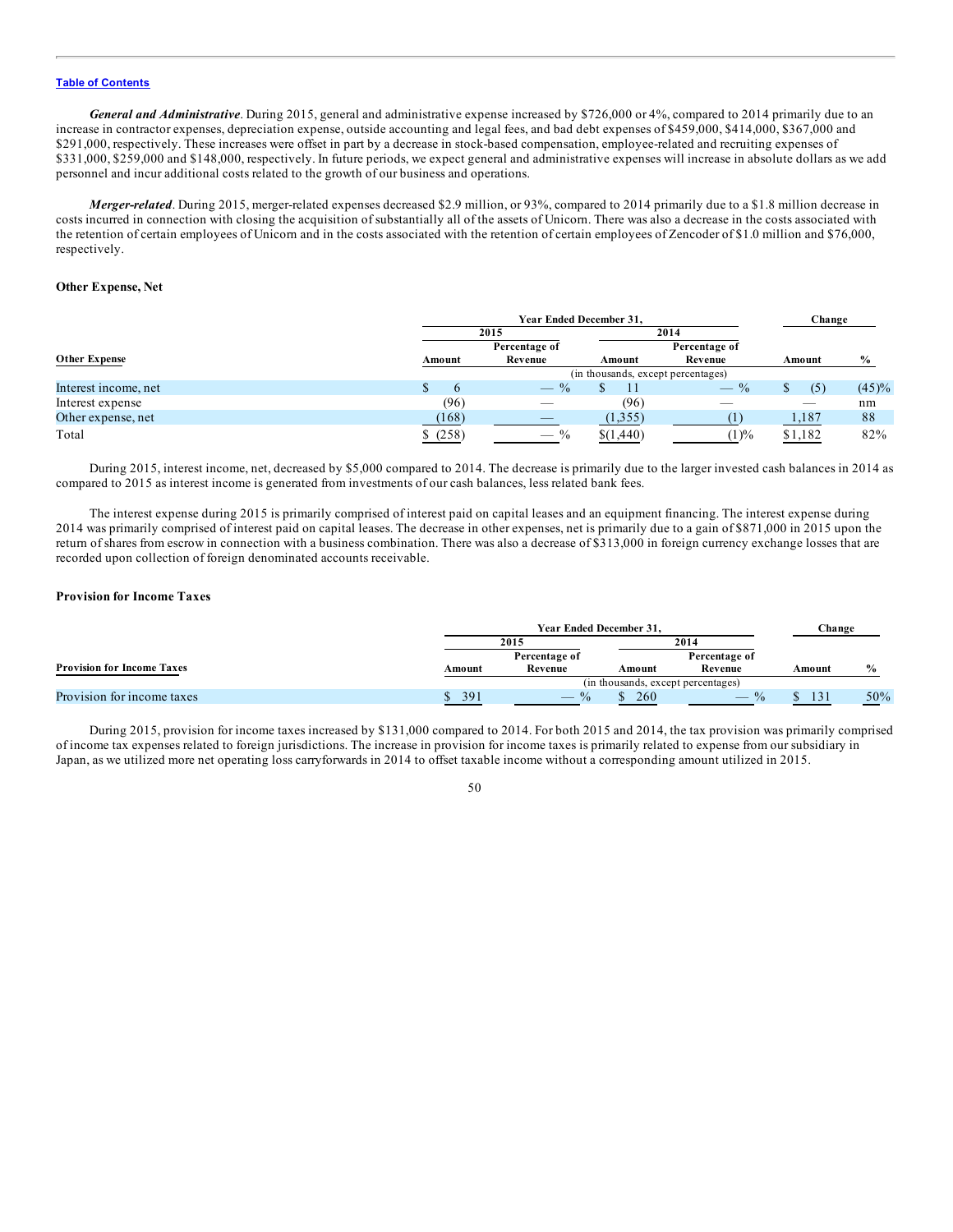## **Overview of Results of Operations for the Years Ended December 31, 2014 and 2013**

Total revenue increased by 14%, or \$15.1 million, in 2014 compared to 2013 due to an increase in subscription and support revenue of 17%, or \$17.2 million, which was offset in part by a decrease in professional services and other revenue of 31%, or \$2.1 million. The increase in subscription and support revenue resulted primarily from an increase in the number of our premium customers, which was 1,863 as of December 31, 2014 an increase of 6% from 1,762 customers as of December 31, 2013, as well as a 7% increase in the average annual subscription revenue per premium customer and a \$6.5 million contribution of revenue from the acquisition of Unicorn.

Our gross profit increased by \$8.2 million, or 11%, in 2014 compared to 2013, primarily due to an increase in revenue. Loss from operations was \$15.2 million 2014 compared to \$9.5 million in 2013. Loss from operations in 2014 included stock-based compensation expense, amortization of acquired intangible assets and merger-related expenses of \$6.4 million, \$3.2 million and \$3.1 million, respectively. Loss from operations in 2013 included stock-based compensation expense, amortization of acquired intangible assets and merger-related expenses of \$6.4 million, \$1.7 million and \$2.1 million, respectively.

As of December 31, 2014, we had \$22.9 million of unrestricted cash and cash equivalents, a decrease of \$10.1 million from \$33.0 million at December 31, 2013, due primarily to \$9.1 million of net cash paid as part of the Unicorn acquisition, and \$3.5 million in capital expenditures, which was offset in part by \$3.1 million in maturities of investments.

### *Revenue*

|                     | <b>Year Ended December 31.</b> |               |                                    |               |          |               |
|---------------------|--------------------------------|---------------|------------------------------------|---------------|----------|---------------|
|                     |                                | 2014          |                                    | 2013          | Change   |               |
| <b>Revenue by</b>   |                                | Percentage of |                                    | Percentage of |          |               |
| <b>Product Line</b> | Amount                         | Revenue       | Amount                             | Revenue       | Amount   | $\frac{6}{6}$ |
|                     |                                |               | (in thousands, except percentages) |               |          |               |
| Premium             | \$114,803                      | 92%           | \$99.468                           | 91%           | \$15,335 | 15%           |
| Volume              | 10,214                         |               | 10,427                             |               | (213)    | (2)           |
| Total               | \$125,017                      | 100%          | \$109,895                          | 100%          | \$15,122 | 14%           |

During 2014, revenue increased by \$15.1 million, or 14%, compared to 2013, primarily due to an increase in revenue from our premium offerings, which consist of subscription and support revenue, as well as professional services and other revenue, and a \$6.5 million contribution of revenue from the acquisition of Unicorn. The increase in premium revenue of \$15.3 million, or 15%, compared to 2013, is partially the result of a 6% increase in the number of premium customers from 1,762 at December 31, 2013 to 1,863 at December 31, 2014, a 7% increase in the average annual subscription revenue per premium customer during the year ended December 31, 2014 and the contribution of revenue from the acquisition of Unicorn. During 2014, volume revenue decreased by \$213,000, or 2%, compared to 2013, due primarily to the discontinuation of entry-level Video Cloud Express offerings.

|                                 | <b>Year Ended December 31.</b> |               |                                    |               | Change   |               |
|---------------------------------|--------------------------------|---------------|------------------------------------|---------------|----------|---------------|
|                                 | 2014                           |               |                                    | 2013          |          |               |
|                                 |                                | Percentage of |                                    | Percentage of |          |               |
| <b>Revenue by Type</b>          | Amount                         | Revenue       | Amount                             | Revenue       | Amount   | $\frac{0}{0}$ |
|                                 |                                |               | (in thousands, except percentages) |               |          |               |
| Subscription and support        | \$120,324                      | 96%           | \$103.116                          | 94%           | \$17,208 | 17%           |
| Professional services and other | 4,693                          |               | 6,779                              |               | (2,086)  | (31)          |
| Total                           | \$125,017                      | 100%          | \$109,895                          | 100%          | \$15,122 | 14%           |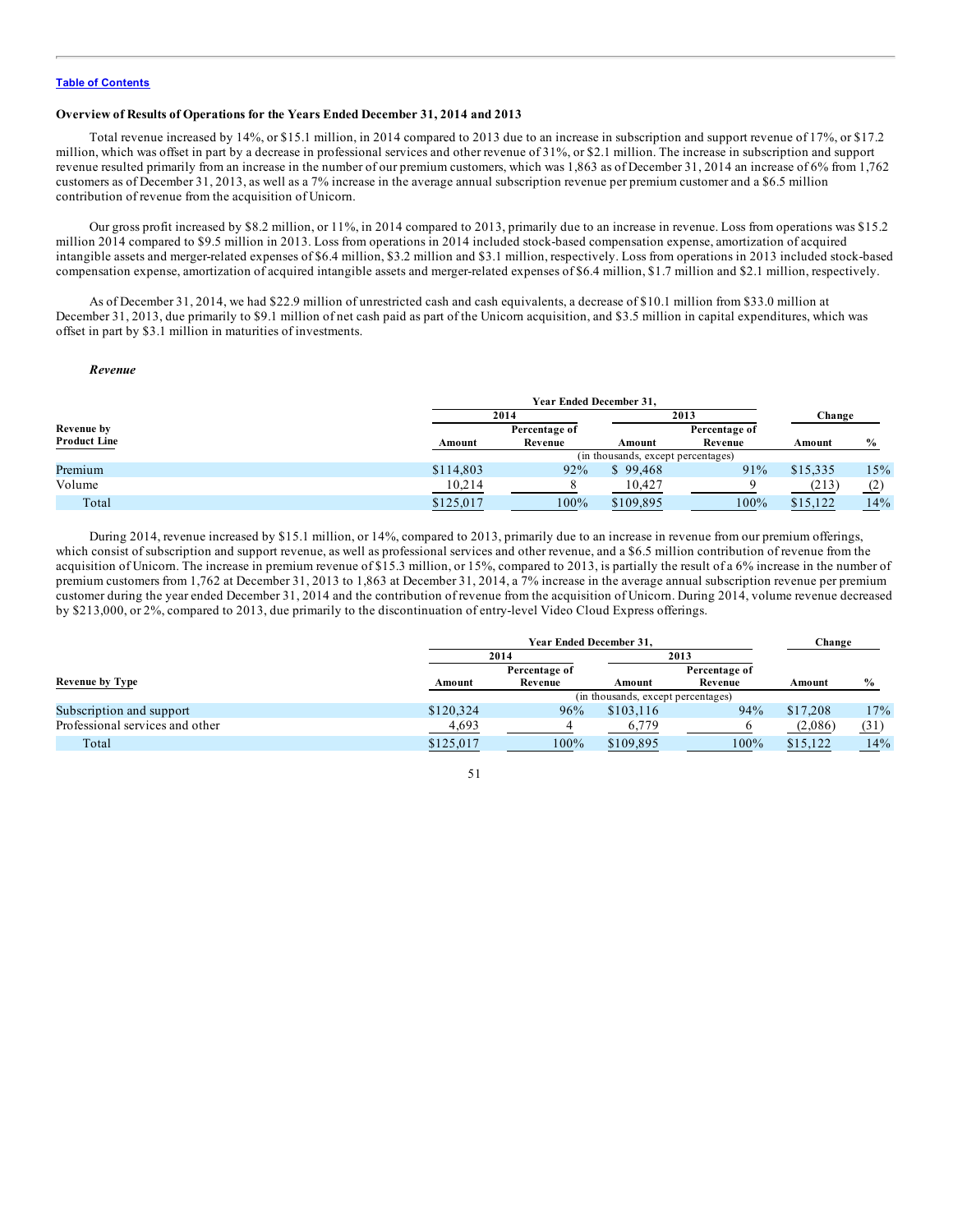During 2014, subscription and support revenue increased by \$17.2 million, or 17%, compared to 2013. The increase was primarily related to continued growth of our customer base for our premium offerings, including sales to both new and existing customers, a 7% increase in the average annual subscription revenue per premium customer and a \$6.5 million contribution of revenue from the acquisition of Unicorn. Professional services and other revenue decreased by \$2.1 million, or 31%, due to a decrease in the number of professional service engagements that were related to projects and implementations supporting subscription sales. Professional services and other revenue will vary from period to period depending on the number of implementations and other projects that are in process.

|                             |           | Year Ended December 31, |                                    |               |          | Change        |
|-----------------------------|-----------|-------------------------|------------------------------------|---------------|----------|---------------|
|                             | 2014      |                         |                                    | 2013          |          |               |
|                             |           | Percentage of           |                                    | Percentage of |          |               |
| <b>Revenue by Geography</b> | Amount    | Revenue                 | Amount                             | Revenue       | Amount   | $\frac{6}{9}$ |
|                             |           |                         | (in thousands, except percentages) |               |          |               |
| North America               | \$75,419  | 60%                     | \$65,336                           | 59%           | \$10,083 | 15%           |
| Europe                      | 30,624    | 25                      | 27,180                             | 25            | 3,444    |               |
| Japan                       | 7.902     | 6                       | 6,497                              | 6             | 1,405    | 22            |
| Asia Pacific                | 10,109    |                         | 10,095                             | C             | 14       |               |
| Other                       | 963       |                         | 787                                |               | 176      | 22            |
| International subtotal      | 49,598    | 40                      | 44,559                             | 41            | 5,039    |               |
| Total                       | \$125,017 | 100%                    | \$109.895                          | 100%          | \$15.122 | 14%           |

For purposes of this section, we designate revenue by geographic regions based upon the locations of our customers. North America is comprised of revenue from the United States, Canada and Mexico. International is comprised of revenue from locations outside of North America. Depending on the timing of new customer contracts, revenue mix from a geographic region can vary from period to period.

During 2014, total revenue for North America increased \$10.1 million, or 15%, compared to 2013. The increase in revenue for North America resulted primarily from an increase in subscription and support revenue from our premium offerings. During 2014, total revenue outside of North America increased \$5.0 million, or 11%, compared to 2013. The increase in revenue internationally was the result of our increasing focus on marketing our services internationally.

#### *Cost of Revenue*

|                                 |          | <b>Year Ended December 31.</b> |                                    |                          | Change   |               |
|---------------------------------|----------|--------------------------------|------------------------------------|--------------------------|----------|---------------|
|                                 |          | 2014                           |                                    | 2013                     |          |               |
|                                 |          | Percentage of<br>Related       |                                    | Percentage of<br>Related |          |               |
| <b>Cost of Revenue</b>          | Amount   | Revenue                        | Amount                             | Revenue                  | Amount   | $\frac{6}{6}$ |
|                                 |          |                                | (in thousands, except percentages) |                          |          |               |
| Subscription and support        | \$38,015 | 32%                            | \$29,205                           | 28%                      | \$8,810  | 30%           |
| Professional services and other | 5,718    | 122                            | 7,585                              | 112                      | (1, 867) | (25)          |
| Total                           | \$43,733 | 35%                            | \$36,790                           | 33%                      | \$6,943  | 19%           |

During 2014, cost of subscription and support revenue increased \$8.8 million, or 30%, compared to 2013. The increase resulted primarily from an increase in the cost of network hosting services, content delivery network expenses, depreciation expense and employee-related expenses of \$2.7 million, \$2.4 million, \$1.5 million and \$650,000, respectively. There was also an increase in amortization of acquired intangible assets and third-party software integrated with our service offering of \$934,000 and \$270,000, respectively.

During 2014, cost of professional services and other revenue decreased \$1.9 million, or 25%, compared to 2013. The decrease resulted primarily from a decrease in contractor expenses of \$1.8 million.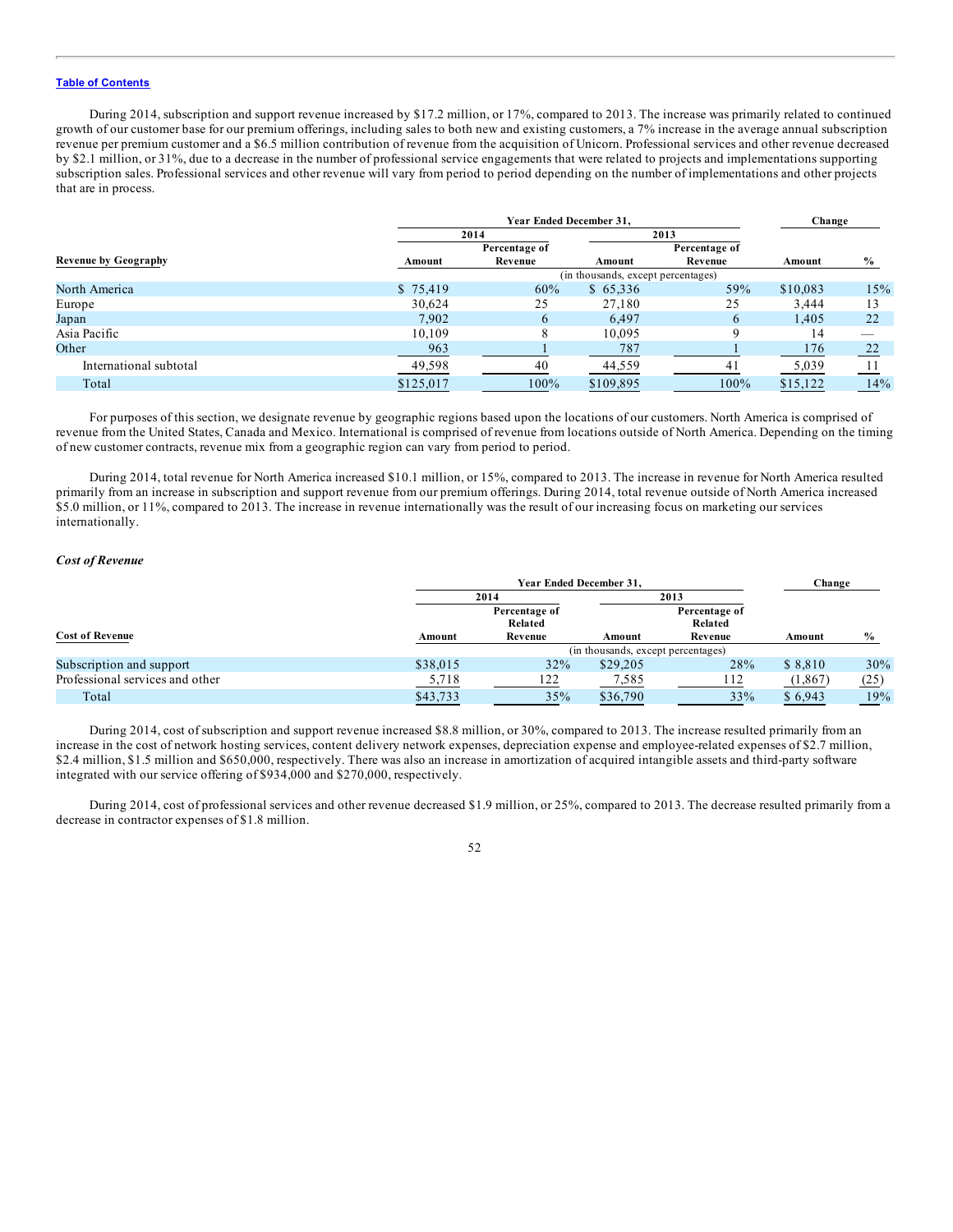## **Gross Profit**

|                                 | <b>Year Ended December 31.</b> |                          |                                    | Change                   |         |               |  |  |
|---------------------------------|--------------------------------|--------------------------|------------------------------------|--------------------------|---------|---------------|--|--|
|                                 |                                | 2014                     |                                    | 2013                     |         |               |  |  |
|                                 |                                | Percentage of<br>Related |                                    | Percentage of<br>Related |         |               |  |  |
| <b>Gross Profit</b>             | Amount                         | Revenue                  | Amount                             | Revenue                  | Amount  | $\frac{0}{0}$ |  |  |
|                                 |                                |                          | (in thousands, except percentages) |                          |         |               |  |  |
| Subscription and support        | \$82,309                       | 68%                      | \$73,911                           | 72%                      | \$8,398 | 11%           |  |  |
| Professional services and other | (1,025)                        | (22)                     | (806)                              | (12)                     | (219)   | (27)          |  |  |
| Total                           | \$81,284                       | 65%                      | \$73,105                           | 67%                      | \$8,179 | 11%           |  |  |

During 2014, the overall gross profit percentage was 65% compared to 67% during 2013. Subscription and support gross profit increased \$8.4 million, or 11%, compared to 2013. Professional services and other gross profit decreased \$219,000, or 27%, compared to 2013.

## **Operating Expenses**

|                            |          | <b>Year Ended December 31.</b> |                                    |               |          | Change        |
|----------------------------|----------|--------------------------------|------------------------------------|---------------|----------|---------------|
|                            |          | 2014                           |                                    | 2013          |          |               |
|                            |          | Percentage of                  |                                    | Percentage of |          |               |
| <b>Operating Expenses</b>  | Amount   | Revenue                        | Amount                             | Revenue       | Amount   | $\frac{6}{6}$ |
|                            |          |                                | (in thousands, except percentages) |               |          |               |
| Research and development   | \$28,252 | 23%                            | \$21,052                           | 19%           | \$7,200  | 34%           |
| Sales and marketing        | 46,014   | 37                             | 41,000                             | 37            | 5.014    | 12            |
| General and administrative | 19,136   | 15                             | 18.478                             |               | 658      |               |
| Merger-related             | 3,075    |                                | 2,069                              |               | 1,006    | 49            |
| Total                      | \$96,477 | 77%                            | \$82,599                           | 75%           | \$13,878 | 17%           |

*Research and Development*. During 2014, research and development expense increased by \$7.2 million, or 34%, compared to 2013 primarily due to additional employee-related salaries and associated expenses, rent, travel, and contractor expenses of \$4.8 million, \$467,000, \$455,000 and \$438,000, respectively. Expenses related to computer maintenance and support and stock-based compensation also increased by \$323,000 and \$208,000, respectively.

*Sales and Marketing*. During 2014, sales and marketing expense increased \$5.0 million, or 12%, compared to 2013 primarily due to additional employee-related salaries and associated expenses, travel expenses and marketing programs of \$2.4 million, \$1.2 million and \$572,000, respectively. There were also increases in amortization of acquired intangible assets and rent expenses of \$447,000 and \$235,000, respectively. These increases were offset in part by a decrease in commission expenses of \$469,000.

*General and Administrative*. During 2014, general and administrative expense increased by \$658,000, or 4%, compared to 2013 primarily due to an increase in outside accounting and legal fees, contractor expenses, and employee-related salaries and associated expenses of \$648,000, \$342,000 and \$294,000, respectively. These increases were offset in part by a decrease in depreciation and bad debt expenses of \$397,000 and \$341,000, respectively.

*Merger-related*. During 2014, merger-related expenses increased \$1.0 million, or 49%, compared 2013 primary due to a \$1.3 million increase in costs incurred in connection with closing the acquisition of substantially all of the assets of Unicorn and \$1.3 million in costs associated with the retention of certain employees of Unicorn. These costs were partially offset by a decrease in costs associated with the retention of certain employees of Zencoder of \$1.6 million.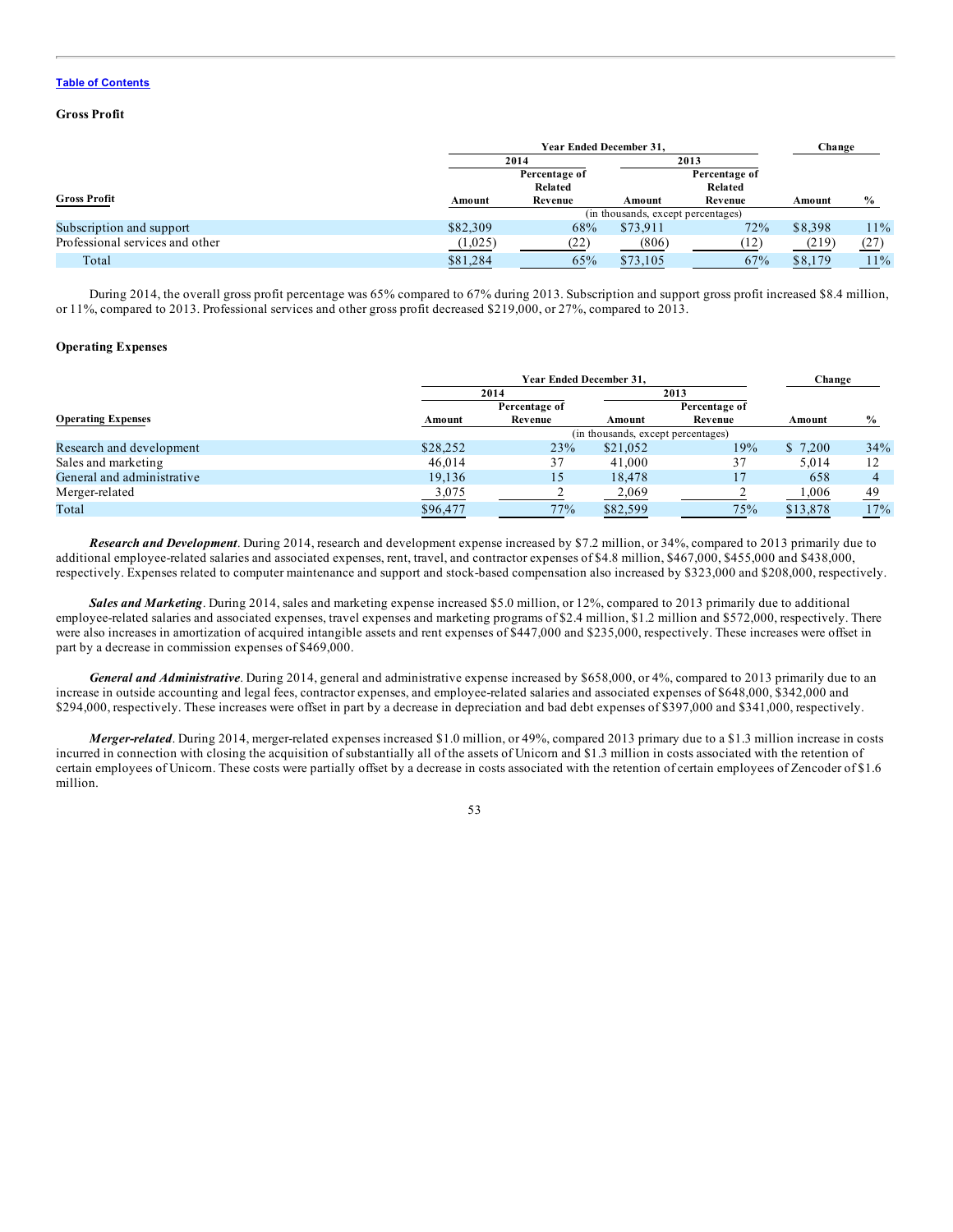## **Other Expense, Net**

|                      | <b>Year Ended December 31.</b> |               |                                    |               | Change   |           |
|----------------------|--------------------------------|---------------|------------------------------------|---------------|----------|-----------|
|                      |                                | 2014          |                                    | 2013          |          |           |
|                      |                                | Percentage of |                                    | Percentage of |          |           |
| <b>Other Expense</b> | Amount                         | Revenue       | Amount                             | Revenue       | Amount   | $\%$      |
|                      |                                |               | (in thousands, except percentages) |               |          |           |
| Interest income, net |                                | $-$ %         | 58                                 | $-$ %         | (47)     | $(81)\%$  |
| Interest expense     | (96)                           |               |                                    |               | (96)     | nm        |
| Other expense, net   | (1,355)                        |               | (594)                              |               | (759)    | (128)     |
| Total                | \$(1,440)                      | $(1)\%$       | \$ (536)                           | (1)%          | \$ (902) | $(168)\%$ |

During 2014, interest income, net, decreased by \$47,000 compared to 2013. The decrease is primarily due to lower average cash balances as interest income is generated from the investment of our cash balances, less related bank fees.

The \$96,000 of interest expense during 2014 is related to interest paid on capital leases. There was no interest expense in 2013.

The \$759,000 increase in other expense, net, during 2014 was primarily due to an increase in foreign currency exchange losses of \$768,000 upon collection of foreign denominated accounts receivable.

## **Provision for (Benefit from) Income Taxes**

|                                                  | <b>Year Ended December 31.</b> |               |                                    |               | Change |               |
|--------------------------------------------------|--------------------------------|---------------|------------------------------------|---------------|--------|---------------|
|                                                  | 2014                           |               | 2013                               |               |        |               |
|                                                  |                                | Percentage of |                                    | Percentage of |        |               |
| <b>Provision for (Benefit from) Income Taxes</b> | Amount                         | Revenue       | Amount                             | Revenue       | Amount | $\frac{0}{6}$ |
|                                                  |                                |               | (in thousands, except percentages) |               |        |               |
| Provision for (benefit from) income taxes        | 260                            | $\frac{0}{0}$ | 212                                | $\frac{0}{0}$ | 48     | 23%           |

During 2014, provision for income taxes increased by \$48,000 compared to 2013, and was primarily comprised of income tax expenses related to foreign jurisdictions.

## **Liquidity and Capital Resources**

In connection with our initial public offering in February 2012, we received aggregate proceeds of approximately \$58.8 million, including the proceeds from the underwriters' exercise of their overallotment option, net of underwriters' discounts and commissions, but before deducting offering expenses of approximately \$4.3 million. Prior to our initial public offering, we funded our operations primarily through private placements of preferred and common stock, as well as through borrowings of \$7.0 million under our bank credit facilities. In February 2012, we repaid the \$7.0 million balance under our bank credit facilities. All of the preferred stock was converted into shares of our common stock in connection with our initial public offering.

|                                                       |           | <b>Year Ended December 31.</b> |           |  |  |
|-------------------------------------------------------|-----------|--------------------------------|-----------|--|--|
|                                                       | 2015      | 2014                           | 2013      |  |  |
|                                                       |           | (in thousands)                 |           |  |  |
| <b>Consolidated Statements of Cash Flow Data</b>      |           |                                |           |  |  |
| Purchases of property and equipment                   | \$(1,390) | \$ (3,518)                     | \$(3,415) |  |  |
| Depreciation and amortization                         | 8.687     | 8.587                          | 5,867     |  |  |
| Cash flows provided by operating activities           | 9.081     | 1.485                          | 7.318     |  |  |
| Cash flows (used in) provided by investing activities | (2,846)   | (10.471)                       | 4,266     |  |  |
| Cash flows (used in) provided by financing activities | (1, 412)  | (802)                          | 746       |  |  |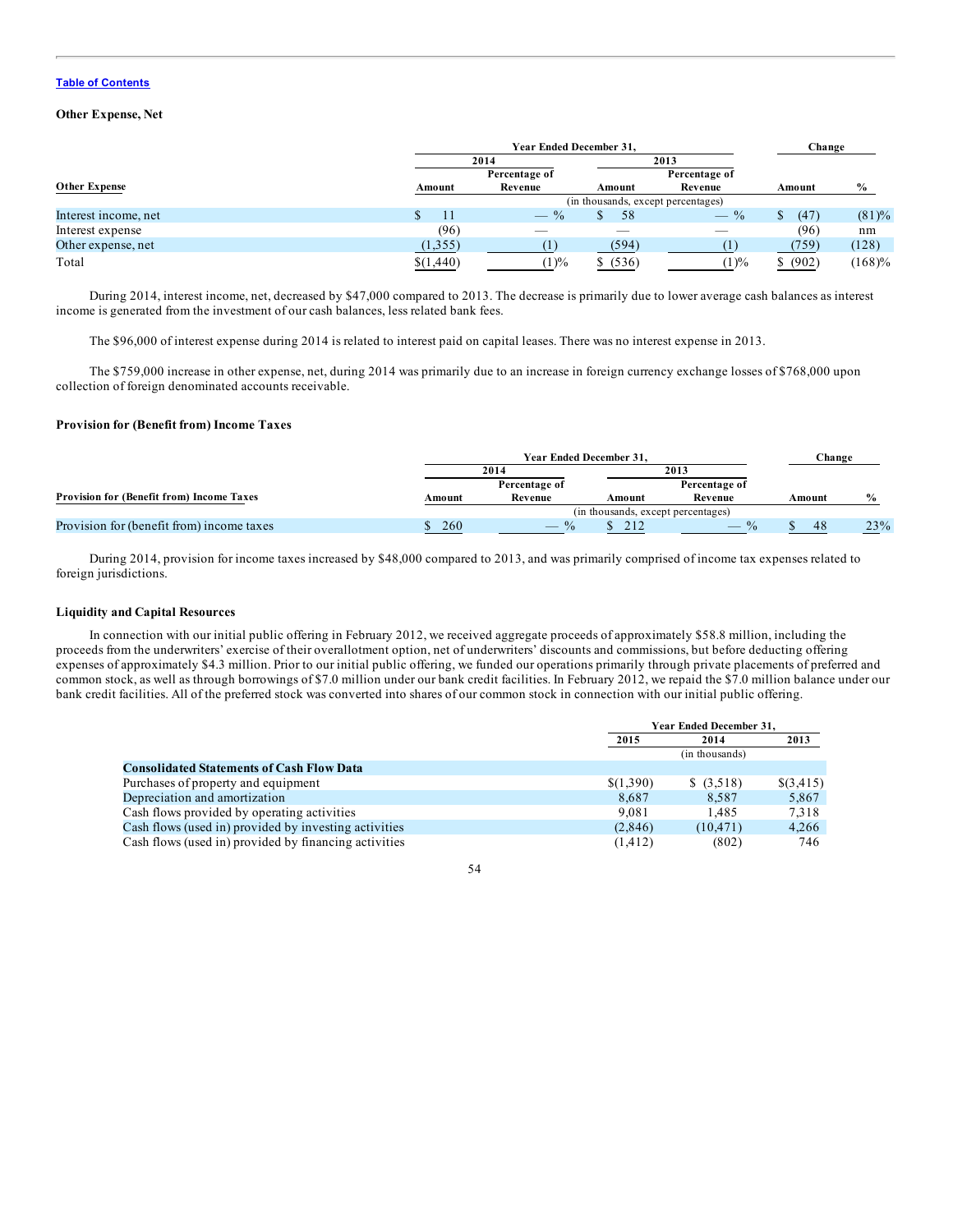## *Cash and cash equivalents.*

Our cash and cash equivalents at December 31, 2015 were held for working capital purposes and were invested primarily in money market funds. We do not enter into investments for trading or speculative purposes. At December 31, 2015 and 2014, restricted cash was \$201,000 and was held in certificates of deposit as collateral for letters of credit related to the contractual provisions of our corporate credit cards and the contractual provisions with a customer. At December 31, 2015 and 2014, we had \$5.2 million and \$3.3 million, respectively, of cash and cash equivalents held by subsidiaries in international locations, including subsidiaries located in Japan and the United Kingdom. It is our current intention to permanently reinvest unremitted earnings in such subsidiaries or to repatriate the earnings only when tax effective. We believe that our existing cash and cash equivalents will be sufficient to meet our anticipated working capital and capital expenditure needs over at least the next 12 months.

#### *Accounts receivable, net.*

Our accounts receivable balance fluctuates from period to period, which affects our cash flow from operating activities. The fluctuations vary depending on the timing of our billing activity, cash collections, and changes to our allowance for doubtful accounts. In many instances we receive cash payment from a customer prior to the time we are able to recognize revenue on a transaction. We record these payments as deferred revenue, which has a positive effect on our accounts receivable balances. We use days' sales outstanding, or DSO, calculated on a quarterly basis, as a measurement of the quality and status of our receivables. We define DSO as (a) accounts receivable, net of allowance for doubtful accounts, divided by total revenue for the most recent quarter, multiplied by (b) the number of days in that quarter. DSO was 56 days at December 31, 2015, 63 days at December 31, 2014, and 67 days at December 31, 2013.

### *Cash flows provided by operating activities.*

Cash provided by operating activities consists primarily of net loss adjusted for certain non-cash items including depreciation and amortization, stockbased compensation expense, the provision for bad debts and the effect of changes in working capital and other activities. Cash provided by operating activities during 2015 was \$9.1 million. The cash flow provided by operating activities primarily resulted from net non-cash charges of \$14.3 million, cash provided by changes in our operating assets and liabilities of \$2.4 million, partially offset by net losses of \$7.6 million. Net non-cash expenses consisted of \$6.0 million for stock-based compensation expense, \$8.7 million for depreciation and amortization expense, \$408,000 in provision for reserves on accounts receivable, offset in part by an \$871,000 gain from the settlement of an escrow claim. Cash provided from changes in our operating assets and liabilities consisted primarily of an increase in accounts payable of \$1.8 million and a decrease in prepaid expenses of \$680,000.

## *Cash flows (used in) provided by investing activities.*

Cash used in investing activities during 2015 was \$2.8 million, consisting primarily of \$1.5 million for the capitalization of internal-use software costs and \$1.4 million in capital expenditures to support the business.

## *Cash flows (used in) provided by financing activities.*

Cash used in financing activities during 2015 was \$1.4 million, consisting of repayments of equipment financing of \$1.7 million made by a vendor on our behalf and payments under capital lease obligations of \$1.3 million. These outflows were offset in part by proceeds received from equipment financing of \$1.7 million.

#### *Credit facility borrowings.*

On November 19, 2015, we entered into a loan and security agreement with a lender (the Loan Agreement) providing for up to a \$20.0 million asset based line of credit (the Line of Credit). We had previously entered into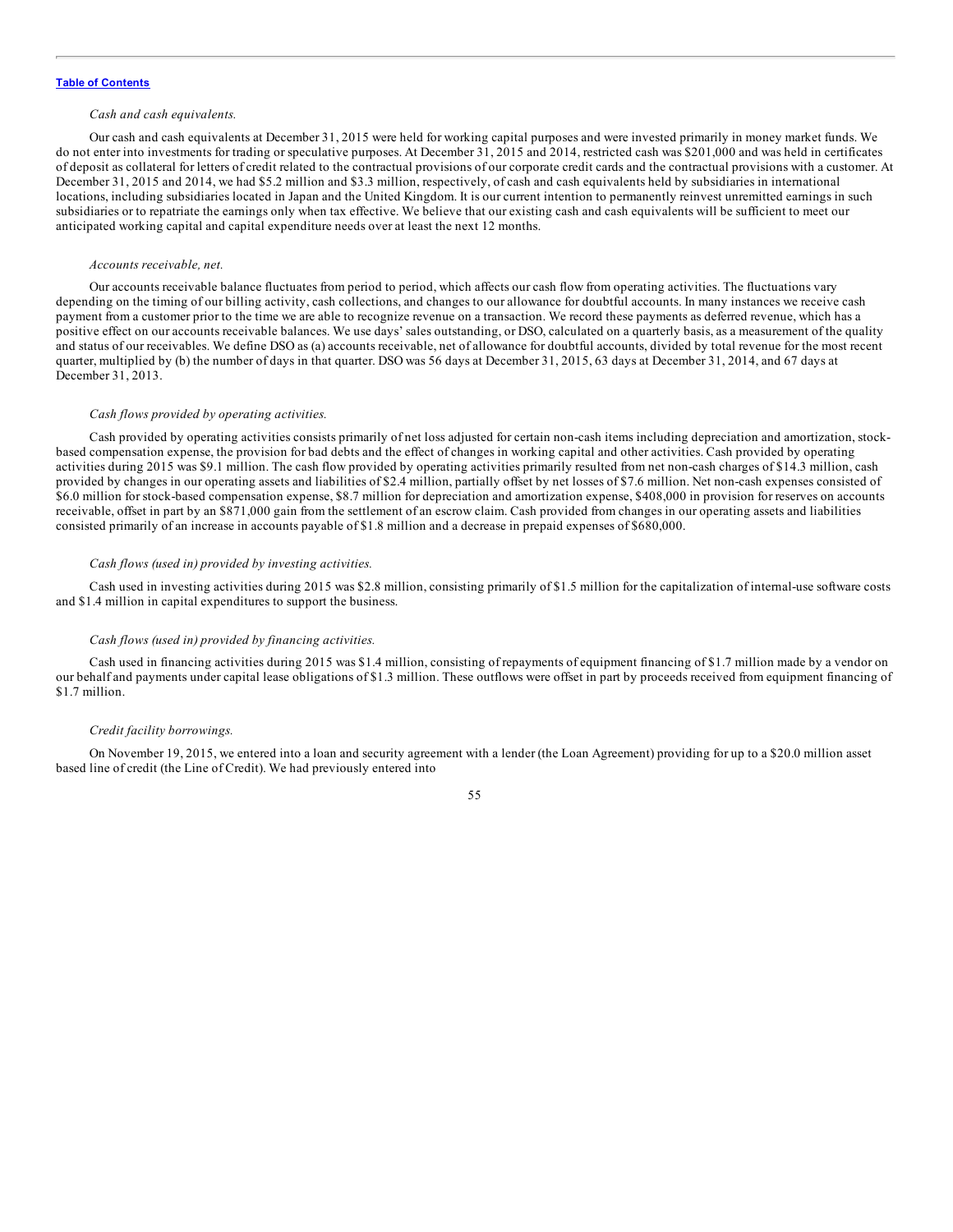a loan and security agreement dated March 30, 2011 followed by three loan modification agreements. The new Loan Agreement replaces all prior loan agreements in their entirety. Under the Line of Credit, we can borrow up to \$20.0 million. Borrowings under the Line of Credit are secured by substantially all of our assets. Outstanding amounts under the Line of Credit accrue interest at a rate equal to the prime rate plus the prime rate margin or the LIBOR rate plus the LIBOR rate margin. Under the Loan Agreement, we must comply with certain financial covenants, including maintaining a minimum asset coverage ratio. If the outstanding principal during any month is at least \$15.0 million, the Company must also maintain a minimum net income threshold based on non-GAAP operating measures. Failure to comply with these covenants, or the occurrence of an event of default, could permit the Lenders under the Line of Credit to declare all amounts borrowed under the Line of Credit, together with accrued interest and fees, to be immediately due and payable. We were in compliance with all covenants under the Line of Credit as of December 31, 2015.

On June 1, 2015, we entered into an equipment financing agreement with a lender (the June 2015 Equipment Financing Agreement) to finance the purchase of \$1.7 million in computer equipment and support. The liability relating to the 2015 June Equipment Financing Agreement was recorded at fair value using a market interest rate. During the quarter ended December 31, 2015, we returned the equipment that was originally purchased and received a refund from the vendor for all amounts paid by the Company under the June 2015 Equipment Financing Agreement. As part of this transaction, the vendor repaid the outstanding debt obligation on our behalf. There were no amounts outstanding as of December 31, 2015.

On December 31, 2015, the Company entered into an equipment financing agreement with a lender (the December 2015 Equipment Financing Agreement) to finance the purchase of \$604,000 in computer equipment. As of December 31, 2015, no amounts were outstanding under the December 2015 Equipment Financing Agreement. In February 2016, the Company drew down \$604,000 under the December 2015 Equipment Financing Agreement. The Company is repaying its obligation under the December 2015 Equipment Financing Agreement over a two year period through January 2018.

#### *Net operating loss carryforwards.*

As of December 31, 2015, we had federal and state net operating losses of approximately \$131.5 million and \$48.0 million, respectively, which are available to offset future taxable income, if any, through 2035. Included in the federal and state net operating losses are deductions attributable to excess tax benefits from the exercise of non-qualified stock options of \$12.3 million and \$7.8 million, respectively. The tax benefits attributable to these net operating losses are credited directly to additional paid-in capital when realized. The Company has not realized any such tax benefits through December 31, 2015. We had federal and state research and development tax credits of \$4.7 million and \$2.9 million, respectively, which expire in various amounts through 2035. Our net operating loss and tax credit amounts are subject to annual limitations under Section 382 change of ownership rules of the U.S. Internal Revenue Code of 1986, as amended. We completed an assessment to determine whether there may have been a Section 382 ownership change and determined that it is more likely than not that our net operating and tax credit amounts as disclosed are not subject to any material Section 382 limitations.

In assessing our ability to utilize our net deferred tax assets, we considered whether it is more likely than not that some portion or all of our net deferred tax assets will not be realized. Based upon the level of our historical U.S. losses and future projections over the period in which the net deferred tax assets are deductible, at this time, we believe it is more likely than not that we will not realize the benefits of these deductible differences. Accordingly, we have provided a valuation allowance against our net deferred tax assets in the U.S. as of December 31, 2015 and December 31, 2014.

Based upon the level of historical income in Japan and future projections, we believe it is probable that we will realize the benefits of our future deductible differences. As such, we have not provided a valuation allowance against out net deferred tax assets as of December 31, 2015 and 2014.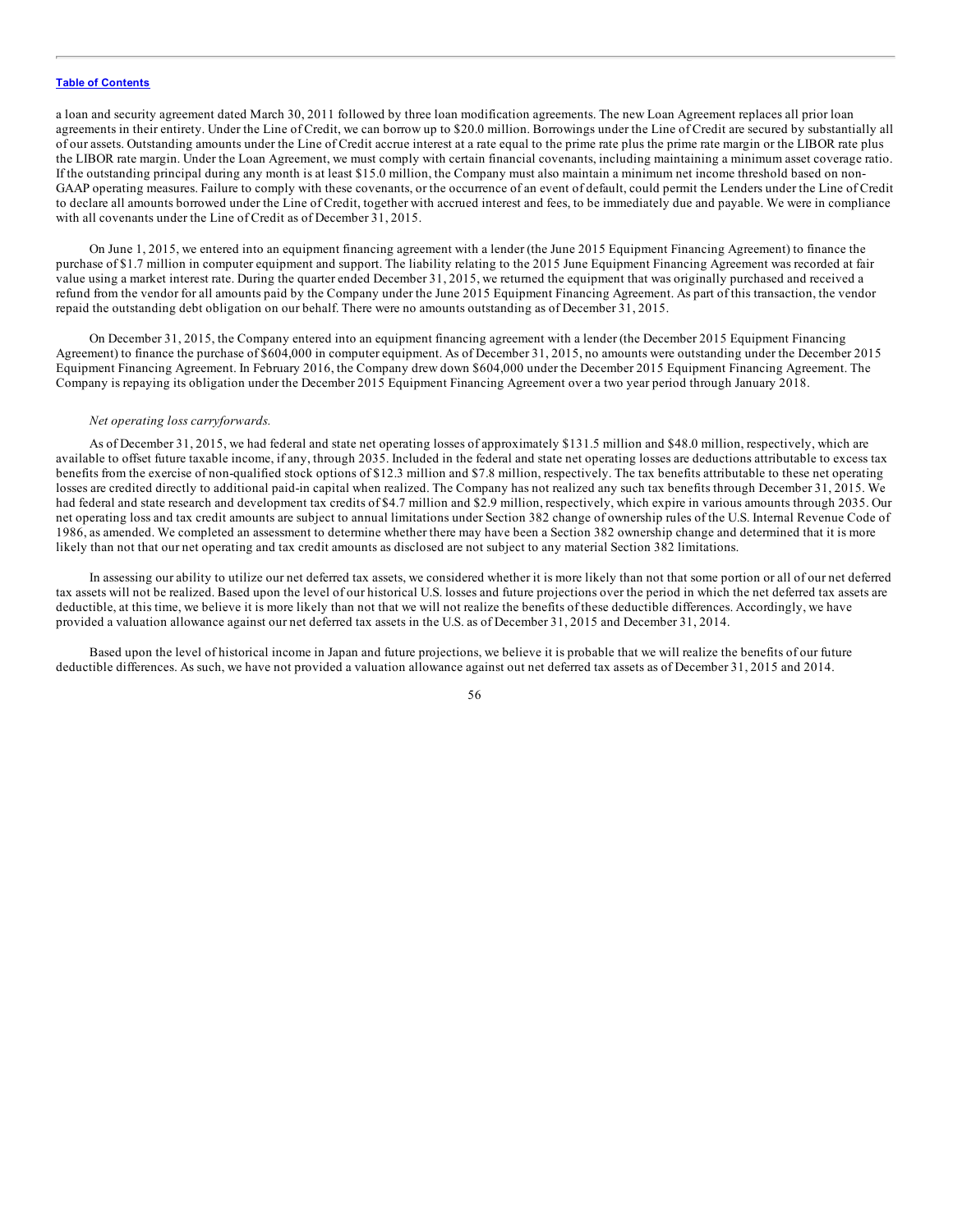## *Contractual Obligations and Commitments.*

Our principal commitments consist primarily of obligations under our leases for our office space, capital lease arrangements for certain computer equipment and contractual commitments for hosting and other support services. Other than these lease obligations and contractual commitments, we do not have commercial commitments under lines of credit, standby repurchase obligations or other such debt arrangements. The following table summarizes these contractual obligations at December 31, 2015:

|                                  |              | <b>Payment Due by Period</b> |                         |                          |                          |
|----------------------------------|--------------|------------------------------|-------------------------|--------------------------|--------------------------|
|                                  |              | Less than                    | $1 - 3$                 | $3 - 5$                  | More than                |
|                                  | <b>Total</b> | 1 Year                       | Years<br>(in thousands) | Years                    | 5 years                  |
| Operating lease obligations      | \$29,995     | \$6,625                      | \$10,637                | \$8,316                  | 4,417                    |
| Capital lease obligations        | 1,567        | 850                          | 717                     | $\overline{\phantom{a}}$ | $\overline{\phantom{a}}$ |
| Outstanding purchase obligations | 16,649       | 8,649                        | 8,000                   |                          |                          |
| Total                            | \$48,211     | \$16,124                     | \$19,354                | \$8,316                  | 4.417                    |

## **Anticipated Cash Flows**

We expect to incur significant operating costs, particularly related to services delivery costs, sales and marketing and research and development, for the foreseeable future in order to execute our business plan. We anticipate that such operating costs, as well as planned capital expenditures will constitute a material use of our cash resources. As a result, our net cash flows will depend heavily on the level of future sales, changes in deferred revenue and our ability to manage infrastructure costs.

We believe our existing cash and cash equivalents will be sufficient to meet our working capital and capital expenditures for at least the next 12 months. Our future working capital requirements will depend on many factors, including the rate of our revenue growth, our introduction of new products and enhancements, and our expansion of sales and marketing and product development activities. To the extent that our cash and cash equivalents, short and long-term investments and cash flow from operating activities are insufficient to fund our future activities, we may need to raise additional funds through bank credit arrangements or public or private equity or debt financings. We also may need to raise additional funds in the event we determine in the future to acquire businesses, technologies and products that will complement our existing operations. In the event funding is required, we may not be able to obtain bank credit arrangements or equity or debt financing on terms acceptable to us or at all.

#### **Off-Balance Sheet Arrangements**

We do not have any special purpose entities or off-balance sheet arrangements.

#### **Recent Accounting Pronouncements**

For information on recent accounting pronouncements, see Recently Issued and Adopted Accounting Standards in the notes to the consolidated financial statements appearing elsewhere in this Annual Report on Form 10-K.

#### **Item 7A. Quantitative and Qualitative Disclosures About Market Risk**

## **Quantitative and Qualitative Disclosure About Market Risk**

We have operations both within the United States and internationally, and we are exposed to market risks in the ordinary course of our business. These risks include primarily foreign exchange risks, interest rate and inflation.

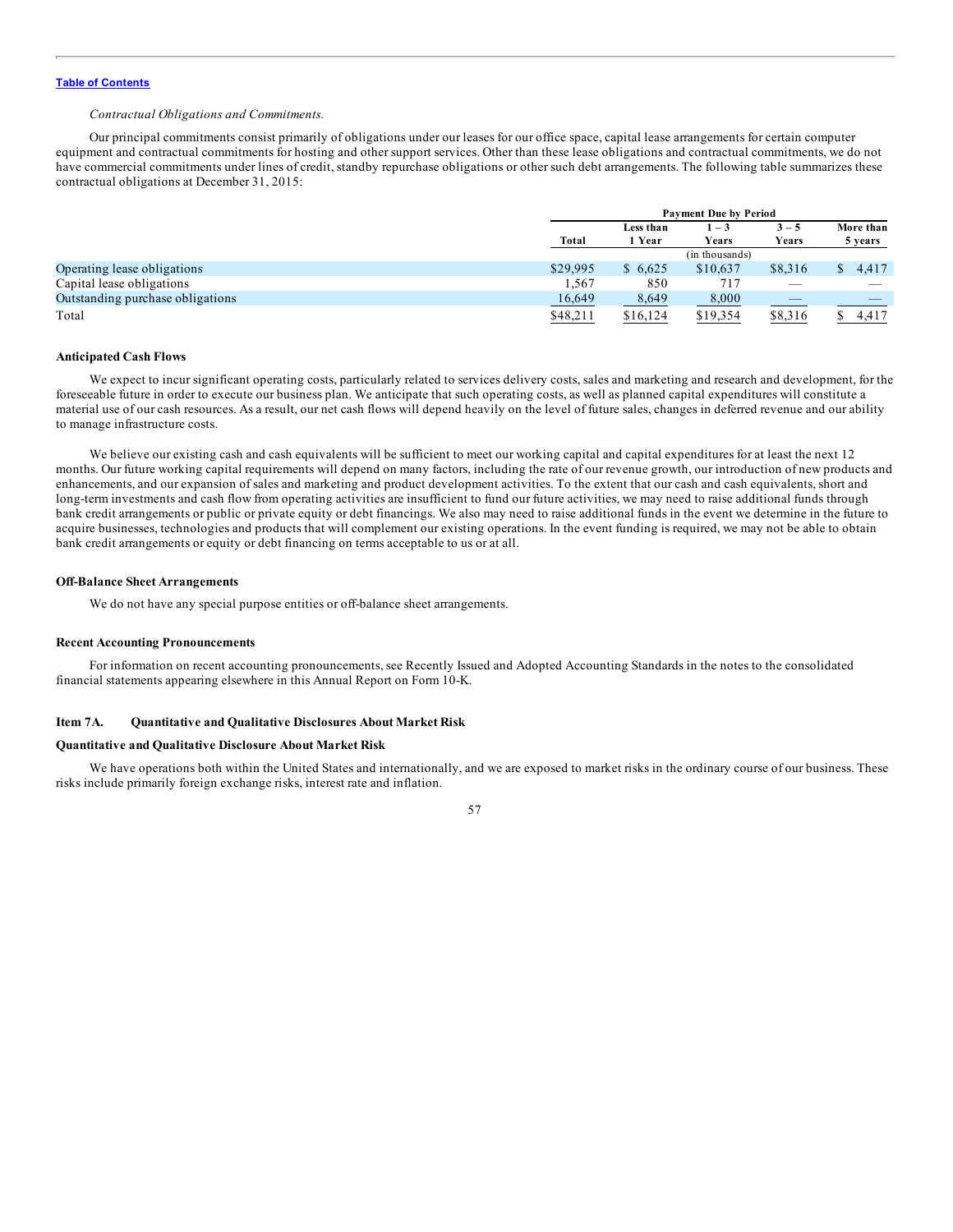## *Financial instruments*

Financial instruments meeting fair value disclosure requirements consist of cash equivalents, accounts receivable and accounts payable. The fair value of these financial instruments approximates their carrying amount.

## *Foreign currency exchange risk*

Our results of operations and cash flows are subject to fluctuations due to changes in foreign currency exchange rates, particularly changes in the euro, British pound, Australian dollar and Japanese yen. Except for revenue transactions in Japan, we enter into transactions directly with substantially all of our foreign customers.

Percentage of revenues and expenses in foreign currency is as follows:

|                                                                  |      | Year Ended December 31. |  |  |
|------------------------------------------------------------------|------|-------------------------|--|--|
|                                                                  | 2015 | 2014                    |  |  |
| Revenues generated in locations outside the United States        | 40%  | 44%                     |  |  |
| Revenues in currencies other than the United States dollar (1)   | 27%  | 31%                     |  |  |
| Expenses in currencies other than the United States dollar $(1)$ | 14%  | 15%                     |  |  |

(1) Percentage of revenues and expenses denominated in foreign currency for the years ended December 31, 2015 and 2014:

|               | Year Ended<br>December 31, 2015 |                 |
|---------------|---------------------------------|-----------------|
|               | Revenues                        | <b>Expenses</b> |
| Euro          | $7\%$                           | $2\%$           |
| British pound |                                 |                 |
| Japanese yen  |                                 |                 |
| Other         |                                 |                 |
| Total         | 27%                             | 14%             |

**Year Ended**

|               | <b>Year Ended</b><br>December 31, 2014 |                 |
|---------------|----------------------------------------|-----------------|
|               | Revenues                               | <b>Expenses</b> |
| Euro          | 12%                                    | 2%              |
| British pound |                                        |                 |
| Japanese yen  |                                        |                 |
| Other         |                                        |                 |
| Total         | 31%                                    | 15%             |

As of December 31, 2015 and 2014, we had \$5.4 million and \$6.9 million, respectively, of receivables denominated in currencies other than the U.S. dollar. We also maintain cash accounts denominated in currencies other than the local currency, which exposes us to foreign exchange rate movements.

In addition, although our foreign subsidiaries have intercompany accounts that are eliminated upon consolidation, these accounts expose us to foreign currency exchange rate fluctuations. Exchange rate fluctuations on short-term intercompany accounts are recorded in our consolidated statements of operations under "other income (expense), net", while exchange rate fluctuations on long-term intercompany accounts are recorded in our consolidated balance sheets under "accumulated other comprehensive income" in stockholders' equity, as they are considered part of our net investment and hence do not give rise to gains or losses.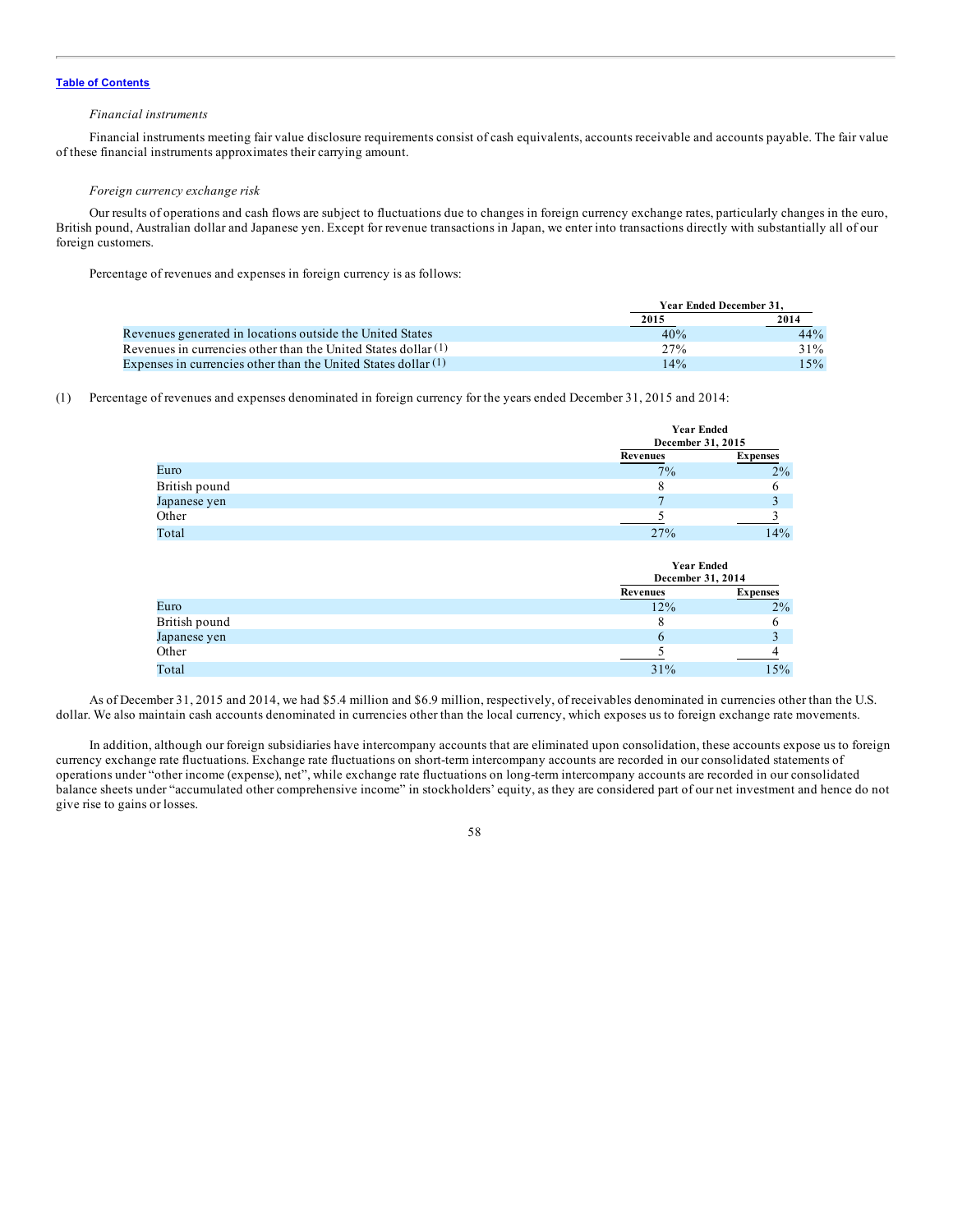Currently, our largest foreign currency exposures are the euro and British pound, primarily because our European operations have a higher proportion of our local currency denominated expenses. Relative to foreign currency exposures existing at December 31, 2015, a 10% unfavorable movement in foreign currency exchange rates would expose us to significant losses in earnings or cash flows or significantly diminish the fair value of our foreign currency financial instruments. For the year ended December 31, 2015, we estimated that a 10% unfavorable movement in foreign currency exchange rates would have decreased revenues by \$3.6 million, decreased expenses by \$2.0 million and decreased operating income by \$1.6 million. The estimates used assume that all currencies move in the same direction at the same time and the ratio of non-U.S. dollar denominated revenue and expenses to U.S. dollar denominated revenue and expenses does not change from current levels. Since a portion of our revenue is deferred revenue that is recorded at different foreign currency exchange rates, the impact to revenue of a change in foreign currency exchange rates is recognized over time, and the impact to expenses is more immediate, as expenses are recognized at the current foreign currency exchange rate in effect at the time the expense is incurred. All of the potential changes noted above are based on sensitivity analyses performed on our financial results as of December 31, 2015 and 2014.

#### *Interest rate risk*

We had unrestricted cash and cash equivalents totaling \$27.6 million at December 31, 2015. Cash and cash equivalents were invested primarily in money market funds and are held for working capital purposes. We do not use derivative financial instruments in our investment portfolio. Declines in interest rates, however, would reduce future interest income. We incurred \$96,000 of interest expense during 2015 related to interest paid on capital leases and an equipment financing. While we continue to incur interest expense in connection with our capital leases and equipment financing, the interest expense is fixed and not subject to changes in market interest rates. In the event that we borrow under our line of credit, which bears interest at the prime rate plus the prime rate margin or the LIBOR rate plus the LIBOR rate margin, the related interest expense recorded would be subject to changes in the rate of interest.

#### *Inflation risk*

We do not believe that inflation has had a material effect on our business, financial condition or results of operations. If our costs were to become subject to significant inflationary pressures, we may not be able to fully offset such higher costs through price increases. Our inability or failure to do so could harm our business, financial condition and results of operations.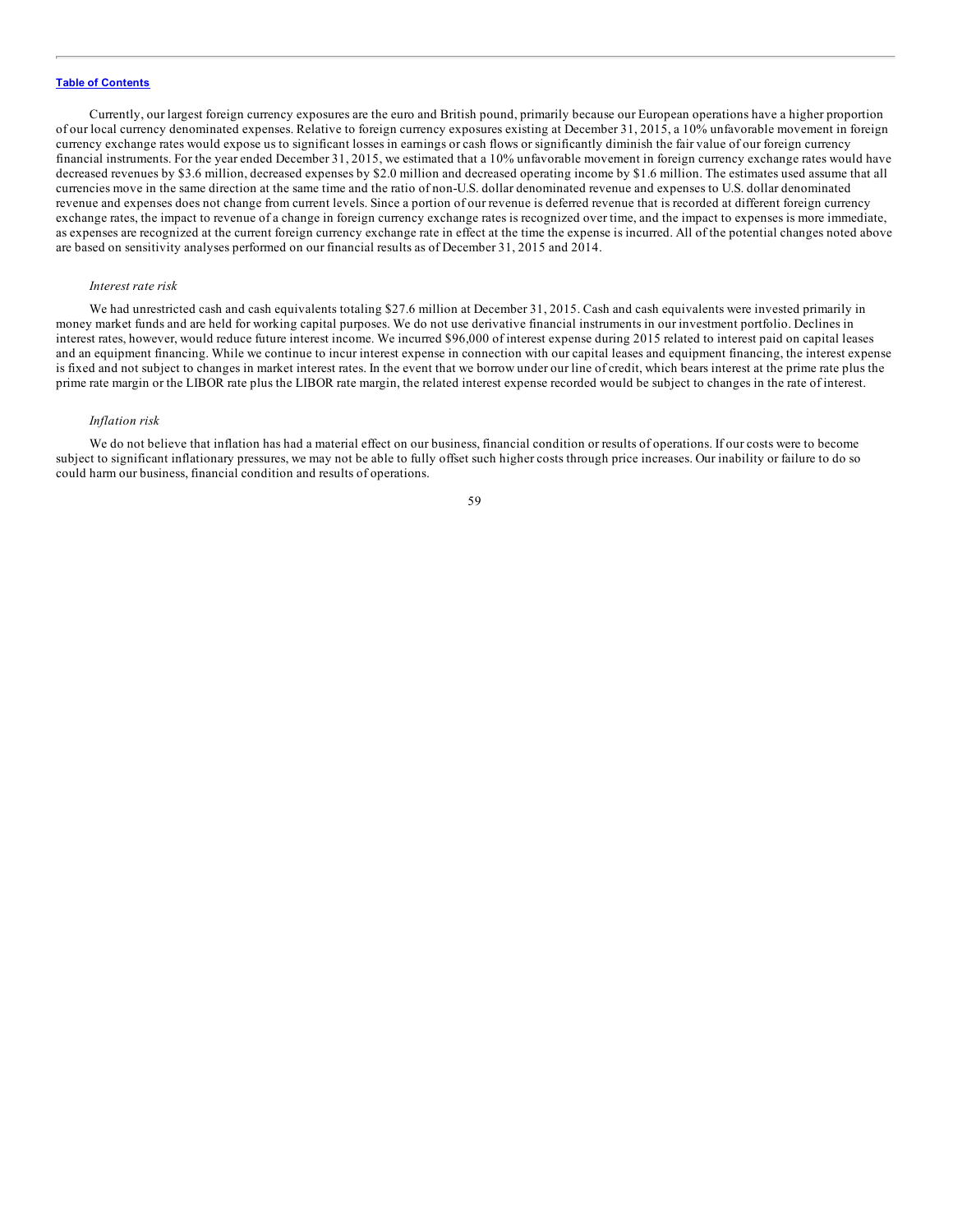# **Item 8. Financial Statements and Supplementary Data**

## **Brightcove Inc. Index to Consolidated Financial Statements**

|                                                                                                      | Page No. |
|------------------------------------------------------------------------------------------------------|----------|
| Report of Independent Registered Public Accounting Firm                                              | $F-1$    |
| Consolidated Balance Sheets as of December 31, 2015 and 2014                                         | $F-2$    |
| Consolidated Statements of Operations for the Years Ended December 31, 2015, 2014 and 2013           | $F-3$    |
| Consolidated Statements of Comprehensive Loss for the Years Ended December 31, 2015, 2014 and 2013   | $F-4$    |
| Consolidated Statements of Stockholders' Equity for the Years Ended December 31, 2015, 2014 and 2013 | $F-5$    |
| Consolidated Statements of Cash Flows for the Years Ended December 31, 2015, 2014 and 2013           | F-6      |
| Notes to Consolidated Financial Statements                                                           | F-8      |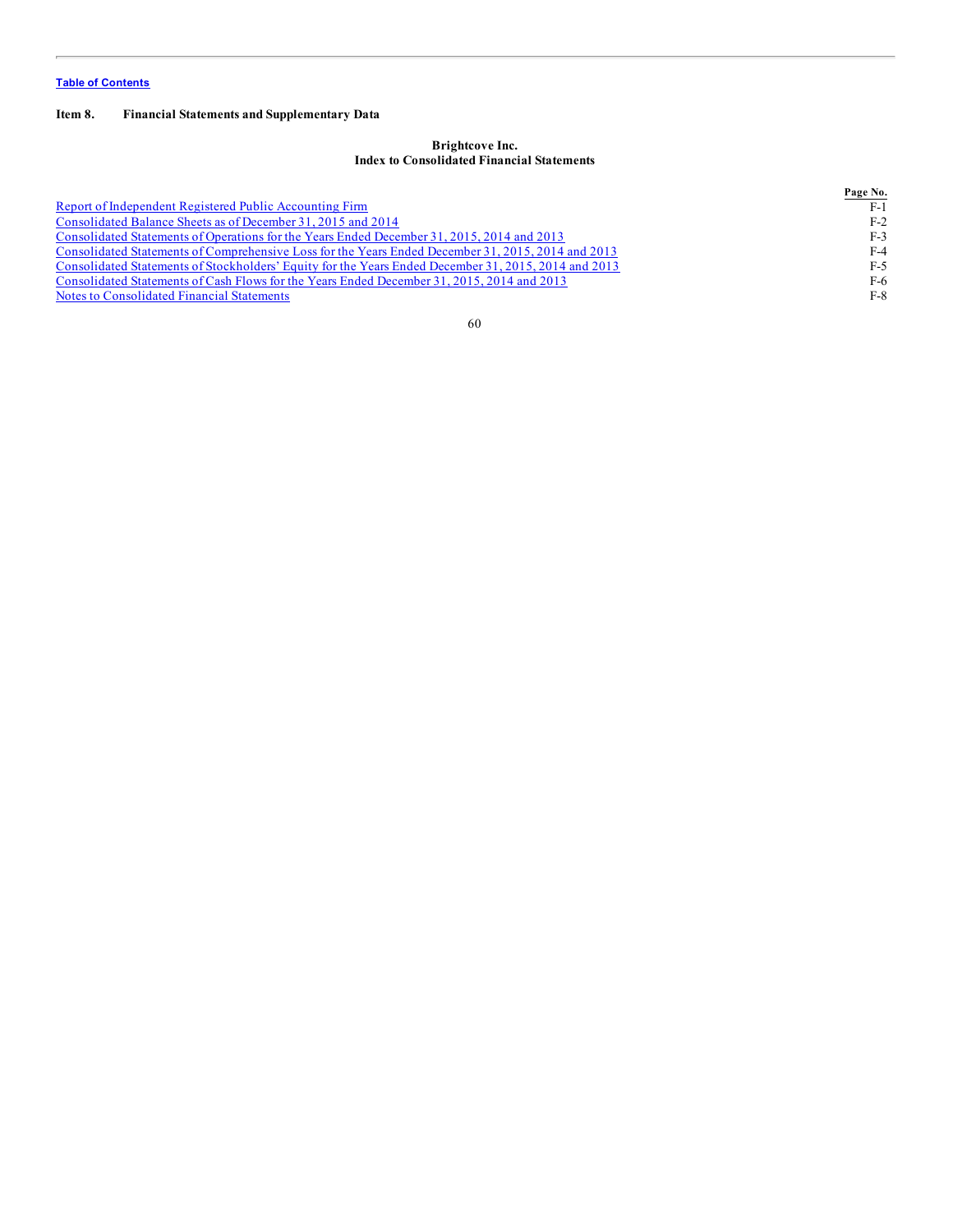## **Report of Independent Registered Public Accounting Firm**

<span id="page-60-0"></span>The Board of Directors and Stockholders of Brightcove Inc.

We have audited the accompanying consolidated balance sheets of Brightcove Inc. as of December 31, 2015 and 2014, and the related consolidated statements of operations, comprehensive loss, stockholders' equity and cash flows for each of the three years in the period ended December 31, 2015. These financial statements are the responsibility of the Company's management. Our responsibility is to express an opinion on these financial statements based on our audits.

We conducted our audits in accordance with the standards of the Public Company Accounting Oversight Board (United States). Those standards require that we plan and perform the audit to obtain reasonable assurance about whether the financial statements are free of material misstatement. An audit includes examining, on a test basis, evidence supporting the amounts and disclosures in the financial statements. An audit also includes assessing the accounting principles used and significant estimates made by management, as well as evaluating the overall financial statement presentation. We believe that our audits provide a reasonable basis for our opinion.

In our opinion, the financial statements referred to above present fairly, in all material respects, the consolidated financial position of Brightcove Inc. at December 31, 2015 and 2014, and the consolidated results of its operations and its cash flows for each of the three years in the period ended December 31, 2015, in conformity with U.S. generally accepted accounting principles.

We also have audited, in accordance with the standards of the Public Company Accounting Oversight Board (United States), Brightcove Inc.'s internal control over financial reporting as of December 31, 2015, based on criteria established in Internal Control-Integrated Framework issued by the Committee of Sponsoring Organizations of the Treadway Commission (2013 framework) and our report dated February 26, 2016 expressed an unqualified opinion thereon.

/s/ Ernst & Young LLP

Boston, Massachusetts February 26, 2016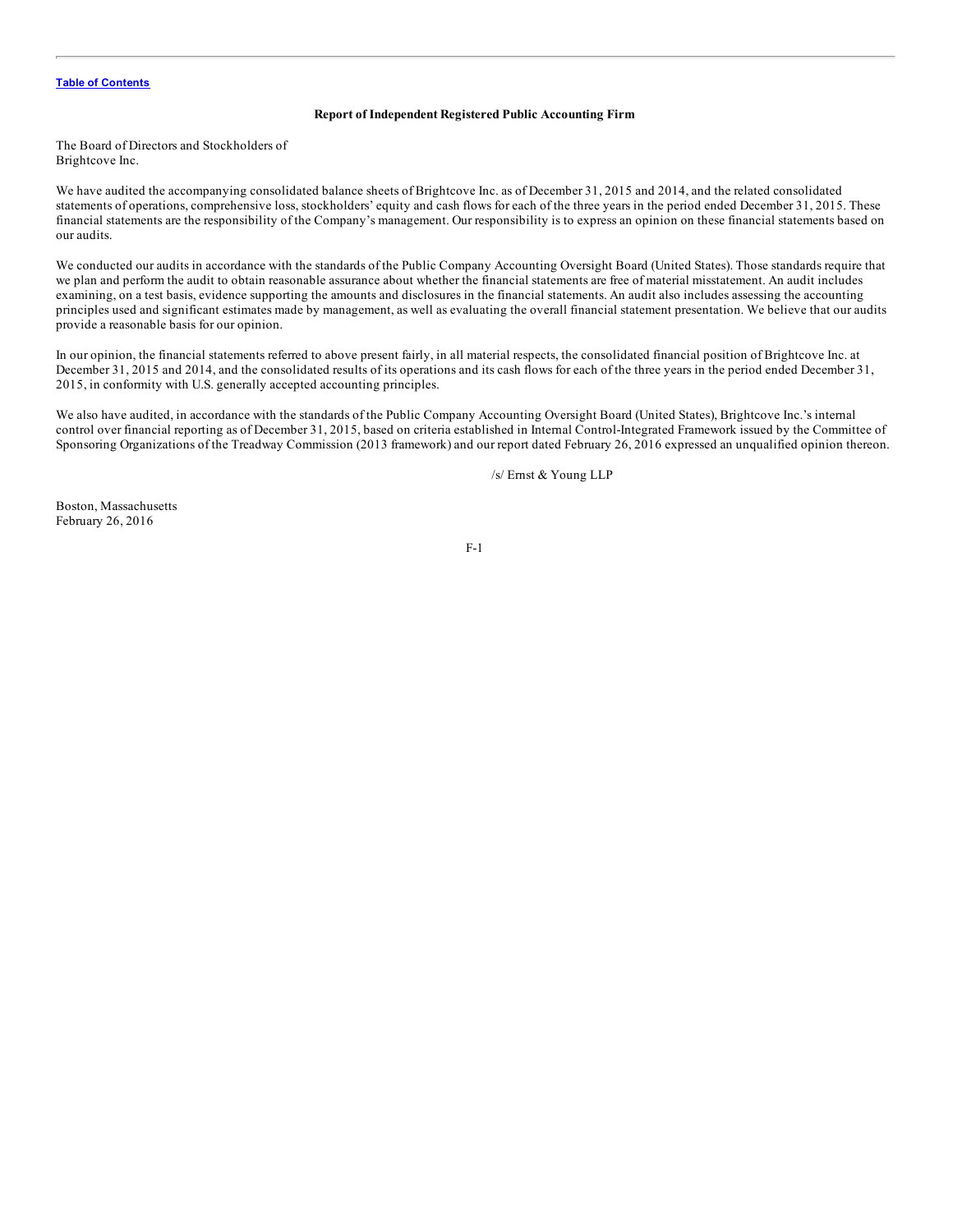# **Brightcove Inc. Consolidated Balance Sheets**

<span id="page-61-0"></span>

|                                                                                                            | December 31,          |                             |
|------------------------------------------------------------------------------------------------------------|-----------------------|-----------------------------|
|                                                                                                            | 2015                  | 2014                        |
|                                                                                                            |                       | (in thousands, except share |
| <b>Assets</b>                                                                                              |                       | and per share data)         |
| Current assets:                                                                                            |                       |                             |
| Cash and cash equivalents                                                                                  | S.<br>27,637          | 22,916<br>\$                |
| Accounts receivable, net of allowance of \$332 and \$181 at December 31, 2015 and 2014, respectively       | 21,213                | 21,463                      |
| Prepaid expenses                                                                                           | 3,320                 | 3,127                       |
| Other current assets                                                                                       | 1,259                 | 1,215                       |
| Total current assets                                                                                       | 53,429                | 48,721                      |
| Property and equipment, net                                                                                | 8,689                 | 10,372                      |
| Intangible assets, net                                                                                     | 13,786                | 16,898                      |
| Goodwill                                                                                                   | 50,776                | 50,776                      |
| Deferred tax asset (Note 9)                                                                                | 63                    | 109                         |
| Restricted cash, net of current portion                                                                    | 201                   | 201                         |
| Other assets                                                                                               | 724                   | 507                         |
| Total assets                                                                                               | \$127,668             | \$127,584                   |
| Liabilities and stockholders' equity                                                                       |                       |                             |
| Current liabilities:                                                                                       |                       |                             |
| Accounts payable                                                                                           | $\mathbb{S}$<br>3.302 | $\mathbb{S}$<br>1,618       |
| Accrued expenses                                                                                           | 12,849                | 11,722                      |
| Capital lease liability                                                                                    | 850                   | 1,159                       |
| Deferred revenue                                                                                           | 29,836                | 29,640                      |
| Total current liabilities                                                                                  | 46,837                | 44,139                      |
| Deferred revenue, net of current portion                                                                   | 95                    | 64                          |
| Other liabilities                                                                                          | 2,601                 | 2,618                       |
| <b>Total liabilities</b>                                                                                   | 49,533                | 46,821                      |
| Commitments and contingencies (Note 6)                                                                     |                       |                             |
| Stockholders' equity:                                                                                      |                       |                             |
| Undesignated preferred stock, \$0.001 par value; 5,000,000 shares authorized; no shares issued             |                       |                             |
| Common stock, \$0.001 par value; 100,000,000 shares authorized; 32,810,631 and 32,424,554 shares issued at |                       |                             |
| December 31, 2015 and 2014, respectively                                                                   | 33                    | 32                          |
| Additional paid-in capital                                                                                 | 220,458               | 214,524                     |
| Treasury stock, at cost; 135,000 and 0 shares at December 31, 2015 and 2014, respectively                  | (871)                 |                             |
| Accumulated other comprehensive loss                                                                       | (888)                 | (776)                       |
| Accumulated deficit                                                                                        | (140, 597)            | (133, 017)                  |
| Total stockholders' equity                                                                                 | 78,135                | 80,763                      |
| Total liabilities and stockholders' equity                                                                 | \$127,668             | \$127,584                   |

*See accompanying notes.*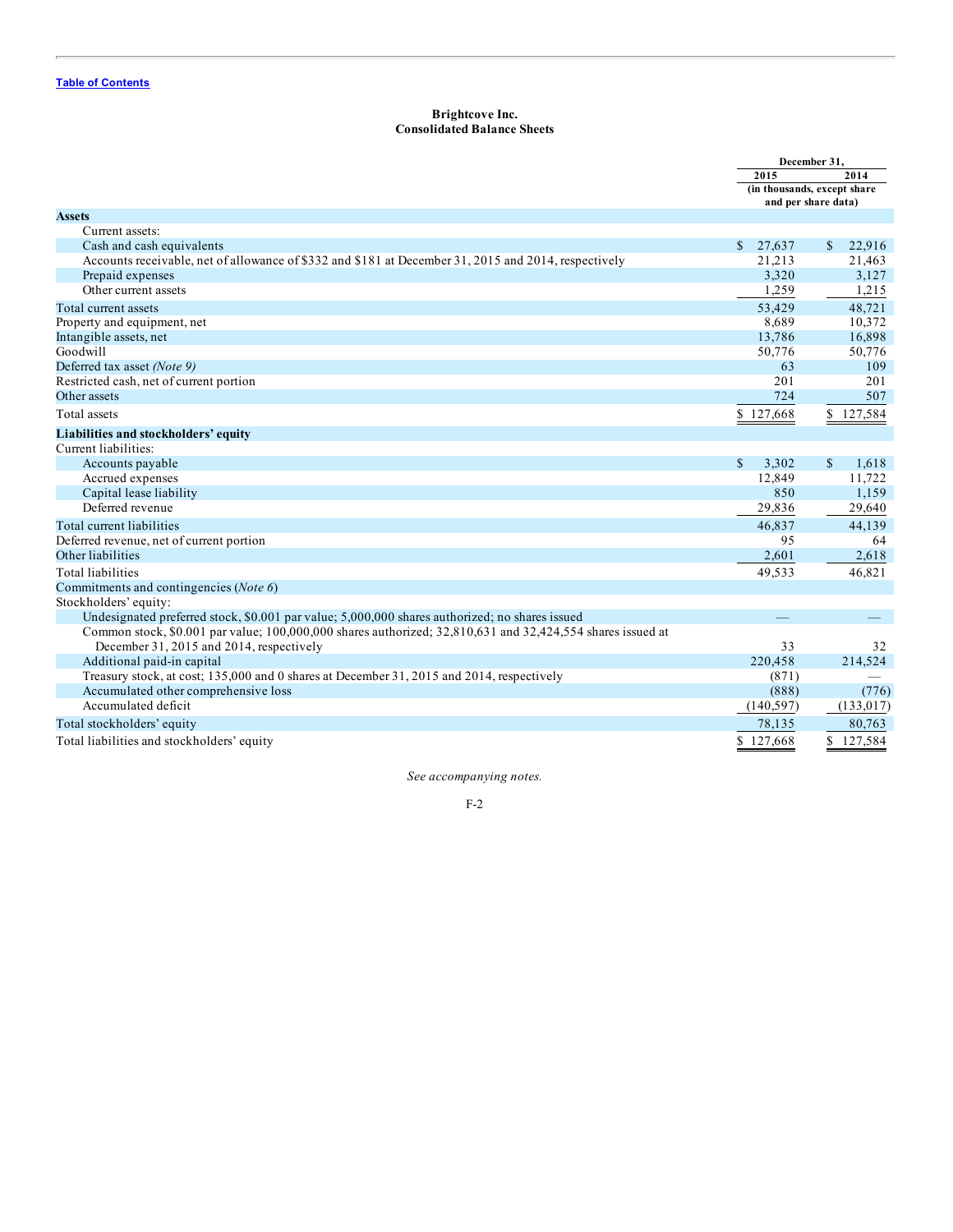# **Brightcove Inc. Consolidated Statements of Operations**

<span id="page-62-0"></span>

|                                                                                                      | Year Ended December 31, |                                       |                        |
|------------------------------------------------------------------------------------------------------|-------------------------|---------------------------------------|------------------------|
|                                                                                                      | 2015                    | 2014                                  | 2013                   |
|                                                                                                      |                         | (in thousands, except per share data) |                        |
| Revenue: $(1)$                                                                                       |                         |                                       |                        |
| Subscription and support revenue                                                                     | \$131,010               | \$120,324                             | \$103,116              |
| Professional services and other revenue                                                              | 3,696                   | 4,693                                 | 6,779                  |
| Total revenue                                                                                        | 134,706                 | 125,017                               | 109,895                |
| Cost of revenue: $(2)$ $(3)$                                                                         |                         |                                       |                        |
| Cost of subscription and support revenue                                                             | 41,735                  | 38,015                                | 29,205                 |
| Cost of professional services and other revenue                                                      | 4,742                   | 5,718                                 | 7,585                  |
| Total cost of revenue                                                                                | 46,477                  | 43,733                                | 36,790                 |
| Gross profit                                                                                         | 88,229                  | 81,284                                | 73,105                 |
| Operating expenses: $(2)(3)$                                                                         |                         |                                       |                        |
| Research and development                                                                             | 29,302                  | 28,252                                | 21,052                 |
| Sales and marketing                                                                                  | 45,795                  | 46,014                                | 41,000                 |
| General and administrative                                                                           | 19,862                  | 19,136                                | 18,478                 |
| Merger-related                                                                                       | 201                     | 3,075                                 | 2,069                  |
| Total operating expenses                                                                             | 95,160                  | 96,477                                | 82,599                 |
| Loss from operations                                                                                 | (6.931)                 | (15, 193)                             | (9, 494)               |
| Other income (expense):                                                                              |                         |                                       |                        |
| Interest income                                                                                      | 6                       | 11                                    | 58                     |
| Interest expense                                                                                     | (96)                    | (96)                                  |                        |
| Other expense, net                                                                                   | (168)                   | (1,355)                               | (594)                  |
| Total other expense, net                                                                             | (258)                   | (1,440)                               | (536)                  |
| Loss before income taxes and non-controlling interest in consolidated subsidiary                     | (7, 189)                | (16, 633)                             | (10,030)               |
| Provision for income taxes                                                                           | 391                     | 260                                   | 212                    |
| Consolidated net loss                                                                                | (7,580)                 | (16, 893)                             | (10, 242)              |
| Net income attributable to non-controlling interest in consolidated subsidiary                       |                         |                                       | (20)                   |
| Net loss attributable to Brightcove Inc.                                                             | (7,580)<br>\$           | \$(16,893)                            | \$(10, 262)            |
|                                                                                                      |                         |                                       |                        |
| Net loss per share attributable to common stockholders — basic and diluted                           | \$<br>(0.23)            | \$<br>(0.53)                          | $\mathbb{S}$<br>(0.36) |
| Weighted-average number of common shares used in computing net loss per share attributable to common |                         |                                       |                        |
| stockholders — basic and diluted                                                                     | 32,598                  | 31,949                                | 28,351                 |
| (1) Includes related party revenue                                                                   | $\mathcal{S}$           | $\mathbf{\hat{s}}$                    | $\mathbb{S}$<br>42     |
| Stock-based compensation included in above line items:<br>(2)                                        |                         |                                       |                        |
| Cost of subscription and support revenue                                                             | $\mathcal{S}$<br>181    | $\mathbb{S}$<br>218                   | $\mathbf S$<br>248     |
| Cost of professional services and other revenue                                                      | 181                     | 141                                   | 149                    |
| Research and development                                                                             | 1,392                   | 1,399                                 | 1,191                  |
| Sales and marketing                                                                                  | 2,155                   | 2,193                                 | 2,225                  |
| General and administrative                                                                           | 2,105                   | 2,436                                 | 2,588                  |
| (3) Amortization of acquired intangible assets included in above line items:                         |                         |                                       |                        |
| Cost of subscription and support revenue                                                             | \$<br>2,031             | 1,946<br>\$                           | $\mathbb{S}$<br>1,013  |
| Research and development                                                                             | 126                     | 140                                   | 39                     |
| Sales and marketing                                                                                  | 955                     | 1,114                                 | 667                    |

*See accompanying notes.*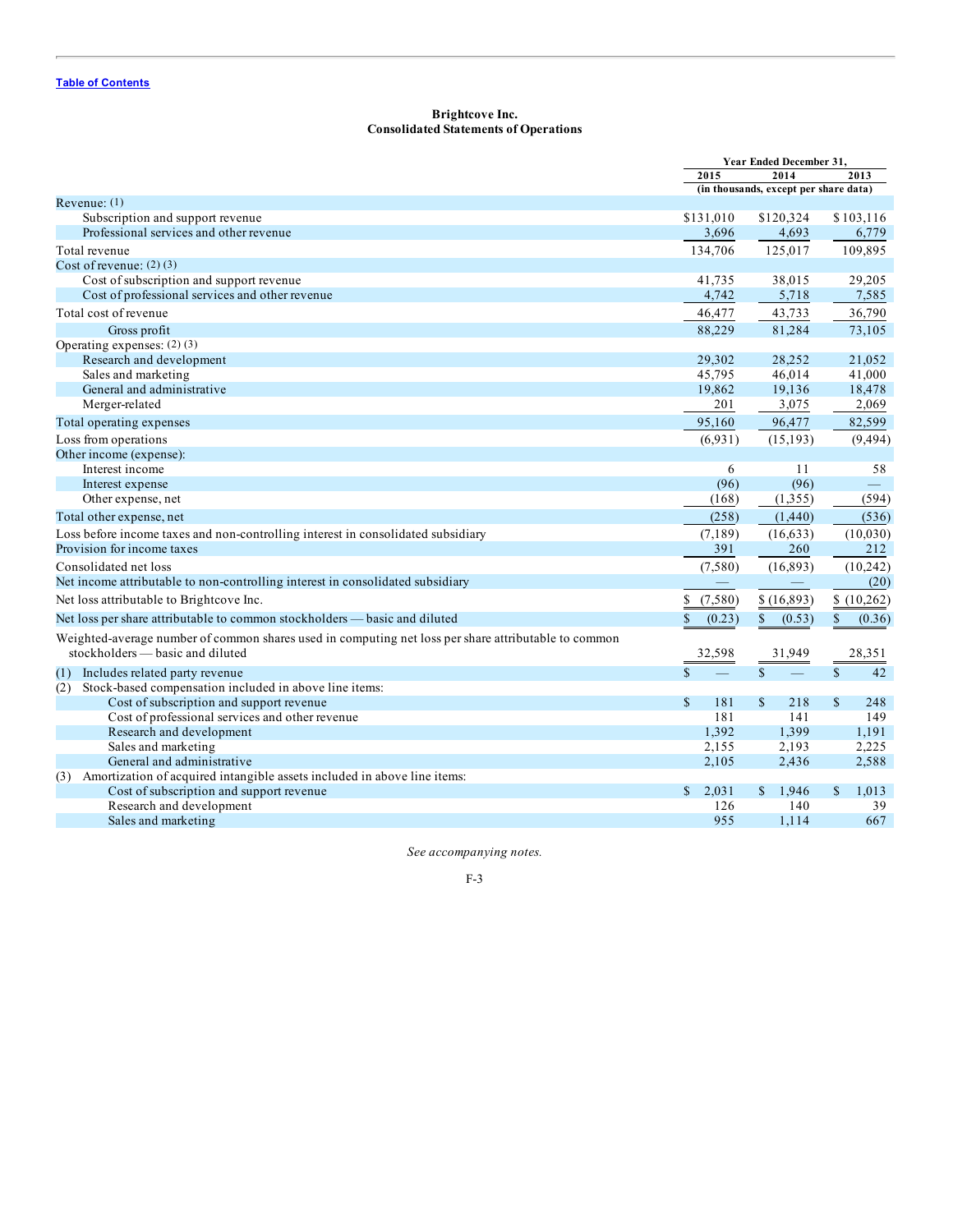## **Brightcove Inc. Consolidated Statements of Comprehensive Loss**

<span id="page-63-0"></span>

|                                                                                | <b>Year Ended December 31.</b> |                |            |
|--------------------------------------------------------------------------------|--------------------------------|----------------|------------|
|                                                                                | 2015                           | 2014           | 2013       |
|                                                                                |                                | (in thousands) |            |
| Consolidated net loss                                                          | \$(7,580)                      | \$(16,893)     | \$(10,242) |
| Other comprehensive loss:                                                      |                                |                |            |
| Foreign currency translation adjustments                                       | (112)                          | (323)          | (1,025)    |
| Comprehensive loss                                                             | (7,692)                        | (17,216)       | (11,267)   |
| Net income attributable to non-controlling interest in consolidated subsidiary |                                |                | (20)       |
| Comprehensive loss attributable to Brightcove Inc.                             | \$(7,692)                      | \$(17,216)     | \$(11,287) |

*See accompanying notes.*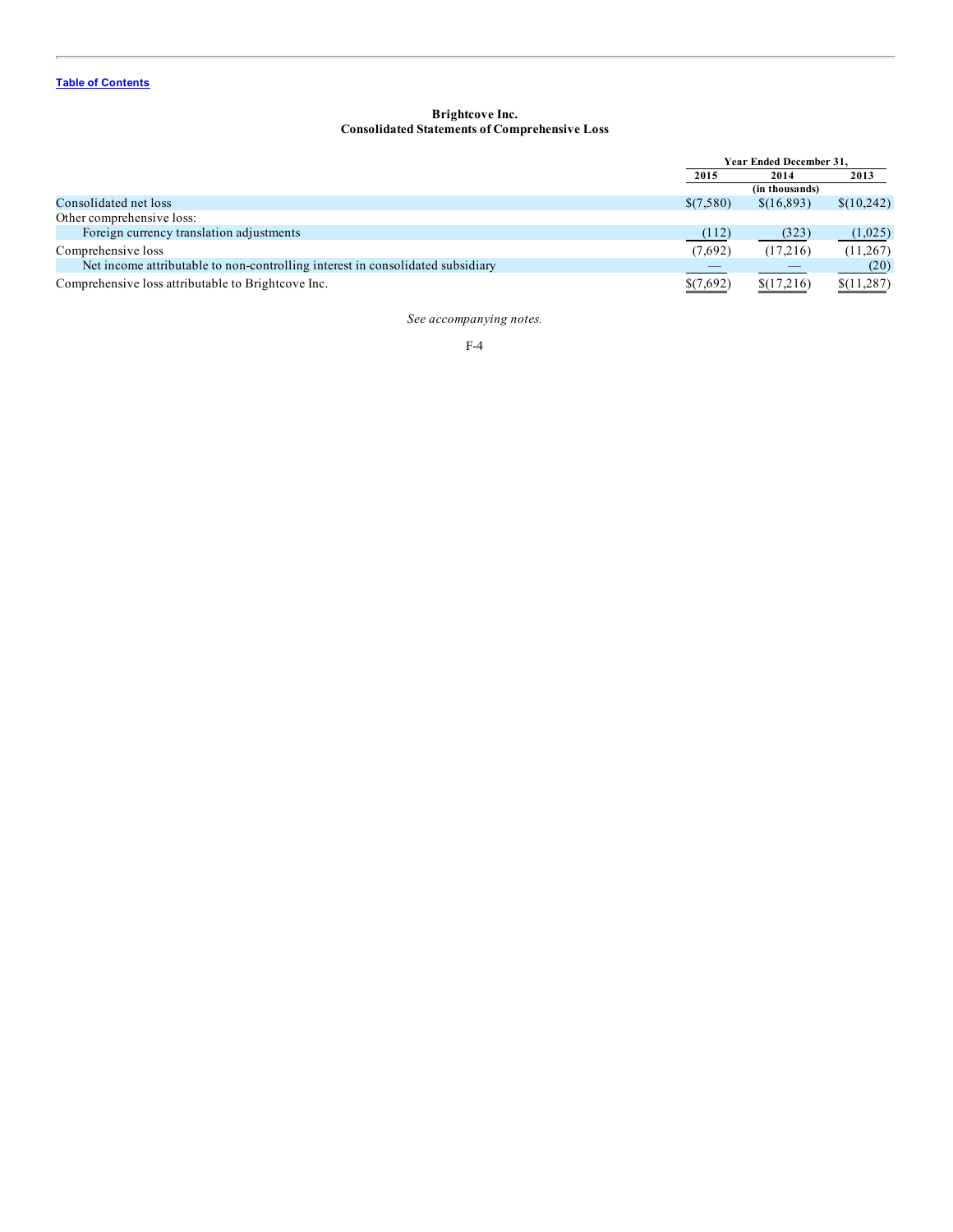## **Brightcove Inc. Consolidated Statements of Stockholders' Equity (in thousands, except share data)**

<span id="page-64-0"></span>

|                                                                                                  | <b>Common Stock</b><br><b>Shares</b> | Par Value    | <b>Additional</b><br>Paid-in<br>Capital | <b>Treasury Stock</b><br><b>Shares</b> | Value   | Accumulated<br>Other<br>Comprehensive<br>Loss | Accumulated<br>Deficit | <b>Total Stockholders'</b><br>Equity<br>Attributable to<br>Brightcove Inc. | Non-<br>Controlling<br>Interest | Total<br>Stockholders'<br>Equity |
|--------------------------------------------------------------------------------------------------|--------------------------------------|--------------|-----------------------------------------|----------------------------------------|---------|-----------------------------------------------|------------------------|----------------------------------------------------------------------------|---------------------------------|----------------------------------|
| Balance at December 31,<br>2012                                                                  | 27,954,926 \$                        | 28           | \$167,912                               |                                        |         | \$<br>572                                     | $(105, 862)$ \$<br>\$  | 62,650                                                                     | $\mathbf S$<br>1,842            | $\mathcal{S}$<br>64,492          |
| Issuance of common stock<br>upon exercise of                                                     |                                      |              |                                         |                                        |         |                                               |                        |                                                                            |                                 |                                  |
| stock options                                                                                    | 785,525                              | $\mathbf{1}$ | 1,829                                   |                                        |         |                                               |                        | 1,830                                                                      |                                 | 1,830                            |
| Vesting of restricted stock<br>Issuance of common stock<br>pursuant to restricted<br>stock units | 294,468                              |              | 8                                       |                                        |         |                                               |                        | 8                                                                          |                                 | 8                                |
| Stock-based compensation                                                                         |                                      |              |                                         |                                        |         |                                               |                        |                                                                            |                                 |                                  |
| expense<br>Purchase of non-controlling<br>interest in consolidated<br>subsidiary                 |                                      |              | 6,401<br>778                            |                                        |         |                                               |                        | 6,401<br>778                                                               | (1, 862)                        | 6,401<br>(1,084)                 |
| Foreign currency translation<br>adjustment                                                       |                                      |              |                                         |                                        |         | (1,025)                                       |                        | (1,025)                                                                    |                                 | (1,025)                          |
| Net (loss) income                                                                                |                                      |              |                                         |                                        |         | $\qquad \qquad -$                             | (10, 262)              | (10, 262)                                                                  | 20                              | (10, 242)                        |
| Balance at December 31,<br>2013                                                                  | 29,034,919                           | 29           | 176,928                                 |                                        |         | (453)                                         | (116, 124)             | 60,380                                                                     |                                 | 60,380                           |
| Issuance of common stock<br>upon exercise of<br>stock options                                    | 210,735                              |              | 597                                     |                                        |         |                                               |                        | 597                                                                        |                                 | 597                              |
| Issuance of common stock<br>pursuant to restricted<br>stock units                                | 328,353                              |              |                                         |                                        |         |                                               |                        |                                                                            |                                 |                                  |
| Issuance of common stock<br>upon acquisition                                                     | 2,850,547                            | 3            | 30,612                                  |                                        |         |                                               |                        | 30,615                                                                     |                                 | 30,615                           |
| Stock-based compensation<br>expense                                                              |                                      |              | 6,387                                   |                                        |         |                                               |                        | 6,387                                                                      |                                 | 6,387                            |
| Foreign currency translation<br>adjustment                                                       |                                      |              |                                         |                                        |         | (323)                                         |                        | (323)                                                                      |                                 | (323)                            |
| Net loss                                                                                         | $\equiv$                             |              |                                         |                                        |         |                                               | (16, 893)              | (16, 893)                                                                  |                                 | (16, 893)                        |
| Balance at December 31,<br>2014                                                                  | 32,424,554                           | 32           | 214,524                                 |                                        |         | (776)                                         | (133, 017)             | 80,763                                                                     |                                 | 80,763                           |
| Issuance of common stock<br>upon exercise of stock<br>options                                    | 58,449                               |              | 129                                     |                                        |         |                                               |                        | 129                                                                        |                                 | 129                              |
| Issuance of common stock<br>pursuant to restricted<br>stock units                                | 327,628                              | $\mathbf{1}$ |                                         |                                        |         |                                               |                        | $\mathbf{1}$                                                               |                                 | $\mathbf{1}$                     |
| Return of common stock<br>issued pursuant<br>to settlement agreement                             |                                      |              |                                         | (135,000)                              | (871)   |                                               |                        | (871)                                                                      |                                 | (871)                            |
| Withholding tax on<br>restricted stock units<br>vesting                                          |                                      |              | (209)                                   |                                        |         |                                               |                        | (209)                                                                      |                                 | (209)                            |
| Stock-based compensation<br>expense                                                              |                                      |              | 6,014                                   |                                        |         |                                               |                        | 6,014                                                                      |                                 | 6,014                            |
| Foreign currency translation<br>adjustment                                                       |                                      |              |                                         |                                        |         | (112)                                         |                        | (112)                                                                      |                                 | (112)                            |
| Net loss                                                                                         |                                      |              |                                         |                                        |         |                                               | (7, 580)               | (7, 580)                                                                   |                                 | (7,580)                          |
| Balance at December 31,<br>2015                                                                  | 32,810,631                           | \$<br>33     | 220,458<br><sup>\$</sup>                | (135,000)                              | \$(871) | \$<br>(888)                                   | (140, 597)<br>S        | <sup>\$</sup><br>78,135                                                    | S                               | ٩<br>78,135                      |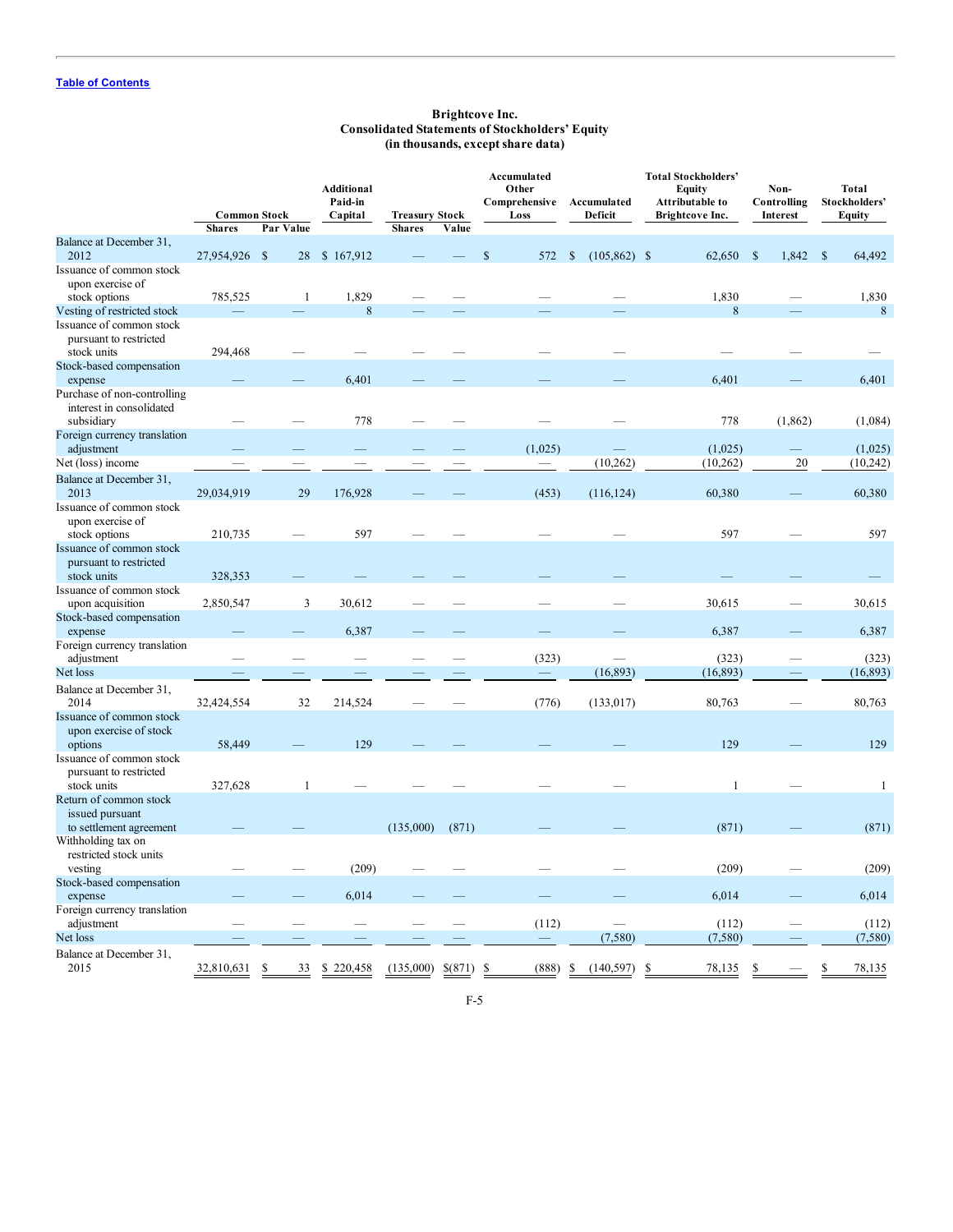# **Brightcove Inc. Consolidated Statements of Cash Flows**

<span id="page-65-0"></span>

|                                                                                 |           | Year Ended December 31, |                          |  |
|---------------------------------------------------------------------------------|-----------|-------------------------|--------------------------|--|
|                                                                                 | 2015      | 2014                    | 2013                     |  |
|                                                                                 |           | (in thousands)          |                          |  |
| <b>Operating activities</b>                                                     |           |                         |                          |  |
| Net loss                                                                        | \$(7,580) | \$(16,893)              | \$(10,242)               |  |
| Adjustments to reconcile net loss to net cash provided by operating activities: |           |                         |                          |  |
| Depreciation and amortization                                                   | 8.687     | 8,587                   | 5,867                    |  |
| Stock-based compensation                                                        | 6,014     | 6,387                   | 6,401                    |  |
| Deferred income taxes                                                           | (27)      |                         | 62                       |  |
| Provision for reserves on accounts receivable                                   | 408       | 118                     | 449                      |  |
| Amortization of premium on investments                                          |           | -1                      | 73                       |  |
| Loss on disposal of equipment                                                   | 68        | 86                      | 43                       |  |
| Gain from settlement of escrow claim                                            | (871)     | $\frac{1}{2}$           | $\overline{\phantom{0}}$ |  |
| Changes in assets and liabilities, net of acquisitions:                         |           |                         |                          |  |
| Accounts receivable                                                             | (157)     | 409                     | (3,247)                  |  |
| Prepaid expenses and other current assets                                       | 680       | (199)                   | (644)                    |  |
| Other assets                                                                    | (256)     | 1,140                   | (819)                    |  |
| Accounts payable                                                                | 1,751     | (2,324)                 | 2,117                    |  |
| Accrued expenses                                                                | 137       | (1,902)                 | 2,473                    |  |
| Deferred revenue                                                                | 227       | 6,075                   | 4,785                    |  |
| Net cash provided by operating activities                                       | 9,081     | 1,485                   | 7,318                    |  |
| <b>Investing activities</b>                                                     |           |                         |                          |  |
| Cash paid for acquisition, net of cash acquired                                 |           | (9,100)                 |                          |  |
| Maturities of investments                                                       |           | 3,060                   | 8,200                    |  |
| Purchases of property and equipment, net of returns (Note 2)                    | (1,390)   | (3,518)                 | (3, 415)                 |  |
| Capitalization of internal-use software costs                                   | (1, 456)  | (1,034)                 | (500)                    |  |
| Decrease (increase) in restricted cash                                          |           | 121                     | (19)                     |  |
| Net cash (used in) provided by investing activities                             | (2,846)   | (10, 471)               | 4,266                    |  |
| <b>Financing activities</b>                                                     |           |                         |                          |  |
| Proceeds from exercise of stock options                                         | 129       | 597                     | 1,830                    |  |
| Purchase of non-controlling interest in consolidated subsidiary                 |           |                         | (1,084)                  |  |
| Payments of withholding tax on RSU vesting                                      | (209)     |                         |                          |  |
| Proceeds from equipment financing                                               | 1,704     |                         |                          |  |
| Repayments of equipment financing (Note 10)                                     | (1,704)   | $\equiv$                | $\qquad \qquad -$        |  |
| Payments under capital lease obligation                                         | (1,332)   | (1,399)                 | $\overline{\phantom{0}}$ |  |
| Net cash (used in) provided by financing activities                             | (1, 412)  | (802)                   | 746                      |  |
| Effect of exchange rate changes on cash                                         | (102)     | (343)                   | (991)                    |  |
| Net increase (decrease) in cash and cash equivalents                            | 4,721     | (10, 131)               | 11,339                   |  |
| Cash and cash equivalents at beginning of year                                  | 22,916    | 33,047                  | 21,708                   |  |
| Cash and cash equivalents at end of year                                        | \$27,637  | \$22,916                | \$33,047                 |  |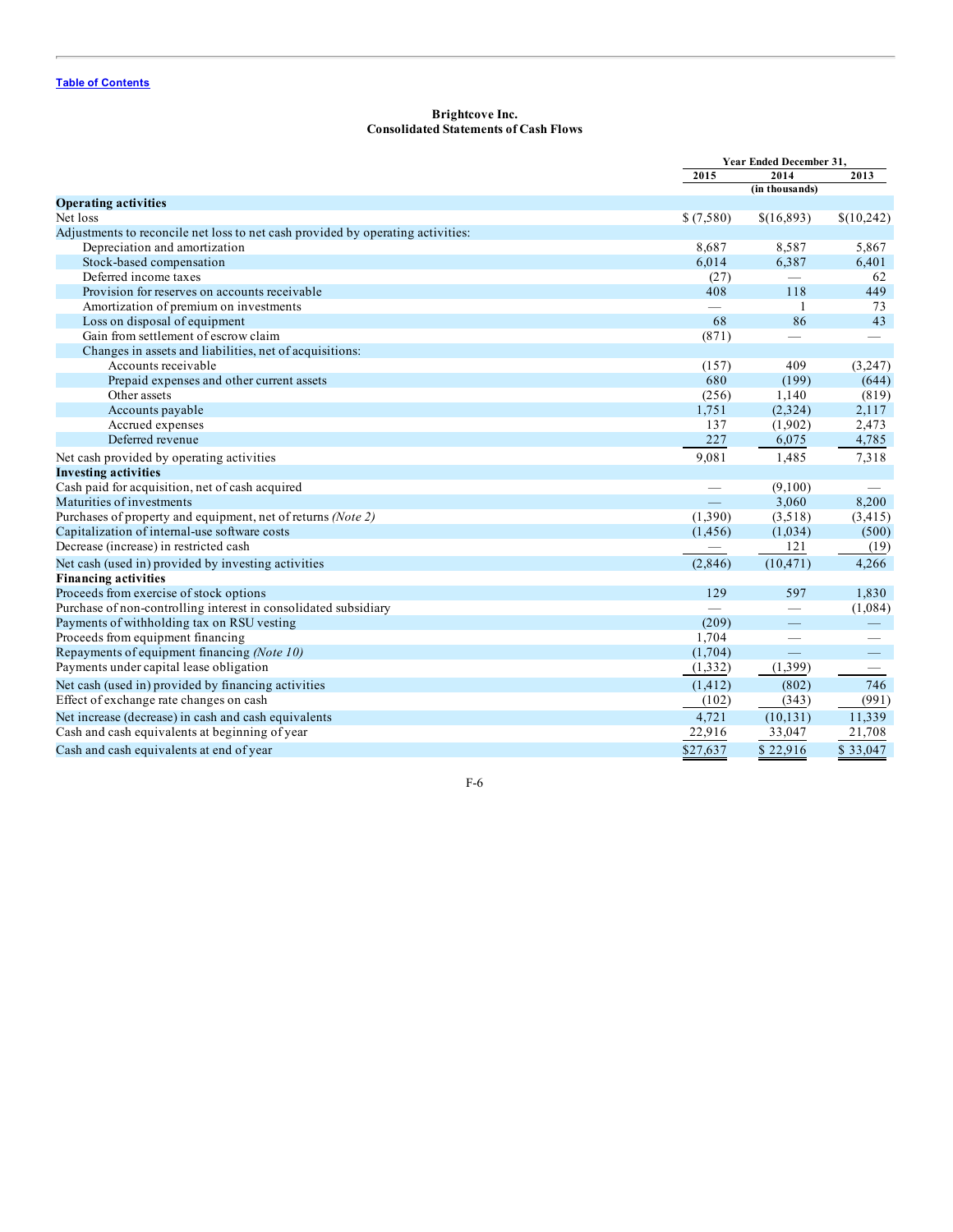# **Brightcove Inc. Consolidated Statements of Cash Flows — (Continued)**

|                                                                                                                                       | Year Ended December 31, |                |                 |
|---------------------------------------------------------------------------------------------------------------------------------------|-------------------------|----------------|-----------------|
|                                                                                                                                       | 2015                    | 2014           | 2013            |
|                                                                                                                                       |                         | (in thousands) |                 |
| Supplemental disclosure of cash flow information                                                                                      |                         |                |                 |
| Cash paid for income taxes                                                                                                            | 263                     | 184            | $rac{$122}{2}$  |
| Cash paid for interest                                                                                                                | 96                      | 96             | $\frac{\ }{s-}$ |
| Supplemental disclosure of non-cash investing and financing activities                                                                |                         |                |                 |
| Unpaid internal-use software costs                                                                                                    | 38<br>\$                | $\sigma$       | \$565           |
| Unpaid purchases of property and equipment                                                                                            | \$1,177                 | 559            | \$152           |
| Vesting of restricted stock                                                                                                           |                         |                | $\$\ 8$         |
| Supplemental disclosure of cash flow related to acquisitions                                                                          |                         |                |                 |
| In connection with the asset purchase agreement with Unicorn Media, Inc. on January 31, 2014, the following<br>transactions occurred: |                         |                |                 |
| Fair value of assets acquired                                                                                                         |                         | \$44,373       | $\mathbf{s}$ —  |
| Liabilities assumed related to acquisition                                                                                            |                         | (4,645)        |                 |
| Total purchase price                                                                                                                  |                         | 39,728         |                 |
| Less fair value of common stock issued in connection with acquisition                                                                 |                         | (30,615)       |                 |
| Less cash and cash equivalents acquired                                                                                               |                         | (13)           |                 |
| Cash paid for acquisition, net of cash acquired                                                                                       |                         | 9,100          | $\frac{\ }{s-}$ |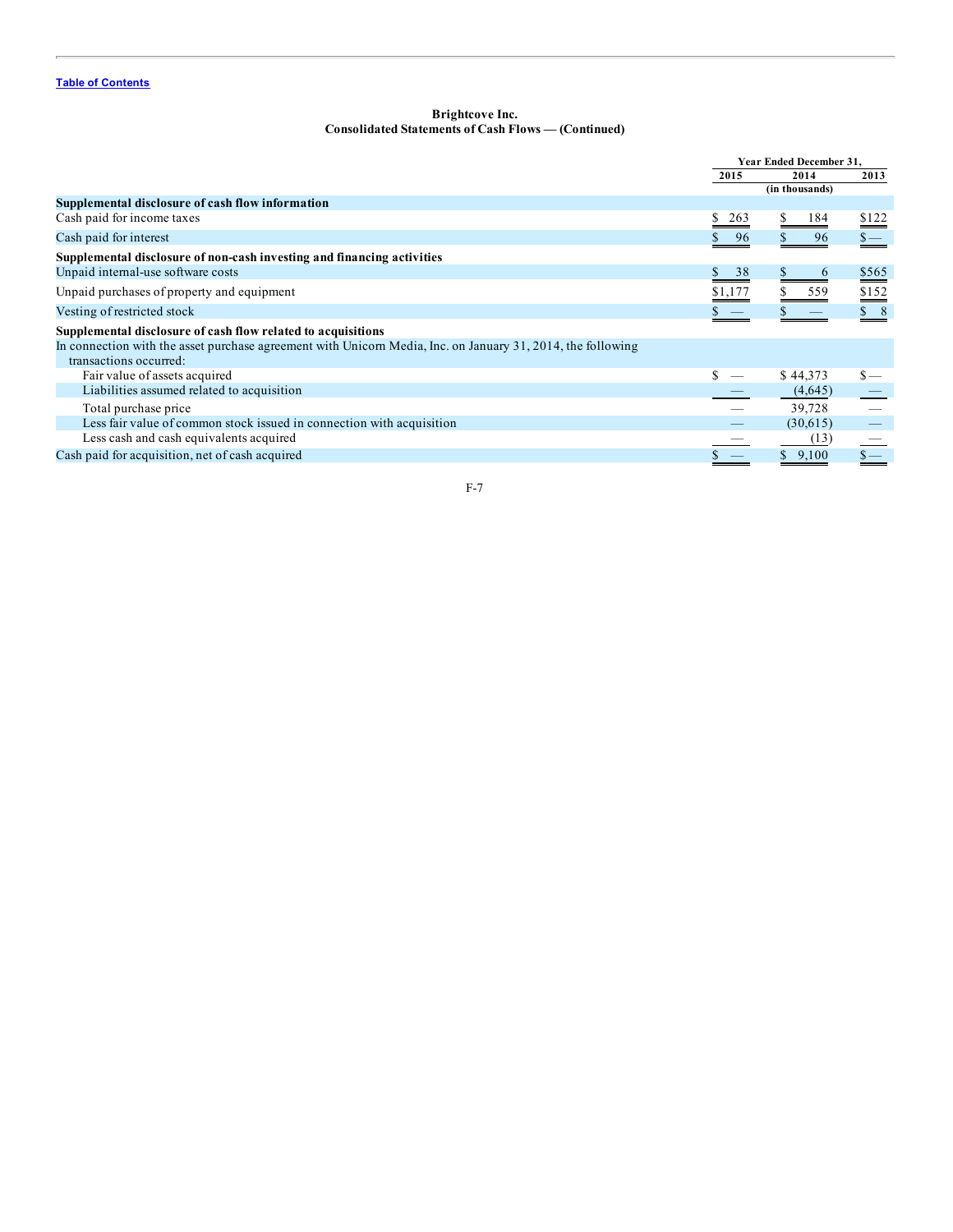## **Brightcove Inc. Notes to Consolidated Financial Statements Years Ended December 31, 2015, 2014 and 2013 (in thousands, except share and per share data, unless otherwise noted)**

## <span id="page-67-0"></span>**1. Business Description**

Brightcove Inc. (the Company) is a leading global provider of cloud services for video which enable its customers to publish and distribute video to Internet-connected devices quickly, easily and in a cost-effective and high-quality manner.

The Company is headquartered in Boston, Massachusetts and was incorporated in the state of Delaware on August 24, 2004. At December 31, 2015, the Company had nine wholly-owned subsidiaries: Brightcove UK Ltd, Brightcove Singapore Pte. Ltd., Brightcove Korea, Brightcove Australia Pty Ltd, Brightcove Holdings, Inc., Brightcove Kabushiki Kaisha (Brightcove KK), Zencoder Inc. (Zencoder), Brightcove FZ-LLC, and Cacti Acquisition LLC.

## **2. Summary of Significant Accounting Policies**

The accompanying consolidated financial statements reflect the application of certain significant accounting policies as described below and elsewhere in these notes to the consolidated financial statements.

The Company believes that a significant accounting policy is one that is both important to the portrayal of the Company's financial condition and results, and requires management's most difficult, subjective, or complex judgments, often as the result of the need to make estimates about the effect of matters that are inherently uncertain.

# **Basis of Presentation**

The accompanying consolidated financial statements have been prepared in conformity with accounting principles generally accepted in the United States of America (GAAP). Any reference in these notes to applicable guidance is meant to refer to the authoritative United States generally accepted accounting principles as found in the Accounting Standards Codification (ASC) and Accounting Standards Update (ASU) of the Financial Accounting Standards Board (FASB).

## **Use of Estimates and Uncertainties**

The preparation of financial statements in conformity with GAAP requires management to make estimates and assumptions that affect the reported amounts of assets and liabilities, and the disclosure of contingent assets and liabilities at the date of the financial statements, and the reported amounts expensed during the reporting period.

Significant estimates relied upon in preparing these consolidated financial statements include revenue recognition and revenue reserves, allowances for doubtful accounts, contingent liabilities, the expensing and capitalization of research and development costs for internal-use software, intangible asset valuations, amortization periods, expected future cash flows used to evaluate the recoverability of long-lived assets, the determination of the fair value of stock awards issued, stock-based compensation expense, and the recoverability of the Company's net deferred tax assets and related valuation allowance.

Although the Company regularly assesses these estimates, actual results could differ materially from these estimates. Changes in estimates are recorded in the period in which they become known. The Company bases its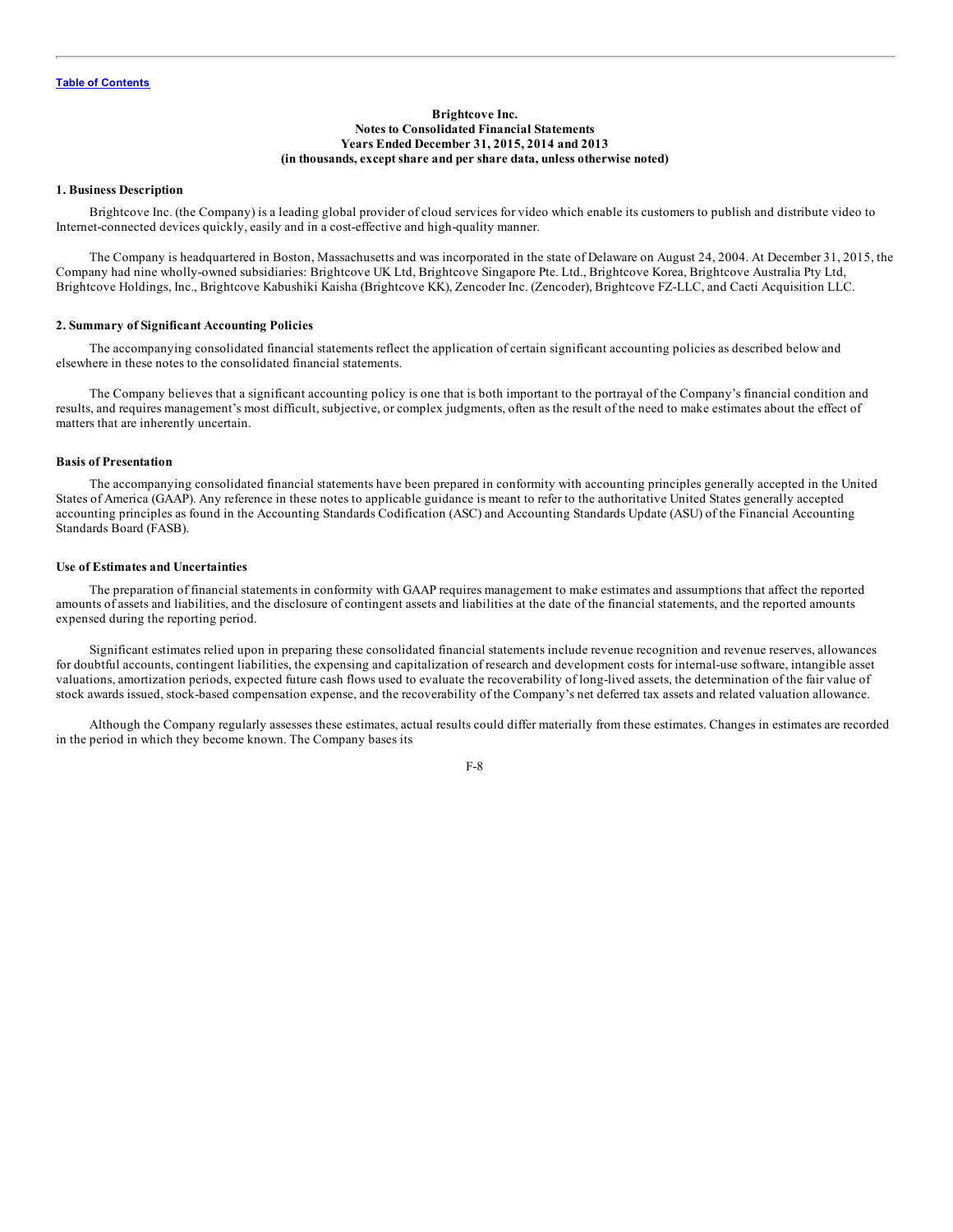estimates on historical experience and various other assumptions that it believes to be reasonable under the circumstances. Actual results may differ from management's estimates if these results differ from historical experience, or other assumptions do not turn out to be substantially accurate, even if such assumptions are reasonable when made.

The Company is subject to a number of risks and uncertainties common to companies in similar industries and stages of development including, but not limited to, rapid technological changes, competition from substitute products and services from larger companies, customer concentration, management of international activities, protection of proprietary rights, patent litigation, and dependence on key individuals.

### **Principles of Consolidation**

The consolidated financial statements include the accounts of the Company and its wholly-owned subsidiaries and non-controlling interest. All significant intercompany balances and transactions have been eliminated in consolidation.

Non-controlling interest in 2012 represents the minority stockholders' proportionate share (37%) of the Company's majority-owned subsidiary, Brightcove KK, a Japanese joint venture, which was formed on July 18, 2008. The portion of net income attributable to non-controlling interest prior to the remaining acquisition in 2013 is presented as net income attributable to non-controlling interest in consolidated subsidiary in the consolidated statements of operations, and the portion of other comprehensive loss of this subsidiary is presented in the consolidated statements of stockholders' equity and statements of comprehensive loss. See Note 8 for further discussion.

On January 8, 2013, the Company acquired the remaining 37% interest in Brightcove KK. The purchase price of the remaining interest of Brightcove KK was approximately \$1.1 million and was funded by cash on hand. The Company owned a 63% interest in the Brightcove KK joint venture since its formation in 2008. Brightcove KK is now 100% owned by the Company. The purchase was accounted for as an equity transaction and, as such, the Company has continued to consolidate Brightcove KK for financial reporting purposes; however, commencing on January 8, 2013, the Company no longer records non-controlling interest in its consolidated financial statements.

## **Subsequent Events Considerations**

The Company considers events or transactions that occur after the balance sheet date but prior to the issuance of the financial statements to provide additional evidence for certain estimates or to identify matters that require additional disclosure. Subsequent events have been evaluated as required. The Company has evaluated all subsequent events and determined that there are no material recognized or unrecognized subsequent events, except as disclosed in *Note 14* and elsewhere within these notes to the consolidated financial statements.

## **Foreign Currency Translation**

The reporting currency of the Company is the U.S. dollar. The functional currency of the Company's foreign subsidiaries is the local currency of each subsidiary. All assets and liabilities in the balance sheets of entities whose functional currency is a currency other than the U.S. dollar are translated into U.S. dollar equivalents at exchange rates as follows: (1) asset and liability accounts at period-end rates, (2) income statement accounts at weighted-average exchange rates for the period, and (3) stockholders' equity accounts at historical exchange rates. The resulting translation adjustments are excluded from income (loss) and reflected as a separate component of stockholders' equity. Foreign currency transaction gains and losses are included in net loss for the period. The Company may periodically have certain intercompany foreign currency transactions that are deemed to be of a long-term investment nature; exchange adjustments related to those transactions are made directly to a separate component of stockholders' equity.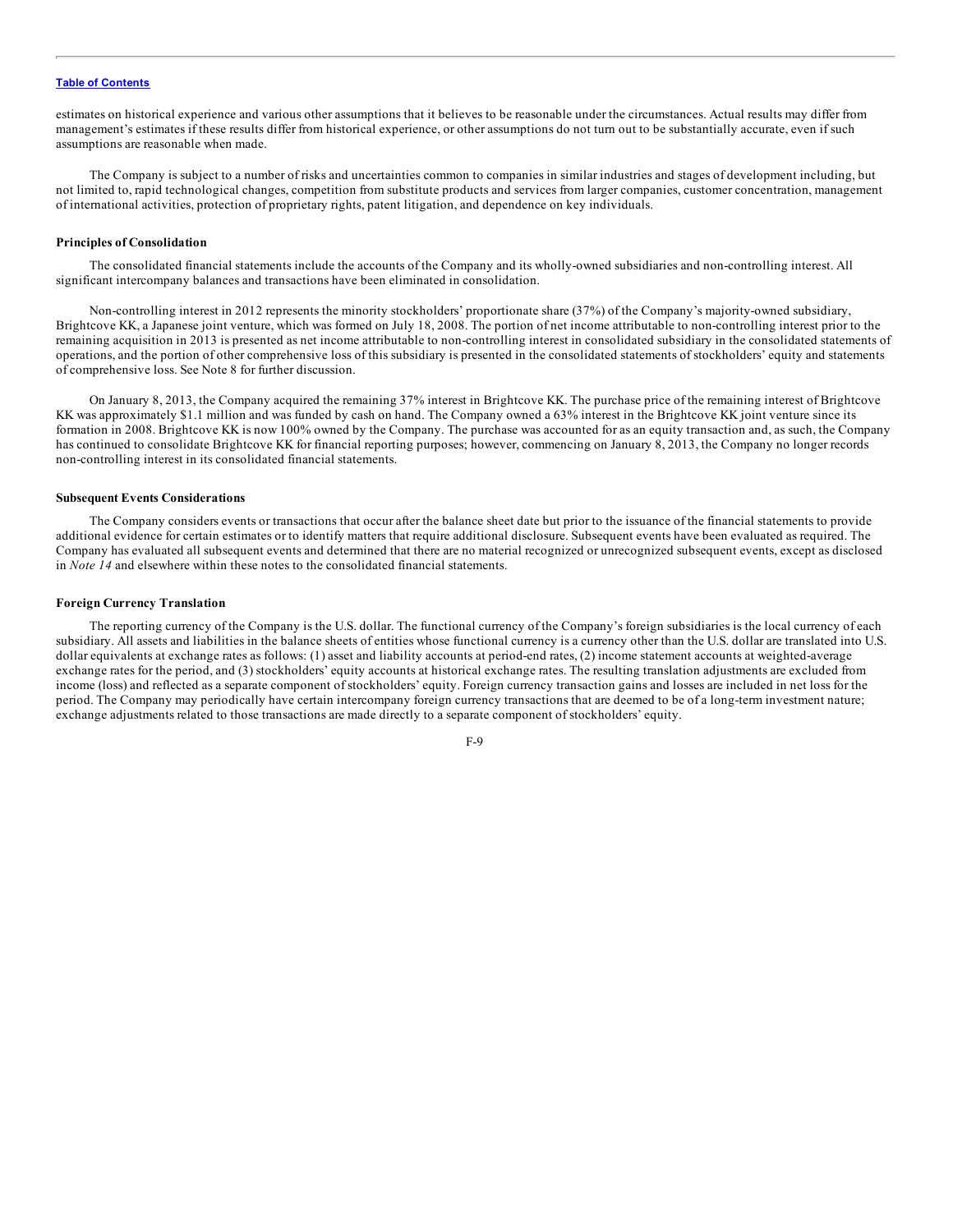## **Cash and Cash Equivalents**

The Company considers all highly liquid investments with an original maturity of three months or less at the date of purchase to be cash equivalents. Management determines the appropriate classification of investments at the time of purchase, and re-evaluates such determination at each balance sheet date. The Company did not have any short-term or long-term investments at December 31, 2015 or 2014.

Cash and cash equivalents primarily consist of cash on deposit with banks and amounts held in interest-bearing money market accounts. Cash equivalents are carried at cost, which approximates their fair market value.

Cash and cash equivalents as of December 31, 2015 and 2014 consist of the following:

|                                 |            | December 31, 2015 |                    |                                      |  |  |
|---------------------------------|------------|-------------------|--------------------|--------------------------------------|--|--|
|                                 | Contracted | Amortized         | <b>Fair Market</b> | <b>Balance Per</b><br><b>Balance</b> |  |  |
| <b>Description</b>              | Maturity   | Cost              | Value              | <b>Sheet</b>                         |  |  |
| Cash                            | Demand     | \$18,057          | 18,057             | 18.057                               |  |  |
| Money market funds              | Demand     | 9.580             | 9.580              | 9.580                                |  |  |
| Total cash and cash equivalents |            | \$27,637          | 27.637             | 27.637                               |  |  |

**December 31, 2015**

|                                 |                               | December 31, 2014 |                             |                                                      |  |  |
|---------------------------------|-------------------------------|-------------------|-----------------------------|------------------------------------------------------|--|--|
| <b>Description</b>              | Contracted<br><b>Maturity</b> | Amortized<br>Cost | <b>Fair Market</b><br>Value | <b>Balance Per</b><br><b>Balance</b><br><b>Sheet</b> |  |  |
| Cash                            | Demand                        | \$13.342          | 13.342                      | 13,342                                               |  |  |
| Money market funds              | Demand                        | 9,574             | 9.574                       | 9,574                                                |  |  |
| Total cash and cash equivalents |                               | \$22.916          | 22.916                      | 22.916                                               |  |  |

## **Restricted Cash**

At December 31, 2015 and 2014, restricted cash was \$201 and was held in certificates of deposit as collateral for letters of credit related to the contractual provisions of the Company's corporate credit cards and the contractual provisions with a customer.

# **Disclosure of Fair Value of Financial Instruments**

The carrying amounts of the Company's financial instruments, which include cash, cash equivalents, accounts receivable, accounts payable, accrued expenses and capital lease liabilities, approximated their fair values at December 31, 2015 and 2014, due to the short-term nature of these instruments.

The Company has evaluated the estimated fair value of financial instruments using available market information and management's estimates. The use of different market assumptions and/or estimation methodologies could have a significant impact on the estimated fair value amounts. See Note 5 for further discussion.

## **Revenue Recognition**

The Company primarily derives revenue from the sale of its online video platform, which enables its customers to publish and distribute video to Internet-connected devices quickly, easily and in a cost-effective and high-quality manner. Revenue is derived from three primary sources: (1) the subscription to its technology and related support; (2) hosting, bandwidth and encoding services; and (3) professional services, which include initiation, setup and customization services.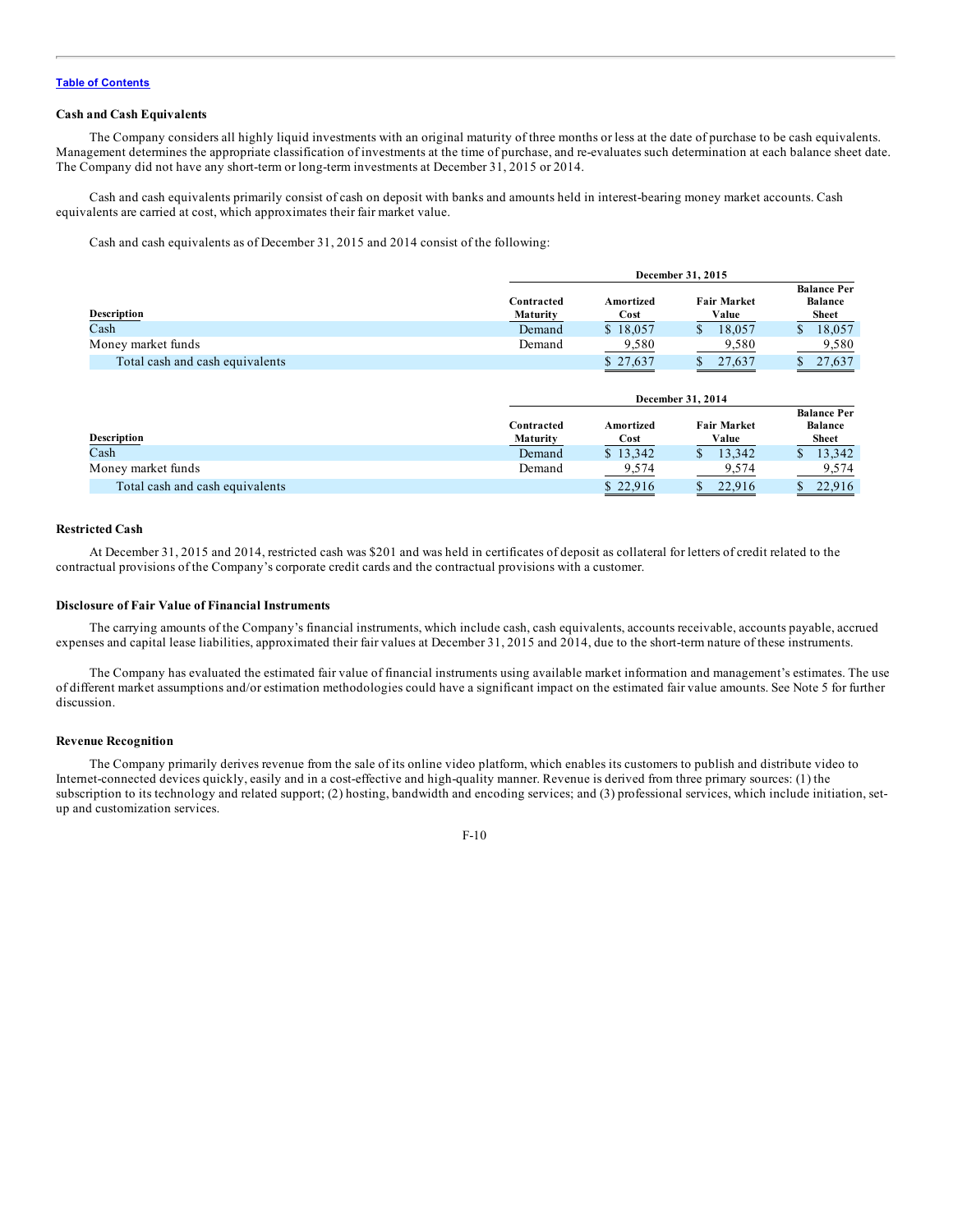The Company recognizes revenue when all of the following conditions are satisfied: (1) there is persuasive evidence of an arrangement; (2) the service has been provided to the customer; (3) the collection of fees is probable; and (4) the amount of fees to be paid by the customer is fixed or determinable.

The Company's subscription arrangements provide customers the right to access its hosted software applications. Customers do not have the right to take possession of the Company's software during the hosting arrangement. Accordingly, the Company recognizes revenue in accordance with ASC 605, *Revenue Recognition*. Contracts for premium customers generally have a term of one year and are non-cancellable. These contracts generally provide the customer with a maximum annual level of usage, and provide the rate at which the customer must pay for actual usage above the annual allowable usage. For these services, the Company recognizes the annual fee ratably as revenue each month. Should a customer's usage of the Company's services exceed the annual allowable level, revenue is recognized for such excess in the period of the usage. Contracts for volume customers are generally month-to-month arrangements, have a maximum monthly level of usage and provide the rate at which the customer must pay for actual usage above the monthly allowable usage. The monthly volume subscription and support and usage fees are recognized as revenue during the period in which the related cash is collected.

Revenue recognition commences upon the later of when the application is placed in a production environment, or when all revenue recognition criteria have been met.

Professional services and other revenue sold on a stand-alone basis are recognized as the services are performed, subject to any refund or other obligation.

Deferred revenue includes amounts billed to customers for which revenue has not been recognized, and primarily consists of the unearned portion of annual software subscription and support fees, and deferred professional service fees.

Revenue is presented net of any taxes collected from customers.

## *Multiple-Element Arrangements*

The Company periodically enters into multiple-element service arrangements that include platform subscription fees, support fees, and, in certain cases, other professional services.

The Company assesses arrangements with multiple deliverables under ASU No. 2009-13, *Revenue Recognition (Topic 605), Multiple-Deliverable* Revenue Arrangements — a Consensus of the FASB Emerging Issues Task Force, which amended the previous multiple-element arrangements accounting guidance. Pursuant to ASU 2009-13, objective and reliable evidence of fair value of the undelivered elements is no longer required in order to account for deliverables in a multiple-element arrangement separately. Instead, arrangement consideration is allocated to deliverables based on their relative selling price. The new guidance also eliminates the use of the residual method.

In order to treat deliverables in a multiple-element arrangement as separate units of accounting, the deliverables must have stand-alone value upon delivery. If the deliverables have stand-alone value upon delivery, the Company accounts for each deliverable separately. Subscription services have standalone value as such services are often sold separately. In determining whether professional services have stand-alone value, the Company considers the following factors for each professional services agreement: availability of the services from other vendors, the nature of the professional services, the timing of when the professional services contract was signed in comparison to the subscription service start date, and the contractual dependence of the subscription service on the customer's satisfaction with the professional services work. To date, the Company has concluded that all of the professional services included in multiple-element arrangements executed have stand-alone value.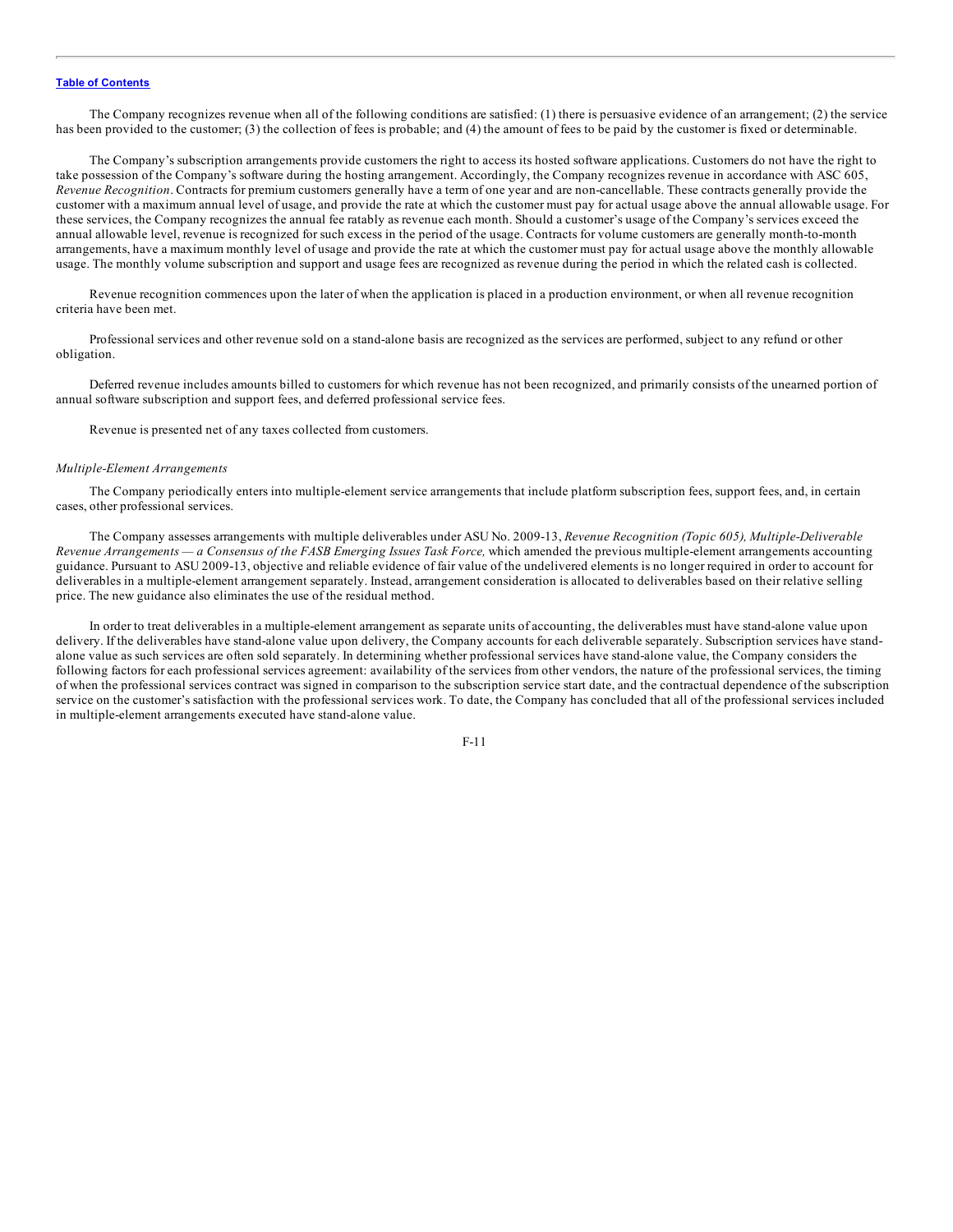When multiple deliverables included in an arrangement are separated into different units of accounting, the arrangement consideration is allocated to the identified separate units based on a relative selling price hierarchy. The Company determines the relative selling price for a deliverable based on its vendor-specific objective evidence of fair value (VSOE), if available, or its best estimate of selling price (BESP), if VSOE is not available. The Company has determined that third-party evidence of selling price (TPE) is not a practical alternative due to differences in its service offerings compared to other parties and the availability of relevant third-party pricing information. The amount of revenue allocated to delivered items is limited by contingent revenue, if any.

The Company has not established VSOE for its offerings due to the lack of pricing consistency, the introduction of new services and other factors. Accordingly, the Company uses its BESP to determine the relative selling price. The Company determines BESP by considering its overall pricing objectives and market conditions. Significant pricing practices taken into consideration include the Company's discounting practices, the size and volume of the Company's transactions, the geographic area where services are sold, price lists, historical contractually stated prices and prior relationships and future subscription service sales with certain classes of customers.

The determination of BESP is made through consultation with and approval by the Company's management, taking into consideration the go-tomarket strategy. As the Company's go-to-market strategies evolve, the Company may modify its pricing practices in the future, which could result in changes in selling prices, including both VSOE and BESP. The Company analyzes the selling prices used in its allocation of arrangement consideration, at a minimum, on an annual basis. Selling prices are analyzed on a more frequent basis if a significant change in the Company's business necessitates a more timely analysis or if the Company experiences significant variances in its selling prices.

## **Cost of Revenue**

Cost of revenue primarily consists of costs related to supporting and hosting the Company's product offerings and delivering professional services. These costs include salaries, benefits, incentive compensation and stock-based compensation expense related to the management of the Company's data centers, customer support team and the Company's professional services staff, in addition to third-party service provider costs such as data center and networking expenses, allocated overhead, amortization of capitalized internal-use software development costs and intangible assets and depreciation expense.

## **Allowance for Doubtful Accounts**

The Company offsets gross trade accounts receivable with an allowance for doubtful accounts. The allowance for doubtful accounts is the Company's best estimate of the amount of probable credit losses in the Company's existing accounts receivable and is based upon historical loss patterns, the number of days that billings are past due, and an evaluation of the potential risk of loss associated with specific accounts. Account balances are charged against the allowance after all means of collection have been exhausted and the potential for recovery is considered remote. Provisions for allowances for doubtful accounts are recorded in general and administrative expense.

Below is a summary of the changes in the Company's allowance for doubtful accounts for the years ended December 31, 2015, 2014 and 2013:

|                              | <b>Balance</b> at<br><b>Beginning</b><br>of Period | Provision | Write-offs | <b>Balance at</b><br>End of<br>Period |
|------------------------------|----------------------------------------------------|-----------|------------|---------------------------------------|
| Year ended December 31, 2015 | 181                                                | 408       | (257       | 332                                   |
| Year ended December 31, 2014 | 461                                                | -18       | (398)      | 181                                   |
| Year ended December 31, 2013 | 338                                                | 449       | (326)      | 461                                   |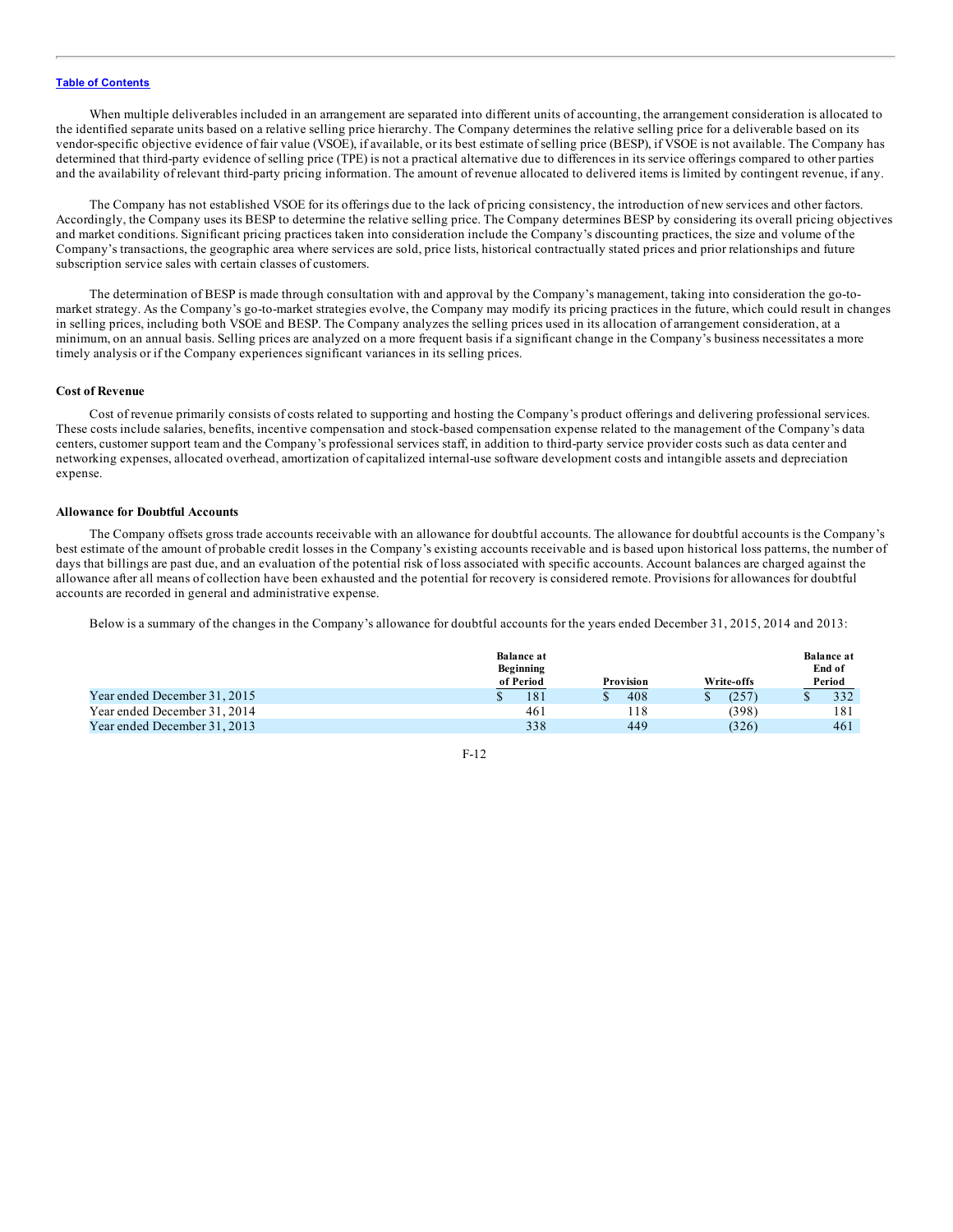#### **Off-Balance Sheet Risk and Concentration of Credit Risk**

The Company has no significant off-balance sheet risk, such as foreign exchange contracts, option contracts, or other foreign hedging arrangements. Financial instruments that potentially expose the Company to concentrations of credit risk consist primarily of cash, cash equivalents and trade accounts receivable. The Company maintains its cash and cash equivalents principally with accredited financial institutions of high credit standing. Although the Company deposits its cash with multiple financial institutions, its deposits, at times, may exceed federally insured limits. The Company routinely assesses the creditworthiness of its customers. The Company generally has not experienced any material losses related to receivables from individual customers, or groups of customers. The Company does not require collateral. Due to these factors, no additional credit risk beyond amounts provided for collection losses is believed by management to be probable in the Company's accounts receivable.

For the years ended December 31, 2015, 2014 and 2013, no individual customer accounted for more than 10% of total revenue.

As of December 31, 2015 and 2014, no individual customer accounted for more than 10% of net accounts receivable.

#### **Concentration of Other Risks**

The Company is dependent on certain content delivery network providers who provide digital media delivery functionality enabling the Company's on-demand application service to function as intended for the Company's customers and ultimate end-users. The disruption of these services could have a material adverse effect on the Company's business, financial position, and results of operations.

#### **Software Development Costs**

Costs incurred to develop software applications used in the Company's on-demand application services consist of (a) certain external direct costs of materials and services incurred in developing or obtaining internal-use computer software, and (b) payroll and payroll-related costs for employees who are directly associated with, and who devote time to, the project. These costs generally consist of internal labor during configuration, coding, and testing activities. Research and development costs incurred during the preliminary project stage or costs incurred for data conversion activities, training, maintenance and general and administrative or overhead costs are expensed as incurred. Capitalization begins when the preliminary project stage is complete, management, with the relevant authority, authorizes and commits to the funding of the software project, it is probable the project will be completed, the software will be used to perform the functions intended and certain functional and quality standards have been met. Qualified costs incurred during the operating stage of the Company's software applications relating to upgrades and enhancements are capitalized to the extent it is probable that they will result in added functionality, while costs that cannot be separated between maintenance of, and minor upgrades and enhancements to, internal-use software are expensed as incurred. These capitalized costs are amortized on a straight-line basis over the expected useful life of the software, which is estimated to be three years. Capitalized internal-use software development costs are classified as "Software" within "Property and Equipment, net" in the accompanying consolidated balance sheets.

During the years ended December 31, 2015, 2014 and 2013, the Company capitalized \$1,488, \$474 and \$1,065, respectively, of internal-use software development costs. The Company recorded amortization expense associated with its capitalized internal-use software development costs of \$469, \$397 and \$312 for the years ended December 31, 2015, 2014 and 2013, respectively.

### **Property and Equipment**

Property and equipment are recorded at cost and depreciated over their estimated useful lives using the straight-line method. Leasehold improvements are amortized over the shorter of the lease term or the estimated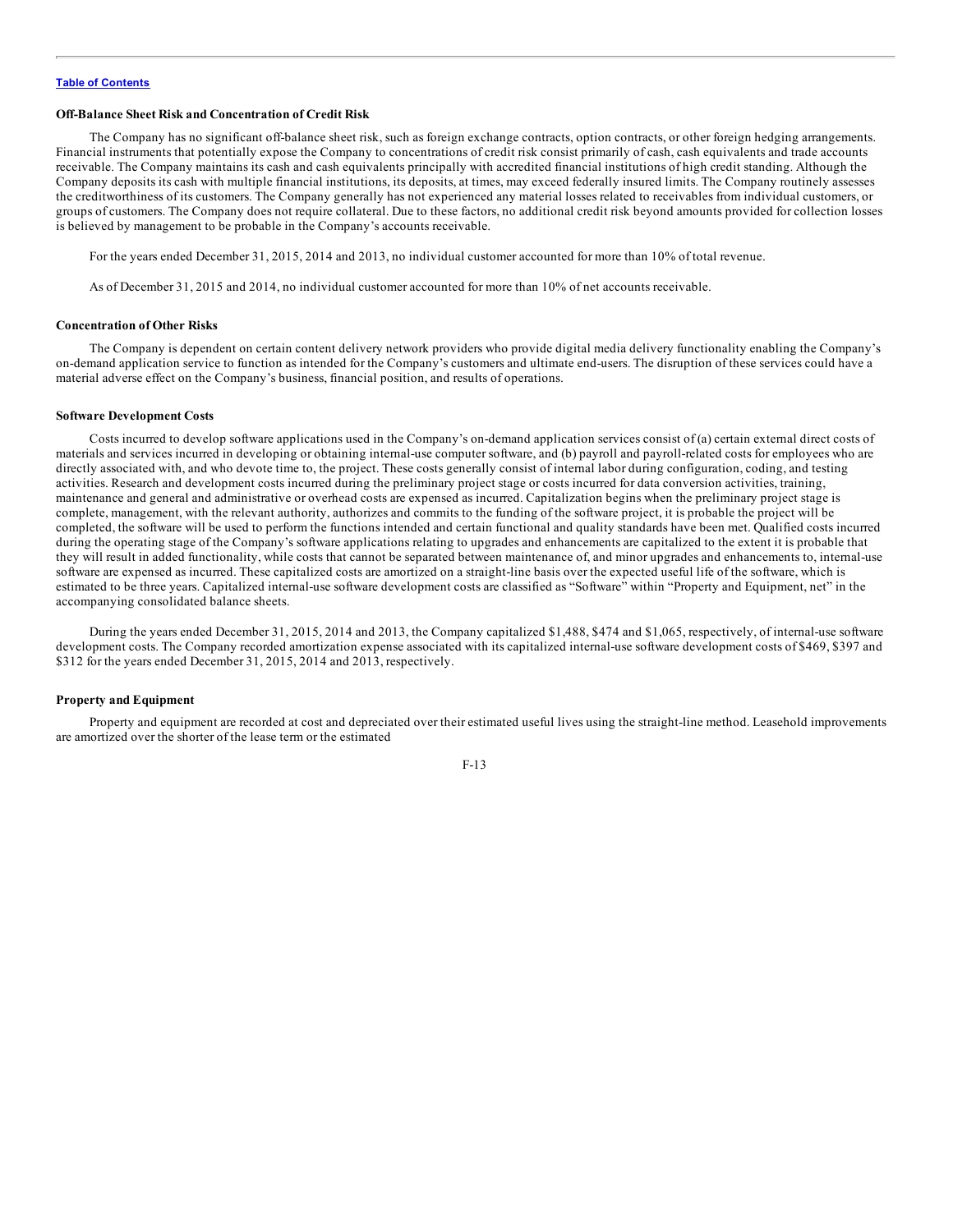useful life of the related asset. Upon retirement or sale, the cost of assets disposed of, and the related accumulated depreciation, are removed from the accounts, and any resulting gain or loss is included in the determination of net income or loss in the period of retirement.

Property and equipment consists of the following:

|                                                | <b>Estimated Useful Life</b><br>(in Years) |          | December 31. |
|------------------------------------------------|--------------------------------------------|----------|--------------|
|                                                |                                            | 2015     | 2014         |
| Computer equipment                             |                                            | \$20,459 | \$19,815     |
| Software                                       | $3 - 6$                                    | 10,766   | 9,245        |
| Furniture and fixtures                         |                                            | 1,942    | 1,827        |
| Leasehold improvements                         | Shorter of lease<br>term or the            |          |              |
|                                                | estimated useful life                      | 1,059    | 929          |
|                                                |                                            | 34,226   | 31,816       |
| Less accumulated depreciation and amortization |                                            | 25,537   | 21,444       |
|                                                |                                            | 8,689    | 10,372<br>S  |

Depreciation and amortization expense, which includes amortization expense associated with capitalized internal-use software development costs, for the years ended December 31, 2015, 2014 and 2013 was \$5,575, \$5,387 and \$4,148, respectively.

Expenditures for maintenance and repairs are charged to expense as incurred, whereas major improvements are capitalized as additions to property and equipment.

During the quarter ended December 31, 2015, the Company returned \$1.2 million of equipment that was originally purchased in the quarter ended June 30, 2015, and received a refund from the vendor for the full amount. As such, the Company reversed \$274 of depreciation expense in the quarter ended December 31, 2015 that was recorded in previous quarters. Refer to *Note 10* for a discussion of the return of equipment.

## **Long-Lived Assets**

The Company reviews long-lived assets and certain identifiable intangible assets for impairment whenever events or changes in circumstances indicate that the carrying amount of an asset may not be recoverable. During this review, the Company re-evaluates the significant assumptions used in determining the original cost and estimated lives of long-lived assets. Although the assumptions may vary from asset to asset, they generally include operating results, changes in the use of the asset, cash flows, and other indicators of value. Management then determines whether the remaining useful life continues to be appropriate, or whether there has been an impairment of long-lived assets based primarily upon whether expected future undiscounted cash flows are sufficient to support the assets' recovery. If impairment exists, the Company adjusts the carrying value of the asset to fair value, generally determined by a discounted cash flow analysis.

For the years ended December 31, 2015, 2014 and 2013, the Company has not identified any impairment of its long-lived assets.

### **Business Combinations**

The Company records tangible and intangible assets acquired and liabilities assumed in business combinations under the purchase method of accounting. Amounts paid for each acquisition are allocated to the assets acquired and liabilities assumed based on their fair values at the date of acquisition. The Company then allocates the purchase price in excess of net tangible assets acquired to identifiable intangible assets based on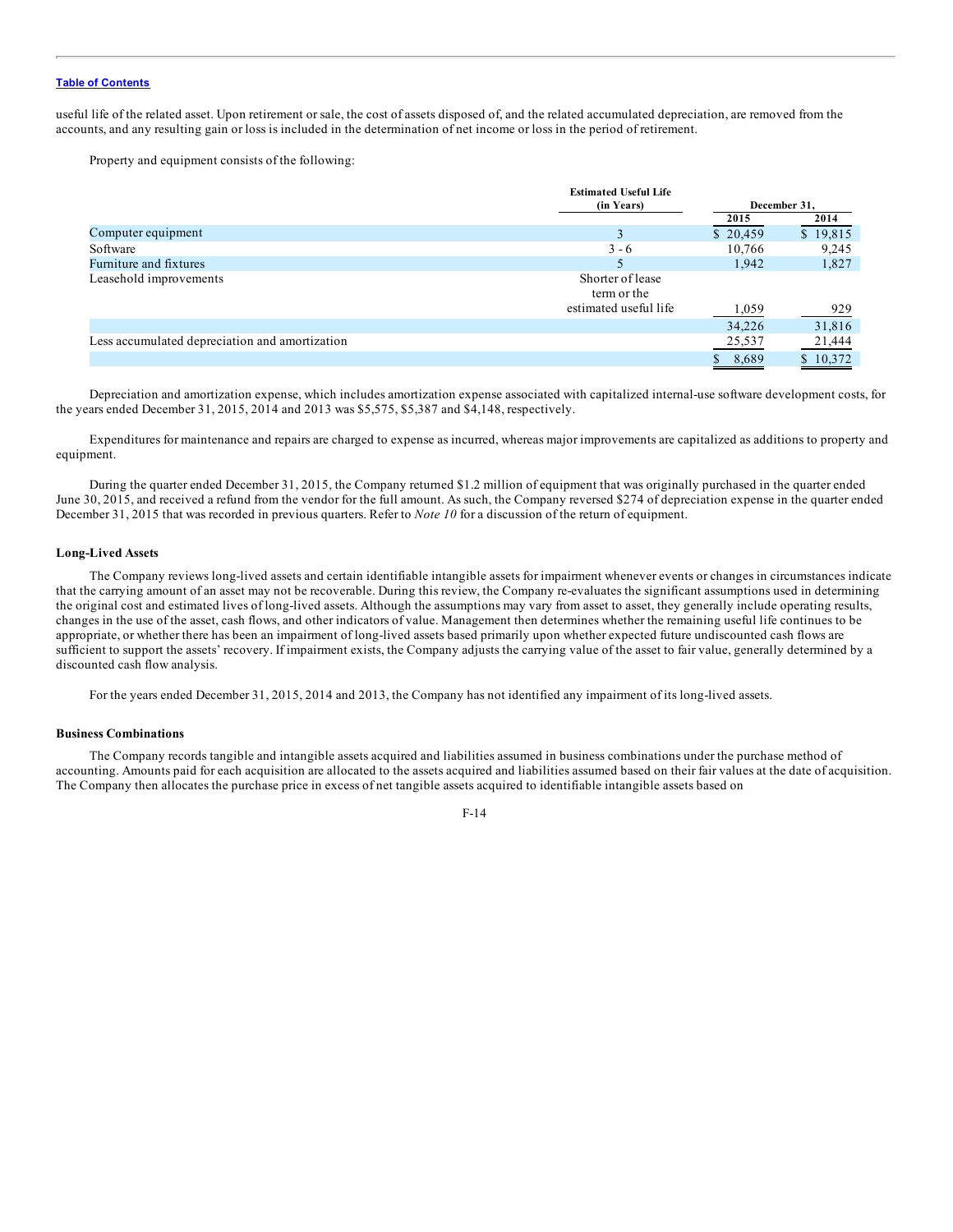detailed valuations that use information and assumptions provided by management. Any excess purchase price over the fair value of the net tangible and intangible assets acquired and liabilities assumed is allocated to goodwill. If the fair value of the assets acquired exceeds the purchase price, the excess is recognized as a gain.

Significant management judgments and assumptions are required in determining the fair value of acquired assets and liabilities, particularly acquired intangible assets. The valuation of purchased intangible assets is based upon estimates of the future performance and cash flows from the acquired business. Each asset is measured at fair value from the perspective of a market participant.

If different assumptions are used, it could materially impact the purchase price allocation and adversely affect our results of operations, financial condition and cash flows.

#### **Intangible Assets and Goodwill**

Intangible assets that have finite lives are amortized over their estimated useful lives based on the pattern of consumption of the economic benefit or, if that pattern cannot be readily determined, on a straight-line basis and are reviewed for impairment whenever events or changes in circumstances indicate that the carrying amount of an asset may not be recoverable, as discussed above.

Goodwill is not amortized, but is evaluated for impairment annually, or whenever events or changes in circumstances indicate that the carrying value may not be recoverable.

In assessing the recoverability of goodwill, the Company must make assumptions regarding the estimated future cash flows, and other factors, to determine the fair value of these assets. If these estimates or their related assumptions change in the future, the Company may be required to record impairment charges against these assets in the reporting period in which the impairment is determined. The Company has determined, based on its organizational structure, that it had one reporting unit as of December 31, 2015 and 2014.

For goodwill, the impairment evaluation includes a comparison of the carrying value of the reporting unit to the fair value of the reporting unit. If the reporting unit's estimated fair value exceeds the reporting unit's carrying value, no impairment of goodwill exists. If the fair value of the reporting unit does not exceed its carrying value, then further analysis would be required to determine the amount of the impairment, if any.

In accordance with ASU No. 2011-08, *Intangibles — Goodwill and Other (Topic 350) Testing Goodwill for Impairment*, the Company has the option to assess qualitative factors to determine whether the existence of events or circumstances leads to a determination that it is more likely than not that the fair value of a reporting unit is less than its carrying amount to determine whether further impairment testing is necessary. Based on the results of the qualitative review of goodwill performed as of December 31, 2015 and 2014, the Company did not identify any indicators of impairment. As such, the two-phase process described above was not necessary.

#### **Comprehensive Income (Loss)**

Comprehensive income (loss) is defined as the change in equity of a business enterprise during a period from transactions, other events, and circumstances from non-owner sources. Accumulated other comprehensive loss is presented separately on the consolidated balance sheets and consists entirely of cumulative foreign translation adjustments as of December 31, 2015 and 2014.

#### **Net Loss per Share**

The Company calculates basic and diluted net loss per common share by dividing the net loss attributable to common stockholders by the weightedaverage number of common shares outstanding during the period. The Company has excluded (a) all unvested restricted shares that are subject to repurchase and (b) the Company's other potentially dilutive shares, which include warrants to purchase common stock and outstanding common stock options and unvested restricted stock units, from the weighted-average number of common shares outstanding as their inclusion in the computation for all periods would be anti-dilutive due to net losses incurred.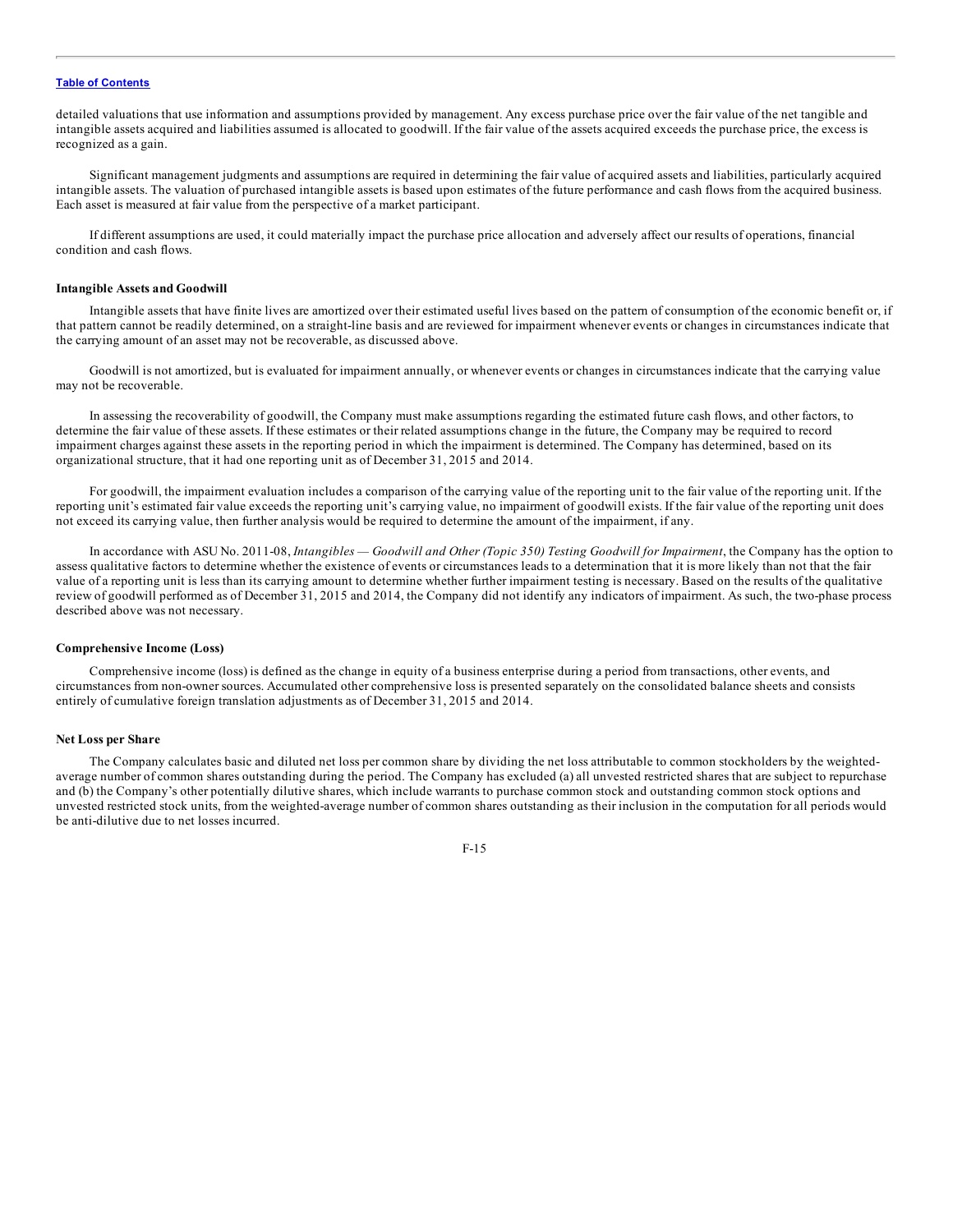The following potentially dilutive common shares have been excluded from the computation of dilutive net loss per share as of December 31, 2015, 2014 and 2013, as their effect would have been antidilutive:

|                                    |       | Year Ended December 31. |       |
|------------------------------------|-------|-------------------------|-------|
|                                    | 2015  | 2013<br>2014            |       |
|                                    |       | (in thousands)          |       |
| Options outstanding                | 4.139 | 3.805                   | 3,331 |
| Restricted stock units outstanding | 1.043 | 990                     | 1,398 |
| Warrants                           | 28    | 28                      | 28    |

## **Income Taxes**

The Company accounts for income taxes in accordance with the asset and liability method. Under this method, deferred tax assets and liabilities are recognized based on temporary differences between the financial reporting and income tax bases of assets and liabilities using statutory rates. In addition, this method requires a valuation allowance against net deferred tax assets if, based upon the available evidence, it is more likely than not that some or all of the deferred tax assets will not be realized.

The Company accounts for uncertain tax positions recognized in the consolidated financial statements by prescribing a more-likely-than-not threshold for financial statement recognition and measurement of a tax position taken or expected to be taken in a tax return. Interest and penalties, if applicable, related to uncertain tax positions would be recognized as a component of income tax expense. The Company has no recorded liabilities for uncertain tax positions as of December 31, 2015 or 2014.

In November 2015, the FASB issued ASU No. 2015-17, *Income Taxes (Topic 740): Balance Sheet Classification of Deferred Taxes*, or ASU 2015-17, which simplifies the presentation of deferred income taxes. Refer to *Note* 9 for a discussion of the Company's application of this change in accounting principle.

### **Stock-Based Compensation**

At December 31, 2015, the Company had four stock-based compensation plans, which are more fully described in Note 7.

For stock options issued under the Company's stock-based compensation plans, the fair value of each option grant is estimated on the date of grant, and an estimated forfeiture rate is used when calculating stock-based compensation expense for the period. For service-based options, the Company recognizes compensation expense on a straight-line basis over the requisite service period of the award. For restricted stock units issued under the Company's stock-based compensation plans, the fair value of each grant is calculated based on the Company's stock price on the date of grant.

The fair value of each option grant issued under the Company's stock-based compensation plans was estimated using the Black-Scholes option-pricing model. Prior to 2015, as there was no public market for its common stock prior to February 17, 2012, the effective date of the Company's IPO, and as the trading history of the Company's common stock was limited through December 31, 2015, the Company determined the volatility for options granted based on an analysis of reported data for a peer group of companies that issued options with substantially similar terms. The expected volatility of options granted had been determined using a weighted average of the historical volatility measures of this peer group of companies. Beginning in 2015, as there was at least three years of trading history of the Company's common stock, the expected volatility of options granted has been determined using a weighted-average of the historical volatility measures of this peer group of companies as well as the historical volatility of the Company's own common stock. The expected life of options has been determined utilizing the "simplified method". The simplified method is based on the average of the vesting tranches and the contractual life of each grant. The risk-free interest rate is based on a treasury instrument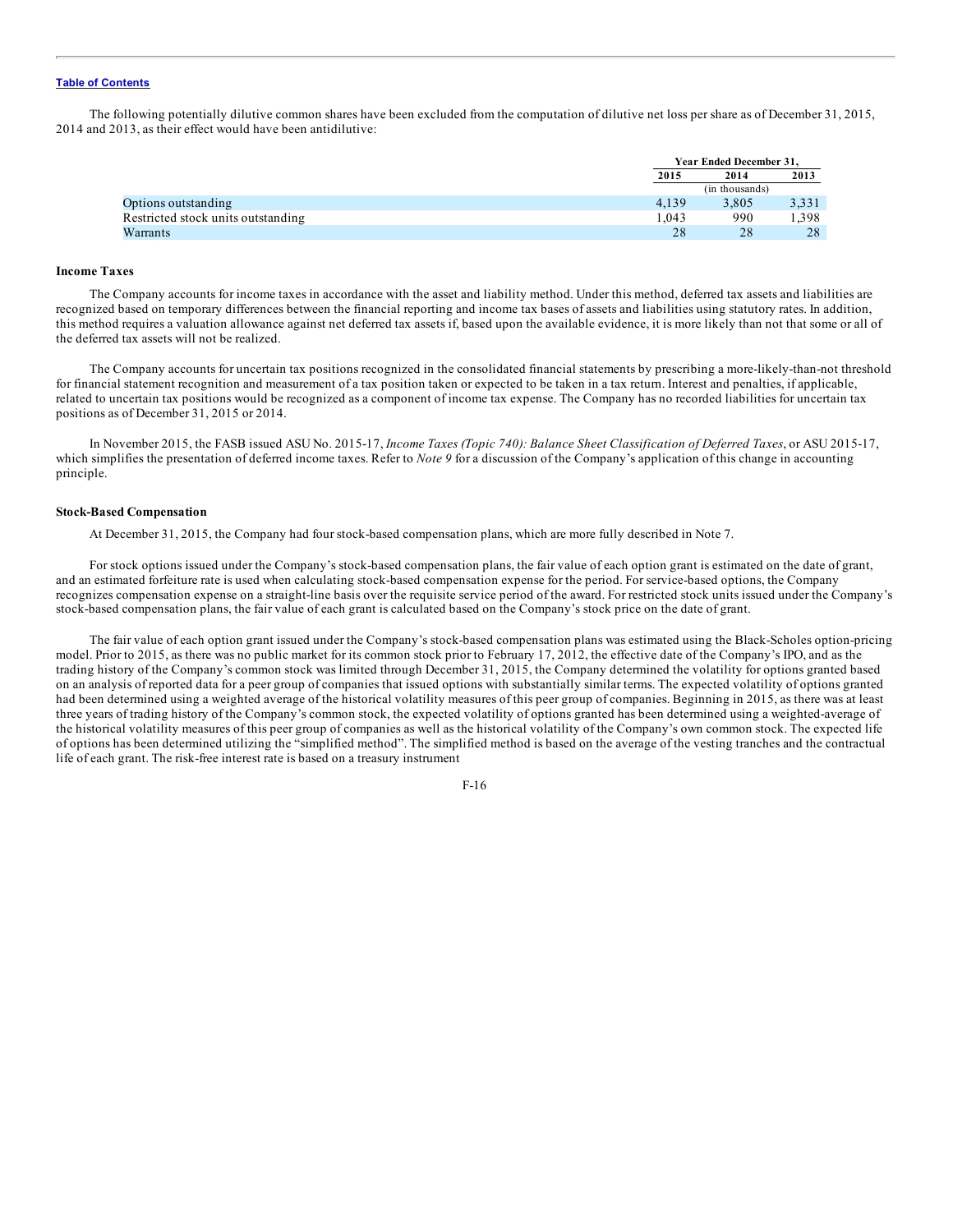whose term is consistent with the expected life of the stock options. The Company has not paid, and does not anticipate paying, cash dividends on its common stock; therefore, the expected dividend yield is assumed to be zero. In addition, based on an analysis of the historical actual forfeitures, the Company applied an estimated forfeiture rate of approximately 17%, 17% and 15% for the years ended December 31, 2015, 2014 and 2013, respectively, in determining the expense recorded in the accompanying consolidated statements of operations.

The weighted-average fair value of options granted during the years ended December 31, 2015, 2014 and 2013, was \$3.10, \$4.21 and \$5.34 per share, respectively. The weighted-average assumptions utilized to determine such values are presented in the following table:

|                          |       | Year Ended December 31. |       |  |
|--------------------------|-------|-------------------------|-------|--|
|                          | 2015  | 2014                    | 2013  |  |
| Risk-free interest rate  | 1.96% | 2.16%                   | 1.80% |  |
| Expected volatility      | 46%   | 52%                     | 54%   |  |
| Expected life (in years) | 6.2   | 6.2                     | 6.2   |  |
| Expected dividend yield  |       |                         |       |  |

As of December 31, 2015, there was \$11,937 of total unrecognized stock-based compensation expense related to stock based awards that is expected to be recognized over a weighted-average period of 2.91 years. The total unrecognized stock-based compensation expense will be adjusted for future changes in estimated forfeitures.

The Company accounts for transactions in which services are received from non-employees in exchange for equity instruments based on the fair value of such services received, or of the equity instruments issued, whichever is more reliably measured. The Company determines the total stock-based compensation expense related to non-employee awards using the Black-Scholes option-pricing model. Additionally, in accordance with ASC 505, *Equity-Based Payments to Non-Employees,* the Company accounts for awards to non-employees prospectively, such that the fair value of the awards is remeasured at each reporting date until the earlier of (a) the performance commitment date or (b) the date the services required under the arrangement have been completed.

For the years ended December 31, 2015, 2014 and 2013, stock-based compensation expense for stock options granted to non-employees in the accompanying consolidated statements of operations was not material.

For the years ended December 31, 2015, 2014 and 2013, total stock-based compensation expense was \$6,014, \$6,387 and \$6,401, respectively.

See Note 7 for a summary of the stock option and restricted stock activity under the Company's stock-based compensation plans for the year ended December 31, 2015.

#### **Advertising Costs**

Advertising costs are charged to operations as incurred. The Company incurred advertising costs of \$2,081, \$3,515 and \$3,215 for the years ended December 31, 2015, 2014 and 2013, respectively.

### **Recent Accounting Pronouncements**

In May 2014, the FASB and the International Accounting Standards Board jointly issued ASU No. 2014-9, *Revenue from Contracts with Customers*, which clarifies the principles for recognizing revenue and develops a common revenue standard for GAAP and International Financial Reporting Standards. The core principle of the guidance is that an entity should recognize revenue to depict the transfer of promised goods or services to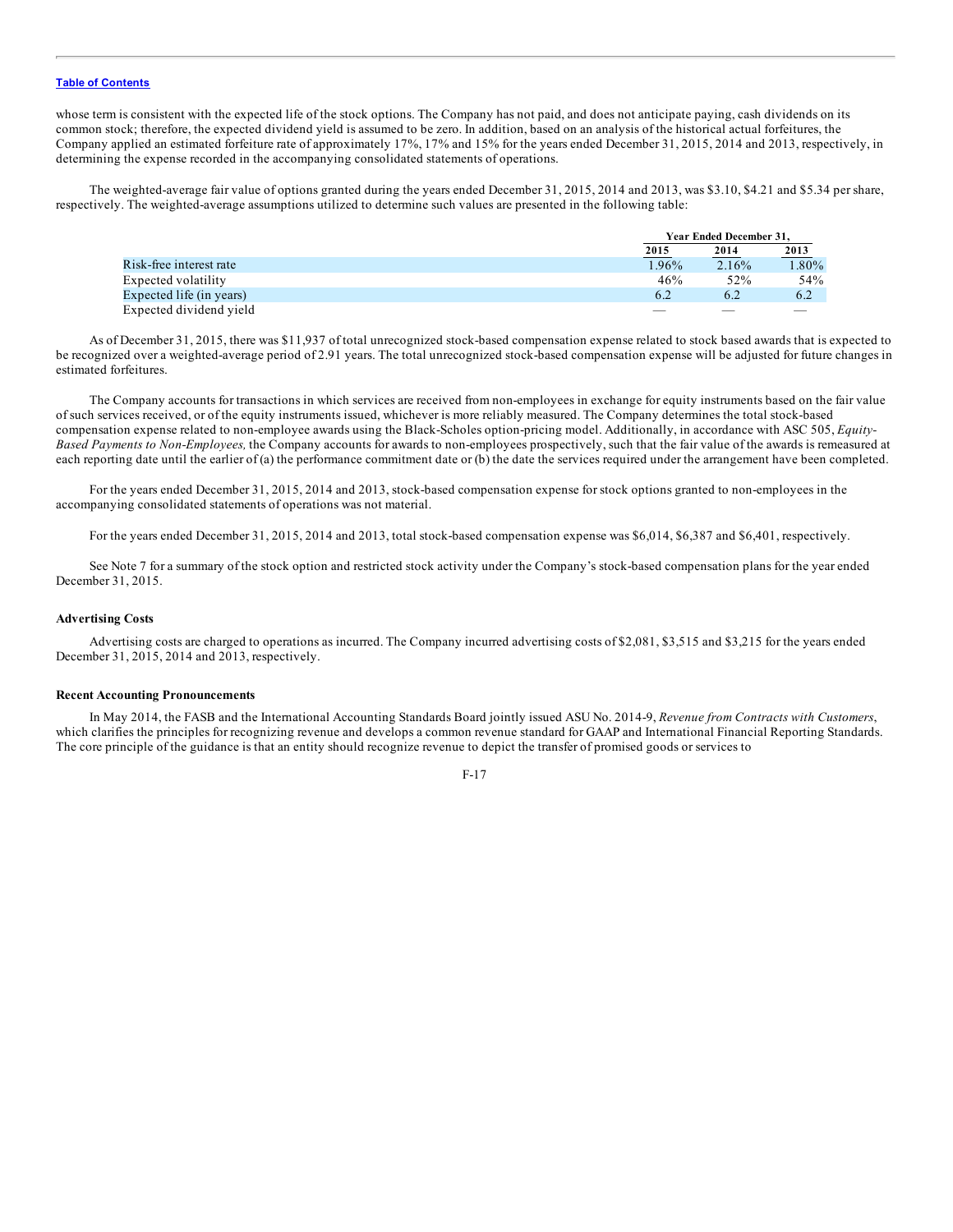customers in an amount that reflects the consideration to which the entity expects to be entitled in exchange for those goods and services. The ASU is effective for public entities for annual and interim periods beginning after December 15, 2017 and allows for either full retrospective or modified retrospective application, with early adoption not permitted. Accordingly, the standard is effective for the Company on January 1, 2018. The Company is currently evaluating the adoption method it will apply and the impact that this guidance will have on its financial statements and related disclosures. Early adoption is permitted, but not before the original public organization effective date (that is, annual periods beginning after December 15, 2016).

In August 2014, the FASB issued ASU No. 2014-15, Disclosure of Uncertainties about an Entity's Ability to Continue as a Going Concern. ASU 2014-15 requires management to evaluate, at each annual or interim reporting period, whether there are conditions or events that exist that raise substantial doubt about an entity's ability to continue as a going concern within one year after the date the financial statements are issued and provide related disclosures. ASU 2014-15 is effective for annual periods ending after December 15, 2016 and earlier application is permitted. The adoption of ASU 2014-15 is not expected to have a material effect on the Company's consolidated financial statements or disclosures.

In February 2015, the FASB issued updated accounting guidance on consolidation requirements. This update changes the guidance with respect to the analysis that a reporting entity must perform to determine whether it should consolidate certain types of legal entities. This guidance is effective for annual periods, and interim periods within those annual periods, beginning after December 15, 2015, with early adoption permitted. The Company does not expect the adoption of this guidance to have a material impact on its financial statements.

In April 2015, the FASB issued ASU 2015-03, Interest - Imputation of Interest (Subtopic 835-30), Simplifying the Presentation of Debt Issuance *Costs*, which provides that debt issuance costs related to a recognized debt liability be presented in the balance sheet as a direct reduction from the carrying amount of the related debt liability, rather than classifying the costs separately in the balance sheet as a deferred charge. The ASU aims to reduce complexity. This standard is effective for annual periods, and interim periods within those annual periods, beginning after December 15, 2015, with early adoption permitted. The Company does not expect the adoption of this standard to have a material impact on its consolidated financial statements or disclosures.

#### **3. Business Combinations**

### *Unicorn Media, Inc.*

On January 31, 2014, the Company acquired substantially all of the assets of Unicorn Media, Inc. and certain of its subsidiaries, or Unicorn, a provider of cloud video ad insertion technology, for total consideration of approximately \$39.7 million, which was funded by cash on hand of \$9.1 million and the issuance of 2,850,547 shares of common stock (the Acquisition). This transaction was accounted for under the purchase method of accounting in accordance with ASC 805 *— Business Combinations*. Accordingly, the results of operations of Unicorn have been included in the Company's consolidated financial statements since the date of acquisition. All of the assets acquired and liabilities assumed in the transaction have been recognized at their acquisition date fair values, which were finalized at December 31, 2014. The Acquisition did not result in the addition of any reportable segments.

Pursuant to the asset purchase agreement, 1,285,715 shares were placed into an escrow account to settle certain claims for indemnification for breaches or inaccuracies in Unicorn's representations and warranties, covenants and agreements. Prior to the expiration of the indemnity period, the Company posted claims against the escrow account related to liabilities discovered after the date of the acquisition and related matters. In December 2015, the Company entered into a settlement agreement with the Securityholders' Representative, on behalf of the former stockholders of Unicorn Media, Inc., and received 135,000 shares in exchange for settling the escrow matters and releasing the counterparty from all future liabilities relating to the claims. The Company accounted for the settlement of shares as treasury stock and recorded a corresponding gain of \$871 to other expense, net in the consolidated statement of operations.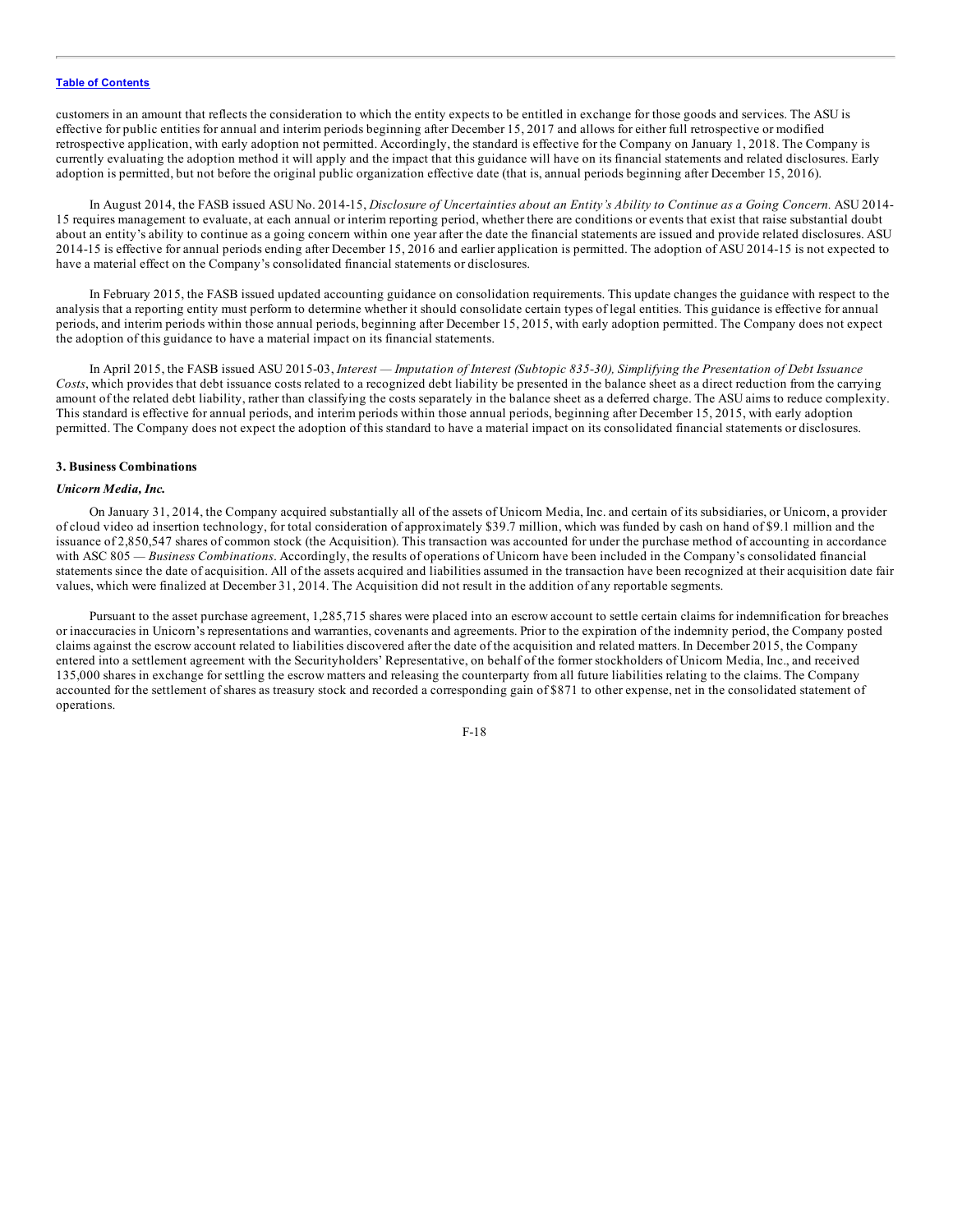### **4. Intangible Assets and Goodwill**

Finite-lived intangible assets consist of the following as of December 31, 2015:

|                        | Weighted           |          |              |          |
|------------------------|--------------------|----------|--------------|----------|
|                        | Average            |          |              |          |
|                        | <b>Estimated</b>   | Gross    |              | Net      |
|                        | <b>Useful Life</b> | Carrying | Accumulated  | Carrying |
| <b>Description</b>     | (in years)         | Value    | Amortization | Value    |
| Developed technology   |                    | \$14,223 | 5,369        | \$8,854  |
| Customer relationships | 12                 | 5.957    | 1.500        | 4,457    |
| Non-Compete agreements |                    | 1,912    | 1,437        | 475      |
| Tradename              |                    | 368      | 368          |          |
| Total                  |                    | \$22,460 | 8.674        | \$13,786 |

Finite-lived intangible assets consist of the following as of December 31, 2014:

|                        | <b>Estimated</b><br><b>Useful Life</b> | Gross<br>Carrying | Accumulated  | Net<br>Carrying |
|------------------------|----------------------------------------|-------------------|--------------|-----------------|
| <b>Description</b>     | (in years)                             | Value             | Amortization | <u>Value</u>    |
| Developed technology   |                                        | \$14.223          | 3,338        | \$10,885        |
| Customer relationships | 12                                     | 5,957             | 935          | 5,022           |
| Non-Compete agreements |                                        | 1.912             | 998          | 914             |
| Tradename              |                                        | 368               | 291          |                 |
| Total                  |                                        | \$22,460          | 5.562        | \$16,898        |

Amortization expense related to intangible assets for the years ended December 31, 2015, 2014 and 2013 was \$3,112, \$3,200 and \$1,719, respectively.

The estimated remaining amortization expense for each of the five succeeding years and thereafter is as follows:

| Year Ending December 31, | Amount   |
|--------------------------|----------|
| 2016                     | \$3,036  |
| 2017                     | 2,634    |
| 2018                     | 2,217    |
| 2019                     | 1,584    |
| 2020                     | 1,584    |
| 2021 and thereafter      | 2,731    |
| Total                    | \$13,786 |

The carrying amount of goodwill was \$50,776 as of December 31, 2015 and 2014.

### **5. Fair Value Measurements**

*ASC 820, Fair Value Measurements and Disclosures*, establishes a three-level valuation hierarchy for instruments measured at fair value that distinguishes between assumptions based on market data (observable inputs) and the Company's own assumptions (unobservable inputs). Observable inputs are inputs that market participants would use in pricing the asset or liability based on market data obtained from sources independent of the Company. Unobservable inputs are inputs that reflect the Company's assumptions about the inputs that market participants would use in pricing the asset or liability, and are developed based on the best information available in the circumstances.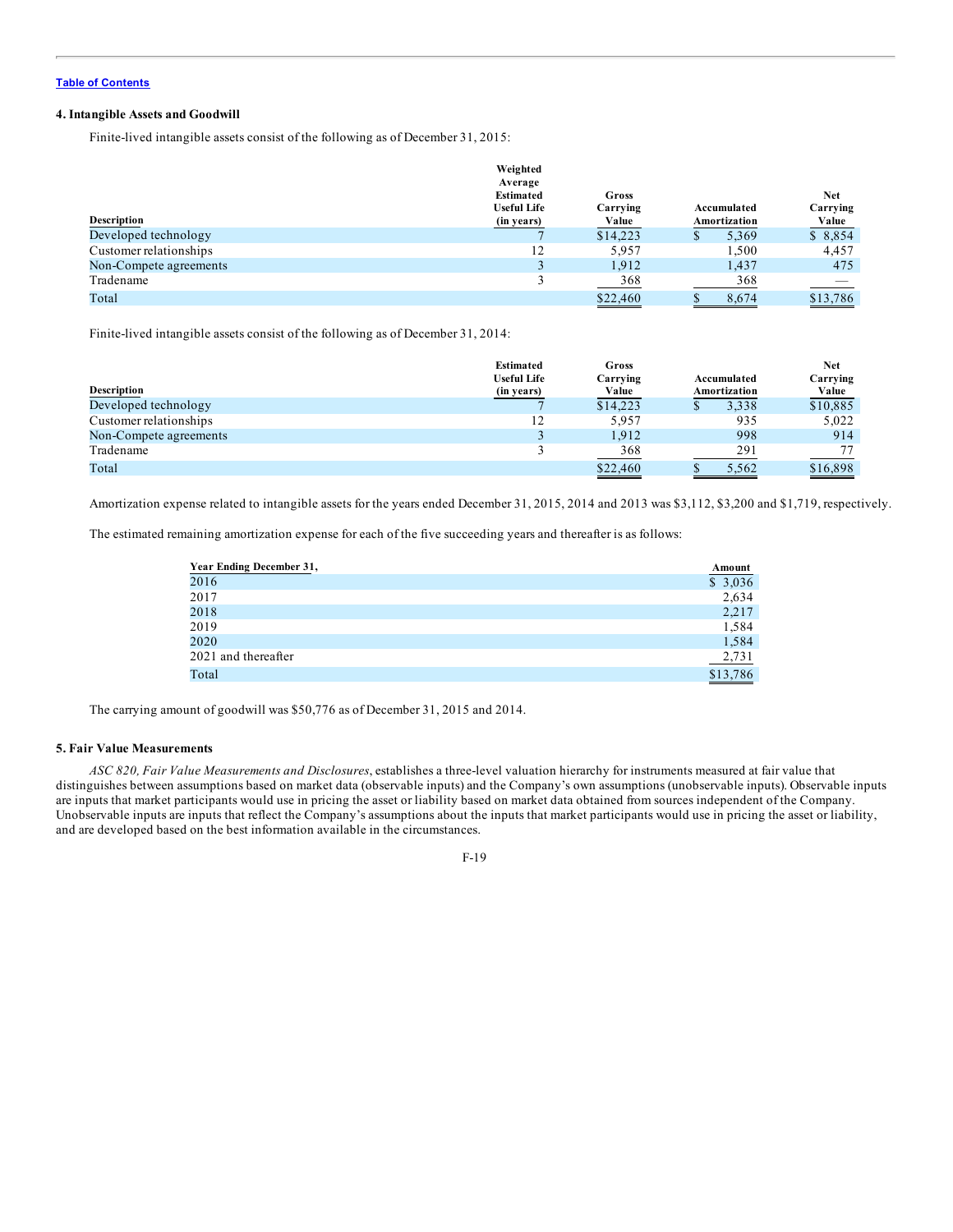ASC 820 identifies fair value as an exit price, representing the price that would be received to sell an asset or paid to transfer a liability in an orderly transaction between market participants based on the highest and best use of the asset or liability. As such, fair value is a market-based measurement that should be determined based on assumptions that market participants would use in pricing an asset or liability. The Company uses valuation techniques to measure fair value that maximize the use of observable inputs and minimize the use of unobservable inputs. These inputs are prioritized as follows:

- *Level 1:* Observable inputs, such as quoted prices for identical assets or liabilities in active markets;
- Level 2: Inputs, other than the quoted prices in active markets, that are observable either directly or indirectly, such as quoted prices for similar assets or liabilities, or market-corroborated inputs; and
- *Level 3:* Unobservable inputs for which there is little or no market data which require the reporting entity to develop its own assumptions about how market participants would price the assets or liabilities.

The valuation techniques that may be used to measure fair value are as follows:

A. *Market approach* — Uses prices and other relevant information generated by market transactions involving identical or comparable assets or liabilities.

B. *Income approach* — Uses valuation techniques to convert future amounts to a single present amount based on current market expectations about those future amounts, including present value techniques, option-pricing models, and excess earnings method.

C. *Cost approach* — Based on the amount that currently would be required to replace the service capacity of an asset (replacement cost).

The following tables set forth the Company's financial instruments carried at fair value using the lowest level of input as of December 31, 2015 and 2014:

|                    |                                                                                        | December 31, 2015                                         |                                                    |         |
|--------------------|----------------------------------------------------------------------------------------|-----------------------------------------------------------|----------------------------------------------------|---------|
|                    | Quoted<br>Prices in<br>Active<br><b>Markets</b> for<br>Identical<br>Items<br>(Level 1) | Significant<br>Other<br>Observable<br>Inputs<br>(Level 2) | Significant<br>Unobservable<br>Inputs<br>(Level 3) | Total   |
| Assets:            |                                                                                        |                                                           |                                                    |         |
| Money market funds | \$<br>9,580                                                                            | \$                                                        | \$                                                 | \$9,580 |
| Restricted cash    |                                                                                        | 201                                                       |                                                    | 201     |
| Total assets       | 9,580                                                                                  | 201<br>S                                                  |                                                    | \$9,781 |
|                    |                                                                                        | December 31, 2014                                         |                                                    |         |
|                    | Quoted<br>Prices in<br>Active<br>Markets for<br>Identical<br><b>Items</b><br>(Level 1) | Significant<br>Other<br>Observable<br>Inputs<br>(Level 2) | Significant<br>Unobservable<br>Inputs<br>(Level 3) | Total   |
| Assets:            |                                                                                        |                                                           |                                                    |         |
| Money market funds | \$<br>9,574                                                                            | \$                                                        | \$                                                 | \$9,574 |
| Restricted cash    |                                                                                        | 201                                                       |                                                    | 201     |
|                    |                                                                                        |                                                           |                                                    |         |

Realized gains and losses from sales of the Company's investments are included in "Other expense, net".

F-20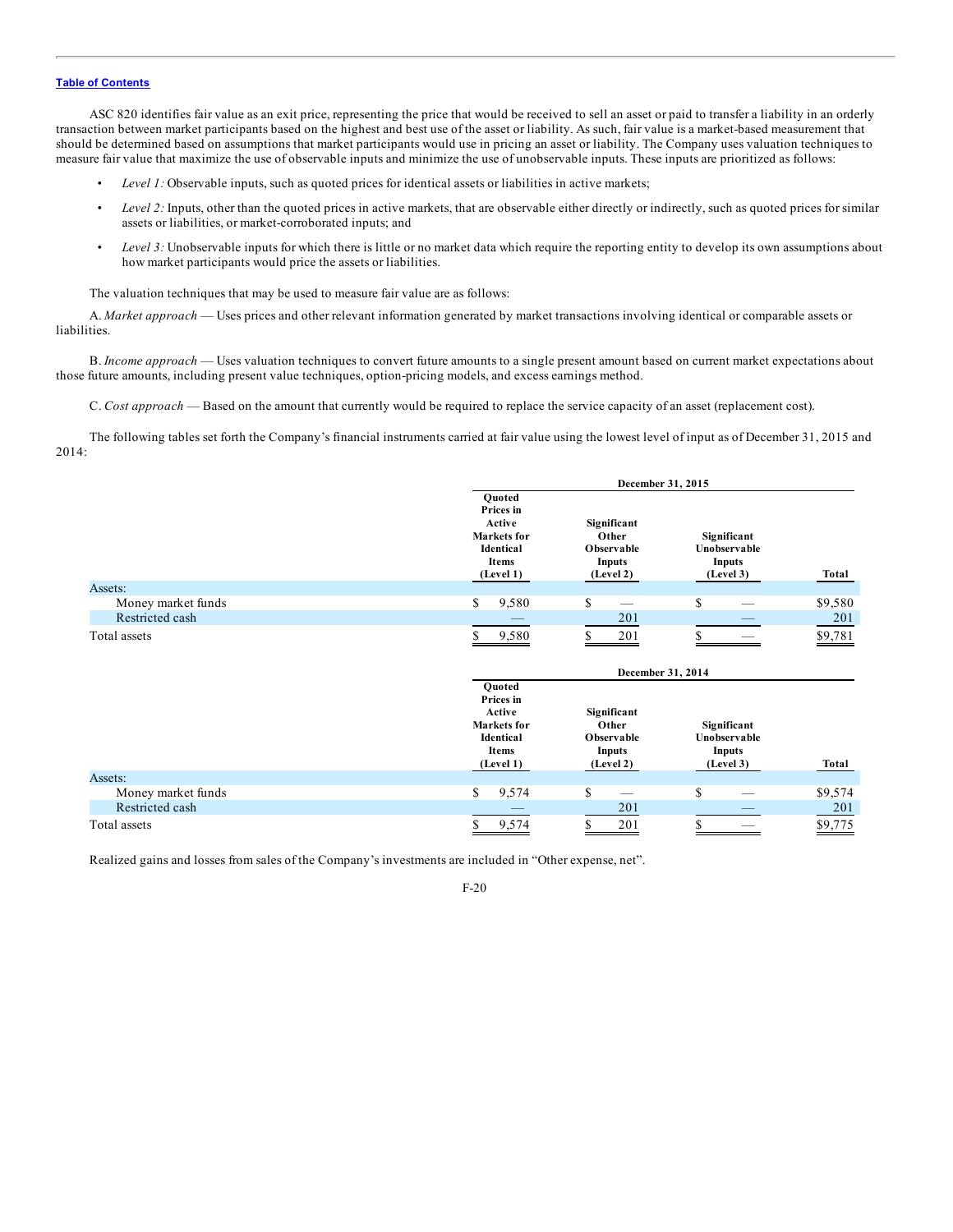The Company measures eligible assets and liabilities at fair value, with changes in value recognized in earnings. Fair value treatment may be elected either upon initial recognition of an eligible asset or liability or, for an existing asset or liability, if an event triggers a new basis of accounting. The Company did not elect to remeasure any of its existing financial assets or liabilities, and did not elect the fair value option for any financial assets and liabilities transacted in the years ended December 31, 2015 or 2014.

### **6. Commitments and Contingencies**

## **Operating Lease Commitments**

The Company leases its facilities under non-cancelable operating leases. These operating leases expire at various dates through March 2022. Future minimum rental commitments under operating leases at December 31, 2015 are as follows:

|                          | Operating<br>Lease |
|--------------------------|--------------------|
| Year Ending December 31, | <b>Commitments</b> |
| 2016                     | 6,625<br>\$        |
| 2017                     | 5,664              |
| 2018                     | 4,973              |
| 2019                     | 4,567              |
| 2020                     | 3,749              |
| 2021 and thereafter      | 4,417              |
|                          | 29.995<br>S        |

Certain amounts included in the table above relating to co-location leases for the Company's servers include usage based charges in addition to base rent.

The Company's primary office lease has the option to renew the lease for two successive periods of five years each. In connection with the office lease, the Company entered into a letter of credit in the amount of \$2,404.

Certain of the Company's operating leases include escalating payment amounts and lease incentives. The Company is recognizing the related rent expense on a straight-line basis over the term of the lease. The lease incentives are considered an inseparable part of the lease agreement, and are recognized as a reduction of rent expense on a straight-line basis over the term of the lease. As of December 31, 2015 and 2014, the Company had deferred rent and rent incentives of \$1,653 and \$1,548, respectively, of which \$1,565 and \$1,483, respectively, is classified as a long-term liability in the accompanying consolidated balance sheets. Rent expense for the years ended December 31, 2015, 2014 and 2013 was \$6,831, \$6,280 and \$5,328, respectively. Income from sublease rental activity amounted to \$185, \$0 and \$0, respectively, for the years ended December 31, 2015, 2014 and 2013.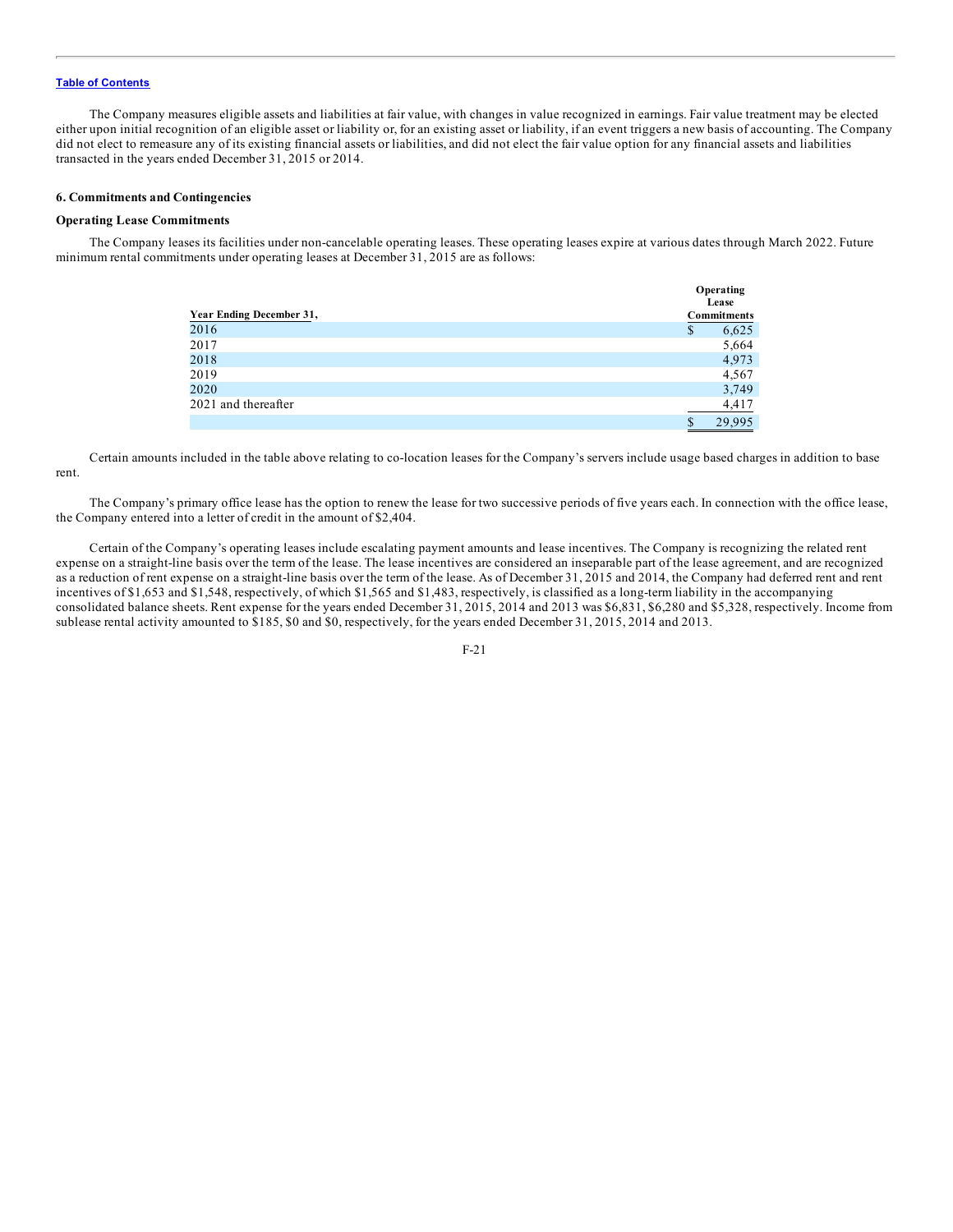### **Capital Lease Commitments**

In connection with the acquisition of substantially all of the assets of Unicorn, the Company assumed various capital lease arrangements for certain computer equipment for a total obligation of \$2,899 as of the closing of the acquisition. During 2015, the Company entered into additional capital lease arrangements for computer equipment and support for a total obligation of \$1,294. Amortization expense relating to assets acquired under capital lease is included within depreciation expense. Amortization expense related to assets acquired under capital lease was \$469, \$408, and \$0 for the years ended December 31, 2015, 2014 and 2013, respectively. The lease arrangements expire at various dates through September 2018. Future minimum rental commitments under capital leases at December 31, 2015 are as follows:

| <b>Year Ending December 31</b>    | <b>Capital Lease</b><br>Commitments |
|-----------------------------------|-------------------------------------|
| 2016                              | 895<br>S                            |
| 2017                              | 508                                 |
| 2018                              | 231                                 |
| Less – interest on capital leases |                                     |
|                                   | .567                                |

At December 31, 2015, total assets under capital leases were \$3,607 and related accumulated amortization was \$2,006.

In addition to the operating lease and capital lease commitments discussed above, as of December 31, 2015, the Company had non-cancelable commitments of \$8,649 payable in 2016 and \$8,000 payable in 2017 primarily for content delivery network and storage services.

#### **Legal Matters**

The Company, from time to time, is party to litigation arising in the ordinary course of business. Management does not believe that the outcome of these claims will have a material adverse effect on the consolidated financial position, results of operations or cash flows of the Company based on the status of proceedings at this time.

On August 27, 2012, a complaint was filed by Blue Spike, LLC naming the Company in a patent infringement case (Blue Spike, LLC v. Audible Magic Corporation, et al., United States District Court for the Eastern District of Texas). The complaint alleges that the Company has infringed U.S. Patent No. 7,346,472 with a listed issue date of March 18, 2008, entitled "Method and Device for Monitoring and Analyzing Signals," U.S. Patent No. 7,660,700 with a listed issue date of February 9, 2010, entitled "Method and Device for Monitoring and Analyzing Signals," U.S. Patent No. 7,949,494 with a listed issue date of May 24, 2011, entitled "Method and Device for Monitoring and Analyzing Signals" and U.S. Patent No. 8,214,175 with a listed issue date of July 3, 2012, entitled "Method and Device for Monitoring and Analyzing Signals." The complaint seeks an injunction enjoining infringement, damages and pre- and post-judgment costs and interest. The Company answered and filed counterclaims against Blue Spike on December 3, 2012. The Company amended its answer and counterclaims on July 15, 2013. This complaint is subject to indemnification by one of the Company's vendors. The Company cannot yet determine whether it is probable that a loss will be incurred in connection with this complaint, nor can the Company reasonably estimate the potential loss, if any.

#### **Guarantees and Indemnification Obligations**

The Company typically enters into indemnification agreements in the ordinary course of business. Pursuant to these agreements, the Company indemnifies and agrees to reimburse the indemnified party for losses and costs incurred by the indemnified party, generally the Company's customers, in connection with patent, copyright, trade secret, or other intellectual property or personal right infringement claim by third parties with respect to the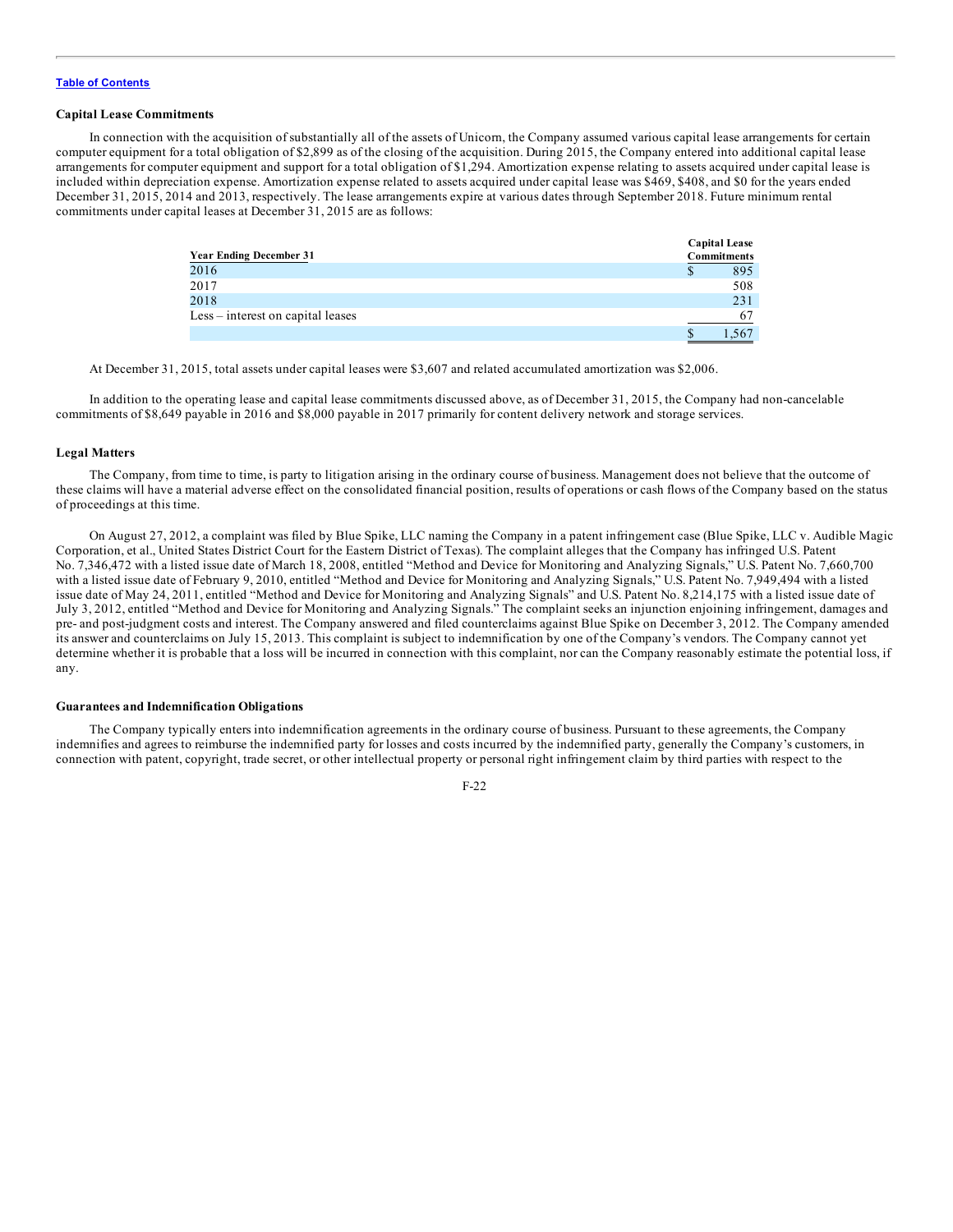Company's technology. The term of these indemnification agreements is generally perpetual after execution of the agreement. Based on when customers first subscribe for the Company's service, the maximum potential amount of future payments the Company could be required to make under certain of these indemnification agreements is unlimited, however, more recently the Company has typically limited the maximum potential value of such potential future payments in relation to the value of the contract. Based on historical experience and information known as of December 31, 2015, the Company has not incurred any costs for the above guarantees and indemnities. The Company has received requests for indemnification from customers in connection with patent infringement suits brought against the customer by a third party. To date, the Company has not agreed that the requested indemnification is required by the Company's contract with any such customer.

In certain circumstances, the Company warrants that its products and services will perform in all material respects in accordance with its standard published specification documentation in effect at the time of delivery of the licensed products and services to the customer for the warranty period of the product or service. To date, the Company has not incurred significant expense under its warranties and, as a result, the Company believes the estimated fair value of these agreements is immaterial.

### **7. Stockholders' Equity**

### **Common Stock**

Common stockholders are entitled to one vote per share. Holders of common stock are entitled to receive dividends, when and if declared by the Board.

#### **Treasury Stock**

The Company has recorded 135,000 shares as treasury stock as of December 31, 2015 with a cost of \$871. See Note 3 for additional information.

## **Equity Incentive Plans**

At December 31, 2015, the Company had four stock-based compensation plans, the Amended and Restated 2004 Stock Option and Incentive Plan (the 2004 Plan), the 2012 Stock Incentive Plan (the 2012 Plan), the Brightcove Inc. 2012 RSU Inducement Plan (the RSU Plan), and the Brightcove Inc. 2014 Stock Option Inducement Plan (the 2014 Stock Inducement Plan).

The 2004 Plan provided for the issuance of incentive and non-qualified stock options, restricted stock, and other equity awards to the Company's employees, officers, directors, consultants and advisors, up to an aggregate of 7,397,843 shares of the Company's common stock. The Company also established a UK Sub-Plan of the 2004 Plan under which the Company was permitted to make grants of options to employees subject to tax in the United Kingdom. In conjunction with the effectiveness of the 2012 Plan, the Board voted that no further stock options or other equity-based awards may be granted under the 2004 Plan.

In 2012, the Board and stockholders adopted the 2012 Plan, which became effective on February 16, 2012. The 2012 Plan provides for the issuance of incentive and non-qualified stock options, restricted stock and other stock-based awards to the Company's officers, employees, non-employee directors and certain other key persons of the Company as are selected by the Board or the compensation committee thereof. In connection with the approval of the 2012 Plan, the Company reserved 1,700,000 shares of common stock for issuance under the 2012 Plan, and 124,703 shares were transferred from the 2004 Plan. The number of shares reserved and available for issuance under the 2012 Plan automatically increases each January 1, beginning in 2013, by 4% of the outstanding number of shares of the Company's common stock on the immediately preceding December 31 or such lesser number of shares as determined by the Company's compensation committee subject to an overall overhang limit of 30%. This number is subject to adjustment in the event of a stock split, stock dividend or other change in the Company's capitalization.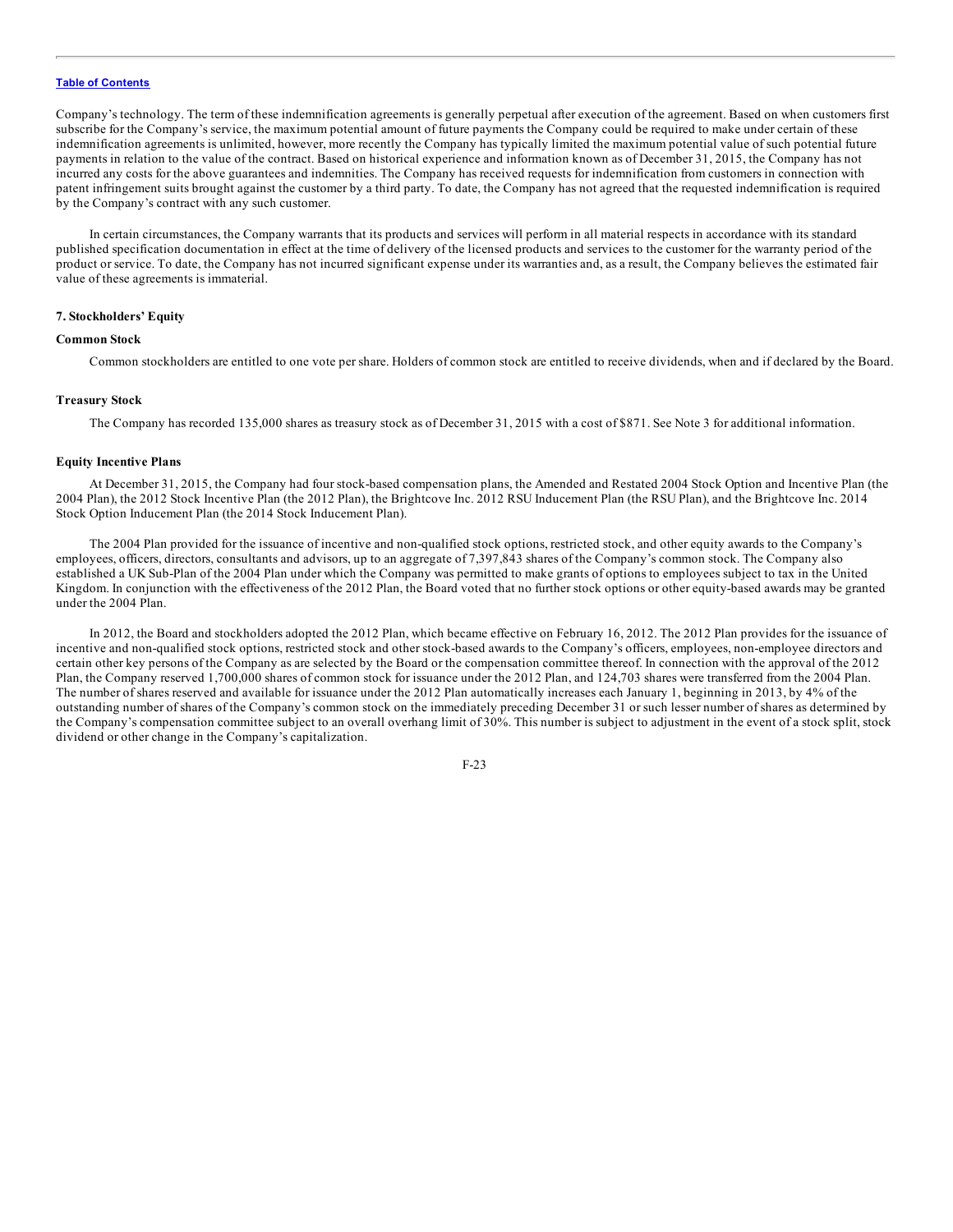In 2012, the Company adopted the RSU Plan and made awards of restricted stock units pursuant to the RSU Plan to 15 new employees in connection with the acquisition of Zencoder. The awards of restricted stock units cover an aggregate of 77,100 shares of the Company's common stock and were made as a material inducement to the employees entering into employment with the Company in connection with the acquisition of Zencoder. The restricted stock units will be settled in shares of the Company's common stock upon vesting.

In 2014, the Company adopted the 2014 Stock Inducement Plan and made awards of options pursuant to the 2014 Stock Inducement Plan to 61 new employees in connection with the asset purchase agreement. The awards of options cover an aggregate of 578,350 shares of the Company's common stock in the form of options to purchase shares of the Company's common stock as an inducement to the employees entering into employment with the Company in connection with the asset purchase agreement.

At December 31, 2015, 883,129 shares were available for issuance under all stock-based compensation plans.

The following is a summary of the stock option activity for all stock options plans during the year ended December 31, 2015:

|                                                      | <b>Shares</b> |    | Weighted-Average<br><b>Exercise</b><br>Price | Weighted-Average<br>Remaining<br>Contractual<br>Term<br>(In Years) |     | Aggregate<br>Intrinsic<br>Value $(2)$ |
|------------------------------------------------------|---------------|----|----------------------------------------------|--------------------------------------------------------------------|-----|---------------------------------------|
| Outstanding at December 31, 2014                     | 4,077,074     |    | 7.02                                         |                                                                    |     |                                       |
| Granted                                              | 1,299,249     |    | 6.60                                         |                                                                    |     |                                       |
| Exercised                                            | (58, 449)     | Ф  | 2.21                                         |                                                                    |     | 281                                   |
| Canceled                                             | (694,988)     | ۰  | 9.21                                         |                                                                    |     |                                       |
| Outstanding at December 31, 2015                     | 4,622,886     | \$ | 6.63                                         | 6.99                                                               |     | \$5,131                               |
| Exercisable at December 31, 2015                     | 2,279,296     | D  | 5.89                                         | 4.90                                                               | \$. | 4,819                                 |
| Vested and expected to vest at December 31, 2015 (1) | 4.003.461     | \$ | 6.58                                         | 6.64                                                               |     | 5,039                                 |

(1) This represents the number of vested options as of December 31, 2015 plus the number of unvested options expected to vest as of December 31, 2015, based on the unvested options outstanding at December 31, 2015 and adjusted for the estimated forfeiture rate.

(2) The aggregate intrinsic value was calculated based on the positive difference between the estimated fair value of the Company's common stock on December 31, 2015 of \$6.20 per share, or the date of exercise, as appropriate, and the exercise price of the underlying options.

The aggregate intrinsic value for options exercised during the years ended December 31, 2014 and 2013 was \$1,499 and \$7,104, respectively.

The Company has entered into restricted stock unit (RSU) agreements with certain of its employees pursuant to the 2012 Plan and the RSU Plan. Vesting occurs periodically at specified time intervals, ranging from three months to four years, and in specified percentages. Upon vesting, the holder will receive one share of the Company's common stock for each unit vested.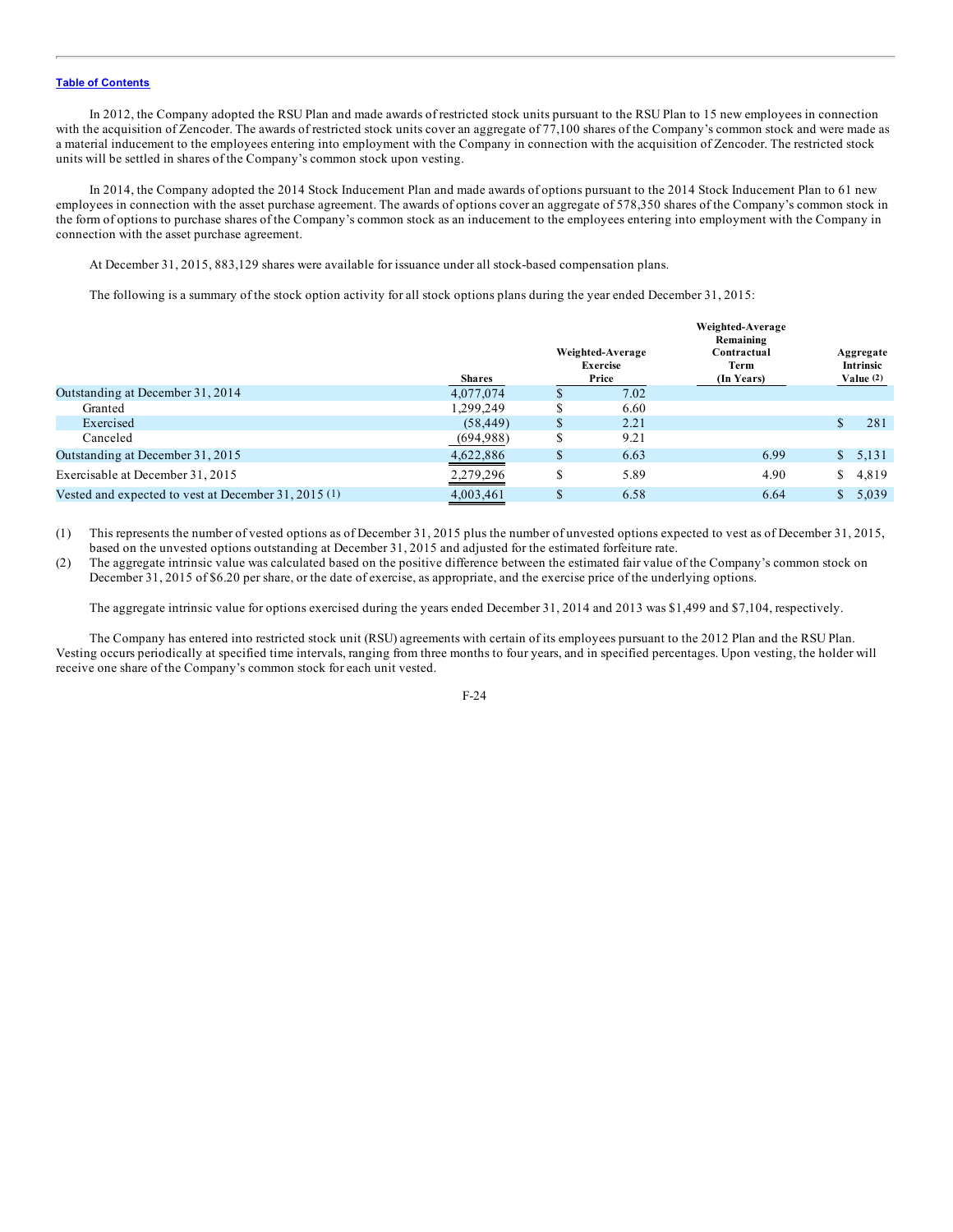The following table summarizes the RSU activity during the year ended December 31, 2015:

|                               |               |   | Weighted<br>Average<br><b>Grant Date</b> |
|-------------------------------|---------------|---|------------------------------------------|
|                               | <b>Shares</b> |   | <b>Fair Value</b>                        |
| Unvested by December 31, 2014 | 915.458       | S | 8.61                                     |
| Granted                       | 1,084,489     |   | 6.20                                     |
| Vested and issued             | (327,628)     |   | 9.16                                     |
| Canceled                      | (168, 505)    |   | 9.13                                     |
| Unvested by December 31, 2015 | 1,503,814     | S | 6.69                                     |

### **Warrants**

In September 2006, the Company issued fully vested warrants to purchase an aggregate of 46,713 shares of Series B Preferred Stock, at a purchase price of \$3.21 per share, to two lenders in connection with a line of credit agreement. The warrants are exercisable at any time up until the expiration date of August 31, 2016. The fair value of the warrants was recorded as a discount on the related debt, and was amortized to interest expense over the life of the debt. The debt was fully repaid in March 2007. The warrant liability was reported at fair value until completion of the Company's IPO in February 2012, whereupon the warrants automatically converted into warrants to purchase shares of the Company's common stock. At the time of conversion of the warrants in connection with the Company's IPO, the fair value of the warrants was \$395, which was reclassified as a component of additional paid-in capital.

During 2012, 18,685 shares exercisable under the warrants were exercised pursuant to a net exercise provision, which resulted in the issuance of 15,781 common shares. There have been no additional exercises through December 31, 2015. The warrants expire in August 2016.

### **Common Stock Reserved for Future Issuance**

At December 31, 2015, the Company has reserved the following shares of common stock for future issuance:

|                                                                        | December 31, |
|------------------------------------------------------------------------|--------------|
|                                                                        | 2015         |
| Common stock options outstanding                                       | 4,622,886    |
| Restricted stock unit awards outstanding                               | 1,503,814    |
| Shares available for issuance under all stock-based compensation plans | 883,129      |
| Common stock warrants                                                  | 28,028       |
| Total shares of authorized common stock reserved for future issuance   | 7.037.857    |

### **8. Non-controlling Interest**

On May 30, 2008, the Company formed Brightcove KK, a wholly owned subsidiary of Brightcove Inc. On July 18, 2008, the Company entered into a joint venture agreement with J-Stream Inc. (J-Stream), Dentsu, Inc. (Dentsu), Cyber Communications, Inc. and Transcosmos Investments & Business Development, Inc. (collectively, the minority stockholders). The minority stockholders invested cash of approximately \$4.8 million in Brightcove KK such that their cumulative ownership interest in the entity was 37%, while the Company retained a 63% ownership interest in the entity. The Company determined that it had a controlling interest and was the primary beneficiary of the entity. As such, the Company consolidated Brightcove KK for financial reporting purposes, and a non-controlling interest was recorded for the third parties' interest in the net assets and operations of Brightcove KK to the extent of the noncontrolling partners' individual investments.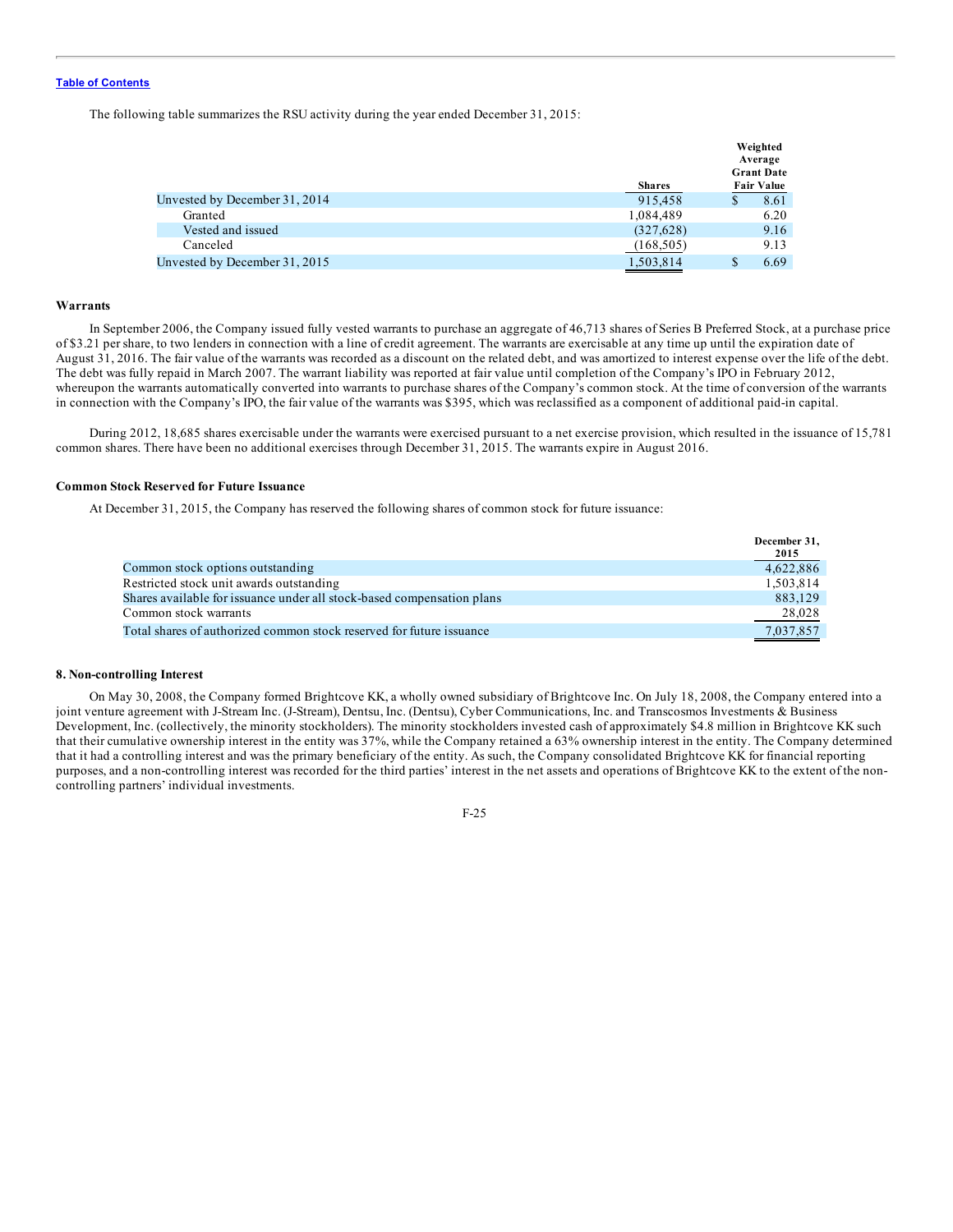On January 8, 2013, the Company acquired the remaining 37% interest in Brightcove KK and, as a result, Brightcove KK is now 100% owned by the Company. The purchase price of the remaining equity interest was approximately \$1.1 million and was funded by cash on hand. The Company continues to consolidate Brightcove KK for financial reporting purposes, however, commencing on January 8, 2013, the Company no longer records a non-controlling interest in the consolidated financial statements. The purchase was accounted for as an equity transaction in accordance with ASC 810, *Consolidation.* Accordingly, the non-controlling interest in the consolidated subsidiary on the accompanying consolidated balance sheet was reduced to zero on the transaction date to reflect the Company's increased ownership percentage, with the excess of the non-controlling interest balance on the date of the acquisition over the \$1.1 million purchase price recorded as additional paid-in capital.

Non-controlling interest represents the minority shareholders' proportionate share of the Company's majority owned subsidiary, Brightcove KK. The following table sets forth the changes in non-controlling interest for the year ended December 31, 2013:

|                                                                                | <b>Year Ended</b><br>December 31,<br>2013 |
|--------------------------------------------------------------------------------|-------------------------------------------|
| Balance at beginning of period                                                 | 1.842                                     |
| Net income attributable to non-controlling interest in consolidated subsidiary | 20                                        |
| Purchase of non-controlling interest in consolidated subsidiary                | (1, 862)                                  |
| Balance at end of period                                                       |                                           |

## **9. Income Taxes**

Loss before the provision for income taxes consists of the following:

|          |            | Year Ended December 31. |            |  |
|----------|------------|-------------------------|------------|--|
|          | 2015       | 2014                    | 2013       |  |
| Domestic | \$ (8,028) | \$(17, 492)             | \$(10,740) |  |
| Foreign  | 839        | 859                     | 710        |  |
| Total    | \$(7.189)  | \$(16,633)              | \$(10,030) |  |

The provision for income taxes in the accompanying consolidated financial statements consists of the following:

|                     |   | Year Ended December 31,  |                                 |                          |  |
|---------------------|---|--------------------------|---------------------------------|--------------------------|--|
|                     |   | 2015<br>2014             |                                 | 2013                     |  |
| Current provision:  |   |                          |                                 |                          |  |
| Federal             | S | $\overline{\phantom{a}}$ | \$.<br>$\overline{\phantom{m}}$ | $\overline{\phantom{a}}$ |  |
| State               |   | 29                       | 41                              | 22                       |  |
| Foreign             |   | 389                      | 219                             | 128                      |  |
| Total current       |   | 418                      | 260                             | 150                      |  |
| Deferred (benefit): |   |                          |                                 |                          |  |
| Federal             |   |                          |                                 |                          |  |
| State               |   |                          |                                 |                          |  |
| Foreign             |   | (27)                     |                                 | 62                       |  |
| Total deferred      |   | (27)                     |                                 | 62                       |  |
| Total provision     |   | \$391                    | \$260                           | \$212                    |  |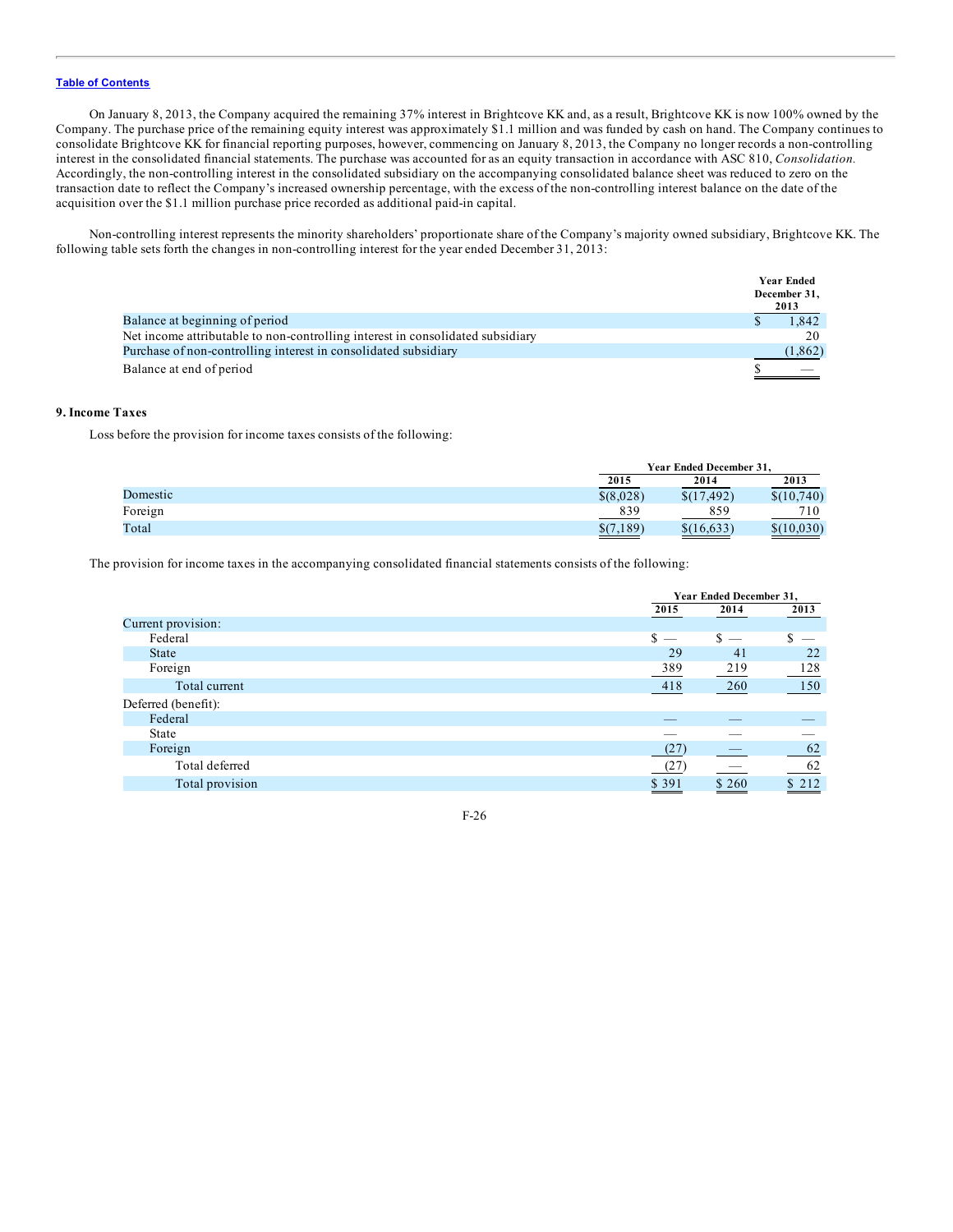A reconciliation of the U.S. federal statutory rate to the Company's effective tax rate is as follows:

|                                  |            | Year Ended December 31, |            |  |
|----------------------------------|------------|-------------------------|------------|--|
|                                  | 2015       | 2014                    | 2013       |  |
| Tax at statutory rates           | $(34.0)\%$ | $(34.0)\%$              | $(34.0)\%$ |  |
| State income taxes               | 3.4        | (2.0)                   | (3.3)      |  |
| Change in tax rate               | 3.0        | (1.6)                   | 5.0        |  |
| Permanent differences            | 34.7       | 16.2                    | (11.7)     |  |
| Foreign rate differential        | (1.2)      | (0.4)                   | (0.4)      |  |
| Research and development credits | (9.6)      | (7.9)                   | (9.5)      |  |
| Change in valuation allowance    | 7.7        | 31.2                    | 56.0       |  |
| Other, net                       | 1.4        | 0.1                     |            |  |
| Effective tax rate               | $5.4\%$    | $1.6\%$                 | $2.1\%$    |  |
|                                  |            |                         |            |  |

The approximate income tax effect of each type of temporary difference and carryforward as of December 31, 2015 and 2014 is as follows:

|                                   | As of December 31. |           |
|-----------------------------------|--------------------|-----------|
|                                   | 2015               | 2014      |
| Net operating loss carry-forwards | \$42,666           | \$42,633  |
| Tax credit carry-forwards         | 6.646              | 6,482     |
| Stock-based compensation          | 2.283              | 2,608     |
| Intangible assets                 | (5,799)            | (6,600)   |
| <b>Fixed assets</b>               | 49                 | 246       |
| Account receivable reserves       | 1,071              | 970       |
| Accrued compensation              | 1.422              | 1,463     |
| Capitalized start-up costs        | 346                | 420       |
| Other temporary differences       | 777                | (334)     |
| Deferred tax assets               | 49,461             | 47,888    |
| Valuation allowance               | (49,398)           | (47, 779) |
| Net deferred tax assets           | 63                 | 109       |

The Company is required to compute income tax expense in each jurisdiction in which it operates. This process requires the Company to project its current tax liability and estimate its deferred tax assets and liabilities, including net operating loss (NOL) and tax credit carry-forwards. In assessing the ability to realize the net deferred tax assets, management considers whether it is more likely than not that some portion or all of the net deferred tax assets will not be realized.

The Company has provided a valuation allowance against its remaining U.S. net deferred tax assets as of December 31, 2015 and 2014, as based upon the level of historical U.S. losses and future projections over the period in which the net deferred tax assets are deductible, at this time, management believes it is more likely than not that the Company will not realize the benefits of these deductible differences. The increase in the valuation allowance from 2014 to 2015 of \$1.6 million principally relates to the current year taxable loss.

Based upon the level of historical income in Japan and future projections, the Company believes it is probable it will realize the benefits of its future deductible differences. As such, the Company has not recorded a valuation allowance against its net deferred tax assets in Japan as of December 31, 2015 and 2014.

In November 2015, the FASB issued ASU No. 2015-17, *Income Taxes (Topic 740): Balance Sheet Classification of Deferred Taxes*, or ASU 2015-17, which simplifies the presentation of deferred income taxes. ASU 2015-17 requires that deferred tax assets and liabilities be classified as noncurrent in a classified statement of financial position. ASU 2015-17 is effective for financial statements issued for fiscal years beginning after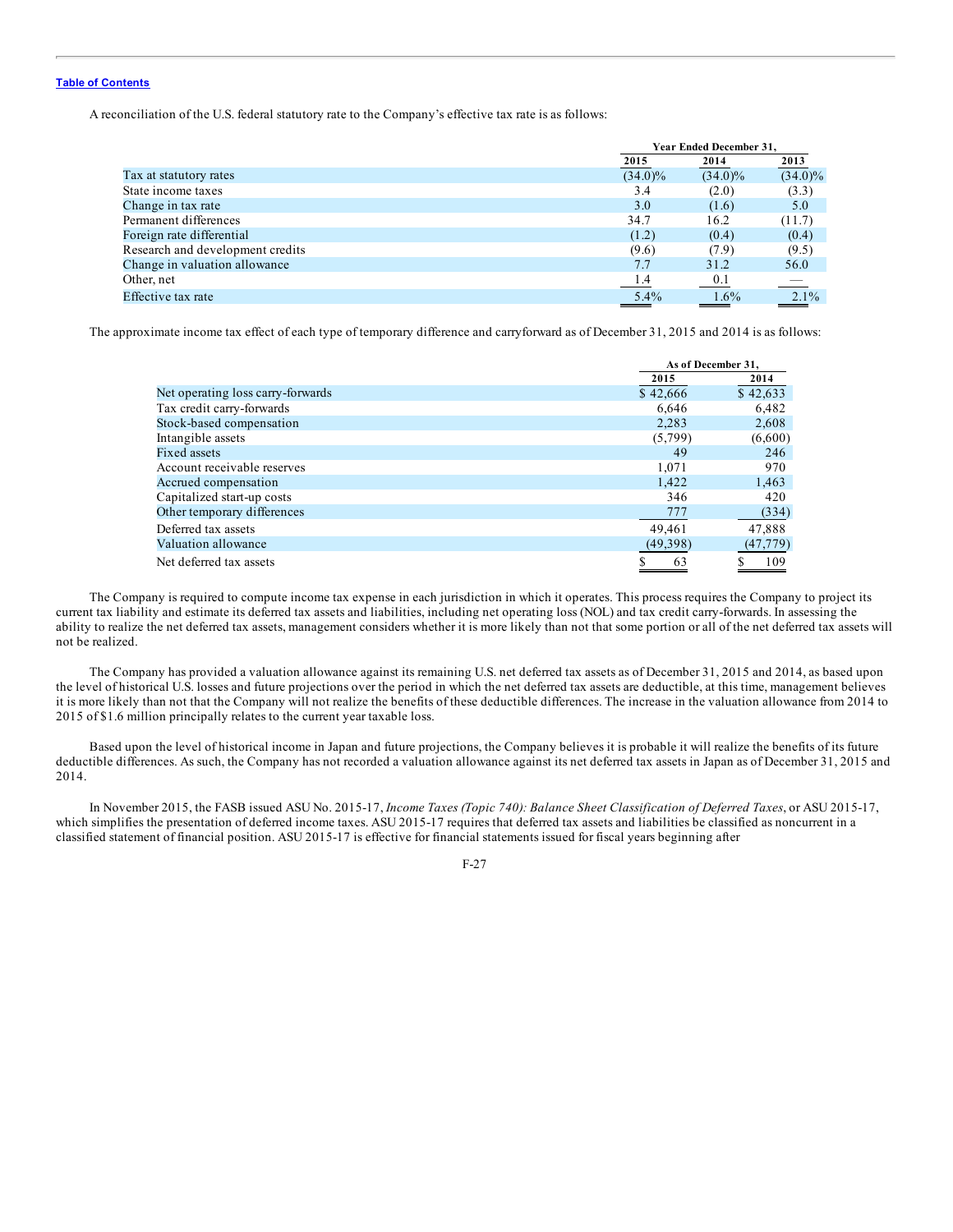December 15, 2016 (and interim periods within those fiscal years) with early adoption permitted. ASU 2015-17 may be either applied prospectively to all deferred tax assets and liabilities or retrospectively to all periods presented. The Company has elected to early adopt ASU 2015-17 retrospectively in the fourth quarter of 2015. As a result, the Company has reclassified \$109 from current to noncurrent deferred tax assets as of December 31, 2014. There was no impact on the Company's results of operations as a result of the adoption of ASU 2015-17.

As of December 31, 2015, the Company had federal and state net operating losses of approximately \$131.5 million and \$48.0 million, respectively, which are available to offset future taxable income, if any, through 2035. Included in the federal and state net operating losses are deductions attributable to excess tax benefits from the exercise of non-qualified stock options of \$12.3 million and \$7.8 million, respectively. The tax benefits attributable to these net operating losses will be credited directly to additional paid-in capital when realized. The Company also had federal and state research and development tax credits of \$4.7 million and \$2.9 million, respectively, which expire in various amounts through 2035. The net operating loss and tax credit amounts are subject to annual limitations under Section 382 change of ownership rules under the U.S. Internal Revenue Code of 1986, as amended. Through June 30, 2014, the Company completed an assessment to determine whether there may have been a Section 382 ownership change and determined that it is morelikely-than-not that the Company's net operating and tax credit amounts as disclosed are not subject to any material Section 382 limitations.

On January 1, 2009, the Company adopted the provision for uncertain tax positions under ASC 740, *Income Taxes*. The adoption did not have an impact on the Company's retained earnings balance. At December 31, 2015 and 2014, the Company had no recorded liabilities for uncertain tax positions.

At December 31, 2015 and 2014, the Company had no accrued interest or penalties related to uncertain tax positions.

The Company files income tax returns in the U.S. federal tax jurisdiction, various state and various foreign jurisdictions. The Company is currently open to examination under the statute of limitations by the Internal Revenue Service and state jurisdictions for the tax years ended 2012 through 2015. Since the Company is in a U.S. loss carryforward position, carryforward tax attributes generated in prior years may still be adjusted upon future examination if they have or will be used in a future period. Additionally, certain non-U.S. jurisdictions are no longer subject for income tax examinations by authorities for tax years before 2010.

The Company's current intention is to reinvest the total amount of its unremitted earnings in the local international tax jurisdiction or to repatriate the earnings only when tax effective. As such, the Company has not provided for U.S. taxes on the unremitted earnings of its international subsidiaries. Upon repatriation of those earnings, in the form of dividends or otherwise, the Company may be subject to U.S. income taxes (subject to an adjustment for foreign tax credits) and withholding taxes payable to the various foreign countries. Determination of the amount of the unrecognized deferred U.S. income tax liability is not practical due to the complexity associated with this hypothetical calculation.

#### **10. Debt**

On November 19, 2015, the Company entered into a loan and security agreement with a lender (the Loan Agreement) providing for up to a \$20.0 million asset based line of credit (the Line of Credit). The Company had previously entered into a loan and security agreement dated March 30, 2011 followed by three loan modification agreements. The new Loan Agreement replaces all prior loan agreements in their entirety. Under the Line of Credit, the Company can borrow up to \$20.0 million. Borrowings under the Line of Credit are secured by substantially all of the Company's assets. Outstanding amounts under the Line of Credit accrue interest at a rate equal to the prime rate plus the prime rate margin or the LIBOR rate plus the LIBOR rate margin, as defined. Under the Loan Agreement, the Company must comply with certain financial covenants, including maintaining a minimum asset coverage ratio. If the outstanding principal during any month is at least \$15.0 million, the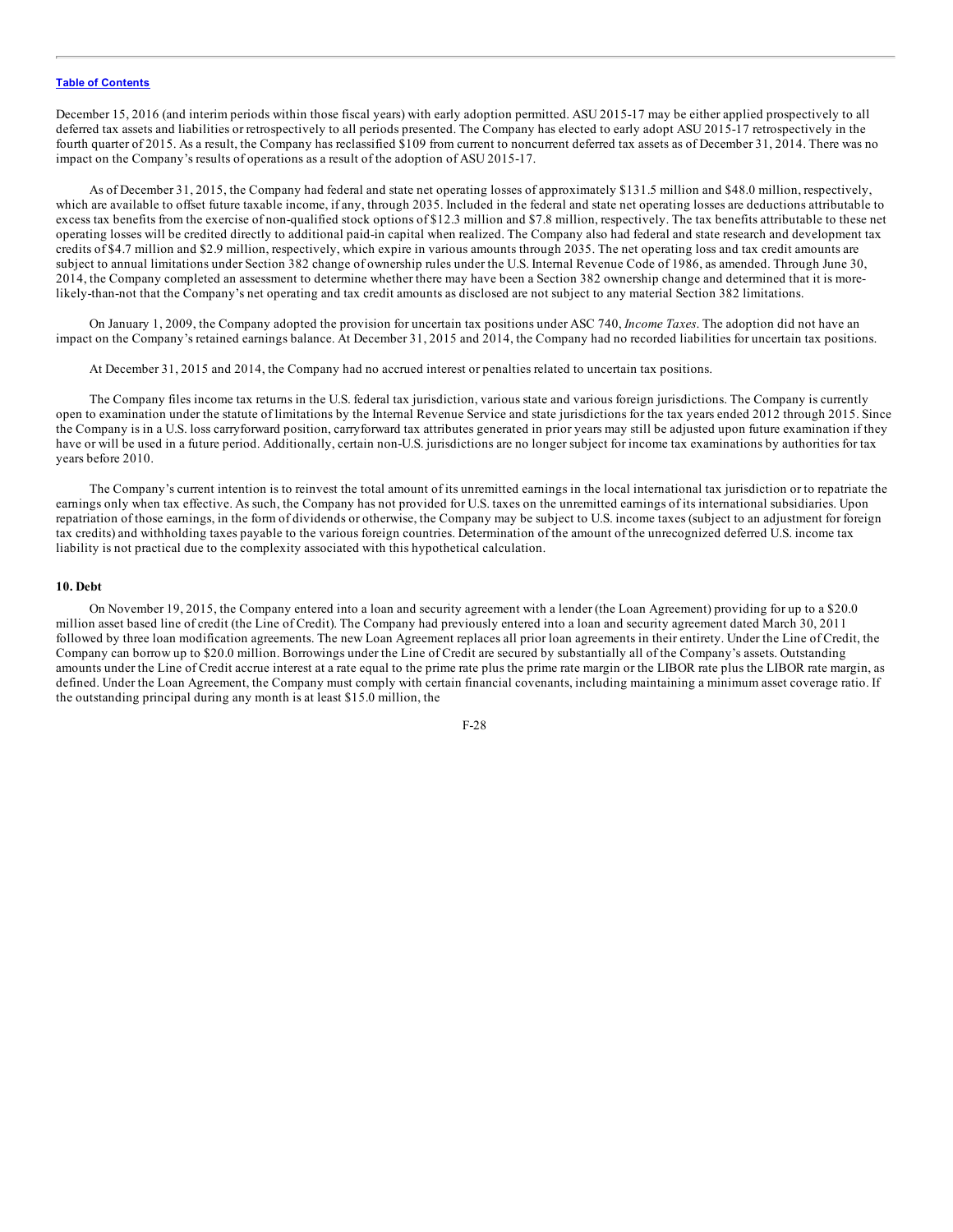Company must also maintain a minimum net income threshold based on non-GAAP operating measures. Failure to comply with these covenants, or the occurrence of an event of default, could permit the lender under the Line of Credit to declare all amounts borrowed under the Line of Credit, together with accrued interest and fees, to be immediately due and payable. The Company was in compliance with all covenants under the Line of Credit as of December 31, 2015.

On June 1, 2015, the Company entered into an equipment financing agreement with a lender (the June 2015 Equipment Financing Agreement) to finance the purchase of \$1.7 million in computer equipment and support. The liability relating to the June 2015 Equipment Financing Agreement was recorded at fair value using a market interest rate. During the quarter ended December 31, 2015, the Company returned the equipment that was originally purchased and received a refund from the vendor for all amounts paid by the Company under the June 2015 Equipment Financing Agreement. As part of this transaction, the vendor repaid the outstanding debt obligation on behalf of the Company. There are no amounts outstanding as of December 31, 2015.

### **11. Accrued Expenses**

Accrued expenses consist of the following:

|                                                   | December 31. |          |
|---------------------------------------------------|--------------|----------|
|                                                   | 2015         | 2014     |
| Accrued payroll and related benefits              | \$5,393      | \$5,479  |
| Accrued sales and other taxes                     | 1.728        | 1,766    |
| Accrued professional fees and outside contractors | 1.023        | 1.093    |
| Accrued content delivery                          | 2.112        | 2.232    |
| Accrued other liabilities                         | 2,593        | 1,152    |
| Total                                             | \$12,849     | \$11,722 |

#### **12. Segment Information**

Disclosure requirements about segments of an enterprise and related information establishes standards for reporting information regarding operating segments in annual financial statements and requires selected information of those segments to be presented in interim financial reports issued to stockholders. Operating segments are identified as components of an enterprise about which separate discrete financial information is available for evaluation by the chief operating decision-maker, or decision-making group, in making decisions on how to allocate resources and assess performance. The Company's chief decision maker is its chief executive officer. The Company and the chief decision maker view the Company's operations and manage its business as one operating segment.

### **Geographic Data**

Total revenue to unaffiliated customers by geographic area, based on the location of the customer, was as follows:

|                 |           | Year Ended December 31. |           |  |
|-----------------|-----------|-------------------------|-----------|--|
|                 | 2015      | 2014                    | 2013      |  |
| <b>Revenue:</b> |           |                         |           |  |
| North America   | \$86,106  | \$75,419                | \$65,336  |  |
| Europe          | 25,380    | 30,624                  | 27,180    |  |
| Japan           | 9,061     | 7,902                   | 6,497     |  |
| Asia Pacific    | 12,380    | 10,109                  | 10,095    |  |
| Other           | 1,779     | 963                     | 787       |  |
| Total revenue   | \$134,706 | \$125,017               | \$109,895 |  |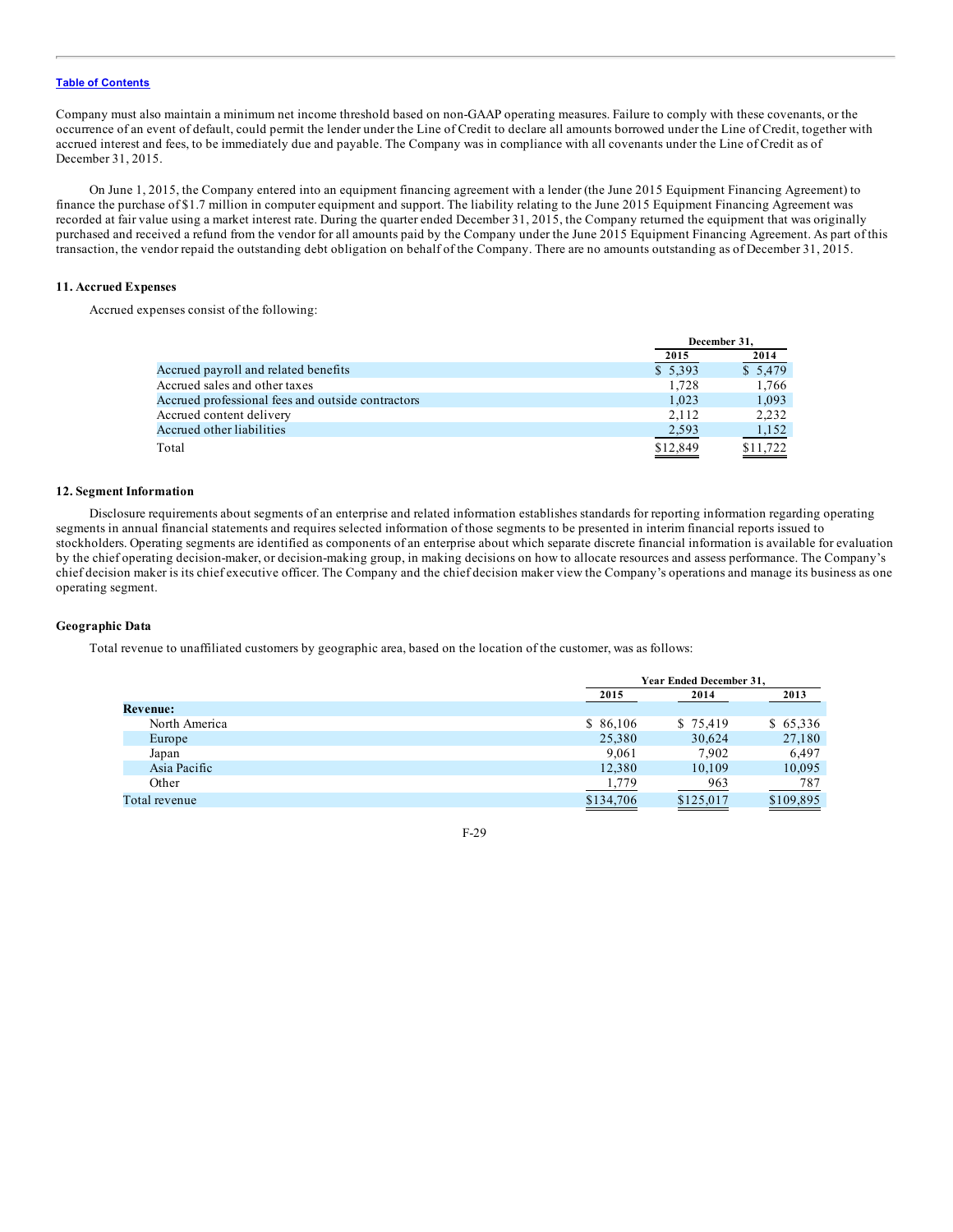<span id="page-89-0"></span>North America is comprised of revenue from the United States, Canada and Mexico. During the years ended December 31, 2015, 2014 and 2013, revenue from customers located in the United States was \$80,455, \$69,778 and \$60,195, respectively. During the years ended December 31, 2015, 2014 and 2013, no other country contributed more than 10% of the Company's total revenue.

As of December 31, 2015 and 2014, property and equipment at locations outside the United States was not material.

#### **13. 401(k) Savings Plan**

The Company maintains a defined contribution savings plan covering all eligible U.S. employees under Section 401(k) of the Internal Revenue Code. Company contributions to the plan may be made at the discretion of the Board. During the year ended December 31, 2015, the Company has made \$276 in contributions to the plan.

### **14. Subsequent Events**

On December 31, 2015, the Company entered into an equipment financing agreement with a lender (the December 2015 Equipment Financing Agreement) to finance the purchase of \$604 in computer equipment. As of December 31, 2015, no amounts were outstanding under the December 2015 Equipment Financing Agreement. In February 2016, the Company drew down \$604 under the December 2015 Equipment Financing Agreement. The Company is repaying its obligation under the December 2015 Equipment Financing Agreement over a two year period through January 2018.

## **15. Quarterly Financial Data (unaudited)**

|                                     |                  | For the three months ended: |                         |                   |                  |                   |                         |                   |
|-------------------------------------|------------------|-----------------------------|-------------------------|-------------------|------------------|-------------------|-------------------------|-------------------|
|                                     | Dec. 31,<br>2015 | Sept. 30,<br>2015           | <b>June 30.</b><br>2015 | March 31,<br>2015 | Dec. 31,<br>2014 | Sept. 30,<br>2014 | <b>June 30,</b><br>2014 | March 31,<br>2014 |
| Revenue                             | \$35,136         | \$33,837                    | 32,848                  | \$32,885          | \$31,382         | \$31,527          | 31,003                  | \$ 31,105         |
| Gross profit                        | 23,321           | 22,325                      | 21.290                  | 21,293            | 20.159           | 20.708            | 20.579                  | 19,838            |
| Loss from operations                | (214)            | (1,025)                     | (3,151)                 | (2,541)           | (3, 448)         | (3,110)           | (3,977)                 | (4,658)           |
| Net income (loss)                   | 172)             | (1,275)                     | (3,646)                 | (2,831)           | (3,924)          | (3,805)           | (4,327)                 | (4,837)           |
| Basic net income (loss) per share   | 0.01             | (0.04)                      | (0.11)                  | (0.09)            | (0.12)           | (0.12)            | (0.13)                  | (0.16)            |
| Diluted net income (loss) per share | 0.01)            | (0.04)                      | (0.11)                  | (0.09)            | (0.12)           | (0.12)            | (0.13)                  | (0.16)            |

#### **Item 9. Changes in and Disagreements with Accountants on Accounting and Financial Disclosure**

None.

#### **Item 9A. Controls and Procedures**

### *Evaluation of Disclosure Controls and Procedures*

Our management, with the participation of our principal executive officer and principal financial officer, has evaluated the effectiveness of our disclosure controls and procedures (as defined in Rules 13a-15(e) and 15d-15(e) under the Securities Exchange Act of 1934, as amended (the "Exchange Act")), as of the end of the period covered by this Annual Report on Form 10-K. Based on such evaluation, our principal executive officer and principal financial officer have concluded that as of such date, our disclosure controls and procedures were effective.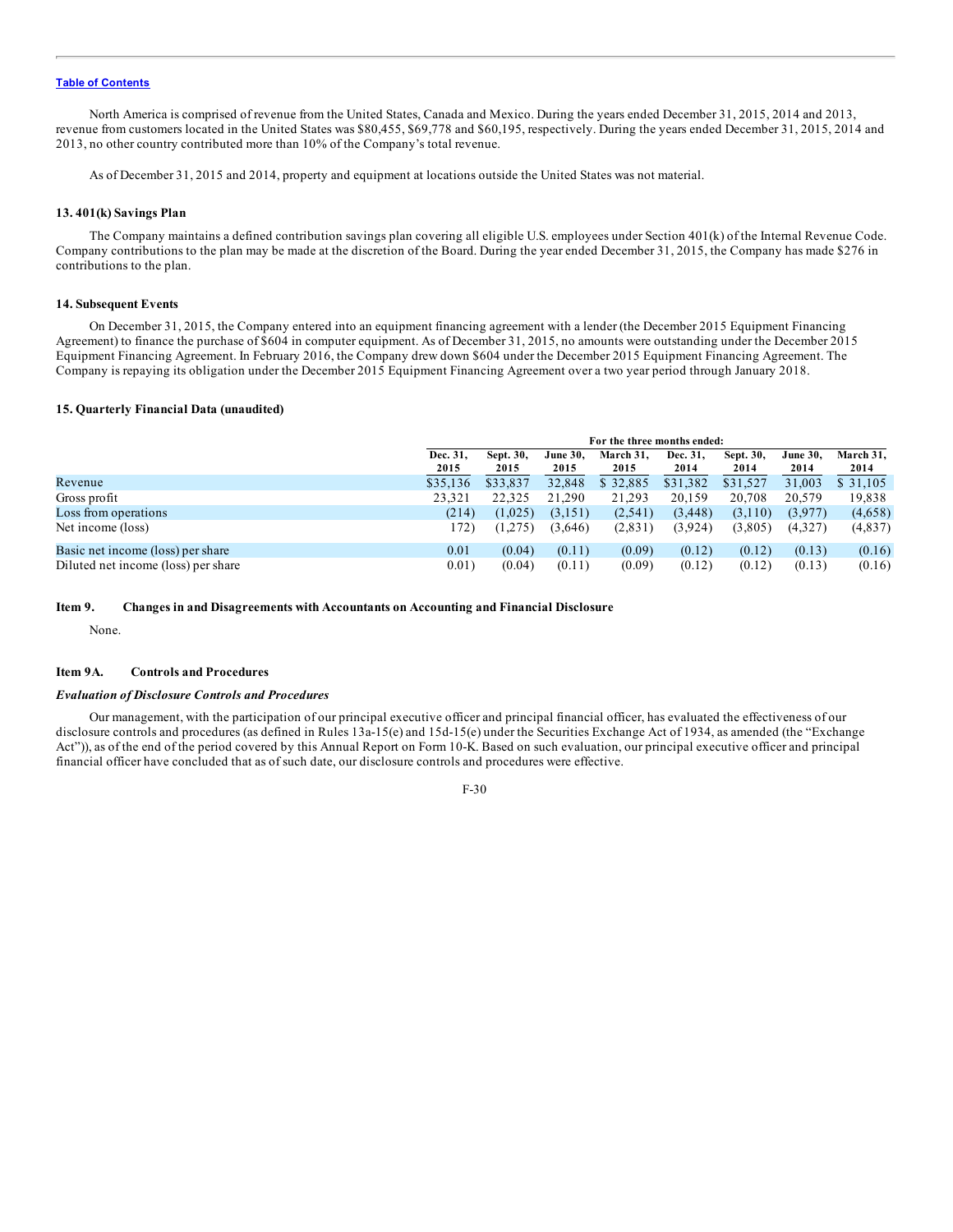### *Management's Annual Report on Internal Control over Financial Reporting*

Our management is responsible for establishing and maintaining adequate internal control over financial reporting as defined in Rule 13a-15(f) or 15d-15(f) of the Exchange Act. Internal control over financial reporting is a process designed to provide reasonable assurance regarding the reliability of financial reporting and the preparation of financial statements for external purposes in accordance with generally accepted accounting principles, and includes those policies and procedures that: (i) pertain to the maintenance of records that, in reasonable detail, accurately and fairly reflect the transactions and dispositions of our assets; (ii) provide reasonable assurance that transactions are recorded as necessary to permit preparation of financial statements in accordance with generally accepted accounting principles, and that our receipts and expenditures are being made only in accordance with authorizations of our management and directors; and (iii) provide reasonable assurance regarding prevention or timely detection of unauthorized acquisition, use or disposition of our assets that could have a material effect on our financial statements.

Because of its inherent limitations, internal control over financial reporting may not prevent or detect misstatements. Also, projections of any evaluation of effectiveness to future periods are subject to the risk that controls may become inadequate because of changes in conditions, or that the degree of compliance with the policies or procedures may deteriorate.

Our management assessed the effectiveness of our internal control over financial reporting as of December 31, 2015 using the criteria set forth by the Committee of Sponsoring Organizations of the Treadway Commission (COSO) in its Internal Control-Integrated Framework (2013). Based on this assessment and those criteria, management concluded that our internal control over financial reporting was effective as of December 31, 2015.

The effectiveness of our internal control over financial reporting as of December 31, 2015 has been audited by Ernst & Young LLP, an independent registered public accounting firm, as stated in their report which is included herein.

### *Changes in Internal Control over Financial Reporting*

There were no changes in our internal control over financial reporting during our most recent fiscal quarter that have materially affected, or are reasonably likely to materially affect, our internal control over financial reporting.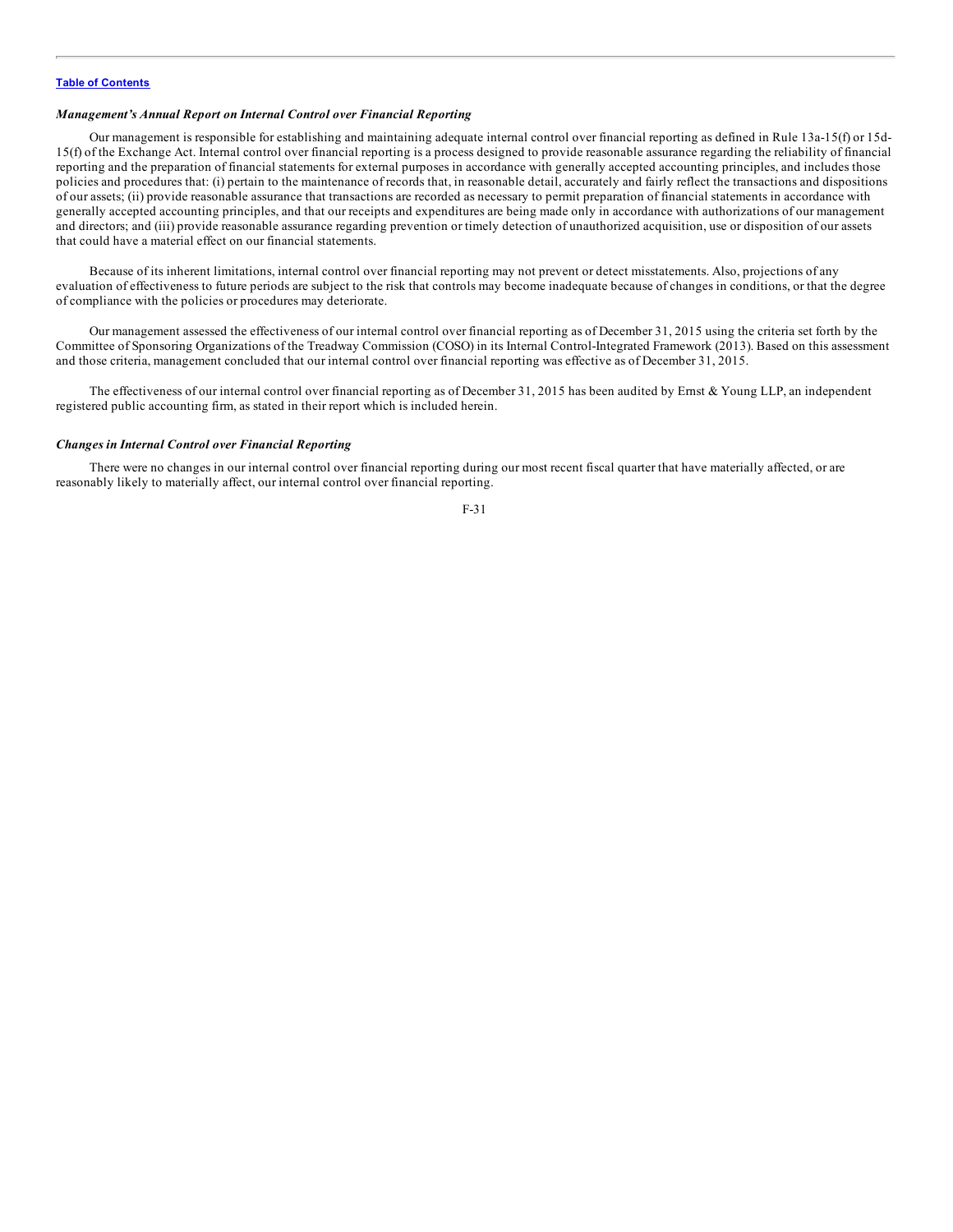#### *Report of Independent Registered Public Accounting Firm*

The Board of Directors and Stockholders of Brightcove Inc.

We have audited Brightcove Inc.'s internal control over financial reporting as of December 31, 2015, based on criteria established in Internal Control-Integrated Framework issued by the Committee of Sponsoring Organizations of the Treadway Commission (2013 framework) (the COSO criteria). Brightcove Inc.'s management is responsible for maintaining effective internal control over financial reporting, and for its assessment of the effectiveness of internal control over financial reporting included in the accompanying Management's Annual Report on Internal Control over Financial Reporting. Our responsibility is to express an opinion on the company's internal control over financial reporting based on our audit.

We conducted our audit in accordance with the standards of the Public Company Accounting Oversight Board (United States). Those standards require that we plan and perform the audit to obtain reasonable assurance about whether effective internal control over financial reporting was maintained in all material respects. Our audit included obtaining an understanding of internal control over financial reporting, assessing the risk that a material weakness exists, testing and evaluating the design and operating effectiveness of internal control based on the assessed risk, and performing such other procedures as we considered necessary in the circumstances. We believe that our audit provides a reasonable basis for our opinion.

A company's internal control over financial reporting is a process designed to provide reasonable assurance regarding the reliability of financial reporting and the preparation of financial statements for external purposes in accordance with generally accepted accounting principles. A company's internal control over financial reporting includes those policies and procedures that (1) pertain to the maintenance of records that, in reasonable detail, accurately and fairly reflect the transactions and dispositions of the assets of the company; (2) provide reasonable assurance that transactions are recorded as necessary to permit preparation of financial statements in accordance with generally accepted accounting principles, and that receipts and expenditures of the company are being made only in accordance with authorizations of management and directors of the company; and (3) provide reasonable assurance regarding prevention or timely detection of unauthorized acquisition, use, or disposition of the company's assets that could have a material effect on the financial statements.

Because of its inherent limitations, internal control over financial reporting may not prevent or detect misstatements. Also, projections of any evaluation of effectiveness to future periods are subject to the risk that controls may become inadequate because of changes in conditions, or that the degree of compliance with the policies or procedures may deteriorate.

In our opinion, Brightcove Inc. maintained, in all material respects, effective internal control over financial reporting as of December 31, 2015, based on the COSO criteria.

We also have audited, in accordance with the standards of the Public Company Accounting Oversight Board (United States), the consolidated balance sheets as of December 31, 2015 and 2014, and the related consolidated statements of operations, comprehensive loss, stockholders' equity and cash flows for each of the three years in the period ended December 31, 2015 of Brightcove Inc. and our report dated February 26, 2016 expressed an unqualified opinion thereon.

/s/ Ernst & Young LLP

Boston, Massachusetts February 26, 2016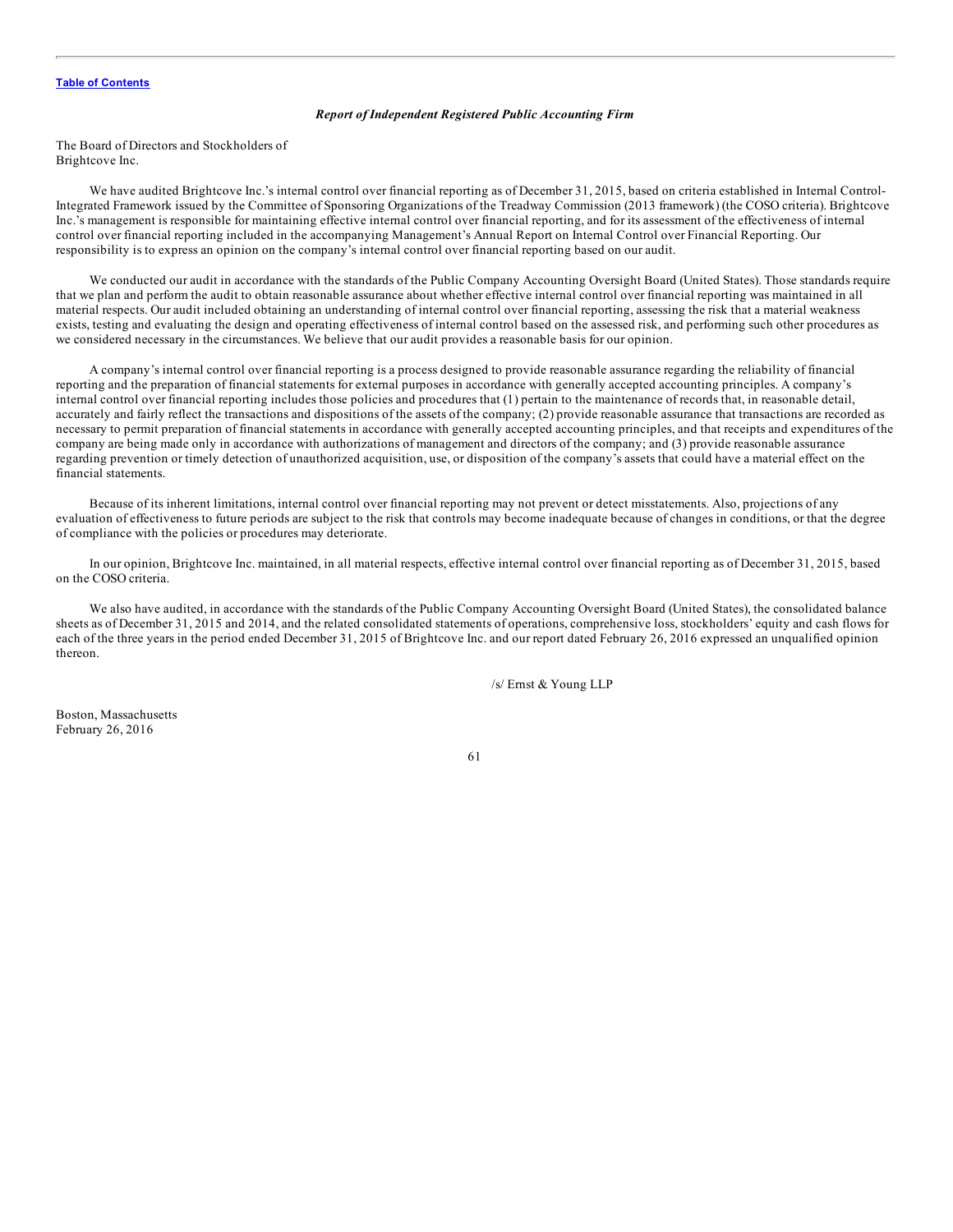#### <span id="page-92-0"></span>**Item 9B. Other Information**

None.

### **PART III**

#### **Item 10. Directors, Executive Officers, and Corporate Governance**

Incorporated by reference from the information in our Proxy Statement for our 2016 Annual Meeting of Stockholders, which we will file with the SEC within 120 days of the end of the fiscal year to which this Annual Report on Form 10-K relates.

### **Item 11. Executive Compensation**

Incorporated by reference from the information in our Proxy Statement for our 2016 Annual Meeting of Stockholders, which we will file with the SEC within 120 days of the end of the fiscal year to which this Annual Report on Form 10-K relates.

### **Item 12. Security Ownership of Certain Beneficial Owners and Management and Related Stockholder Matters**

Incorporated by reference from the information in our Proxy Statement for our 2016 Annual Meeting of Stockholders, which we will file with the SEC within 120 days of the end of the fiscal year to which this Annual Report on Form 10-K relates.

#### **Item 13. Certain Relationships and Related Transactions and Director Independence**

Incorporated by reference from the information in our Proxy Statement for our 2016 Annual Meeting of Stockholders, which we will file with the SEC within 120 days of the end of the fiscal year to which this Annual Report on Form 10-K relates.

### **Item 14. Principal Accountant Fees and Services**

Incorporated by reference from the information in our Proxy Statement for our 2016 Annual Meeting of Stockholders, which we will file with the SEC within 120 days of the end of the fiscal year to which this Annual Report on Form 10-K relates.

## **PART IV**

## **Item 15. Exhibits, Financial Statements and Schedules**

(a)(1) Financial Statements.

The response to this portion of Item 15 is set forth under Item 8 above.

#### (a)(2) Financial Statement Schedules.

All schedules have been omitted because they are not required or because the required information is given in the Consolidated Financial Statements or Notes thereto set forth under Item 8 above.

## (a)(3) Exhibits.

See the Exhibit Index immediately following the signature page of this Annual Report on Form 10-K. The exhibits listed in the Exhibit Index below are filed or incorporated by reference as part of this Annual Report on Form 10-K.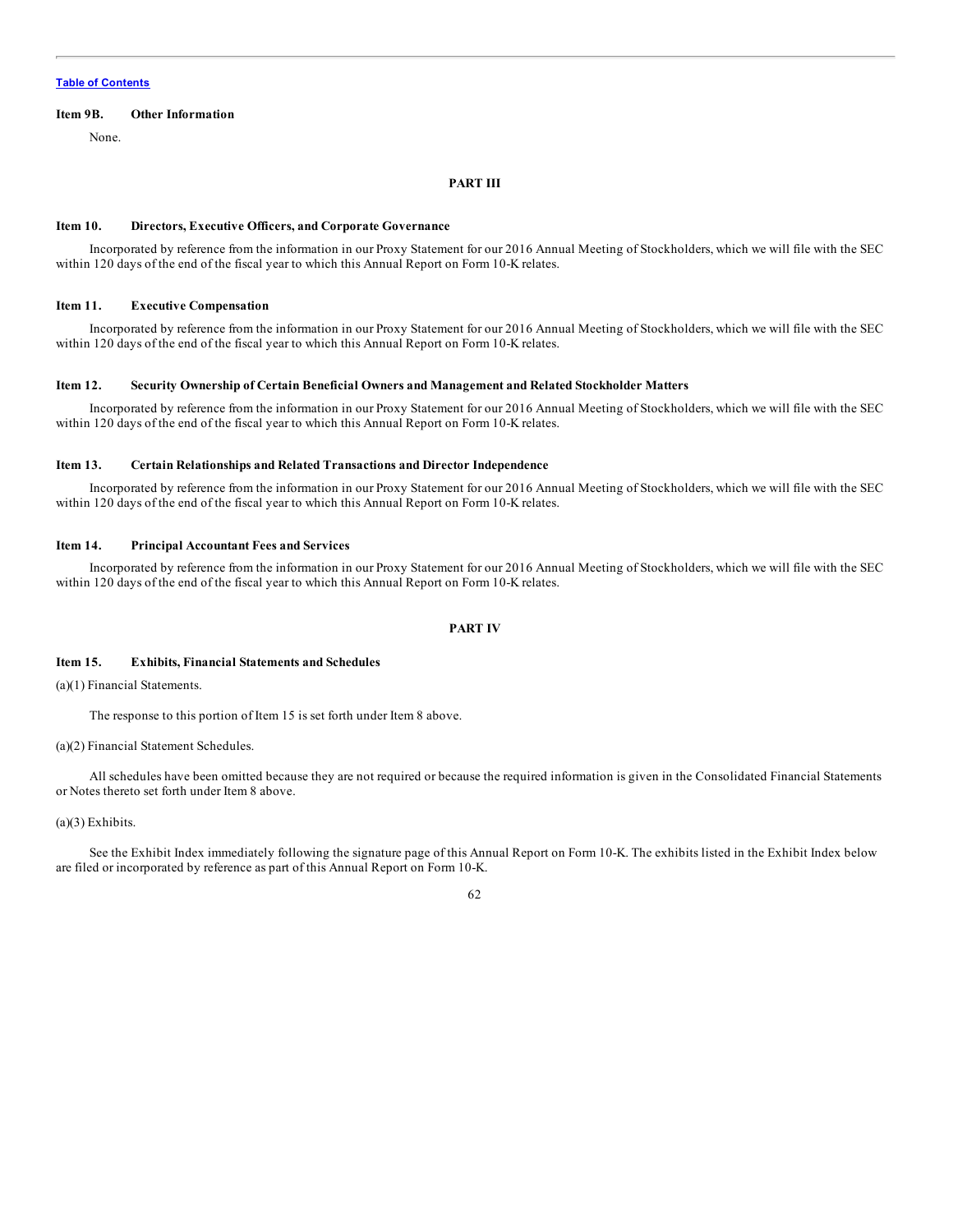## **Signatures**

<span id="page-93-0"></span>Pursuant to the requirements of Section 13 or 15(d) of the Securities Exchange Act of 1934, the registrant has duly caused this report to be signed on its behalf by the undersigned, thereunto duly authorized.

## **BRIGHTCOVE INC.**

By: /s/ David Mendels

David Mendels Chief Executive Officer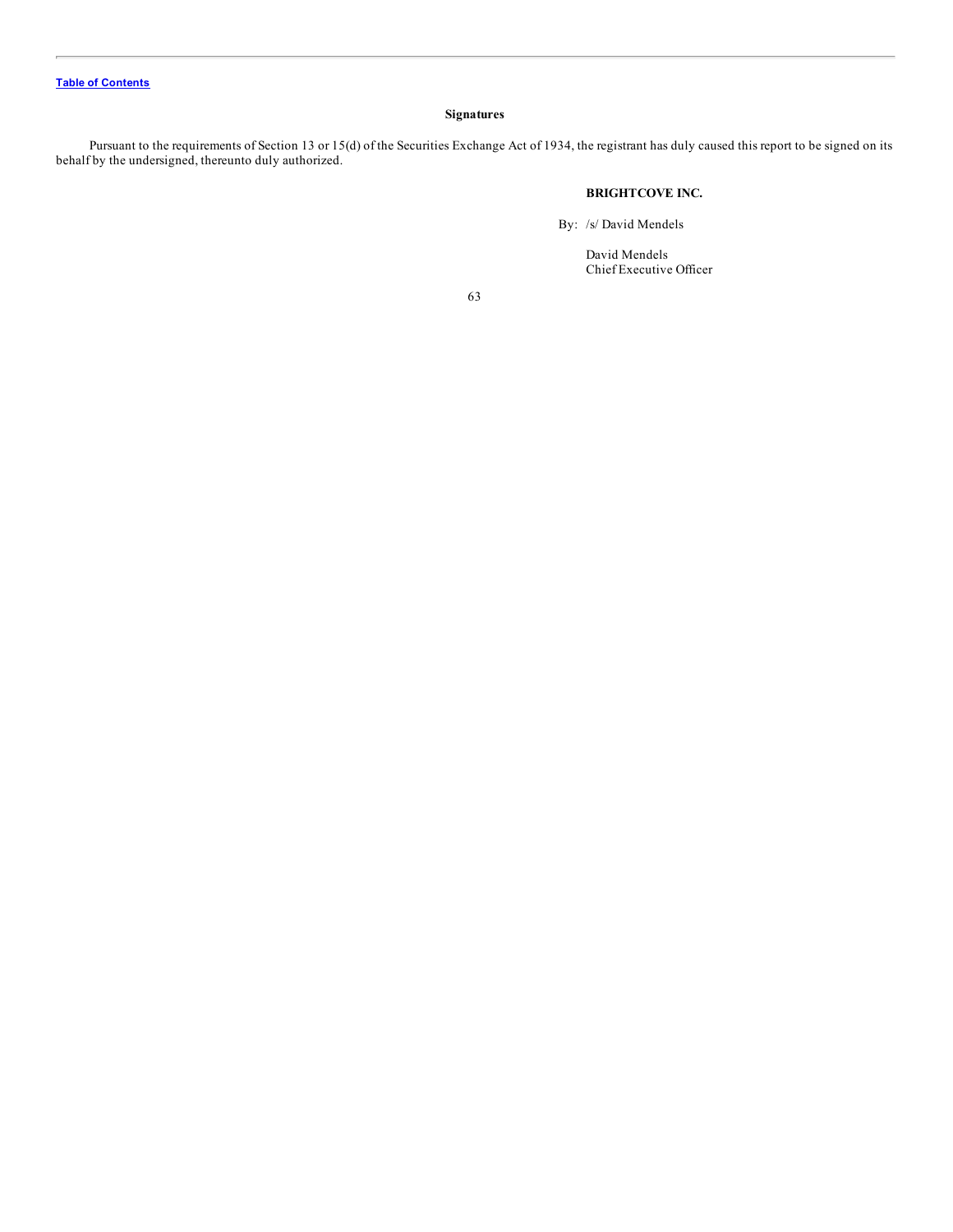## **POWER OF ATTORNEY**

Each person whose individual signature appears below hereby constitutes and appoints Kevin R. Rhodes and David Plotkin, and each of them, with full power of substitution and resubstitution and full power to act without the other, as his or her true and lawful attorney-in-fact and agent to act in his or her name, place and stead and to execute in the name and on behalf of each person, individually and in each capacity stated below, and to file any and all amendments to this Annual Report on Form 10-K, and to file the same, with all exhibits thereto, and other documents in connection therewith, with the Securities and Exchange Commission, granting unto said attorneys-in-fact and agents, and each of them, full power and authority to do and perform each and every act and thing, ratifying and confirming all that said attorneys-in-fact and agents or any of them or their or his substitute or substitutes may lawfully do or cause to be done by virtue thereof.

Pursuant to the requirements of the Securities Exchange Act of 1934, this report has been signed below by the following persons on behalf of the registrant and in the capacities and on the dates indicated.

| Name                                         | <b>Title</b>                                                          | Date              |
|----------------------------------------------|-----------------------------------------------------------------------|-------------------|
| /s/ David Mendels<br>David Mendels           | Chief Executive Officer and Director (Principal Executive<br>Officer) | February 26, 2016 |
| /s/ Kevin R. Rhodes<br>Kevin R. Rhodes       | Chief Financial Officer<br>(Principal Financial Officer)              | February 26, 2016 |
| /s/ Christopher Stagno<br>Christopher Stagno | Chief Accounting Officer<br>(Principal Accounting Officer)            | February 26, 2016 |
| /s/ Jeremy Allaire<br>Jeremy Allaire         | Chairman of the Board of Directors                                    | February 26, 2016 |
| /s/ Deborah Besemer<br>Deborah Besemer       | Director                                                              | February 26, 2016 |
| /s/ Gary Haroian<br>Gary Haroian             | Director                                                              | February 26, 2016 |
| /s/ Derek Harrar<br>Derek Harrar             | Director                                                              | February 26, 2016 |
| /s/ Chet Kapoor<br>Chet Kapoor               | Director                                                              | February 26, 2016 |
| /s/ Scott Kurnit<br>Scott Kurnit             | Director                                                              | February 26, 2016 |
| /s/ David Orfao<br>David Orfao               | Director                                                              | February 26, 2016 |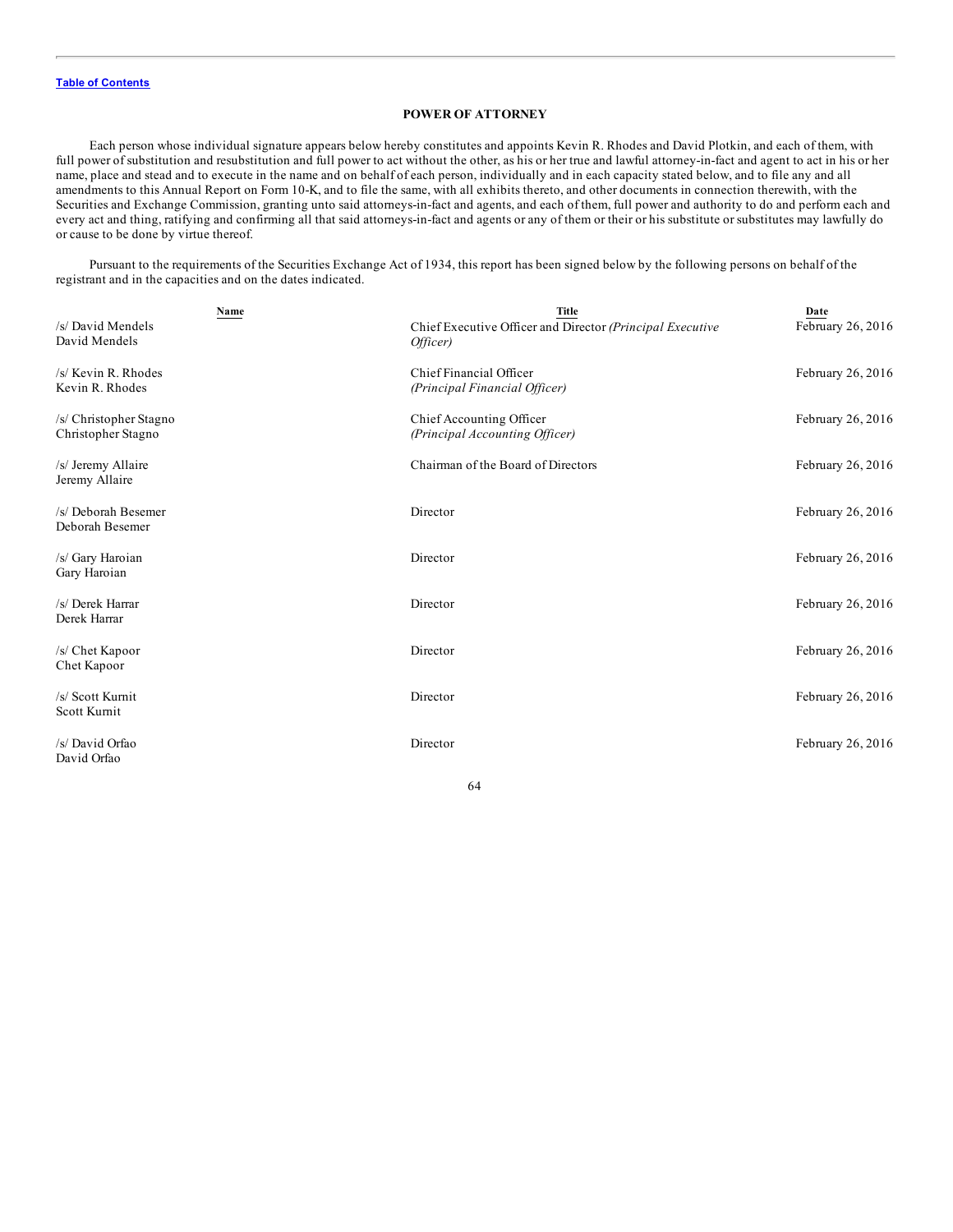# **EXHIBIT INDEX**

| <b>Exhibits</b>     |                                                                                                                                                                                                                                                                      |
|---------------------|----------------------------------------------------------------------------------------------------------------------------------------------------------------------------------------------------------------------------------------------------------------------|
| $2.1*(1)$           | Agreement and Plan of Merger, dated as of July 26, 2012, by and among the Registrant, Zebra Acquisition Corporation, Zencoder Inc.<br>and the Securityholders' Representative named therein.                                                                         |
| $2.2*(2)$           | Asset Purchase Agreement and Plan of Reorganization, dated as of January 6, 2014, by and among the Registrant, Cacti Acquisition<br>LLC, Unicorn Media, Inc., Unicorn Media of Arizona, Inc., U Media Limited and the Securityholders' Representative named therein. |
| $3.1*(3)$           | Eleventh Amended and Restated Certificate of Incorporation.                                                                                                                                                                                                          |
| $3.2*(4)$           | Amended and Restated By-Laws.                                                                                                                                                                                                                                        |
| $4.1*(5)$           | Form of Common Stock certificate of the Registrant.                                                                                                                                                                                                                  |
| $4.2*(6)$           | Second Amended and Restated Investor Rights Agreement dated January 17, 2007, by and among the Registrant, the investors listed<br>therein, and Jeremy Allaire, as amended.                                                                                          |
| $4.3**$             | Warrant to Purchase Stock dated August 31, 2006 issued by the Registrant to ASF Radio, L.P. and Warrant Assignment Form dated<br>November 5, 2015 by and between GE Capital Equity Investments, Inc. and ASF Radio, L.P.                                             |
| $4.4*(7)$           | Warrant to Purchase Stock dated August 31, 2006 issued by the Registrant to TriplePoint Capital LLC.                                                                                                                                                                 |
| $4.5*(8)$           | Brightcove Inc. RSU Inducement Plan.                                                                                                                                                                                                                                 |
| $4.6*(9)$           | Form of Restricted Stock Unit Award Agreement under the Brightcove Inc. 2012 RSU Inducement Plan.                                                                                                                                                                    |
| $10.1*(10)$         | Form of Indemnification Agreement between the Registrant and its directors and executive officers.                                                                                                                                                                   |
| $10.2$ †* (11)      | Amended and Restated 2004 Stock Option and Incentive Plan of the Registrant, together with forms of award agreement.                                                                                                                                                 |
| $10.3$ † * $(12)$   | 2012 Stock Incentive Plan of the Registrant.                                                                                                                                                                                                                         |
| $10.4$ † * $(13)$   | Form of Incentive Stock Option Agreement under the 2012 Stock Incentive Plan.                                                                                                                                                                                        |
| $10.5\uparrow$ (14) | Form of Non-Qualified Stock Option Agreement for Company Employees under the 2012 Stock Incentive Plan.                                                                                                                                                              |
| $10.6*(15)$         | Lease dated February 28, 2007 between Mortimer B. Zuckerman, Edward H. Linde and Michael A. Cantalupa, as Trustees of One<br>Cambridge Center Trust and Brightcove Inc., as amended.                                                                                 |
| $10.7*(16)$         | Lease dated June 15, 2011 between BP Russia Wharf LLC and Brightcove Inc.                                                                                                                                                                                            |
| $10.8*(17)$         | Loan and Security Agreement dated March 30, 2011 between Silicon Valley Bank and Brightcove Inc., as amended.                                                                                                                                                        |
| $10.9*(18)$         | Second Loan Modification Agreement dated April 29, 2013 between Silicon Valley Bank and Brightcove Inc.                                                                                                                                                              |
| $10.10*(19)$        | Third Loan Modification Agreement dated October 3, 2014 between Silicon Valley Bank and Brightcove Inc.                                                                                                                                                              |
| $10.11*(20)$        | Loan and Security Agreement dated November 19, 2015 between Silicon Valley Bank and Brightcove Inc.                                                                                                                                                                  |
| $10.12$ † * $(21)$  | Employment Agreement dated August 8, 2011 between the Registrant and Jeremy Allaire.                                                                                                                                                                                 |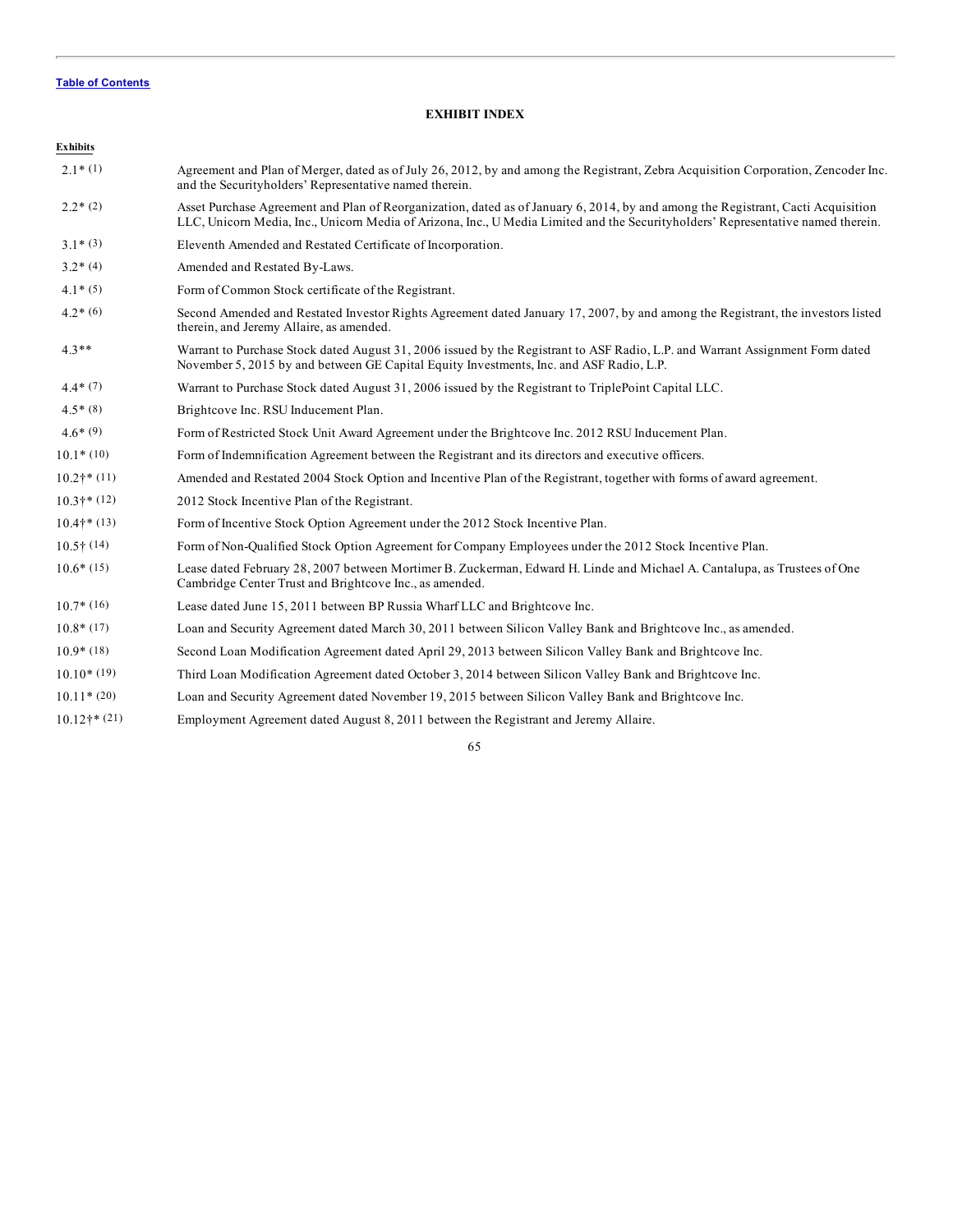| <b>Exhibits</b>           |                                                                                                                                                                                 |
|---------------------------|---------------------------------------------------------------------------------------------------------------------------------------------------------------------------------|
| $10.13$ †* (22)           | Employment Agreement dated August 8, 2011 between the Registrant and David Mendels.                                                                                             |
| $10.14$ †* (23)           | Employment Agreement dated August 8, 2011 between the Registrant and Edward Godin.                                                                                              |
| $10.15$ <sup>*</sup> (24) | Employment Agreement dated August 8, 2011 between the Registrant and Andrew Feinberg.                                                                                           |
| $10.16*(25)$              | Employment Separation Agreement dated January 2, 2013 between the Registrant and Edward Godin.                                                                                  |
| $10.17$ <sup>*</sup> (26) | Amended and Restated Employment Agreement dated July 25, 2013 between Brightcove Inc. and Jeremy Allaire                                                                        |
| $10.18$ <sup>*</sup> (27) | Letter Agreement dated August 25, 2014 between the Registrant and Christopher Menard related to Mr. Menard's resignation and<br>separation from employment with the Registrant. |
| $10.19$ †* (28)           | Employment Agreement dated October 1, 2014 between the Registrant and Jon Corley.                                                                                               |
| $10.20$ †* (29)           | Employment Agreement dated October 1, 2014 between the Registrant and Paul Goetz.                                                                                               |
| $10.21$ †* $(30)$         | Employment Agreement dated November 3, 2014 between the Registrant and Kevin R. Rhodes.                                                                                         |
| $10.22$ †* (31)           | Non-Employee Director Compensation Policy.                                                                                                                                      |
| $10.23$ †* $(32)$         | Senior Executive Incentive Bonus Plan.                                                                                                                                          |
| $10.24$ <sup>*</sup> (33) | Form of Restricted Stock Unit Award Agreement under the 2012 Stock Incentive Plan.                                                                                              |
| $10.25$ <sup>*</sup> (34) | Form of Restricted Stock Unit Award Agreement for Company Employees under the 2012 Stock Incentive Plan.                                                                        |
| $10.26$ †* (35)           | Form of Restricted Stock Unit Award Agreement for Non-Employee Directors under the 2012 Stock Incentive Plan.                                                                   |
| $10.27*(36)$              | Form of Non-Qualified Stock Option Agreement for Non-Employee Directors under the 2012 Stock Incentive Plan.                                                                    |
| $21.1**$                  | Subsidiaries of the Registrant.                                                                                                                                                 |
| $23.1**$                  | Consent of Ernst & Young LLP, Independent Registered Public Accounting Firm.                                                                                                    |
| $24.1**$                  | Power of Attorney (included on signature page).                                                                                                                                 |
| $31.1**$                  | Certification of Chief Executive Officer Pursuant to Section 302 of the Sarbanes-Oxley Act of 2002.                                                                             |
| $31.2**$                  | Certification of Chief Financial Officer Pursuant to Section 302 of the Sarbanes-Oxley Act of 2002.                                                                             |
| $32.1**$                  | Certification of Chief Executive Officer and Chief Financial Officer Pursuant to Section 906 of the Sarbanes-Oxley Act of 2002.                                                 |
| $101.$ INS**              | XBRL Instance Document.                                                                                                                                                         |
| 101.SCH**                 | XBRL Taxonomy Extension Schema Document.                                                                                                                                        |
| 101.CAL**                 | XBRL Taxonomy Extension Calculation Linkbase Document.                                                                                                                          |
| 101.DEF**                 | XBRL Taxonomy Extension Definition Linkbase Document.                                                                                                                           |
| $101.LAB**$               | XBRL Taxonomy Extension Label Linkbase Document.                                                                                                                                |
| 101.PRE**                 | XBRL Taxonomy Extension Presentation Linkbase Document.                                                                                                                         |

(1) Filed as Exhibit 2.1 to the Registrant's Current Report on Form 8-K filed with the Securities and Exchange Commission on July 26, 2012.

(2) Filed as Exhibit 2.1 to the Registrant's Current Report on Form 8-K filed with the Securities and Exchange Commission on January 6, 2014.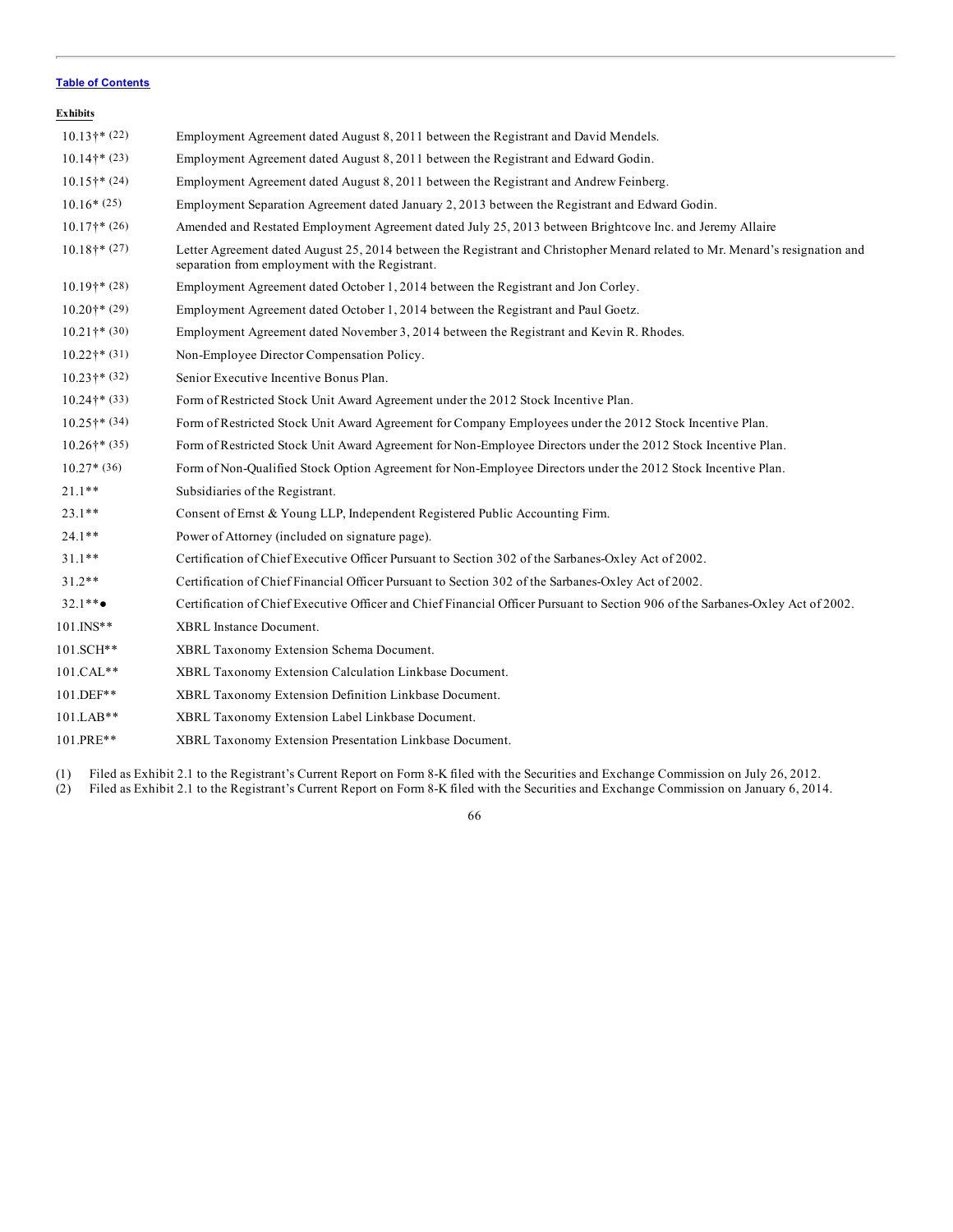- (3) Filed as Exhibit 3.2 to Amendment No. 5 to the Registrant's Registration Statement on Form S-1 filed with the Securities and Exchange Commission on February 6, 2012.
- (4) Filed as Exhibit 3.3 to Amendment No. 5 to the Registrant's Registration Statement on Form S-1 filed with the Securities and Exchange Commission on February 6, 2012.
- (5) Filed as Exhibit 4.1 to Amendment No. 5 to the Registrant's Registration Statement on Form S-1 filed with the Securities and Exchange Commission on February 6, 2012.
- (6) Filed as Exhibit 4.2 to the Registrant's Registration Statement on Form S-1 filed with the Securities and Exchange Commission on August 24, 2011.
- (7) Filed as Exhibit 4.4 to the Registrant's Registration Statement on Form S-1 filed with the Securities and Exchange Commission on August 24, 2011.
- (8) Filed as Exhibit 4.4 to the Registrant's Registration Statement on Form S-8 filed with the Securities and Exchange Commission on August 14, 2012.
- (9) Filed as Exhibit 4.5 to the Registrant's Registration Statement on Form S-8 filed with the Securities and Exchange Commission on August 14, 2012.
- (10) Filed as Exhibit 10.1 to Amendment No. 5 to the Registrant's Registration Statement on Form S-1 filed with the Securities and Exchange Commission on February 6, 2012.
- (11) Filed as Exhibit 10.2 to the Registrant's Registration Statement on Form S-1 filed with the Securities and Exchange Commission on August 24, 2011.
- (12) Filed as Exhibit 10.3 to Amendment No. 5 to the Registrant's Registration Statement on Form S-1 filed with the Securities and Exchange Commission on February 6, 2012.
- (13) Filed as Exhibit 10.4 to Amendment No. 5 to the Registrant's Registration Statement on Form S-1 filed with the Securities and Exchange Commission on February 6, 2012.
- (14) Filed as Exhibit 10.5 to Amendment No. 5 to the Registrant's Registration Statement on Form S-1 filed with the Securities and Exchange Commission on February 6, 2012.
- (15) Filed as Exhibit 10.6 to the Registrant's Registration Statement on Form S-1 filed with the Securities and Exchange Commission on August 24, 2011.
- (16) Filed as Exhibit 10.7 to the Registrant's Registration Statement on Form S-1 filed with the Securities and Exchange Commission on August 24, 2011.
- (17) Filed as Exhibit 10.8 to the Registrant's Registration Statement on Form S-1 filed with the Securities and Exchange Commission on August 24, 2011.
- (18) Filed as Exhibit 10.1 to the Registrant's Current Report on Form 8-K filed with the Securities and Exchange Commission on April 30, 2013.
- (19) Filed as Exhibit 10.1 to the Registrant's Current Report on Form 8-K filed with the Securities and Exchange Commission on October 7, 2014.
- (20) Filed as Exhibit 10.1 to the Registrant's Current Report on Form 8-K filed with the Securities and Exchange Commission on November 20, 2015.
- (21) Filed as Exhibit 10.9 to the Registrant's Registration Statement on Form S-1 filed with the Securities and Exchange Commission on August 24, 2011.
- (22) Filed as Exhibit 10.10 to the Registrant's Registration Statement on Form S-1 filed with the Securities and Exchange Commission on August 24, 2011.
- (23) Filed as Exhibit 10.11 to the Registrant's Registration Statement on Form S-1 filed with the Securities and Exchange Commission on August 24, 2011.
- (24) Filed as Exhibit 10.13 to the Registrant's Registration Statement on Form S-1 filed with the Securities and Exchange Commission on August 24, 2011.
- (25) Filed as Exhibit 10.14 to the Registrant's Annual Report on Form 10-K filed with the Securities and Exchange Commission on March 5, 2013. (26) Filed as Exhibit 10.1 to the Registrant's Current Report on Form 8-K filed with the Securities and Exchange Commission on July 25, 2013.
- (27) Filed as Exhibit 10.1 to the Registrant's Quarterly Report on Form 10-Q filed with the Securities and Exchange Commission on November 3, 2014.
	- 67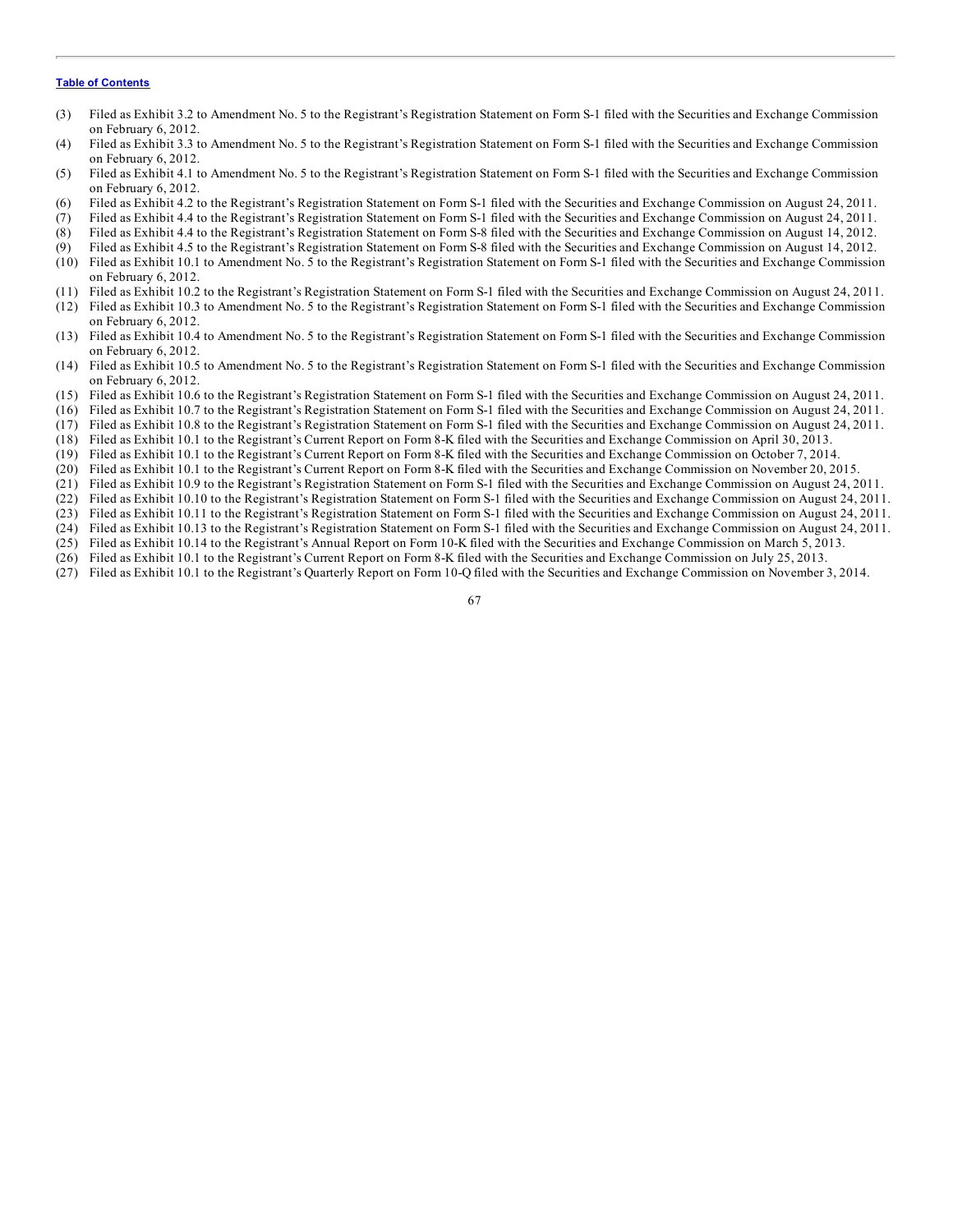- (28) Filed as Exhibit 10.2 to the Registrant's Quarterly Report on Form 10-Q filed with the Securities and Exchange Commission on November 3, 2014.
- (29) Filed as Exhibit 10.3 to the Registrant's Quarterly Report on Form 10-Q filed with the Securities and Exchange Commission on November 3, 2014.
- (30) Filed as Exhibit 10.1 to the Registrant's Current Report on Form 8-K filed with the Securities and Exchange Commission on November 10, 2014.
- (31) Filed as Exhibit 10.14 to Amendment No. 5 to the Registrant's Registration Statement on Form S-1 filed with the Securities and Exchange Commission on February 6, 2012.
- (32) Filed as Exhibit 10.15 to Amendment No. 5 to the Registrant's Registration Statement on Form S-1 filed with the Securities and Exchange Commission on February 6, 2012.
- (33) Filed as Exhibit 10.16 to Amendment No. 5 to the Registrant's Registration Statement on Form S-1 filed with the Securities and Exchange Commission on February 6, 2012.
- (34) Filed as Exhibit 10.17 to Amendment No. 5 to the Registrant's Registration Statement on Form S-1 filed with the Securities and Exchange Commission on February 6, 2012.
- (35) Filed as Exhibit 10.18 to Amendment No. 5 to the Registrant's Registration Statement on Form S-1 filed with the Securities and Exchange Commission on February 6, 2012.
- (36) Filed as Exhibit 10.19 to Amendment No. 5 to the Registrant's Registration Statement on Form S-1 filed with the Securities and Exchange Commission on February 6, 2012.
- Incorporated herein by reference.
- Filed herewith.
- The certifications furnished in Exhibit 32.1 hereto are deemed to accompany this Annual Report on Form 10-K and will not be deemed "filed" for purposes of Section 18 of the Securities Exchange Act of 1934, as amended. Such certifications will not be deemed to be incorporated by reference into any filings under the Securities Act of 1933, as amended, or the Securities Exchange Act of 1934, as amended, except to the extent that the Registrant specifically incorporates it by reference.
- † Indicates a management contract or any compensatory plan, contract or arrangement.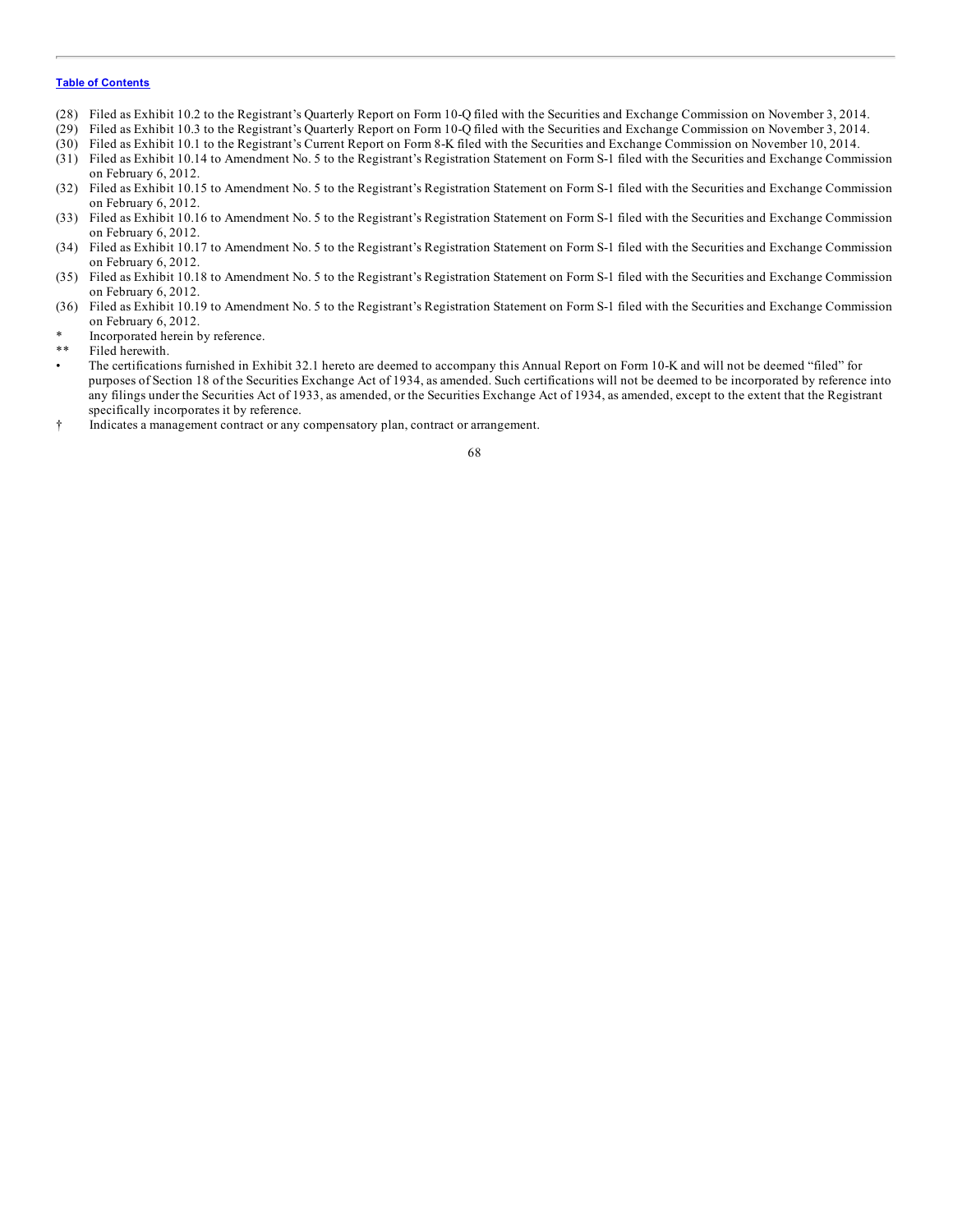#### **WARRANT**

## **TO PURCHASE SHARES OF SERIES B CONVERTIBLE PREFERRED STOCK**

THIS CERTIFIES THAT, for good and valuable consideration received from **ASF Radio, L.P.** ("Warrantholder"), Warrantholder is entitled to subscribe for and purchase **36,437** shares (as adjusted pursuant to provisions hereof, the "Shares") of the fully paid and non-assessable Series B Convertible Preferred Stock of **Brightcove Inc.**, a Delaware corporation with its principal place of business at 290 Congress Street, 4th Floor, Boston, MA 02210 (the "Company"), at an exercise price per share of \$2.47 (such price and such other price as shall result, from time to time, from adjustments specified herein, is hereafter referred to as the "Exercise Price"), subject to the provisions and upon the terms and conditions hereinafter set forth. As used herein, the term "Preferred Stock" or "Shares" shall mean the Company's presently authorized Series B Convertible Preferred Stock, and any stock into or for which such Series B Convertible Preferred Stock may hereafter be converted or exchanged pursuant to the Certificate of Incorporation of the Company as from time to time amended as provided by law and in such Certificate. As used herein, term "Grant Date" shall mean August 31, 2006. The Company acknowledges that the cash consideration paid by Warrantholder for this Warrant is \$10.00 for income tax purposes, that such amount has been duly received by the Company, and that this Warrant is issued in connection with that certain financial accommodation entered into by and between Company as the obligor and Warrantholder as the obligee thereunder (the "Financing Arrangement").

In the event that all preferred stock is mandated to be converted into Common Stock, this Warrant shall be exercisable solely for such Common Stock, and any reference throughout this Warrant to shares of Preferred Stock shall be deemed to refer to the shares of Common Stock into which the Preferred Stock may be converted in accordance with the conversion formula set forth in the Company's Certificate of Incorporation, as amended from time to time.

1. Term. The purchase rights represented by this Warrant are exercisable, in whole or in part, at any time and from time to time, from and after the Grant Date and on or prior to the tenth anniversary of the Grant Date.

### 2. Method of Exercise; Net Issue Exercise.

2.1 Method of Exercise; Payment; Issuance of New Warrant. The purchase rights represented by this Warrant may be exercised by the Warrantholder, in whole or in part and from time to time, by the surrender of this Warrant (with the notice of exercise form attached hereto as Exhibit A duly executed) at the principal office of the Company and by the payment to the Company of an amount equal to the then applicable Exercise Price per share multiplied by the number of Shares then being purchased. The Warrantholder shall be deemed to have become the holder(s) of record of, and shall be treated for all purposes as the record holder(s) of, the Shares represented thereby (and such Shares shall be deemed to have been issued) immediately prior to the close of business on the date or dates upon which this Warrant is exercised. In the event of any exercise of the rights represented by this Warrant, certificates for the Shares so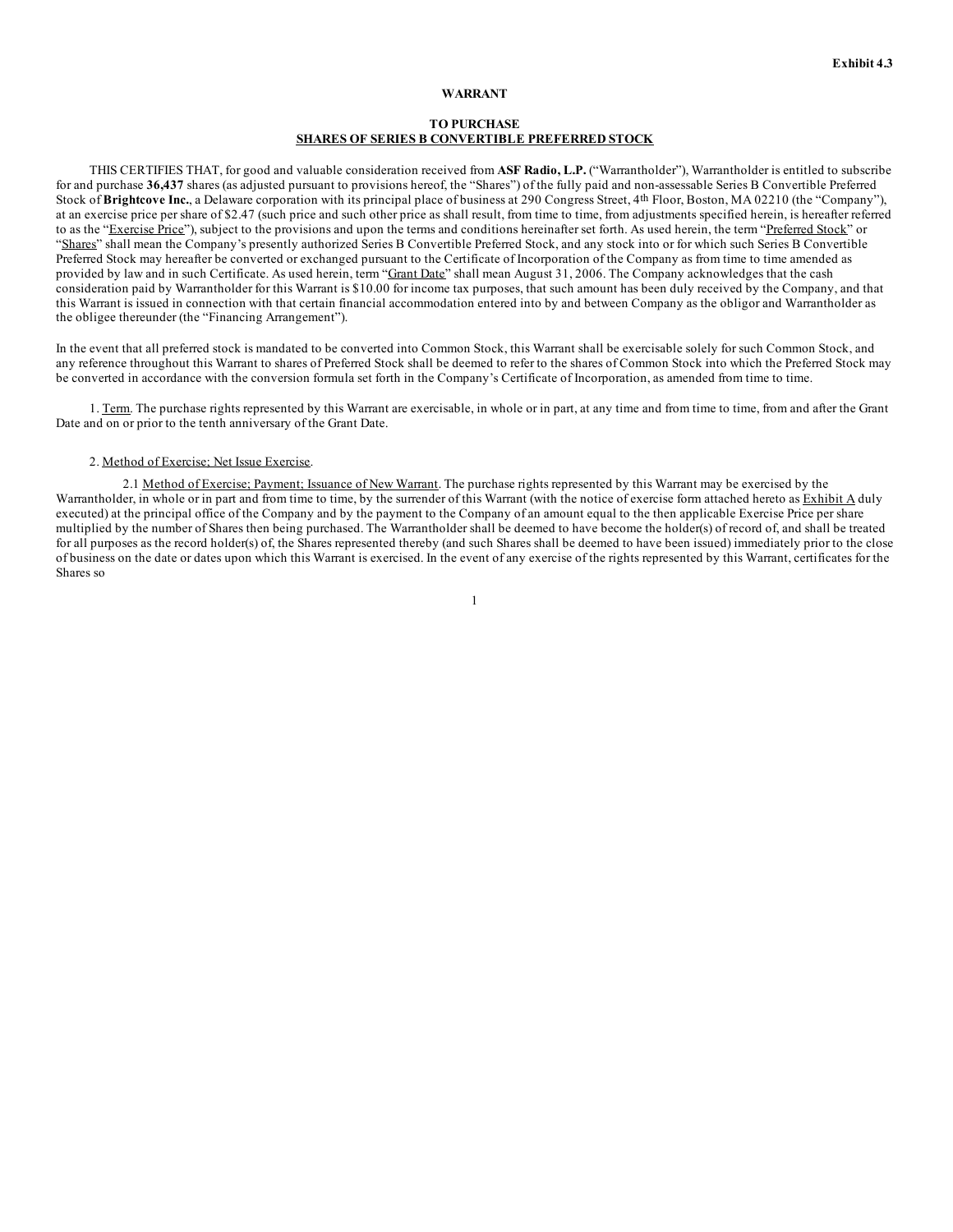[purchased](#page-1-0) shall be promptly delivered to the holder hereof as soon as possible (and in any event within five business days of receipt of such notice) and, unless this Warrant has been fully exercised, a new warrant representing the portion of the Shares, if any, with respect to which this Warrant shall not then have been exercised shall also be issued to the holder hereof as soon as possible (and in any event within such five business day period).

### 2.2 Non-Cash Exercise.

(a) In lieu of payment in cash, the rights represented by this Warrant may also be exercised by a written notice of exercise in the form of  $Exhibit$ A attached hereto, pro[viding](#page-3-0) for the non-cash exercise of this Warrant for the Shares equal to the value (as determined below) of this Warrant (or the portion thereof being exercised), [specifying](#page-12-0) that this non-cash exercise election has been made, and the net number of Shares to be issued after giving effect to such non-cash exercise. In the [event](#page-28-0) the [Warrantholder](#page-27-0) makes such election, Company shall issue to the holder a number of shares computed using the following formula:

$$
X = \frac{Y(A-B)}{A}
$$

Where:

- $X =$  the [number](#page-32-0) of Shares to be issued to the holder
- $Y =$  the number of Shares [purchasable](#page-34-0) under the Warrant or, if only a portion of the Warrant is being exercised, the portion of the Warrant being exercised (as of the date of such [non-cash](#page-56-0) exercise)
- A = the Fair Market Value of one Share of [Preferred](#page-59-0) Stock (as of the date of such non-cash exercise)
- B = Exercise Price of one [Share](#page-89-0) of Preferred Stock (as adjusted to the date of such [non-cash](#page-89-0) exercise)

(b) For p[urposes](#page-92-0) of this Section 2.2, the "Fair Market Value" of one share of the Company's Preferred Stock shall be equal to the number of shares of Common Stock into which each share of Preferred Stock is convertible as of the date of the exercise, multiplied by the "Fair Market Value" of a share of Common Stock (as determined [pursuant](#page-92-0) to this Section 2.2). The Fair Market Value of one share of the Company's Common Stock shall be equal to either (i) if the exercise of this [Warrant](#page-92-0) occurs in connection with an initial public offering of the Company, then the Fair Market Value shall be equal to the "initial price to public" specified in the final [prospectus](#page-92-0) with respect to the initial public offering, or (ii) if the exercise of this Warrant occurs after an initial public offering of the Company but not in [connection](#page-92-0) therewith, then the Fair Market Value shall be equal to the average of the closing price(s) of the Company's Common Stock as quoted over the counter or on any [exchang](#page-92-0)e on which the Common Stock is listed as such closing prices are published in The Wall Street Journal for the fifteen trading days (or such lesser number of trading days as the stock may have been actually trading) ending on the day prior to the date of determination of Fair Market Value. Notwithstanding the foregoing, if the Warrant is exercised in connection with a merger or sale of all or substantially all of the Company's assets or stock, Fair [Market](#page-92-0) Value shall mean the value that would have been allocable to or received in respect of a Warrant Share had the [Warrant](#page-93-0) been exercised prior to such merger or sale. If the Common Stock is not traded Over-The-Counter or on an exchange, or if the Warrant is not exercised in connection with a merger or sale of all or substantially all of its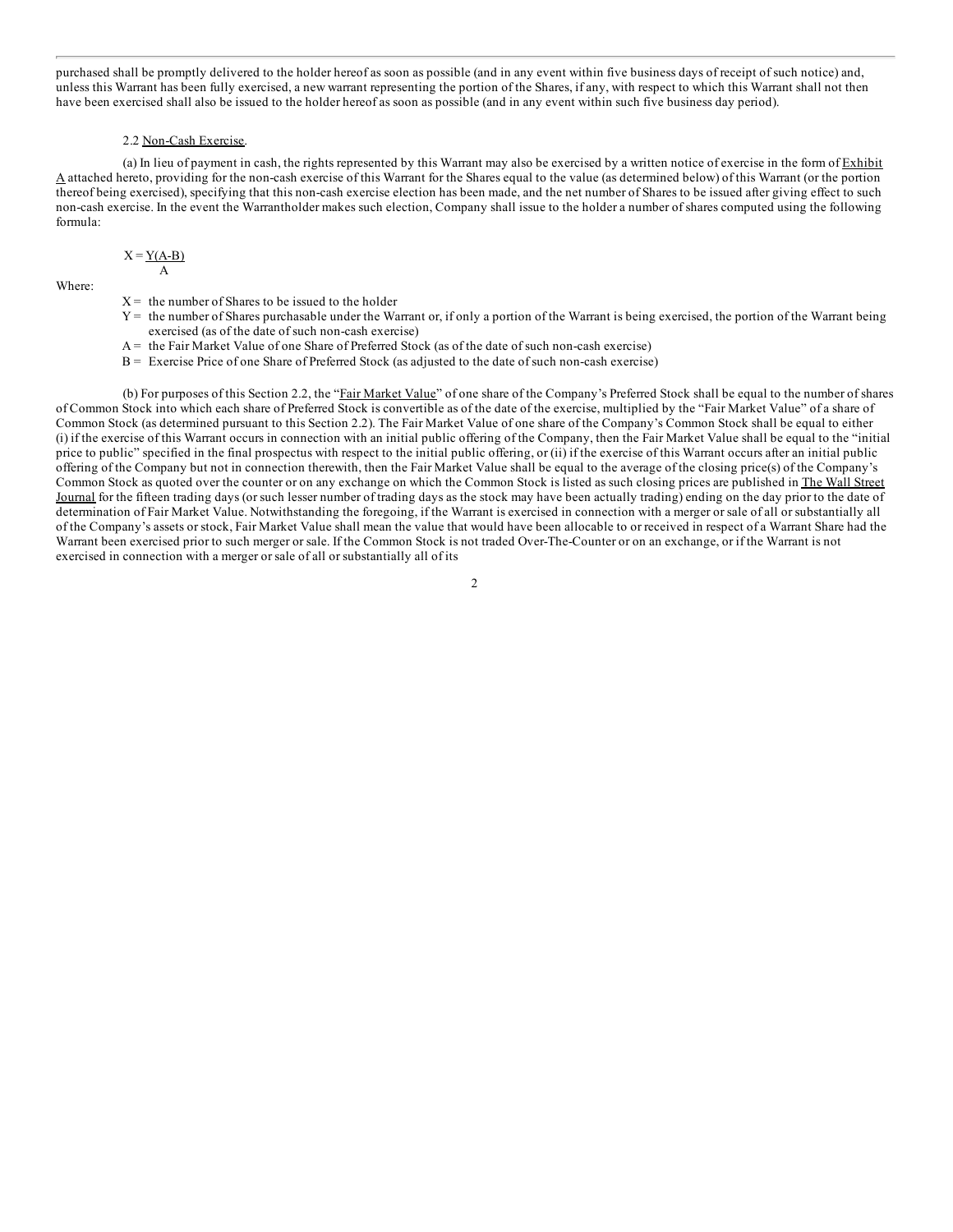assets, the Fair Market Value shall be determined in good faith by the Company's board of directors. If the holder hereof does not agree with the [determination](#page-1-0) of Fair Market Value as determined by the Company's board of directors, the Company and the holder hereof shall negotiate an appropriate Fair Market Value. If after ten (10) days, the Company and the holder cannot agree, then the holder may request that the Fair Market Value be determined by an investment banker of national reputation selected by the Company and reasonably acceptable to the Warrantholder. The fees and expenses of such investment banker shall be borne by the Company unless the Fair Market Value determined by such investment banker is equal to or less than the Fair Market Value as determined by the Company, in which event the fees and expenses of such investment banker shall be borne by the holder hereof.

2.3 Exercise Into Common Stock. Upon any exercise of this Warrant, at the written election of the holder, this Warrant may be exercised into the number of shares of Common Stock into which the Shares issuable upon such exercise are then convertible.

2.4 Automatic Exercise. Immediately before the expiration or termination of this Warrant, to the extent this Warrant is not previously exercised, and if the Fair Market Value of one share of whichever is applicable of either (i) the Preferred Stock subject to this Warrant or (ii) the Company's Common Stock issuable upon conversion of the Preferred Stock subject to this Warrant, is greater than the Exercise Price, then in effect as adjusted pursuant to this Warrant, then this Warrant shall be deemed automatically exercised pursuant to Section 2.2 above, even if not surrendered. For purposes of such automatic exercise, the Fair Market Value of the Company's Common Stock upon such expiration shall be determined pursuant to Section 2.2 (b) above. To the extent this Warrant or any portion thereof is deemed automatically exercised pursuant to this Section, the Company agrees to promptly notify the Warrantholder of the number of Shares, if any, the holder hereof is to receive by reason of such automatic exercise.

2.5 Exercise in Connection with an Initial Public Offering, Sale or Merger Notwithstanding any other provision hereof, if the exercise of all or any portion of this Warrant is made or to be made in connection with the occurrence of a public offering, sale or merger of the Company, the exercise of all or any portion of this Warrant shall, at the written election of the Warrantholder, be conditioned upon the consummation of the public offering, sale or merger of the Company, in which case such exercise shall not be deemed to be effective until the consummation of such transaction. In the event that the transaction is not consummated within 45 days of the targeted date of the transaction, any such exercise shall, at the election of the Warrantholder, be deemed rescinded.

3. Stock Fully Paid; Reservation of Shares. All Shares that may be issued upon the exercise of the rights represented by this Warrant and Common Stock issuable upon conversion of such Shares will, upon issuance, be validly issued, fully paid and non-assessable, issued in compliance with all applicable federal and state securities laws, and free from all taxes, liens and charges with respect to the issue thereof. During the period within which the rights represented by this Warrant may be exercised, the Company will at all times have authorized and reserved for the purpose of issuance upon exercise of the purchase rights evidenced by this Warrant, a sufficient number of shares of its Preferred Stock (and Common Stock issuable upon conversion of such shares of Preferred Stock) to provide for the exercise of the rights represented by this Warrant.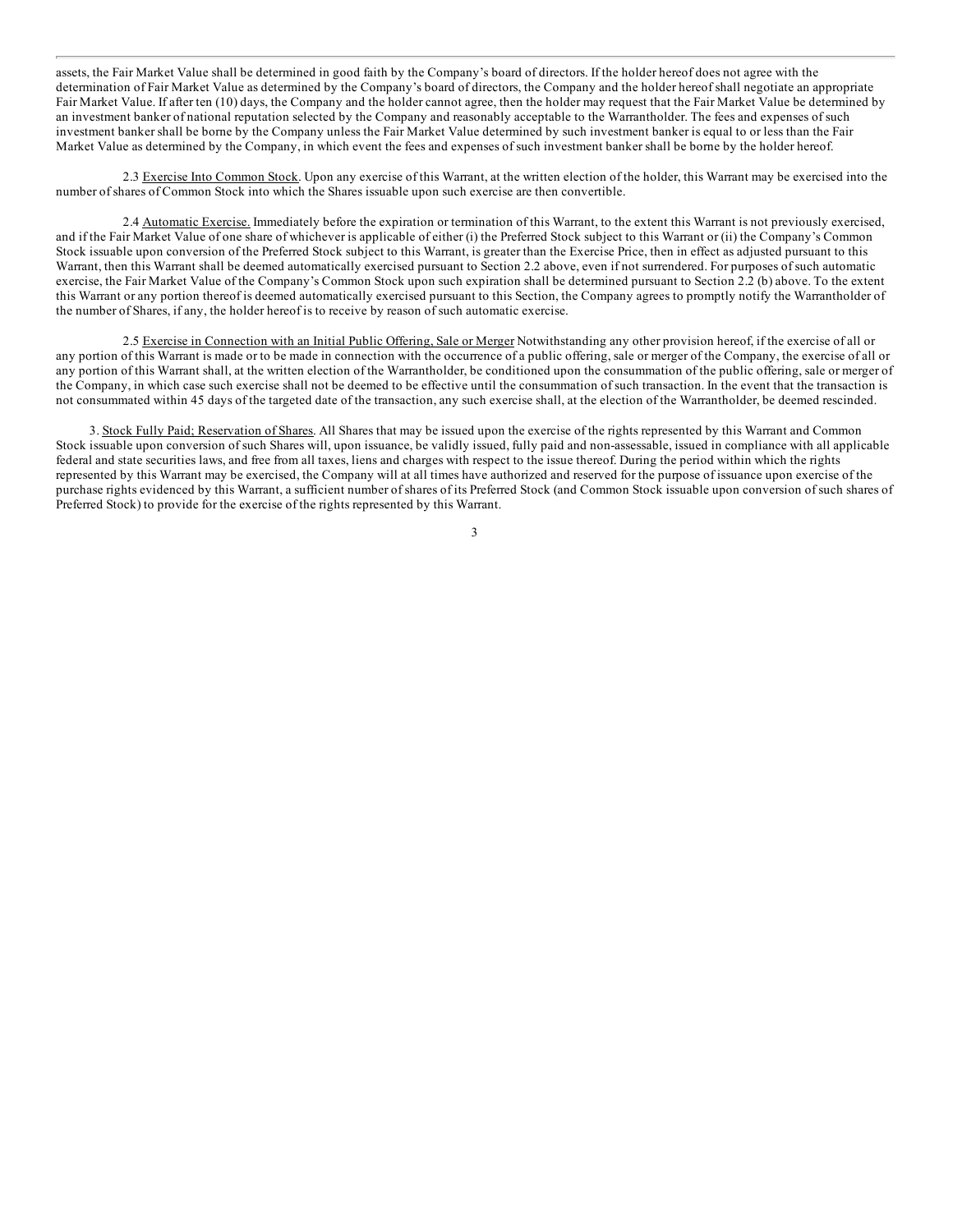4. Adjustment of Exercise Price and Number of Shares. Without duplication of any such adjustment made pursuant to the terms of the Company's [Certificate](#page-1-0) of Incorporation, the number of Shares purchasable upon the exercise of this Warrant and the Exercise Price shall be subject to adjustment from time to time upon the occurrence of certain events, as follows:

(a) Reclassification, Reorganization, Change or Conversion. In case of any reclassification, reorganization, change or conversion of securities of the class issuable upon exercise of this Warrant (other than a change in par value, or from par value to no par value, or from no par value to par value, or as a result of a subdivision or combination), then in any of these events, the Company shall execute a replacement warrant (a "New Warrant"), in form and substance reasonably satisfactory to the holder of this Warrant, upon the exercise of which (and at a total purchase price under the New Warrant not to exceed that payable upon the exercise in full of this Warrant) the holder of the New Warrant shall receive, in lieu of each Share receivable upon the exercise of this Warrant, the same kind and amount of shares of stock, other securities, money and property receivable by a holder of one share of Preferred Stock upon such reclassification, reorganization, change or conversion. Such New Warrant shall provide for adjustments that shall be as nearly equivalent as may be practicable to the adjustments provided for in this Section 4. The provisions of this section (a) shall similarly apply to successive reclassifications, reorganizations, changes, or conversions.

(b) Merger or Sale. In case of any (i) consolidation or merger of the Company with or into another corporation or entity (other than a merger with another corporation or entity in which the Company is the surviving corporation and which does not result in any reclassification or change of outstanding securities issuable upon exercise of this Warrant), or (ii) sale of all or substantially all of the assets or stock of the Company, then in either of such events, the Company, or such successor or purchasing corporation, as the case may be, shall execute a replacement warrant (a "New Warrant"), in form and substance reasonably satisfactory to the holder of this Warrant, upon the exercise of which (and at a total purchase price under the New Warrant not to exceed that payable upon the exercise in full of this Warrant) the holder of the New Warrant shall receive securities of the issuer of the New Warrant (shares of preferred or common stock or other applicable securities of such new issuer) with aggregate value equivalent to the value of the securities of the Company issuable upon exercise of this Warrant immediately prior to such merger or sale. Such New Warrant shall provide for adjustments that shall be as nearly equivalent as may be practicable to the adjustments provided for in this Section 4. The provisions of this section (b) shall similarly apply to successive mergers and sales.

(c) Subdivisions or Combination of Shares; Stock Dividends. In the event that the Company shall at any time subdivide the outstanding shares of Preferred Stock, or shall issue a stock dividend on its outstanding shares of Preferred Stock, the number of Shares issuable upon exercise of this Warrant immediately prior to such subdivision or immediately prior to the issuance of such stock dividend shall be proportionately increased, and the Exercise Price shall be proportionately decreased, and in the event that the Company shall at any time combine the outstanding shares of Preferred Stock, the number of Shares issuable upon exercise of this Warrant immediately prior to such combination shall be proportionately decreased, and the Exercise Price shall be proportionately increased, effective at the close of business on the date of such subdivision, stock dividend or combination, as the case may be.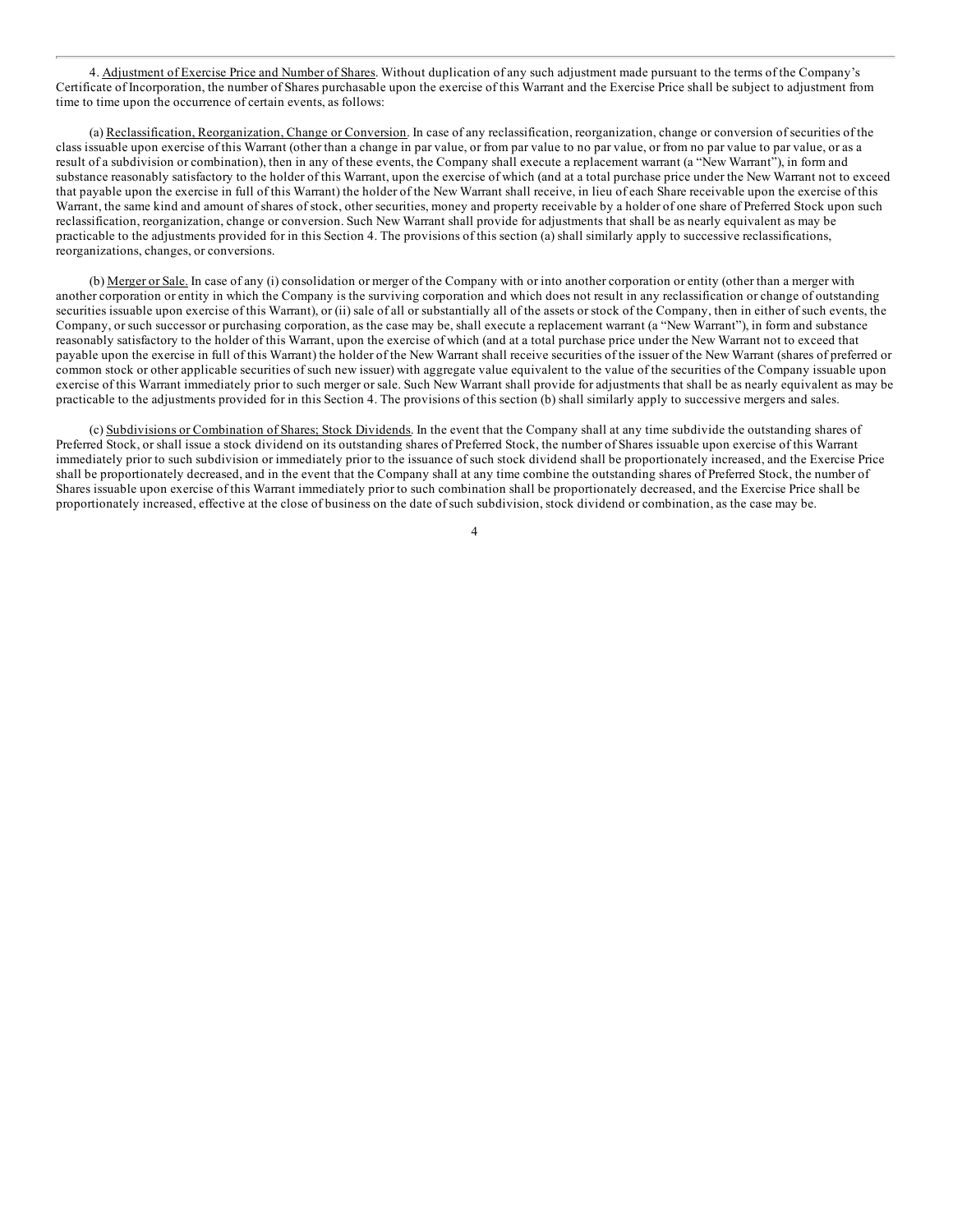(d) Issuance of Additional Shares In the event that the Company shall at any time make an issuance of "Additional Shares" for consideration [\(calculated](#page-1-0) after giving effect to the price at which any preferred shares may be converted to Common Stock) which is less than the Exercise Price per share, then the price at which the Shares may be converted into the Company's Common Stock shall be subject to the same adjustment, if any, to the price at which the Company's Preferred Stock may be converted into the Company's Common Stock pursuant to the Company's Certificate of Incorporation (as may be amended from time to time), and such adjustment shall be effective as to the Shares receivable upon the exercise of this Warrant regardless of whether or not such conversion price adjustment under such Certificate requires the actual issuance of the affected shares of Preferred Stock. "Additional Shares" shall be defined as the issuance of additional shares of any series of Preferred Stock or of Common Stock as set forth in the Company's Certificate of Incorporation. For clarity, if no adjustment to the price at which the Company's Preferred Stock may be converted into the Company's Common Stock is made in accordance with the Company's Certificate of Incorporation, then the price at which the Shares may be converted into the Company's Common Stock shall not be adjusted.

(e) No Impairment. The Company will not, by amendment of its Certificate of Incorporation or any other organizational or shareholder rights documents of the Company, or through any reorganization, recapitalization, transfer of assets, consolidation, merger, dissolution, issue or sale of securities or any other voluntary action, seek to avoid the observance or performance of any of the terms to be observed or performed hereunder by the Company, but will at all times in good faith assist in the carrying out of all the provisions of this Section 4 and in the taking of all such action as may be necessary or appropriate in order to protect the rights of the holder of this Warrant against impairment.

#### (f) Notices of Record Date. In case at any time:

(i) the Company shall declare any dividend upon its Preferred Stock or Common Stock payable in cash or stock (other than a dividend on the Common Stock payable in shares of Common Stock) or make any other distribution to the holders of its Preferred Stock or its Common Stock;

(ii) the Company shall offer for subscription pro rata to the holders of its Preferred Stock any additional shares of stock of any class, or other rights;

(iii) there shall be any capital reorganization or reclassification of the capital stock of the Company which affects the Preferred Stock or the Common Stock, or a consolidation or merger of the Company with or into, or a sale of all or substantially all its assets to another entity or entities; or

(iv) there shall be a voluntary or involuntary dissolution, liquidation or winding up of the Company;

then, in any one or more of said cases, the Company shall give notice as provided in Section 11(e) hereunder as follows: (A) at least 10 days' prior written notice of the date on which the books of the Company shall close or a record shall be taken for such dividend, distribution or subscription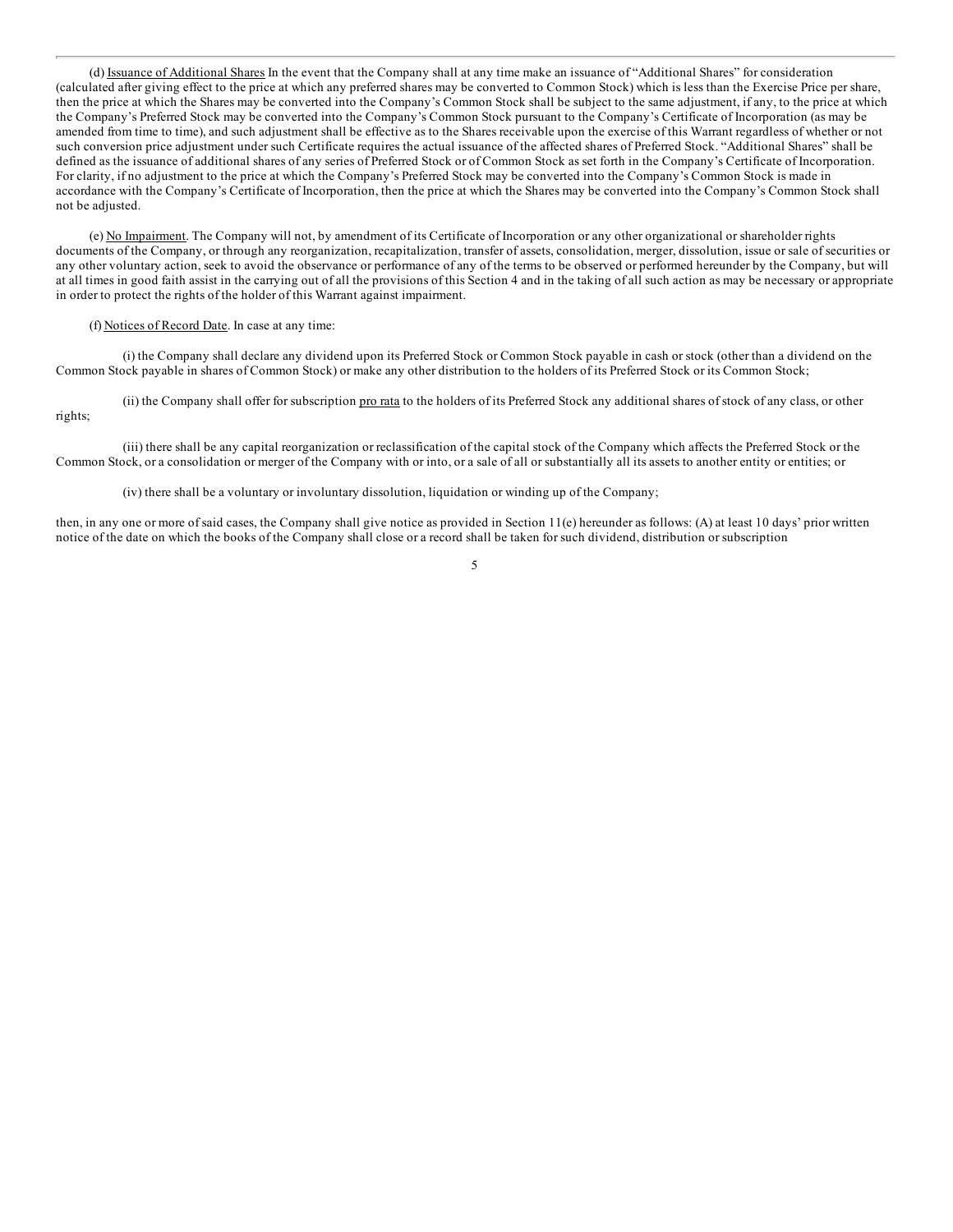[rights](#page-1-0) or for determining rights to vote in respect of any such reorganization, reclassification, consolidation, merger, sale, dissolution, liquidation or winding up, and (B) in the case of any such reorganization, reclassification, consolidation, merger, sale, dissolution, liquidation or winding up, at least 10 days' prior written notice of the date when the same shall take place. Such notice in accordance with the foregoing clause (A) shall also specify, in the case of any such dividend, distribution or subscription rights, the date on which the holders of Preferred Stock or Common Stock shall be entitled thereto, and such notice in accordance with the foregoing clause (B) shall also specify the date on which the holders of Preferred Stock or Common Stock shall be entitled to exchange their Preferred Stock or Common Stock for securities or other property deliverable upon such reorganization, reclassification, consolidation, merger, sale, dissolution, liquidation or winding up, as the case may be.

5. Notice of Adjustments. Whenever the Exercise Price shall be adjusted pursuant to the provisions hereof, the Company shall within ten (10) days of such adjustment deliver a certificate signed on behalf of the Company by its chief financial officer to the holder of this Warrant setting forth, in reasonable detail, the event requiring the adjustment, the amount of the adjustment, the method by which such adjustment was calculated, and the Exercise Price after giving effect to such adjustment.

6. Fractional Shares. No fractional shares of Preferred Stock or Common Stock will be issued in connection with any exercise hereunder, but in lieu of such fractional shares the Company shall make a cash payment therefor upon the basis of the Exercise Price then in effect.

### 7. Compliance with Securities Act; Disposition of Warrant or Shares of Preferred Stock

(a) Compliance with Securities Act. The holder of this Warrant, by acceptance hereof, agrees that this Warrant, the shares of Preferred Stock to be issued upon exercise hereof and the Common Stock to be issued upon the conversion of such Preferred Stock, are being acquired for investment purposes only and that such holder will not offer, sell or otherwise dispose of this Warrant or any shares of Preferred Stock to be issued upon exercise hereof (or Common Stock to be issued upon the conversion of such Preferred Stock) except under circumstances which will not result in a violation of the Securities Act of 1933, as amended (the "Act") and as permitted by Section 7(b) below. This Warrant and all shares of Preferred Stock issued upon exercise of this Warrant (or Common Stock to be issued upon the conversion of such Preferred Stock) shall, unless registered under the Act, be stamped or imprinted with a legend in substantially the following form:

THIS SECURITY HAS NOT BEEN REGISTERED UNDER THE SECURITIES ACT OF 1933, AS AMENDED (THE "ACT"). NO SALE OR **DISPOSITION MAY BE EFFECTED WITHOUT (i) AN EFFECTIVE REGISTRATION STATEMENT RELATED THERETO OR (ii) AN OPINION OF COUNSEL FOR THE HOLDER, REASONABLY SATISFACTORY TO THE COMPANY, THAT SUCH REGISTRATION IS NOT** REQUIRED, EXCEPT THAT NO SUCH OPINION SHALL BE REQUIRED IF SUCH SALE IS PURSUANT TO RULE 144 PROMULGATED **UNDER THE ACT.**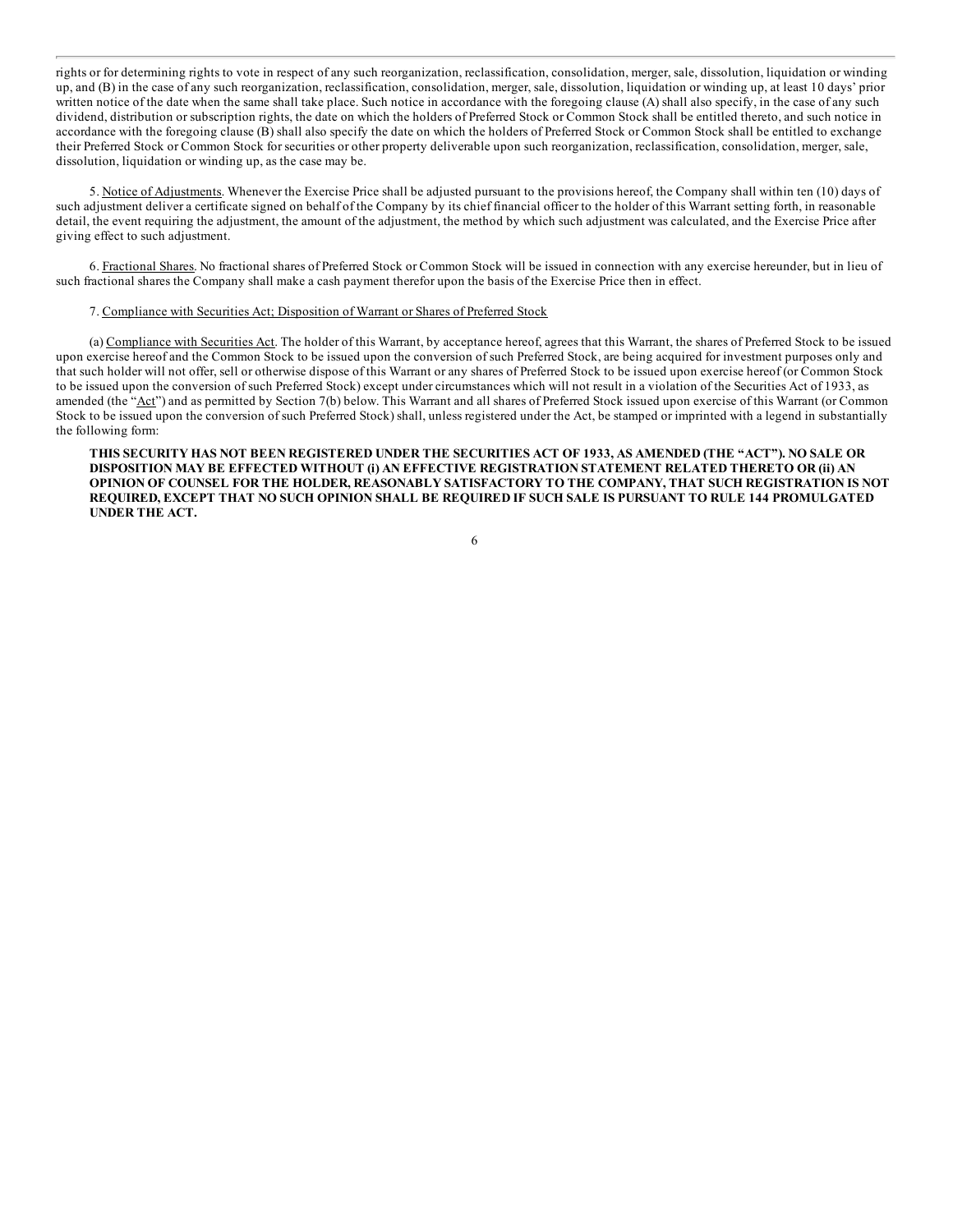(b) Disposition of Warrant and Shares. With respect to any offer, sale or other transfer or disposition of this Warrant or any shares of Preferred Stock [acquired](#page-1-0) pursuant to the exercise of this Warrant (or Common Stock to be issued upon the conversion of such Preferred Stock) prior to registration of such Shares, the holder hereof and each subsequent holder of this Warrant agrees to give written notice to the Company prior thereto, describing briefly the manner thereof, together with a written opinion of such holder's counsel (if reasonably requested by the Company and reasonably satisfactory to the Company) to the effect that (i) such offer, sale or other transfer or disposition may be effected without registration or qualification of this Warrant or such shares of Preferred Stock (or Common Stock to be issued upon the conversion of such Preferred Stock) under the Act as then in effect, and (ii) indicating whether or not under the Act this Warrant or the certificates representing such shares of Preferred Stock or Common Stock to be sold or otherwise transferred or disposed of require any restrictive legend thereon in order to ensure compliance with the Act; provided, however, that a written opinion of holder's counsel shall not be required in connection with any sale pursuant to Rule 144. This Warrant or the certificates representing the shares of Preferred Stock or Common Stock thus transferred (except a transfer pursuant to Rule 144) shall bear a legend as to the applicable restrictions on transferability in order to insure compliance with the Act, unless in the aforesaid opinion of counsel for the holder, such legend is not required in order to insure compliance with the Act. Upon any valid transfer of this Warrant or portion thereof, Company agrees to reissue the Warrant (or Warrants in the case of a partial transfer) and/or the Shares receivable upon the exercise hereof, and if the legend is not required, such re-issuance shall be without said legend. Nothing herein shall restrict the transfer of this Warrant (or any portion hereof) or the certificates representing the shares of Preferred Stock acquired pursuant to the exercise of this Warrant (or Common Stock to be issued upon the conversion of such Preferred Stock) by the initial holder hereof or any successor holder to any affiliate of such holder, including without limitation any partnership affiliated with such holder, any partner of any such partnership or any successor corporation to the holder hereof as a result of a merger or consolidation with or a sale of all or substantially all of the stock or assets of the holder. Any transfer described above must be made in compliance with all applicable federal and state securities laws and the IRA (as defined below). The Company may issue stop transfer instructions to its transfer agent in connection with the foregoing restrictions.

### 8. Warrantholder's Representations

(a) The Warrantholder acknowledges that it has had access to all material information concerning the Company which it has requested. The Warrantholder also acknowledges that it has had the opportunity to, and has to its satisfaction, questioned the officers of the Company with respect to its investment hereunder. The Warrantholder represents that it understands that the Warrant and the Preferred Stock (and the shares of Common Stock issuable upon conversion of the Preferred Stock) are speculative investments, that it is aware of the Company's business affairs and financial condition and that it has acquired sufficient information about the Company to reach an informed and knowledgeable decision to acquire the Warrant. The Warrantholder is purchasing the Warrant and any Preferred Stock issued upon exercise thereof (and the shares of Common Stock issuable upon conversion of the Preferred Stock) for investment for its own account only and not with a view to, or for resale in connection with, any "distribution" thereof in violation of the Act or applicable state securities laws. The Warrantholder further represents that it understands that the Warrant and Preferred Stock have not been registered under the Act or applicable state securities laws by reason of specific exemptions therefrom, which exemptions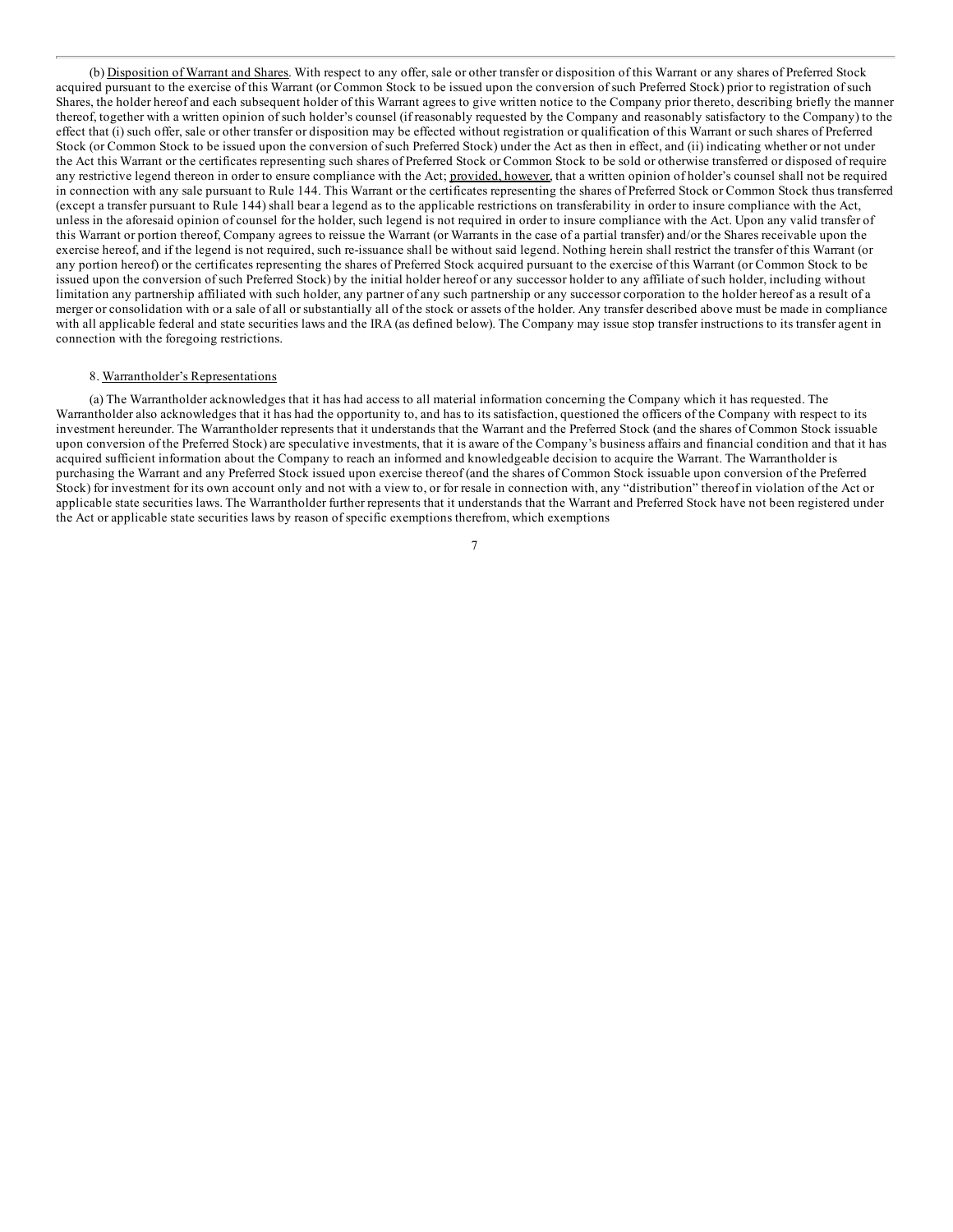depend upon, among other things, the bona fide nature of the Warrantholder's investment intent as expressed herein. The Warrantholder is an "accredited [investor"](#page-1-0) as defined in Regulation D promulgated under the Act.

#### 9. Company's Representations

As a material inducement to the Warrantholder to purchase this Warrant, the Company hereby represents and warrants that:

(a) The Company shall have made all filings under applicable federal and state securities laws necessary to consummate the issuance of this Warrant in compliance with such laws, except for such filings as may be made properly after the Grant Date.

(b) If there are parties to any stock purchase agreements whose consent or approval is required prior to the execution and delivery of this Warrant*,* the Company and any such parties shall have entered into a consent, waiver or amendment to each such stock purchase agreement to provide for such consent and any required waivers, in such form and substance acceptable to the Warrantholder, and such consent, waiver or amendment shall be in full force and effect as of the date hereof.

(c) If there are parties to any investor's rights agreements whose consent or approval is required prior to the execution and delivery of this Warrant*,* the Company and any such parties shall have entered into a consent, waiver or amendment to each such investor's rights agreement providing for such consent and any required waivers, in such form and substance acceptable to Warrantholder, and such consent, waiver or amendment shall be in full force and effect as of the date hereof.

(d) The copies of any existing stock purchase agreements and investor's rights agreements of the Company and the Company's charter documents and bylaws which have been furnished to Warrantholder or the Warrantholder's counsel reflect all amendments made thereto at any time prior to the date hereof and are correct and complete.

(e) As of the date hereof, the authorized capital stock of the Company shall be as stated on the Capitalization Schedule attached hereto as Exhibit B (the "Capitalization Schedule") and made a part hereof. As of the date hereof, except for this Warrant and except as set forth on the attached Capitalization Schedule, the Company shall not have outstanding any stock or securities convertible or exchangeable for any shares of its capital stock or containing any profit participation features, nor shall it have outstanding any rights, warrants or options to subscribe for or to purchase its capital stock or any stock or securities convertible into or exchangeable for its capital stock or any stock appreciation rights or phantom stock plans. The Capitalization Schedule truthfully and accurately sets forth the following information with respect to all outstanding options and rights to acquire the Company's capital stock: the aggregate number of shares covered, the exercise prices and the term of each option agreement. As of the date hereof, except as set forth on the Capitalization Schedule or the Company documents described in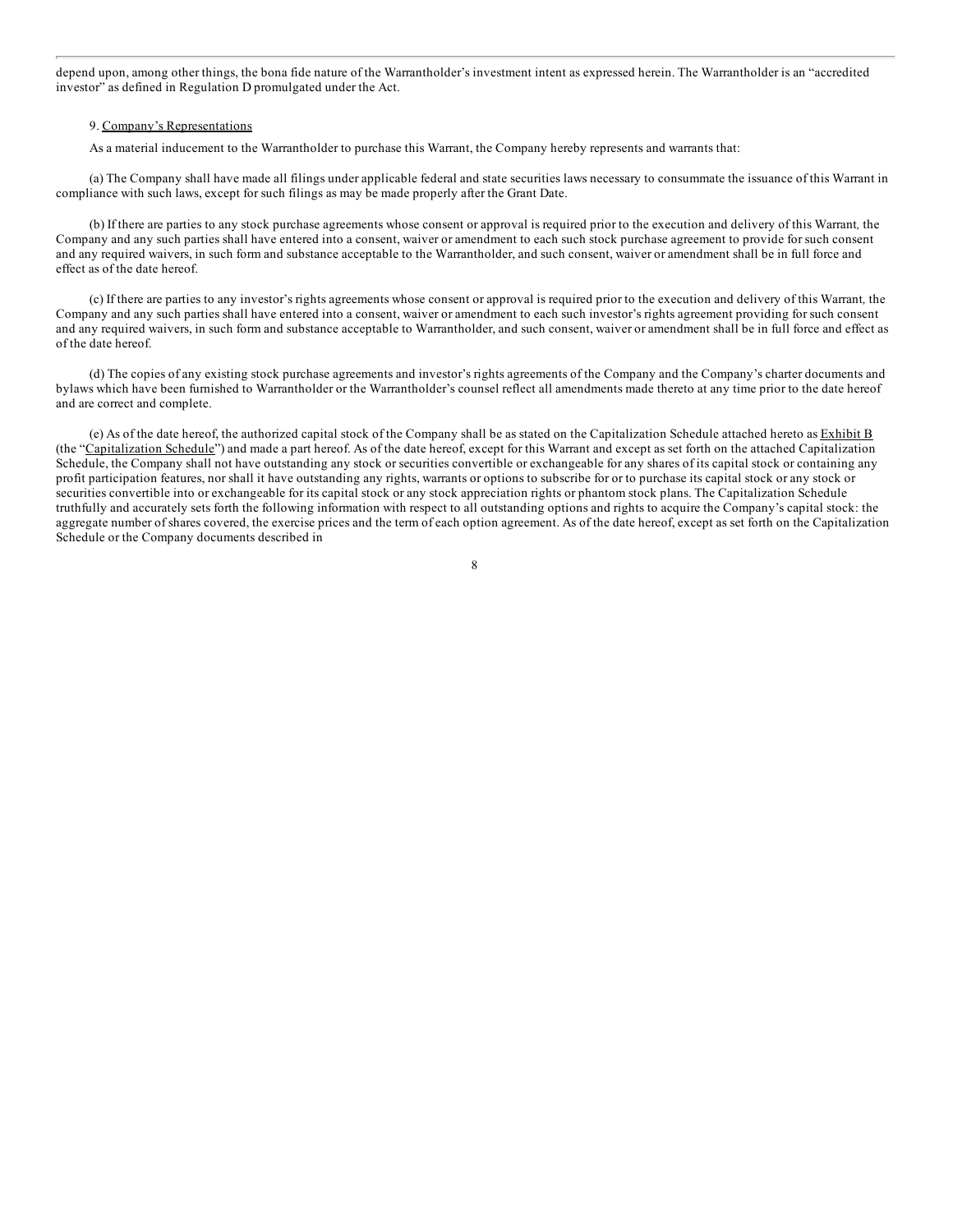section (d) above, the Company shall not be subject to any obligation (contingent or otherwise) to repurchase or otherwise acquire or retire any shares of its [capital](#page-1-0) stock or any warrants, options or other rights to acquire its capital stock. As of the date hereof, all of the outstanding shares of the Company's capital stock shall be validly issued, fully paid and nonassessable.

(f) With respect to the issuance of this Warrant or the issuance of the Preferred Stock upon exercise of the Warrant (and the shares of Common Stock issuable upon conversion of such shares of Preferred Stock), there are no statutory or contractual stockholders preemptive rights or rights of refusal, except for any such rights contained in any stock purchase agreement and/or investor's rights agreements which have been waived. The offer, sale and issuance of this Warrant does not require registration under the Act or any applicable state securities laws. To the best of the Company's knowledge, there are no agreements between the Company's stockholders with respect to the voting or transfer of the Company's capital stock or with respect to any other aspect of the Company's affairs, except for any stock purchase agreements, investor's rights agreements or voting agreements identified on the attached Capitalization Schedule.

(g) The execution, delivery and performance of this Warrant has been duly authorized by the Company. This Warrant constitutes a valid and binding obligation of the Company, enforceable in accordance with its terms. The execution and delivery by the Company of this Warrant, the issuance of the Preferred Stock upon exercise of this Warrant (and the shares of Common Stock issuable upon conversion of such shares of Preferred Stock), and the fulfillment of and compliance with the respective terms hereof and thereof by the Company, do not and shall not (i) conflict with or result in a breach of the terms, conditions or provisions of, (ii) constitute a default under, (iii) result in the creation of any lien, security interest, charge or encumbrance upon the Company's capital stock or assets pursuant to, (iv) give any third party the right to modify, terminate or accelerate any obligation under, (v) result in a violation of, or (vi) require any authorization, consent, approval, exemption or other action by or notice or declaration to, or filing with, any court or administrative or governmental body or agency pursuant to, the charter or bylaws of the Company or any subsidiary, or any law, statute, rule or regulation to which the Company or any subsidiary is subject, or any agreement, instrument, order, judgment or decree to which the Company or any subsidiary is subject, except for any such filings required under applicable "blue sky" or state securities laws or required under Regulation D promulgated under the Act.

### 10. Company Financial Information.

Until such time as the Company shall have satisfied all of its obligations under the Financing Arrangement, Company shall deliver to Warrantholder such financial information as is required under the terms of the Financing Arrangement. From and after the date that the Company shall have satisfied all of its obligations under the Financing Arrangement, and notwithstanding any other agreement to the contrary between the parties hereto, the Company shall deliver to the Warrantholder (so long as the Warrantholder holds all or any portion of the Warrant or any Preferred Stock or any shares of Common Stock issuable upon conversion of such shares of Preferred Stock) no later than 150 days after each fiscal year end its annual financial statements.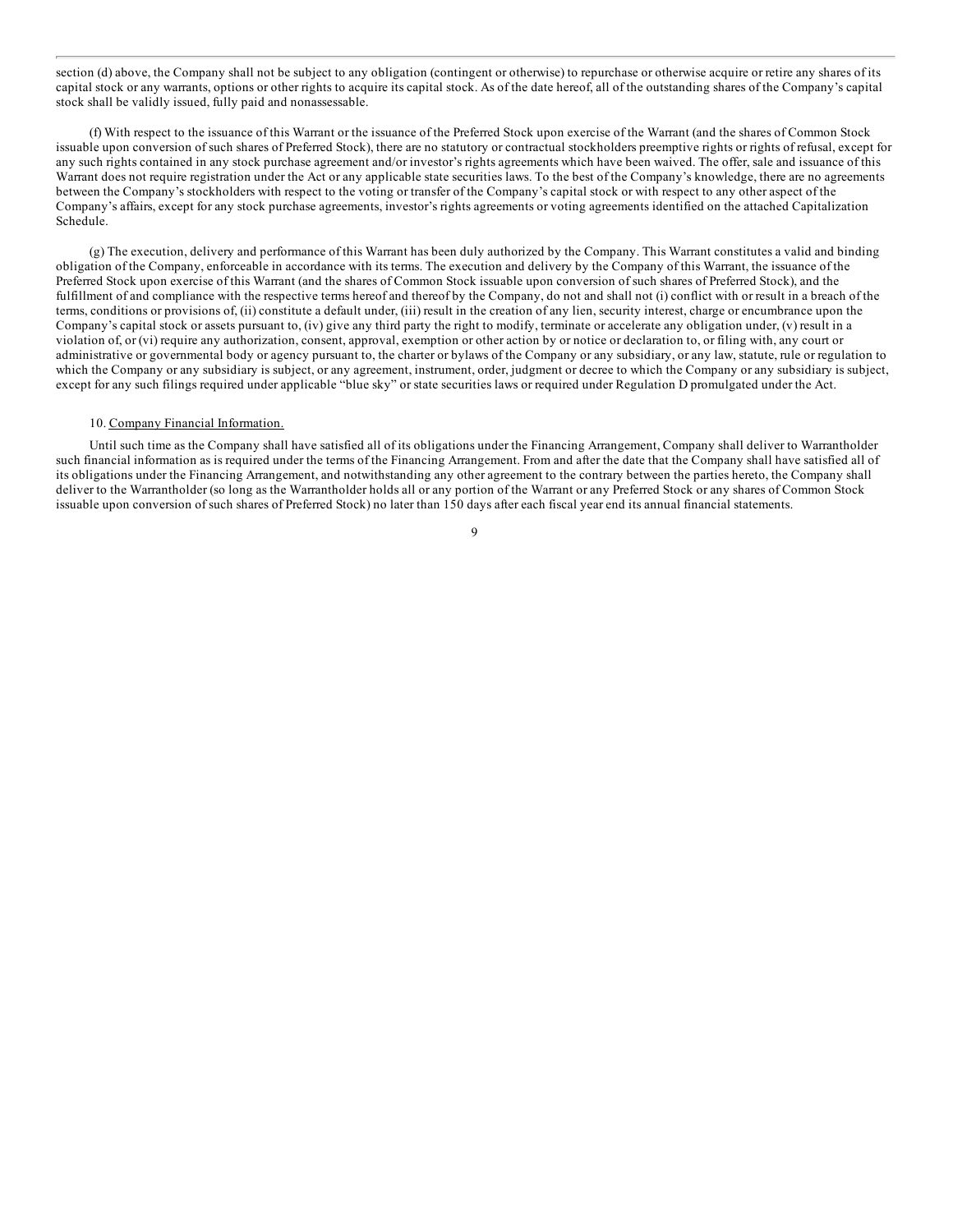#### 11. [Miscell](#page-1-0)aneous

(a) Rights as Shareholders. No holder of this Warrant, as such, shall be entitled to vote or receive dividends or be deemed the holder of Preferred Stock (or Common Stock to be issued upon the conversion of such Preferred Stock) or otherwise be entitled to any voting or other rights as a shareholder of the Company, until this Warrant shall have been exercised and the Shares purchasable upon the exercise shall have become deliverable, as provided herein.

(b) Issuance Tax. The issuance of certificates for shares of Preferred Stock upon exercise of this Warrant (or Common Stock to be issued upon the conversion of such shares of Preferred Stock) shall be made without charge to the holder hereof for any issuance tax in respect hereof, provided that the Company shall not be required to pay any tax which may be payable in respect of any transfer involved in the issuance and delivery of any certificate in a name other than that of the holder of this Warrant.

(c) Modification and Waiver. This Warrant and any provision hereof may be changed, waived, discharged or terminated only by an instrument in writing signed by the Company and the holder of this Warrant.

(d) Attorneys' Fees. In the event of an action, suit or proceeding brought under or in connection herewith, the prevailing party therein shall be entitled to recover from, and the other party hereto agrees to pay, the prevailing party's costs and expenses in connection therewith, including reasonably attorneys' fees.

(e) Notices. All notices, demands, elections or other communications required or permitted to be given or delivered under or by reason of the provisions hereof shall be in writing and shall be deemed to have been given when (i) delivered personally to the recipient, (ii) sent via facsimile transmission, (iii) the next business day after having been sent to the recipient by reputable overnight courier service (charges prepaid) or (iv) four business days after having been mailed to the recipient by certified or registered mail, return receipt requested and postage prepaid. Such notices, demands, elections and other communications shall be sent to the Warrantholder and to the Company at the respective addresses and transmission numbers indicated on the signature page hereof, or to such other address or to the attention of such other person as the recipient party has specified by prior written notice to the sending party.

(f) Binding Effect on Successors. This Warrant and the terms hereof shall be binding upon any corporation succeeding the Company by merger, consolidation or acquisition of all or substantially all of the Company's assets, and all of the obligations of the Company relating to the Preferred Stock issuable upon the exercise of this Warrant (or Common Stock to be issued upon the conversion of such Preferred Stock) or any New Warrant (and the securities issuable thereunder) shall survive the exercise and termination of this Warrant (or any New Warrant) and all of the covenants and agreements of the Company shall inure to the benefit of the successors and permitted assigns of the holder hereof. All covenants and agreements contained herein by or on behalf of any of the parties hereto shall bind and inure to the benefit of the respective successors and permitted assigns of the parties hereto whether so expressed or not.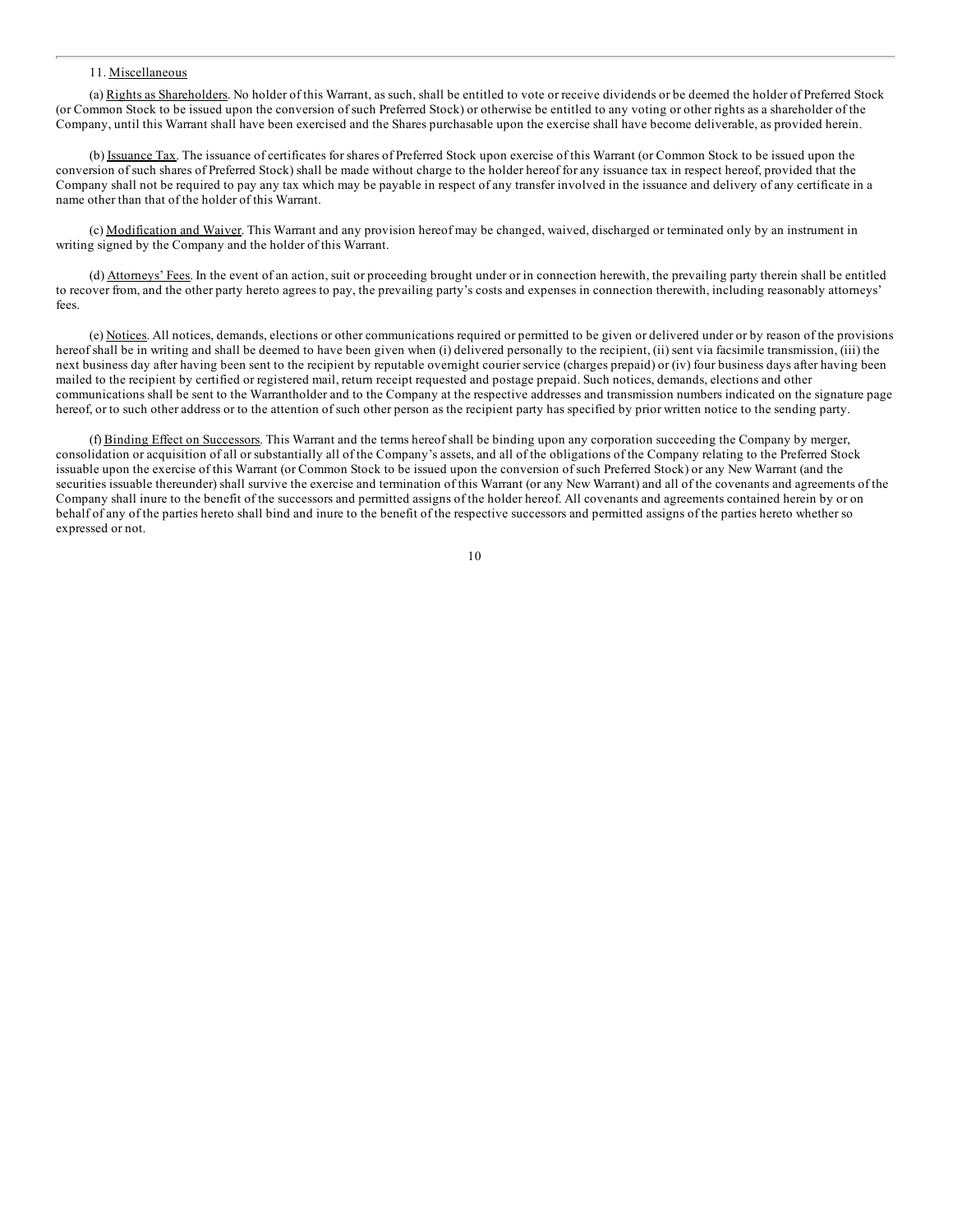(g) Lost Warrants or Stock Certificates. The Company covenants to the holder hereof that upon receipt of evidence reasonably satisfactory to the [Company](#page-1-0) of the loss, theft, destruction, or mutilation of this Warrant or any stock certificate issued upon exercise hereof or in replacement thereafter and, in the case of any such loss, theft or destruction, upon receipt of an indemnity reasonably satisfactory to the Company and without requiring any bond, or in the case of any such mutilation upon surrender and cancellation of such Warrant or stock certificate, the Company will make and deliver a replacement Warrant or stock certificate, of like tenor, in lieu of the lost, stolen, destroyed or mutilated Warrant or stock certificate.

(h) Registration Agreement. The shares of Common Stock issuable upon conversion of the Shares shall have certain incidental or "piggyback" registration rights pursuant to, and on the terms and conditions set forth in, that certain Amended and Restated Investor Rights Agreement dated as of November 21, 2005 among the Company and the other parties named therein (the "IRA"). A copy of said IRA has been provided to the Warrantholder. Immediately following the execution of this Warrant, the Warrantholder shall execute, at the option of the Issuer, either a counterpart signature page to such IRA, or an amendment to the IRA, either of which document shall add the Warrantholder as a party thereto and give the Warrantholder the registration rights set forth in Section 2.2 of the IRA and bind the Warrantholder to all obligations under the IRA including, without limitation, those set forth in Sections 2.7 and 2.14 of the IRA, as and to the extent provided therein. Company and the Warrantholder hereby further agree that for the purposes of the IRA, the Shares issuable upon exercise of this Warrant are "Registrable Securities," as that term is defined in the Investor Rights Agreement.

(i) Descriptive Headings. The descriptive headings of the several paragraphs of this Warrant are inserted for convenience only and do not constitute a part of this Warrant.

(j) Governing Law. THIS WARRANT SHALL BE CONSTRUED AND ENFORCED IN ACCORDANCE WITH, AND THE RIGHTS OF THE PARTIES SHALL BE GOVERNED BY, THE LAWS OF THE STATE OF DELAWARE.

# **SIGNATURE PAGE FOLLOWS:**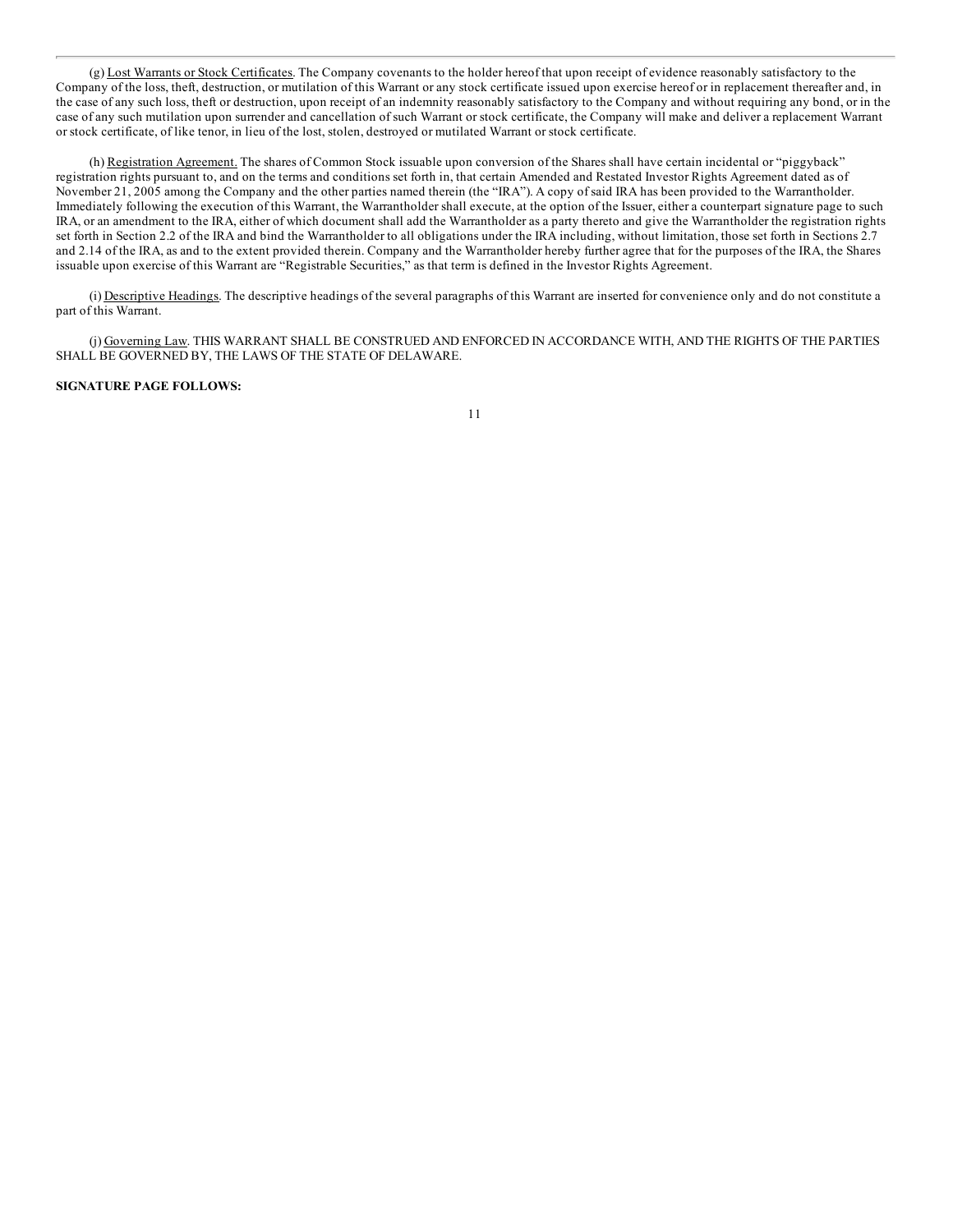In [Witness](#page-1-0) Whereof, this Warrant to purchase Preferred Stock has been duly executed as of the Grant Date hereinabove set forth.

**Issued By: Accepted By: Accepted By: Accepted By: ASF Radio, L.** 

By:  $\mathcal{L}$  **By:** 

 $Name: **Kevin Rhodes**$  $Title:$  **Chief Financial Officer Address for Notices: Address for Notices: 290 Congress Street 4th Floor Boston, MA 02210**

**Fax: 617-261-4831**

**Brightcove Inc. ASF Radio, L.P.** By ASF Radio GP, LLC, its general partner

| By:    |                    |
|--------|--------------------|
| Name:  | <b>Lucas Cohen</b> |
| Title: | Secretary          |
|        | $\blacksquare$     |

**Attention:**

**Fax:**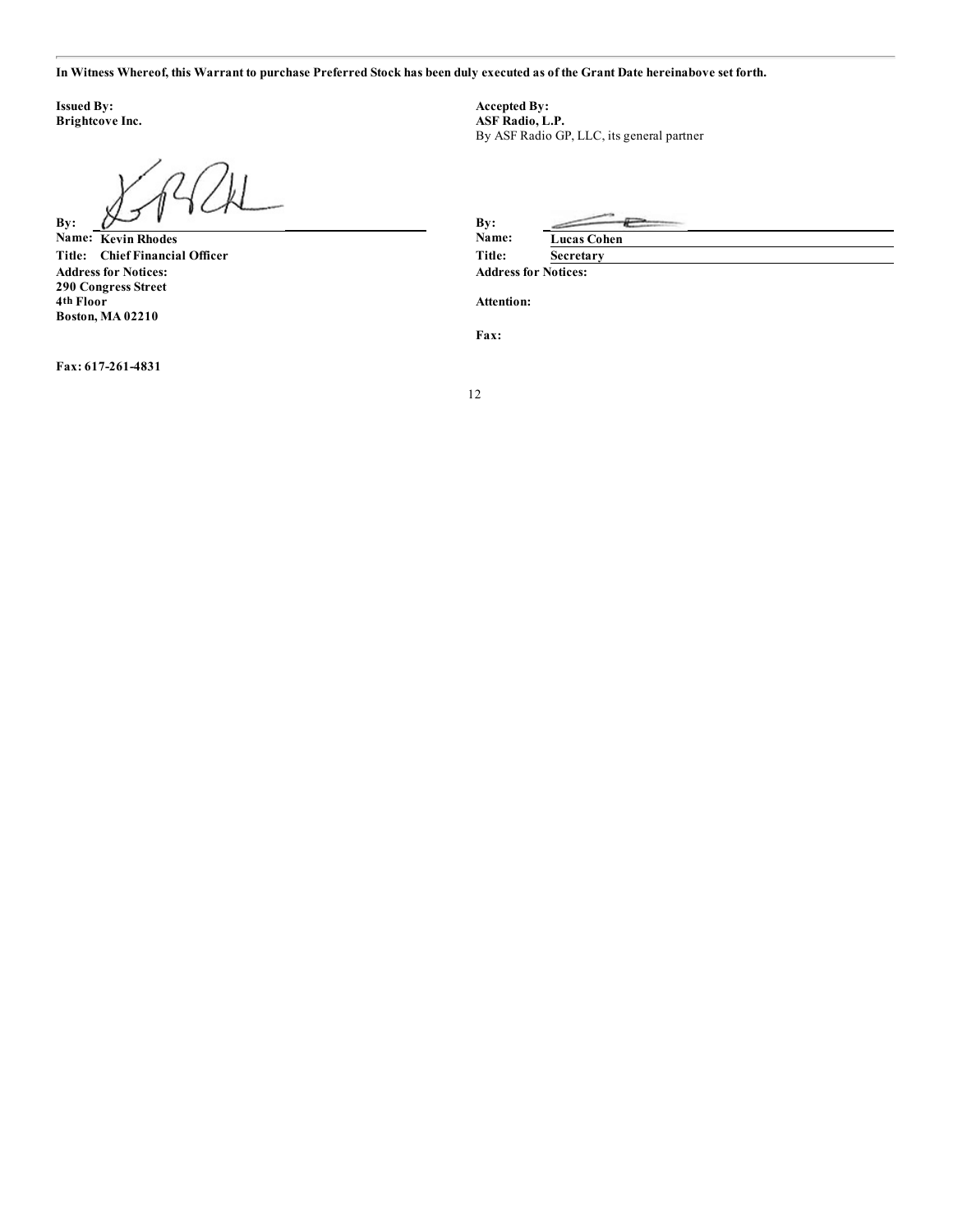# **EXHIBIT A**

# **Notice of Exercise**

**To: Brightcove Inc. ("Company") 290 Congress Street 4th Floor Boston, MA 02210 Attention: Chief Financial Officer**

[1. The undersigned hereby elects to purchase shares of Series B Convertible Preferred Stock of Company pursuant to the terms of the attached Warrants, and tenders herewith payment of the purchase price of such shares in full.]

[1. The undersigned hereby elects to purchase shares of Series B Convertible Preferred Stock of Company pursuant to a non-cash exercise of the Warrant as provided in Section 2.2 of the Warrant.]

2. Check here if applicable: \_\_\_\_ The undersigned confirms that this exercise is made in connection with the occurrence of a public offering, sale or merger of the Company, and the undersigned further elects to condition this exercise of the Warrant upon the consummation of said public offering, sale or merger of the Company. This exercise shall not be deemed to be effective until the consummation of such transaction. In the event that transaction is not consummated within 45 days of the targeted date of the transaction, the undersigned will advise Company whether or not this exercise should be deemed rescinded.

2. Please issue a certificate or certificates representing said shares in the name of the undersigned or in such other name or names as are specified below:

**ASF Radio, L.P. Address:**

3. The undersigned represents that the aforesaid shares are being acquired for the account of the undersigned for investment and not with a view to, or for resale in connection with, the distribution thereof and that the undersigned has no present intention of distributing such shares.

### **ASF Radio, L.P.**

By:

(Signature)

Its:

Date: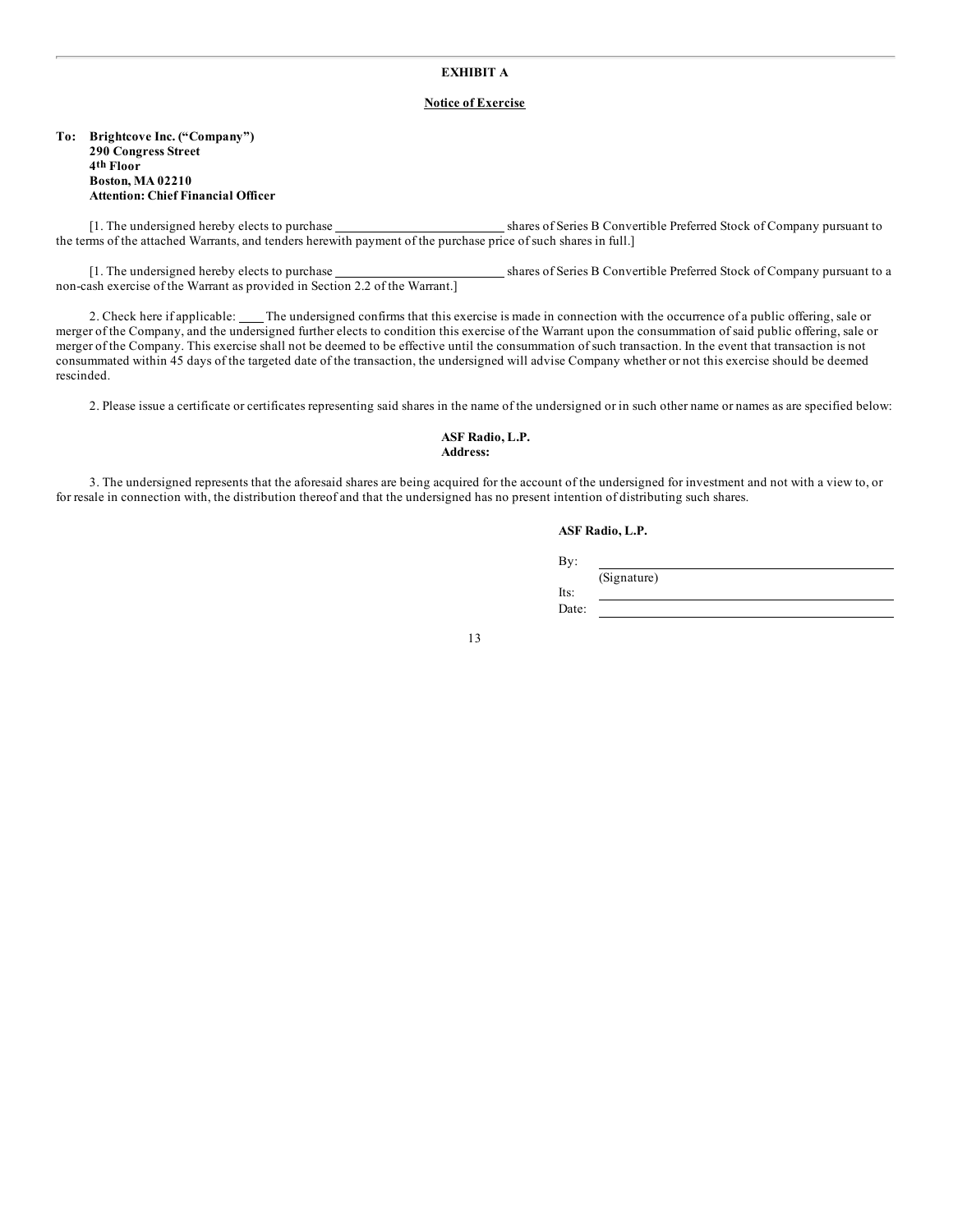# **EXHIBIT B CAPITALIZATION SCHEDULE TABLE**

Brightcove Inc.

| Classes of Capital Stock     | Number of<br>Issued And<br><b>Shares</b><br>Authorized<br>Outstanding | Number of Shares | Number of Shares Reserved<br>for Issuance Upon                     |                                            |
|------------------------------|-----------------------------------------------------------------------|------------------|--------------------------------------------------------------------|--------------------------------------------|
|                              |                                                                       |                  | Exercise of Options,<br>Warrants Other<br><b>Rights Agreements</b> | Conversion of<br>Convertible<br>Securities |
| Common Stock                 | 20,000,000                                                            | 3,158,331        | 4.232.466                                                          | 12.902.967                                 |
| Series A Preferred Stock     | 5.920.385                                                             | 5.920.385        | n/a                                                                | n/a                                        |
| Series B Preferred Stock     | 7,000,000                                                             | 6.921.854        | 60.728                                                             | n/a                                        |
| <b>Total Preferred Stock</b> | 12.920.385                                                            | 12.842.239       | 60.728                                                             | n/a                                        |

Total Fully Diluted Outstanding Common Stock (on an as-converted basis and assuming exercise of all outstanding options): 18,946,528 shares

All options and shares of restricted stock granted or awarded pursuant to the Company's 2004 Stock Option and Incentive Plan (the "Plan") have been granted or awarded at a price of either \$0.10 or \$0.24 per share of Common Stock. All options granted under the Plan must be exercised within 10 years of the grant date thereof.

The following agreements are disclosed pursuant to Section 9(f) of the Warrant:

- Series B Convertible Preferred Stock Purchase Agreement, dated as of November 21, 2005
- Amended and Restated Investor Rights Agreement, dated as of November 21, 2005
- Amended and Restated Right of First Refusal and Co-Sale Agreement, dated as of November 21, 2005
- Amended and Restated Voting Agreement, dated as of November 21, 2005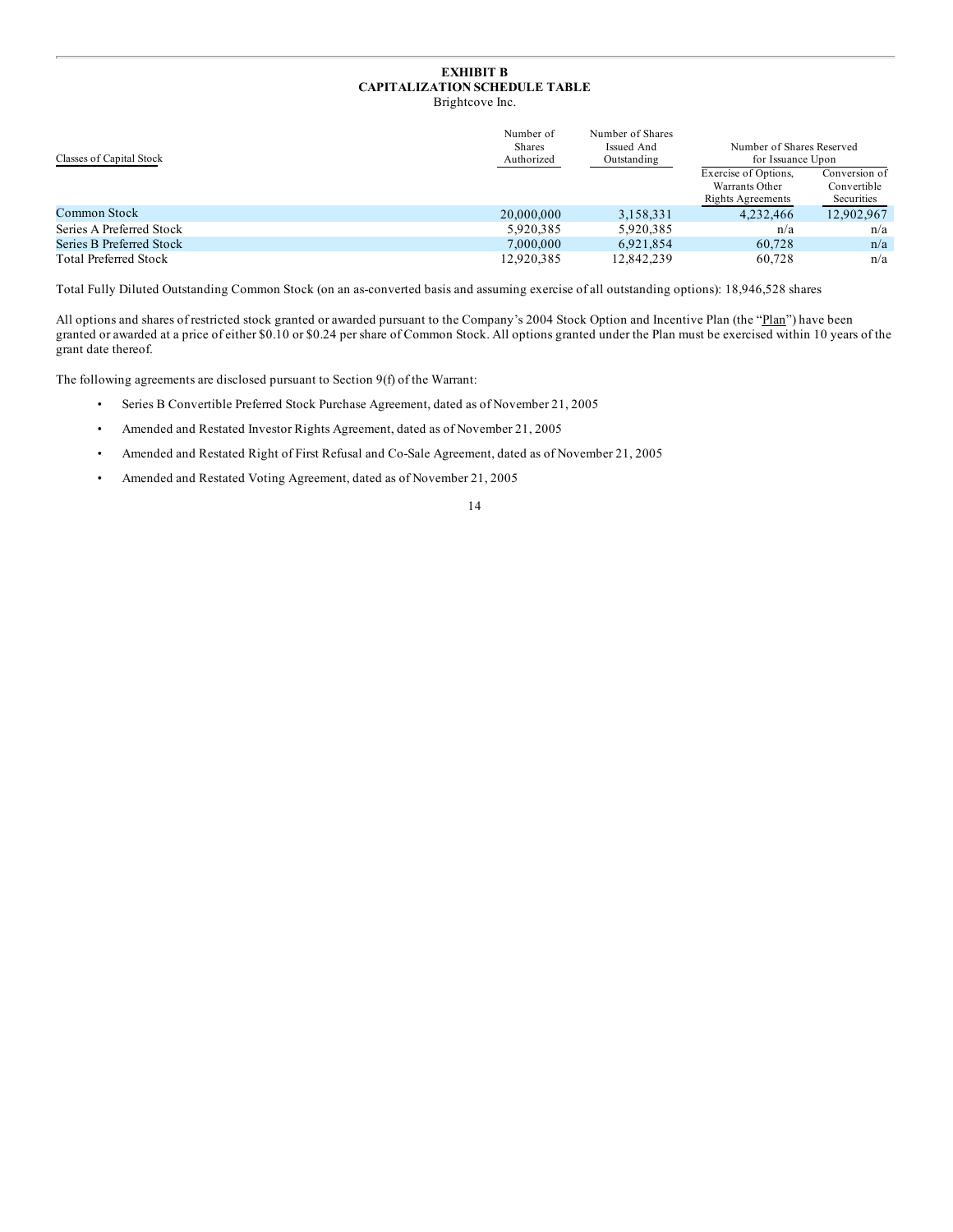### **WARRANT ASSIGNMENT FORM**

ASSIGNOR: GE Capital Equity Investments, Inc. COMPANY: BRIGHTCOVE INC. (the "*Company*") WARRANT: THE WARRANT TO PURCHASE SHARES OF COMMON STOCK ISSUED ON AUGUST 31, 2006 *(THE "WARRANT")* DATE: November 5, 2015

(1) **Assignment.** FOR VALUE RECEIVED, the undersigned registered holder of the Warrant *("Assignor")* irrevocably assigns and transfers to the assignee named below *("Assignee")* all of the rights of Assignor under the Warrant and delegates to the Assignee all of its obligations under the Warrant, with respect to the number of Shares set forth below:

Name of Assignee: ASF Radio, L.P., a Delaware limited partnership

Address of Assignee:

See attached Exhibit A.

Number of Shares of Common Stock of the Company, par value \$0.01 per share (the "*Shares*") Subject to the Warrant Assigned: **28,028**.

Assignee and does irrevocably constitute and appoint as attorney to make such transfer on the books of Brightcove Inc., maintained for the purpose, with full power of substitution in the premises.

(2) **Obligations of Assignee.** Assignee (i) agrees to take and hold the Warrant and any shares of stock to be issued upon exercise of the rights thereunder (the *"Securities")* and (ii) agrees and assumes to be bound by, fulfill perform and discharge all of the liabilities, obligations, duties and covenants under or pursuant to the terms and conditions set forth in the Warrant to the same extent as if Assignee were the original holder thereof.

(3) **Notices**. All notices to be given by the Company to the Assignor as "Warrantholder" (as defined in the Warrant) shall be sent to the Assignee at the address listed on Exhibit A, and, if the number of Shares being hereby assigned is less than all of the Shares covered by the Warrant held by the Assignor, then also to the Assignor.

(4) **New Warrant**. In accordance with Section 7(b) of the Warrant, the Assignor requests that the Company execute and deliver a new Warrant in the name of the Assignee with such Warrant including any restrictive legends as may be required pursuant to the terms of the Warrant.

*[Signature Page Follows]*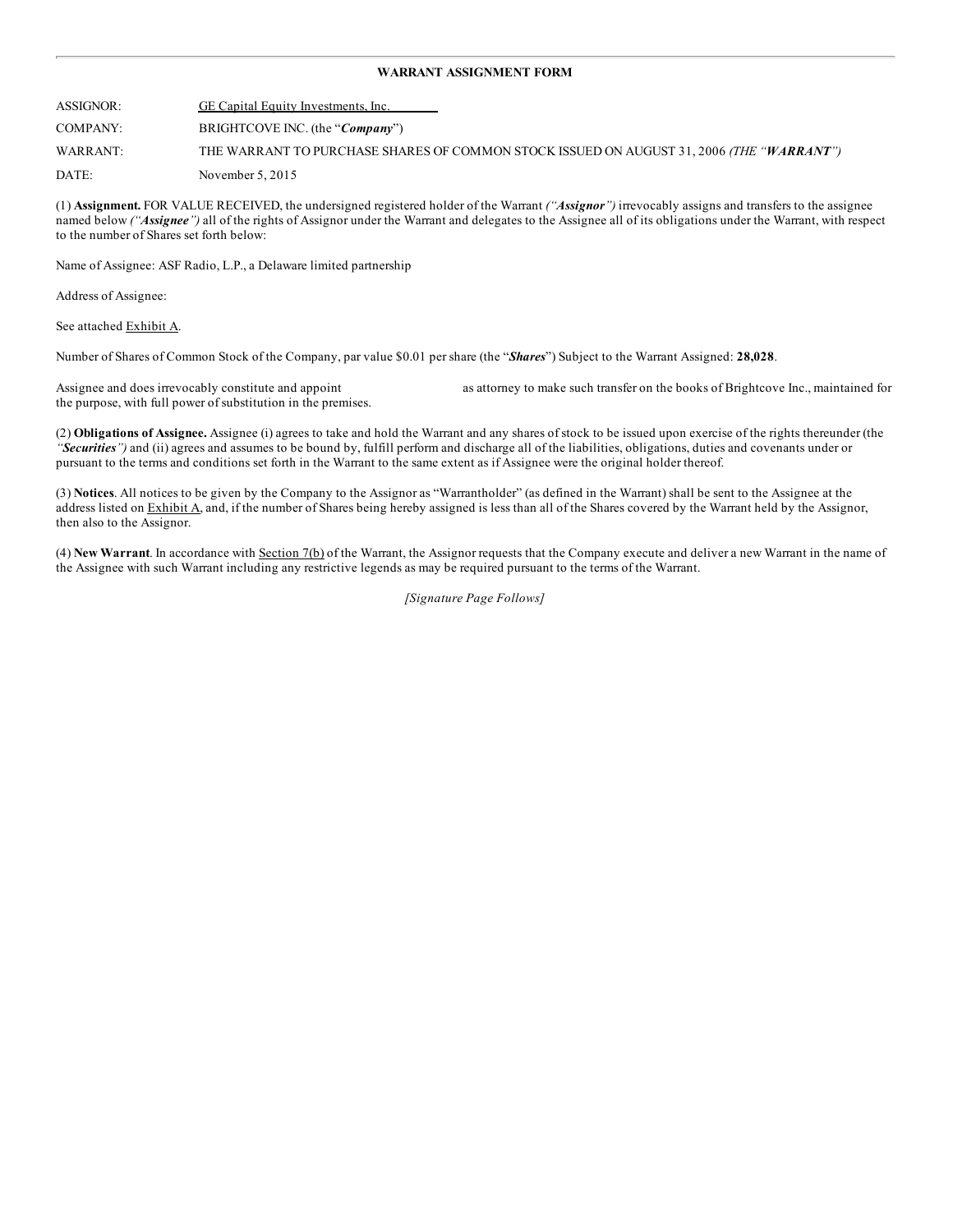[Assignor](#page-1-0) and Assignee are signing this Assignment Form on the date first set forth above.

# **ASSIGNOR ASSIGNEE**

GE CAPITAL EQUITY INVESTMENTS, INC. ASF RADIO, L.P.

*/s/* Robert Roderick *Name:* Robert Roderick /s/ Michel Fellmann Title: Duly Authorized Signatory **Name: Michel Fellmann** 

By: ASF Radio GP, LLC, its General Partner

*Title:* Secretary

[Signature Page to Warrant Assignment Form]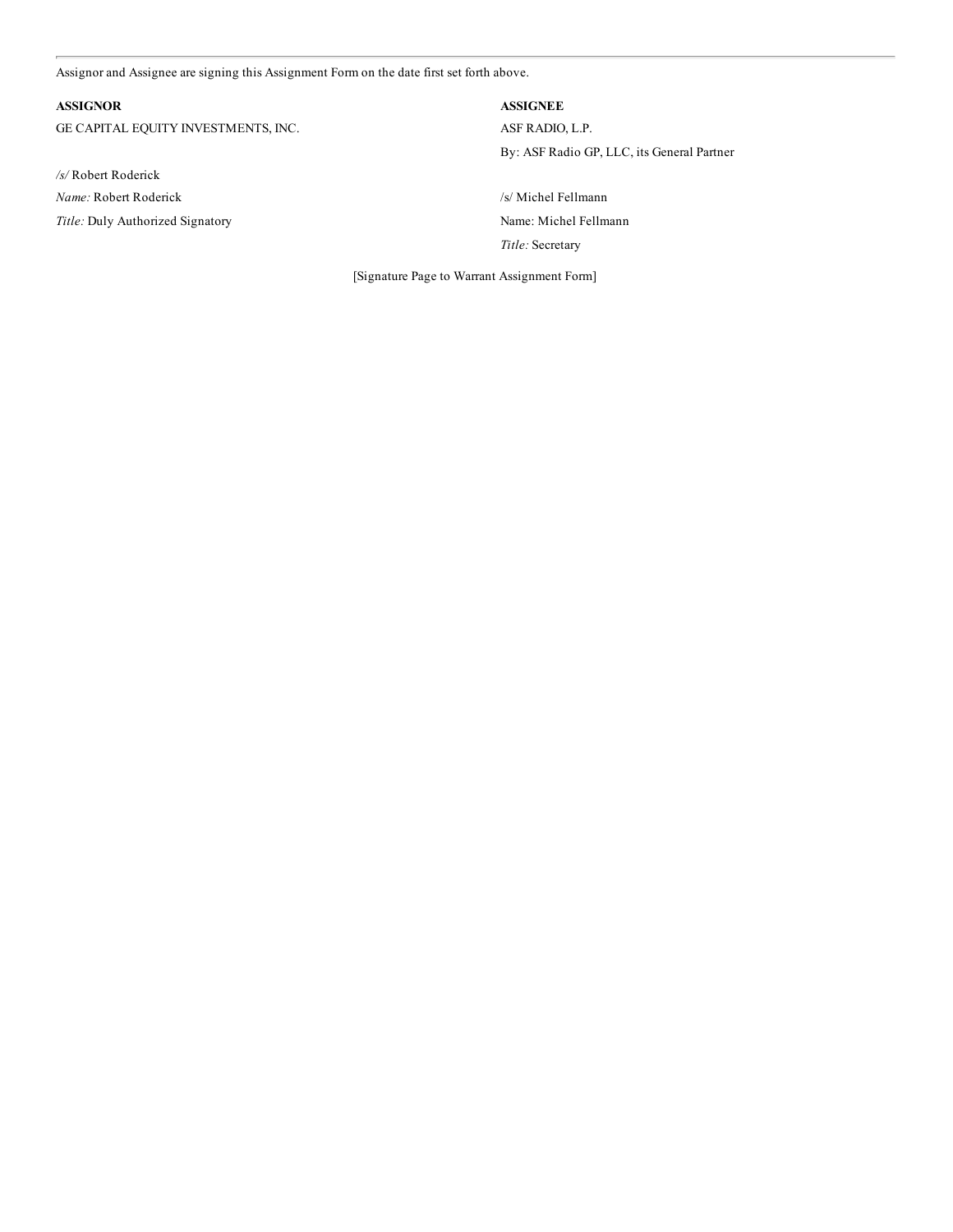# Exhibit A

# **Assignee Contact Details**

See attached.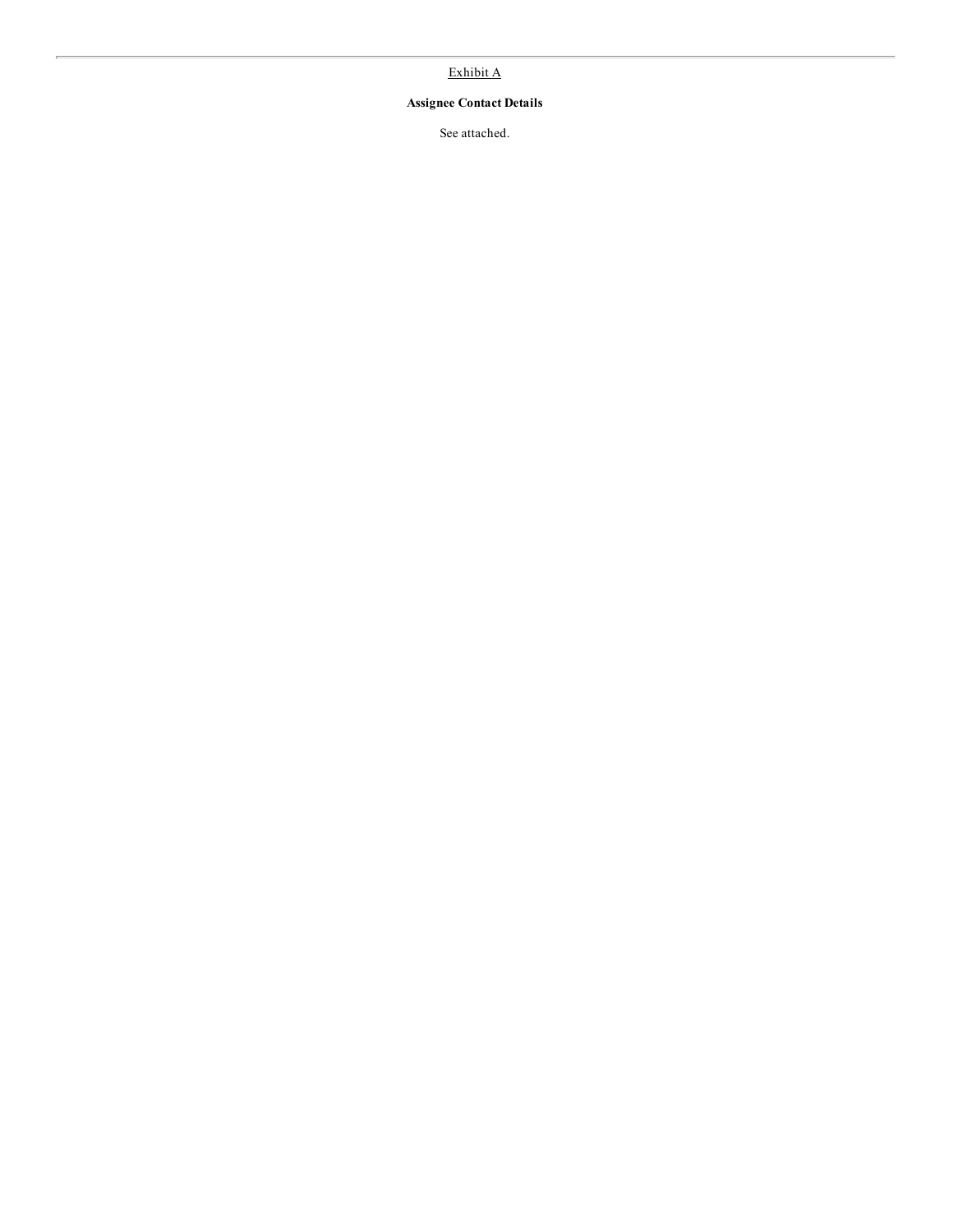NEITHER THIS WARRANT NOR THE SHARES OF STOCK ISSUABLE UPON EXERCISE HEREOF HAVE BEEN REGISTERED UNDER THE [SECURITIES](#page-1-0) ACT OF 1933, AS AMENDED (THE "ACT"). NO SALE, TRANSFER OR OTHER DISPOSITION OF THIS WARRANT OR SAID SHARES MAY BE EFFECTED WITHOUT (i) AN EFFECTIVE REGISTRATION STATEMENT RELATED THERETO OR (ii) AN OPINION OF COUNSEL FOR THE HOLDER, REASONABLY SATISFACTORY TO THE COMPANY, THAT SUCH REGISTRATION IS NOT REQUIRED, EXCEPT THAT NO SUCH OPINION SHALL BE REQUIRED IF SUCH SALE IS PURSUANT TO RULE 144 PROMULGATED UNDER THE ACT.

# **WARRANT**

# **TO PURCHASE**

# **SHARES OF SERIES B CONVERTIBLE PREFERRED STOCK**

THIS CERTIFIES THAT, for good and valuable consideration received from **GE Capital CFE, Inc.** ("Warrantholder"), Warrantholder is entitled to subscribe for and purchase **36,437** shares (as adjusted pursuant to provisions hereof, the "Shares") of the fully paid and non-assessable Series B Convertible Preferred Stock of **Brightcove Inc.**, a Delaware corporation with its principal place of business at One Cambridge Center, Cambridge, MA 02142 (the "Company"), at an exercise price per share of \$2.47 (such price and such other price as shall result, from time to time, from adjustments specified herein, is hereafter referred to as the "Exercise Price"), subject to the provisions and upon the terms and conditions hereinafter set forth. As used herein, the term "Preferred Stock" or "Shares" shall mean the Company's presently authorized Series B Convertible Preferred Stock, and any stock into or for which such Series B Convertible Preferred Stock may hereafter be converted or exchanged pursuant to the Certificate of Incorporation of the Company as from time to time amended as provided by law and in such Certificate. As used herein, term "Grant Date" shall mean [August 31,] 2006. The Company acknowledges that the cash consideration paid by Warrantholder for this Warrant is \$10.00 for income tax purposes, that such amount has been duly received by the Company, and that this Warrant is issued in connection with that certain financial accommodation entered into by and between Company as the obligor and Warrantholder as the obligee thereunder (the "Financing Arrangement").

In the event that all preferred stock is mandated to be converted into Common Stock, this Warrant shall be exercisable solely for such Common Stock, and any reference throughout this Warrant to shares of Preferred Stock shall be deemed to refer to the shares of Common Stock into which the Preferred Stock may be converted in accordance with the conversion formula set forth in the Company's Certificate of Incorporation, as amended from time to time.

1. Term. The purchase rights represented by this Warrant are exercisable, in whole or in part, at any time and from time to time, from and after the Grant Date and on or prior to the tenth anniversary of the Grant Date.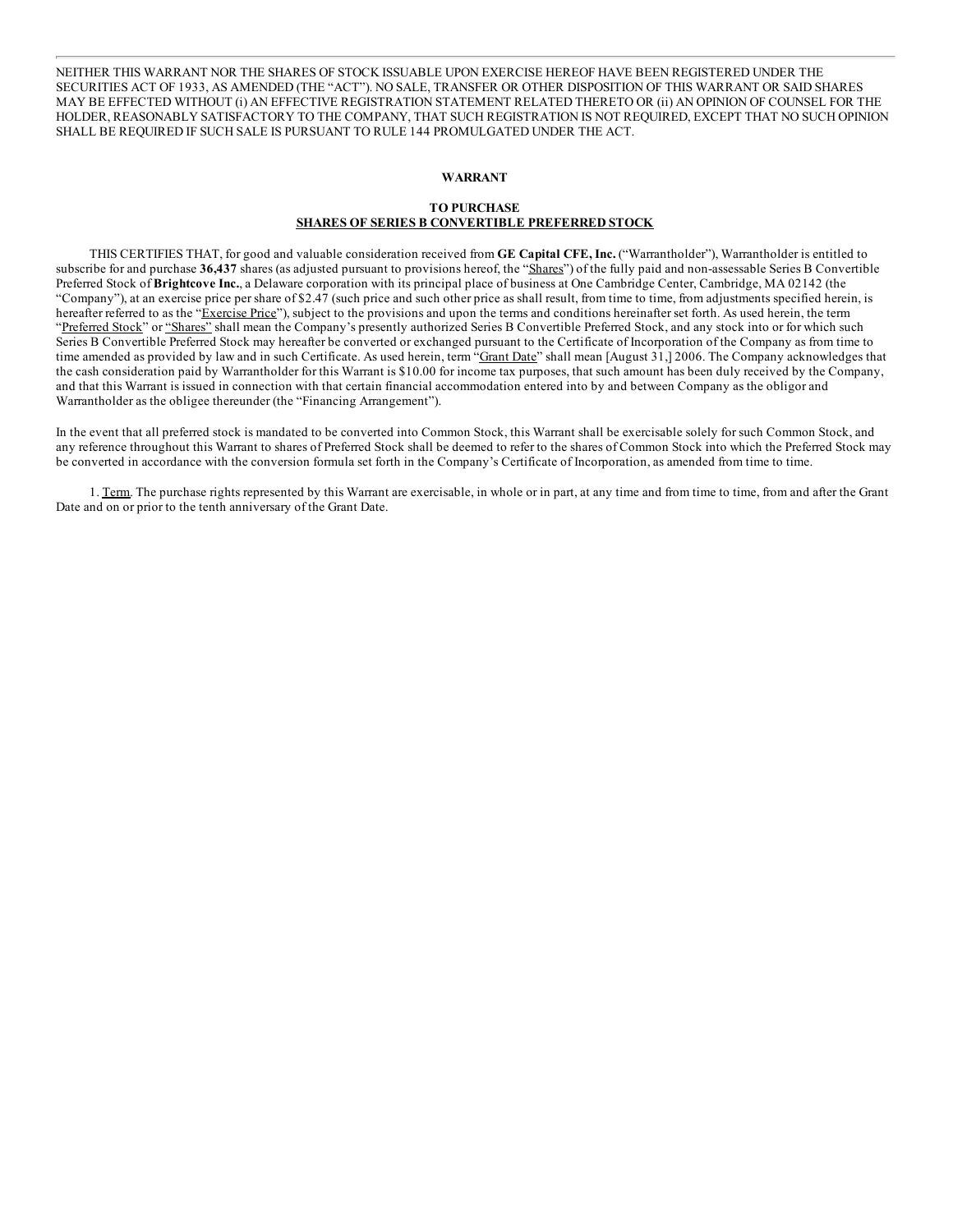#### 2. [Method](#page-1-0) of Exercise; Net Issue Exercise.

2.1 Method of Exercise; Payment; Issuance of New Warrant. The purchase rights represented by this Warrant may be exercised by the Warrantholder, in whole or in part and from time to time, by the surrender of this Warrant (with the notice of exercise form attached hereto as **Exhibit A** duly executed) at the principal office of the Company and by the payment to the Company of an amount equal to the then applicable Exercise Price per share multiplied by the number of Shares then being purchased. The Warrantholder shall be deemed to have become the holder(s) of record of, and shall be treated for all purposes as the record holder(s) of, the Shares represented thereby (and such Shares shall be deemed to have been issued) immediately prior to the close of business on the date or dates upon which this Warrant is exercised. In the event of any exercise of the rights represented by this Warrant, certificates for the Shares so purchased shall be promptly delivered to the holder hereof as soon as possible (and in any event within five business days of receipt of such notice) and, unless this Warrant has been fully exercised, a new warrant representing the portion of the Shares, if any, with respect to which this Warrant shall not then have been exercised shall also be issued to the holder hereof as soon as possible (and in any event within such five business day period).

# 2.2 Non-Cash Exercise.

(a) In lieu of payment in cash, the rights represented by this Warrant may also be exercised by a written notice of exercise in the form of Exhibit A attached hereto, providing for the non-cash exercise of this Warrant for the Shares equal to the value (as determined below) of this Warrant (or the portion thereof being exercised), specifying that this non-cash exercise election has been made, and the net number of Shares to be issued after giving effect to such non-cash exercise. In the event the Warrantholder makes such election, Company shall issue to the holder a number of shares computed using the following formula:

> $X = Y(A-B)$ A

Where:

- $X =$  the number of Shares to be issued to the holder
- $Y =$  the number of Shares purchasable under the Warrant or, if only a portion of the Warrant is being exercised, the portion of the Warrant being exercised (as of the date of such non-cash exercise)
- A = the Fair Market Value of one Share of Preferred Stock (as of the date of such non-cash exercise)
- B = Exercise Price of one Share of Preferred Stock (as adjusted to the date of such non-cash exercise)

(b) For purposes of this Section 2.2, the "Fair Market Value" of one share of the Company's Preferred Stock shall be equal to the number of shares of Common Stock into which each share of Preferred Stock is convertible as of the date of the exercise, multiplied by the "Fair Market Value" of a share of Common Stock (as determined pursuant to this Section 2.2). The Fair Market Value of one share of the Company's Common Stock shall be equal to either (i) if the exercise of this Warrant occurs in connection with an initial public offering of the Company,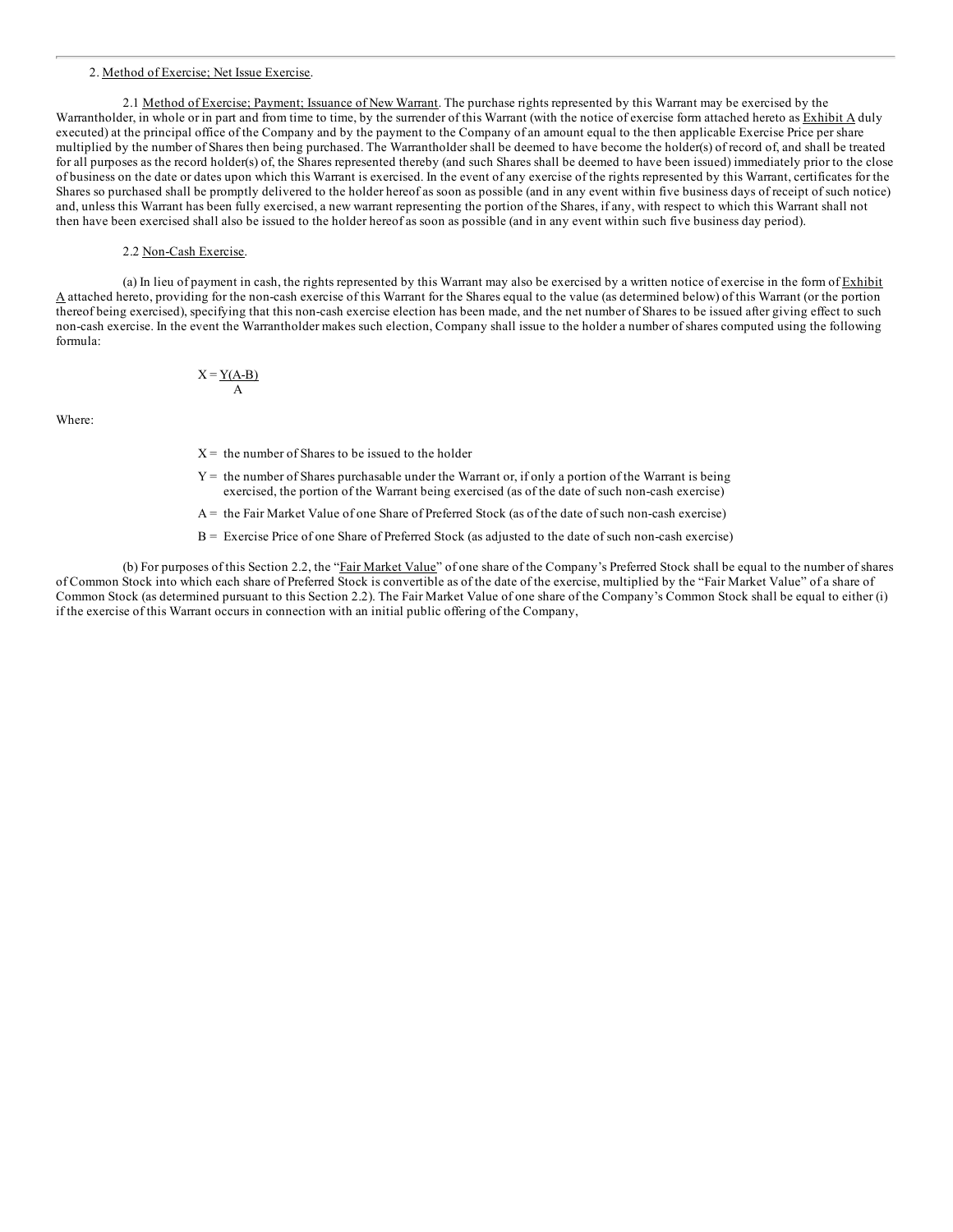then the Fair Market Value shall be equal to the "initial price to public" specified in the final prospectus with respect to the initial public offering, or (ii) if the [exercise](#page-1-0) of this Warrant occurs after an initial public offering of the Company but not in connection therewith, then the Fair Market Value shall be equal to the average of the closing price(s) of the Company's Common Stock as quoted over the counter or on any exchange on which the Common Stock is listed as such closing prices are published in The Wall Street Journal for the fifteen trading days (or such lesser number of trading days as the stock may have been actually trading) ending on the day prior to the date of determination of Fair Market Value. Notwithstanding the foregoing, if the Warrant is exercised in connection with a merger or sale of all or substantially all of the Company's assets or stock, Fair Market Value shall mean the value that would have been allocable to or received in respect of a Warrant Share had the Warrant been exercised prior to such merger or sale. If the Common Stock is not traded Over-The-Counter or on an exchange, or if the Warrant is not exercised in connection with a merger or sale of all or substantially all of its assets, the Fair Market Value shall be determined in good faith by the Company's board of directors. If the holder hereof does not agree with the determination of Fair Market Value as determined by the Company's board of directors, the Company and the holder hereof shall negotiate an appropriate Fair Market Value. If after ten (10) days, the Company and the holder cannot agree, then the holder may request that the Fair Market Value be determined by an investment banker of national reputation selected by the Company and reasonably acceptable to the Warrantholder. The fees and expenses of such investment banker shall be borne by the Company unless the Fair Market Value determined by such investment banker is equal to or less than the Fair Market Value as determined by the Company, in which event the fees and expenses of such investment banker shall be borne by the holder hereof.

2.3 Exercise Into Common Stock. Upon any exercise of this Warrant, at the written election of the holder, this Warrant may be exercised into the number of shares of Common Stock into which the Shares issuable upon such exercise are then convertible.

2.4 Automatic Exercise. Immediately before the expiration or termination of this Warrant, to the extent this Warrant is not previously exercised, and if the Fair Market Value of one share of whichever is applicable of either (i) the Preferred Stock subject to this Warrant or (ii) the Company's Common Stock issuable upon conversion of the Preferred Stock subject to this Warrant, is greater than the Exercise Price, then in effect as adjusted pursuant to this Warrant, then this Warrant shall be deemed automatically exercised pursuant to Section 2.2 above, even if not surrendered. For purposes of such automatic exercise, the Fair Market Value of the Company's Common Stock upon such expiration shall be determined pursuant to Section 2.2 (b) above. To the extent this Warrant or any portion thereof is deemed automatically exercised pursuant to this Section, the Company agrees to promptly notify the Warrantholder of the number of Shares, if any, the holder hereof is to receive by reason of such automatic exercise.

2.5 Exercise in Connection with an Initial Public Offering, Sale or Merger Notwithstanding any other provision hereof, if the exercise of all or any portion of this Warrant is made or to be made in connection with the occurrence of a public offering, sale or merger of the Company, the exercise of all or any portion of this Warrant shall, at the written election of the Warrantholder, be conditioned upon the consummation of the public offering, sale or merger of the Company, in which case such exercise shall not be deemed to be effective until the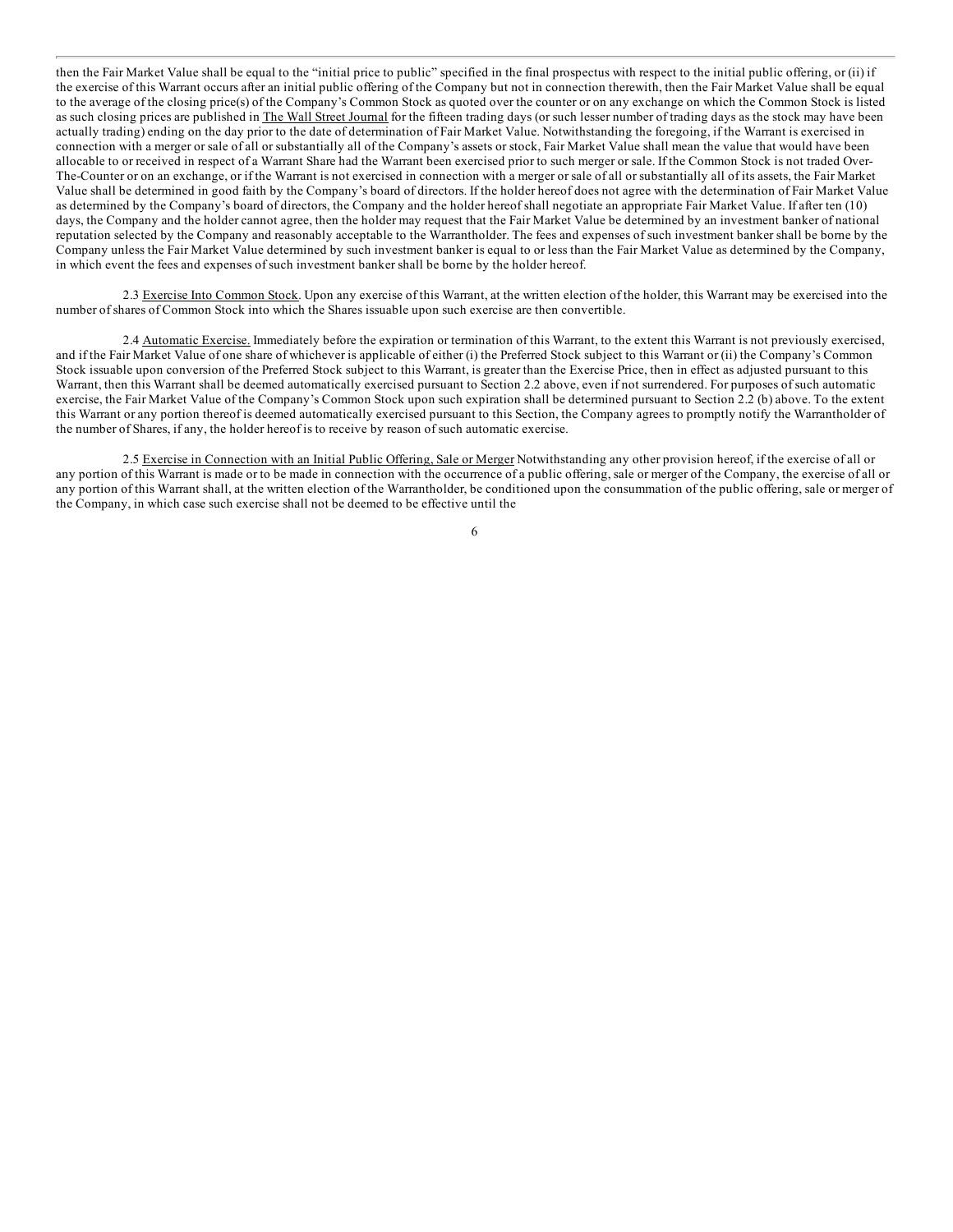[consummation](#page-1-0) of such transaction. In the event that the transaction is not consummated within 45 days of the targeted date of the transaction, any such exercise shall, at the election of the Warrantholder, be deemed rescinded.

3. Stock Fully Paid; Reservation of Shares. All Shares that may be issued upon the exercise of the rights represented by this Warrant and Common Stock issuable upon conversion of such Shares will, upon issuance, be validly issued, fully paid and non-assessable, issued in compliance with all applicable federal and state securities laws, and free from all taxes, liens and charges with respect to the issue thereof. During the period within which the rights represented by this Warrant may be exercised, the Company will at all times have authorized and reserved for the purpose of issuance upon exercise of the purchase rights evidenced by this Warrant, a sufficient number of shares of its Preferred Stock (and Common Stock issuable upon conversion of such shares of Preferred Stock) to provide for the exercise of the rights represented by this Warrant.

4. Adjustment of Exercise Price and Number of Shares. Without duplication of any such adjustment made pursuant to the terms of the Company's Certificate of Incorporation, the number of Shares purchasable upon the exercise of this Warrant and the Exercise Price shall be subject to adjustment from time to time upon the occurrence of certain events, as follows:

(a) Reclassification, Reorganization, Change or Conversion. In case of any reclassification, reorganization, change or conversion of securities of the class issuable upon exercise of this Warrant (other than a change in par value, or from par value to no par value, or from no par value to par value, or as a result of a subdivision or combination), then in any of these events, the Company shall execute a replacement warrant (a "New Warrant"), in form and substance reasonably satisfactory to the holder of this Warrant, upon the exercise of which (and at a total purchase price under the New Warrant not to exceed that payable upon the exercise in full of this Warrant) the holder of the New Warrant shall receive, in lieu of each Share receivable upon the exercise of this Warrant, the same kind and amount of shares of stock, other securities, money and property receivable by a holder of one share of Preferred Stock upon such reclassification, reorganization, change or conversion. Such New Warrant shall provide for adjustments that shall be as nearly equivalent as may be practicable to the adjustments provided for in this Section 4. The provisions of this section (a) shall similarly apply to successive reclassifications, reorganizations, changes, or conversions.

(b) Merger or Sale. In case of any (i) consolidation or merger of the Company with or into another corporation or entity (other than a merger with another corporation or entity in which the Company is the surviving corporation and which does not result in any reclassification or change of outstanding securities issuable upon exercise of this Warrant), or (ii) sale of all or substantially all of the assets or stock of the Company, then in either of such events, the Company, or such successor or purchasing corporation, as the case may be, shall execute a replacement warrant (a "New Warrant"), in form and substance reasonably satisfactory to the holder of this Warrant, upon the exercise of which (and at a total purchase price under the New Warrant not to exceed that payable upon the exercise in full of this Warrant) the holder of the New Warrant shall receive securities of the issuer of the New Warrant (shares of preferred or common stock or other applicable securities of such new issuer) with aggregate value equivalent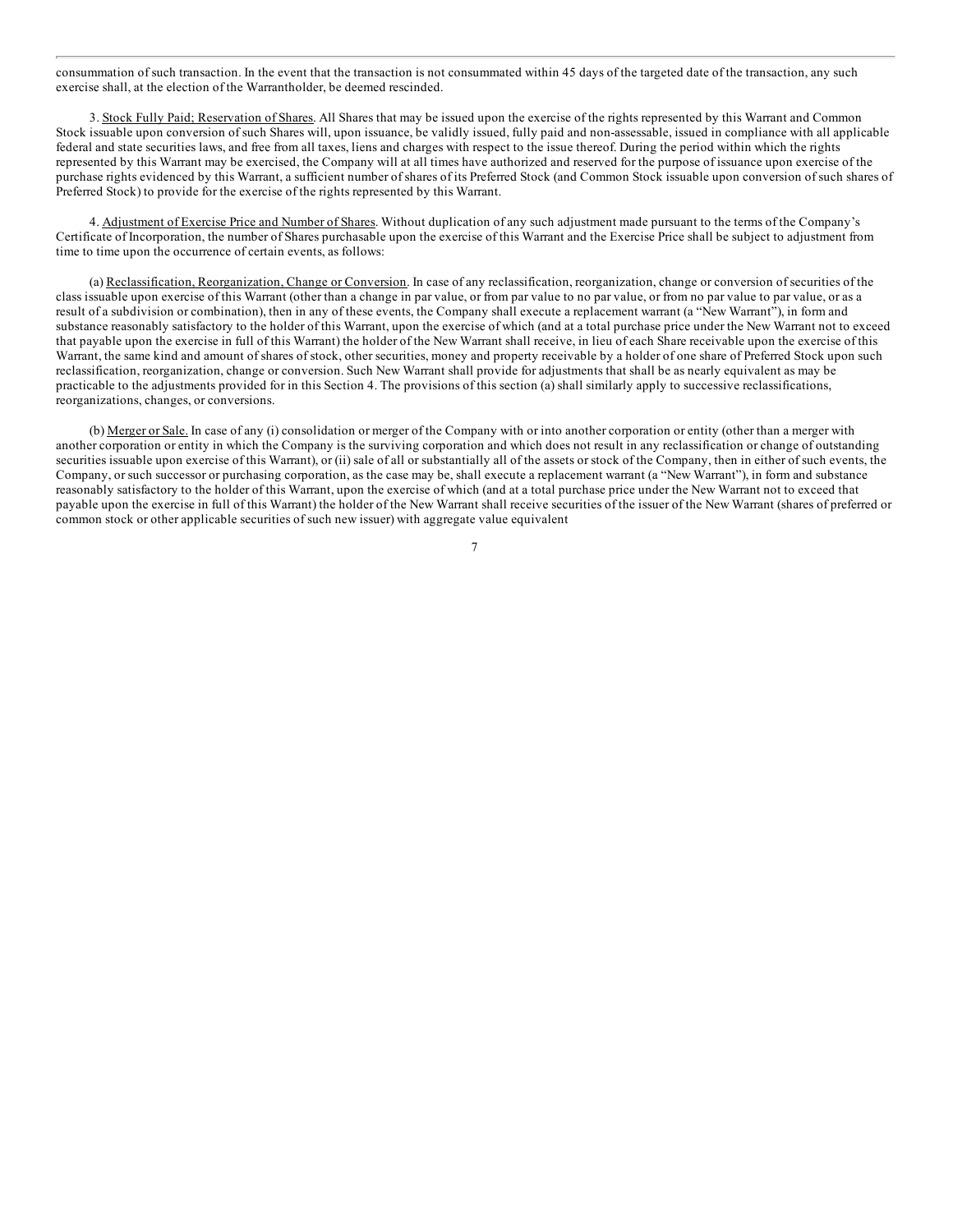to the value of the securities of the Company issuable upon exercise of this Warrant immediately prior to such merger or sale. Such New Warrant shall provide for [adjustments](#page-1-0) that shall be as nearly equivalent as may be practicable to the adjustments provided for in this Section 4. The provisions of this section (b) shall similarly apply to successive mergers and sales.

(c) Subdivisions or Combination of Shares; Stock Dividends. In the event that the Company shall at any time subdivide the outstanding shares of Preferred Stock, or shall issue a stock dividend on its outstanding shares of Preferred Stock, the number of Shares issuable upon exercise of this Warrant immediately prior to such subdivision or immediately prior to the issuance of such stock dividend shall be proportionately increased, and the Exercise Price shall be proportionately decreased, and in the event that the Company shall at any time combine the outstanding shares of Preferred Stock, the number of Shares issuable upon exercise of this Warrant immediately prior to such combination shall be proportionately decreased, and the Exercise Price shall be proportionately increased, effective at the close of business on the date of such subdivision, stock dividend or combination, as the case may be.

(d) Issuance of Additional Shares In the event that the Company shall at any time make an issuance of "Additional Shares" for consideration (calculated after giving effect to the price at which any preferred shares may be converted to Common Stock) which is less than the Exercise Price per share, then the price at which the Shares may be converted into the Company's Common Stock shall be subject to the same adjustment, if any, to the price at which the Company's Preferred Stock may be converted into the Company's Common Stock pursuant to the Company's Certificate of Incorporation (as may be amended from time to time), and such adjustment shall be effective as to the Shares receivable upon the exercise of this Warrant regardless of whether or not such conversion price adjustment under such Certificate requires the actual issuance of the affected shares of Preferred Stock. "Additional Shares" shall be defined as the issuance of additional shares of any series of Preferred Stock or of Common Stock as set forth in the Company's Certificate of Incorporation. For clarity, if no adjustment to the price at which the Company's Preferred Stock may be converted into the Company's Common Stock is made in accordance with the Company's Certificate of Incorporation, then the price at which the Shares may be converted into the Company's Common Stock shall not be adjusted.

(e) No Impairment. The Company will not, by amendment of its Certificate of Incorporation or any other organizational or shareholder rights documents of the Company, or through any reorganization, recapitalization, transfer of assets, consolidation, merger, dissolution, issue or sale of securities or any other voluntary action, seek to avoid the observance or performance of any of the terms to be observed or performed hereunder by the Company, but will at all times in good faith assist in the carrying out of all the provisions of this Section 4 and in the taking of all such action as may be necessary or appropriate in order to protect the rights of the holder of this Warrant against impairment.

### (f) Notices of Record Date. In case at any time:

(i) the Company shall declare any dividend upon its Preferred Stock or Common Stock payable in cash or stock (other than a dividend on the Common Stock payable in shares of Common Stock) or make any other distribution to the holders of its Preferred Stock or its Common Stock;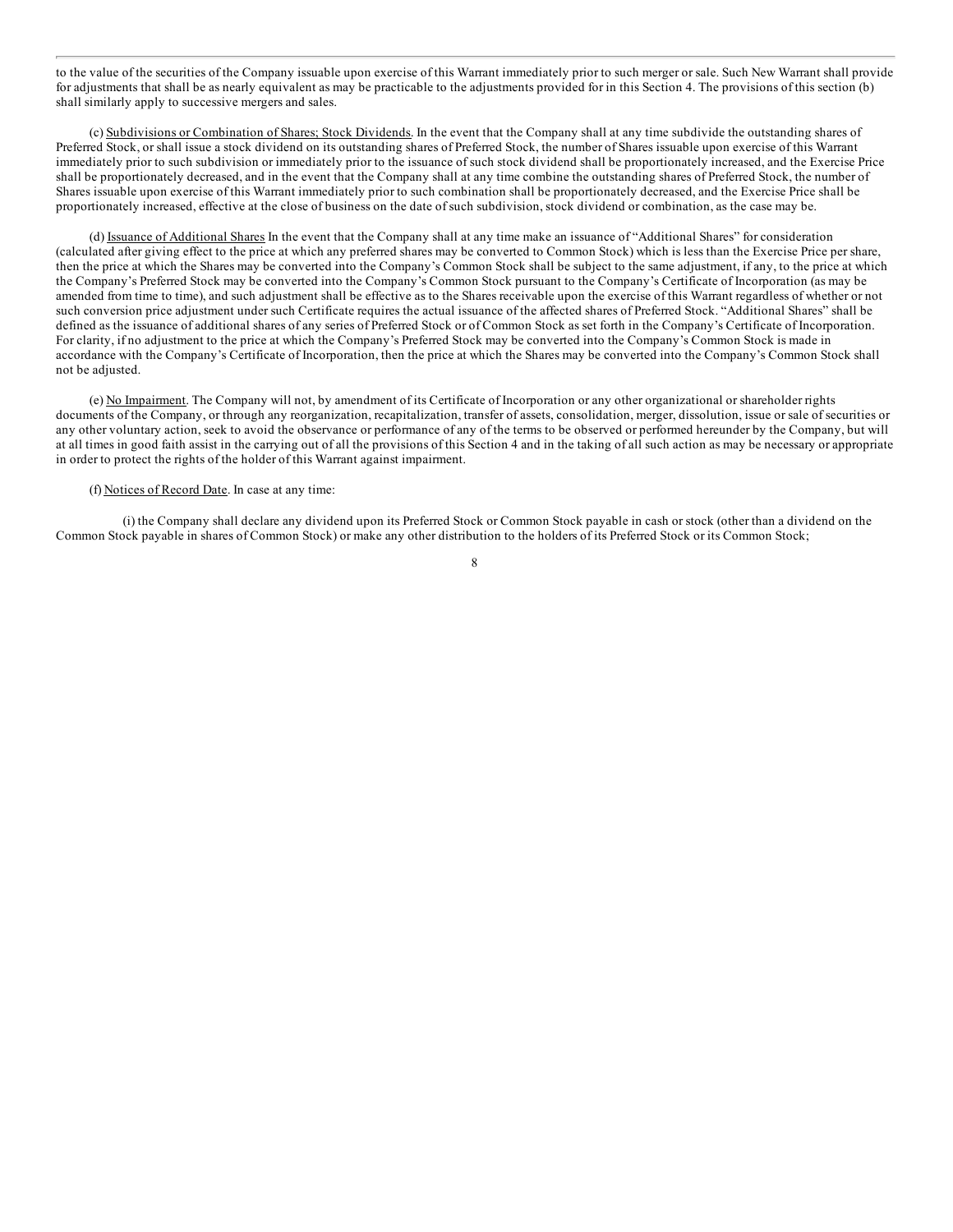(ii) the Company shall offer for subscription pro rata to the holders of its Preferred Stock any additional shares of stock of any class, or other [rights;](#page-1-0)

(iii) there shall be any capital reorganization or reclassification of the capital stock of the Company which affects the Preferred Stock or the Common Stock, or a consolidation or merger of the Company with or into, or a sale of all or substantially all its assets to another entity or entities; or

(iv) there shall be a voluntary or involuntary dissolution, liquidation or winding up of the Company;

then, in any one or more of said cases, the Company shall give notice as provided in Section 11(e) hereunder as follows: (A) at least 10 days' prior written notice of the date on which the books of the Company shall close or a record shall be taken for such dividend, distribution or subscription rights or for determining rights to vote in respect of any such reorganization, reclassification, consolidation, merger, sale, dissolution, liquidation or winding up, and (B) in the case of any such reorganization, reclassification, consolidation, merger, sale, dissolution, liquidation or winding up, at least 10 days' prior written notice of the date when the same shall take place. Such notice in accordance with the foregoing clause (A) shall also specify, in the case of any such dividend, distribution or subscription rights, the date on which the holders of Preferred Stock or Common Stock shall be entitled thereto, and such notice in accordance with the foregoing clause (B) shall also specify the date on which the holders of Preferred Stock or Common Stock shall be entitled to exchange their Preferred Stock or Common Stock for securities or other property deliverable upon such reorganization, reclassification, consolidation, merger, sale, dissolution, liquidation or winding up, as the case may be.

5. Notice of Adjustments. Whenever the Exercise Price shall be adjusted pursuant to the provisions hereof, the Company shall within ten (10) days of such adjustment deliver a certificate signed on behalf of the Company by its chief financial officer to the holder of this Warrant setting forth, in reasonable detail, the event requiring the adjustment, the amount of the adjustment, the method by which such adjustment was calculated, and the Exercise Price after giving effect to such adjustment.

6. Fractional Shares. No fractional shares of Preferred Stock or Common Stock will be issued in connection with any exercise hereunder, but in lieu of such fractional shares the Company shall make a cash payment therefor upon the basis of the Exercise Price then in effect.

#### 7. Compliance with Securities Act; Disposition of Warrant or Shares of Preferred Stock

(a) Compliance with Securities Act. The holder of this Warrant, by acceptance hereof, agrees that this Warrant, the shares of Preferred Stock to be issued upon exercise hereof and the Common Stock to be issued upon the conversion of such Preferred Stock, are being acquired for investment purposes only and that such holder will not offer, sell or otherwise dispose of this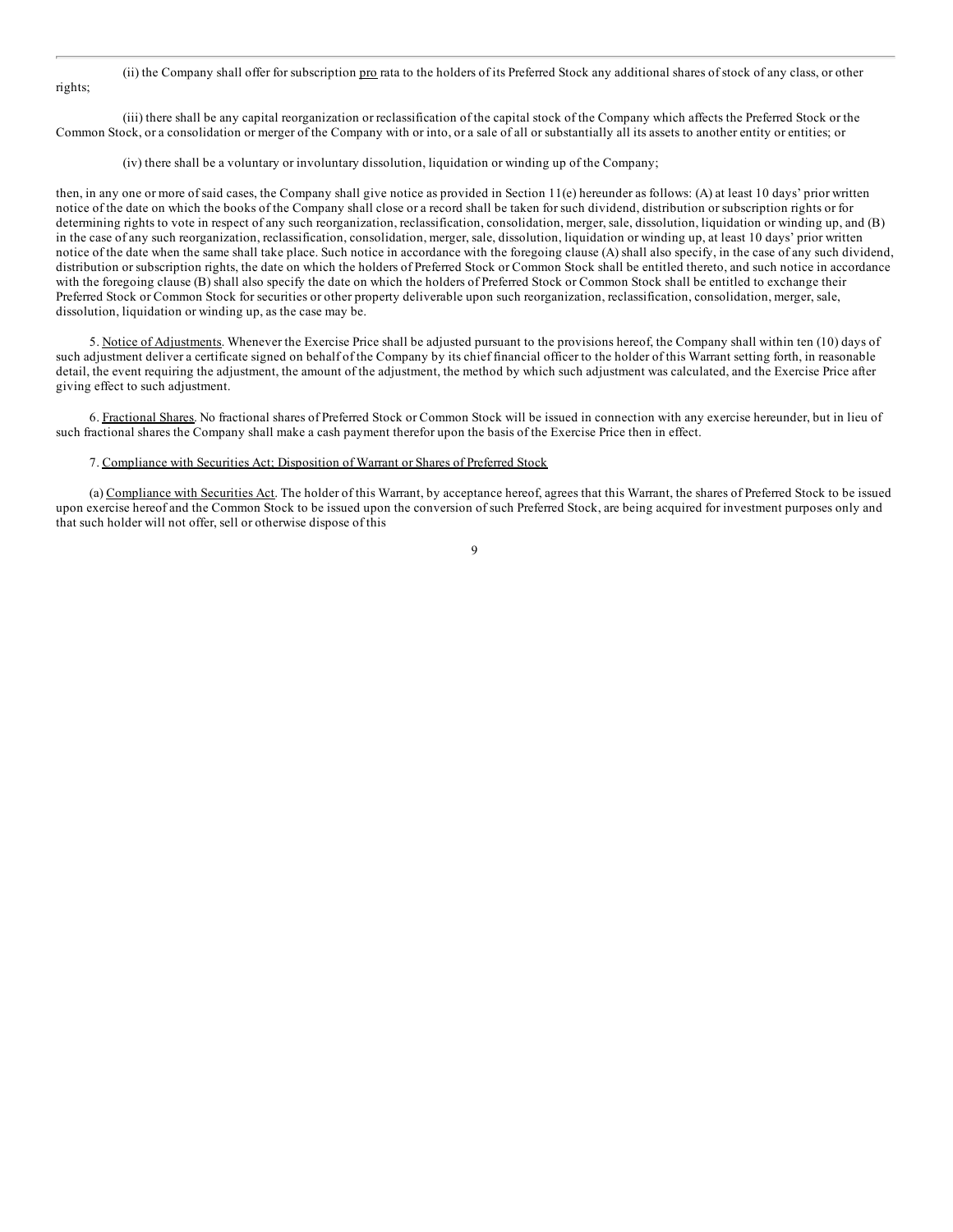Warrant or any shares of Preferred Stock to be issued upon exercise hereof (or Common Stock to be issued upon the conversion of such Preferred Stock) [except](#page-1-0) under circumstances which will not result in a violation of the Securities Act of 1933, as amended (the " $\Delta ct$ ") and as permitted by Section 7(b) below. This Warrant and all shares of Preferred Stock issued upon exercise of this Warrant (or Common Stock to be issued upon the conversion of such Preferred Stock) shall, unless registered under the Act, be stamped or imprinted with a legend in substantially the following form:

### THIS SECURITY HAS NOT BEEN REGISTERED UNDER THE SECURITIES ACT OF 1933, AS AMENDED (THE "ACT"). NO SALE OR **DISPOSITION MAY BE EFFECTED WITHOUT (i) AN EFFECTIVE REGISTRATION STATEMENT RELATED THERETO OR (ii) AN OPINION OF COUNSEL FOR THE HOLDER, REASONABLY SATISFACTORY TO THE COMPANY, THAT SUCH REGISTRATION IS NOT** REQUIRED, EXCEPT THAT NO SUCH OPINION SHALL BE REQUIRED IF SUCH SALE IS PURSUANT TO RULE 144 PROMULGATED **UNDER THE ACT.**

(b) Disposition of Warrant and Shares. With respect to any offer, sale or other transfer or disposition of this Warrant or any shares of Preferred Stock acquired pursuant to the exercise of this Warrant (or Common Stock to be issued upon the conversion of such Preferred Stock) prior to registration of such Shares, the holder hereof and each subsequent holder of this Warrant agrees to give written notice to the Company prior thereto, describing briefly the manner thereof, together with a written opinion of such holder's counsel (if reasonably requested by the Company and reasonably satisfactory to the Company) to the effect that (i) such offer, sale or other transfer or disposition may be effected without registration or qualification of this Warrant or such shares of Preferred Stock (or Common Stock to be issued upon the conversion of such Preferred Stock) under the Act as then in effect, and (ii) indicating whether or not under the Act this Warrant or the certificates representing such shares of Preferred Stock or Common Stock to be sold or otherwise transferred or disposed of require any restrictive legend thereon in order to ensure compliance with the Act; provided, however, that a written opinion of holder's counsel shall not be required in connection with any sale pursuant to Rule 144. This Warrant or the certificates representing the shares of Preferred Stock or Common Stock thus transferred (except a transfer pursuant to Rule 144) shall bear a legend as to the applicable restrictions on transferability in order to insure compliance with the Act, unless in the aforesaid opinion of counsel for the holder, such legend is not required in order to insure compliance with the Act. Upon any valid transfer of this Warrant or portion thereof, Company agrees to reissue the Warrant (or Warrants in the case of a partial transfer) and/or the Shares receivable upon the exercise hereof, and if the legend is not required, such re-issuance shall be without said legend. Nothing herein shall restrict the transfer of this Warrant (or any portion hereof) or the certificates representing the shares of Preferred Stock acquired pursuant to the exercise of this Warrant (or Common Stock to be issued upon the conversion of such Preferred Stock) by the initial holder hereof or any successor holder to any affiliate of such holder, including without limitation any partnership affiliated with such holder, any partner of any such partnership or any successor corporation to the holder hereof as a result of a merger or consolidation with or a sale of all or substantially all of the stock or assets of the holder. Any transfer described above must be made in compliance with all applicable federal and state securities laws and the IRA (as defined below). The Company may issue stop transfer instructions to its transfer agent in connection with the foregoing restrictions.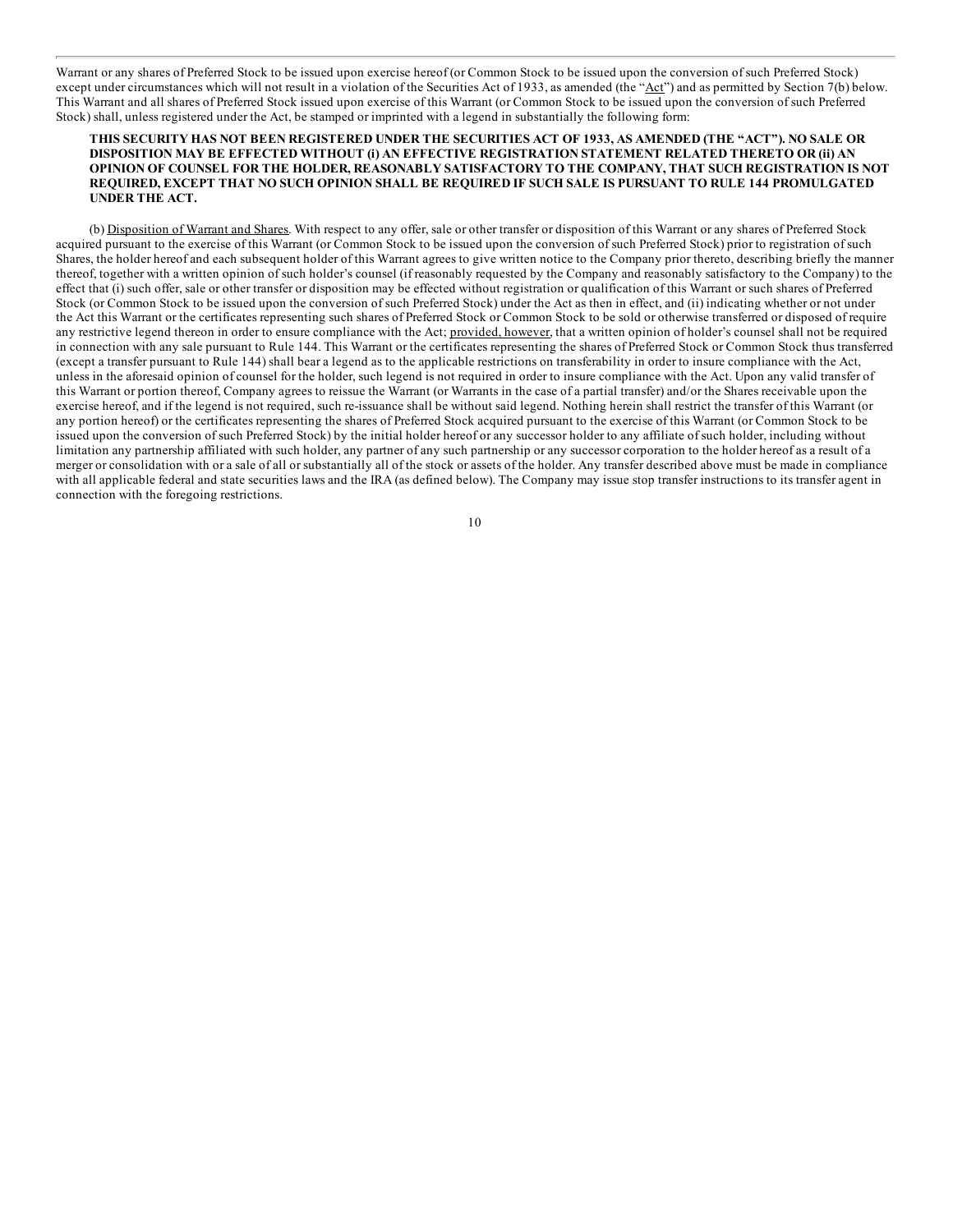#### 8. [Warranth](#page-1-0)older's Representations

(a) The Warrantholder acknowledges that it has had access to all material information concerning the Company which it has requested. The Warrantholder also acknowledges that it has had the opportunity to, and has to its satisfaction, questioned the officers of the Company with respect to its investment hereunder. The Warrantholder represents that it understands that the Warrant and the Preferred Stock (and the shares of Common Stock issuable upon conversion of the Preferred Stock) are speculative investments, that it is aware of the Company's business affairs and financial condition and that it has acquired sufficient information about the Company to reach an informed and knowledgeable decision to acquire the Warrant. The Warrantholder is purchasing the Warrant and any Preferred Stock issued upon exercise thereof (and the shares of Common Stock issuable upon conversion of the Preferred Stock) for investment for its own account only and not with a view to, or for resale in connection with, any "distribution" thereof in violation of the Act or applicable state securities laws. The Warrantholder further represents that it understands that the Warrant and Preferred Stock have not been registered under the Act or applicable state securities laws by reason of specific exemptions therefrom, which exemptions depend upon, among other things, the bona fide nature of the Warrantholder's investment intent as expressed herein. The Warrantholder is an "accredited investor" as defined in Regulation D promulgated under the Act.

# 9. Company's Representations

As a material inducement to the Warrantholder to purchase this Warrant, the Company hereby represents and warrants that:

(a) The Company shall have made all filings under applicable federal and state securities laws necessary to consummate the issuance of this Warrant in compliance with such laws, except for such filings as may be made properly after the Grant Date.

(b) If there are parties to any stock purchase agreements whose consent or approval is required prior to the execution and delivery of this Warrant*,* the Company and any such parties shall have entered into a consent, waiver or amendment to each such stock purchase agreement to provide for such consent and any required waivers, in such form and substance acceptable to the Warrantholder, and such consent, waiver or amendment shall be in full force and effect as of the date hereof.

(c) If there are parties to any investor's rights agreements whose consent or approval is required prior to the execution and delivery of this Warrant*,* the Company and any such parties shall have entered into a consent, waiver or amendment to each such investor's rights agreement providing for such consent and any required waivers, in such form and substance acceptable to Warrantholder, and such consent, waiver or amendment shall be in full force and effect as of the date hereof.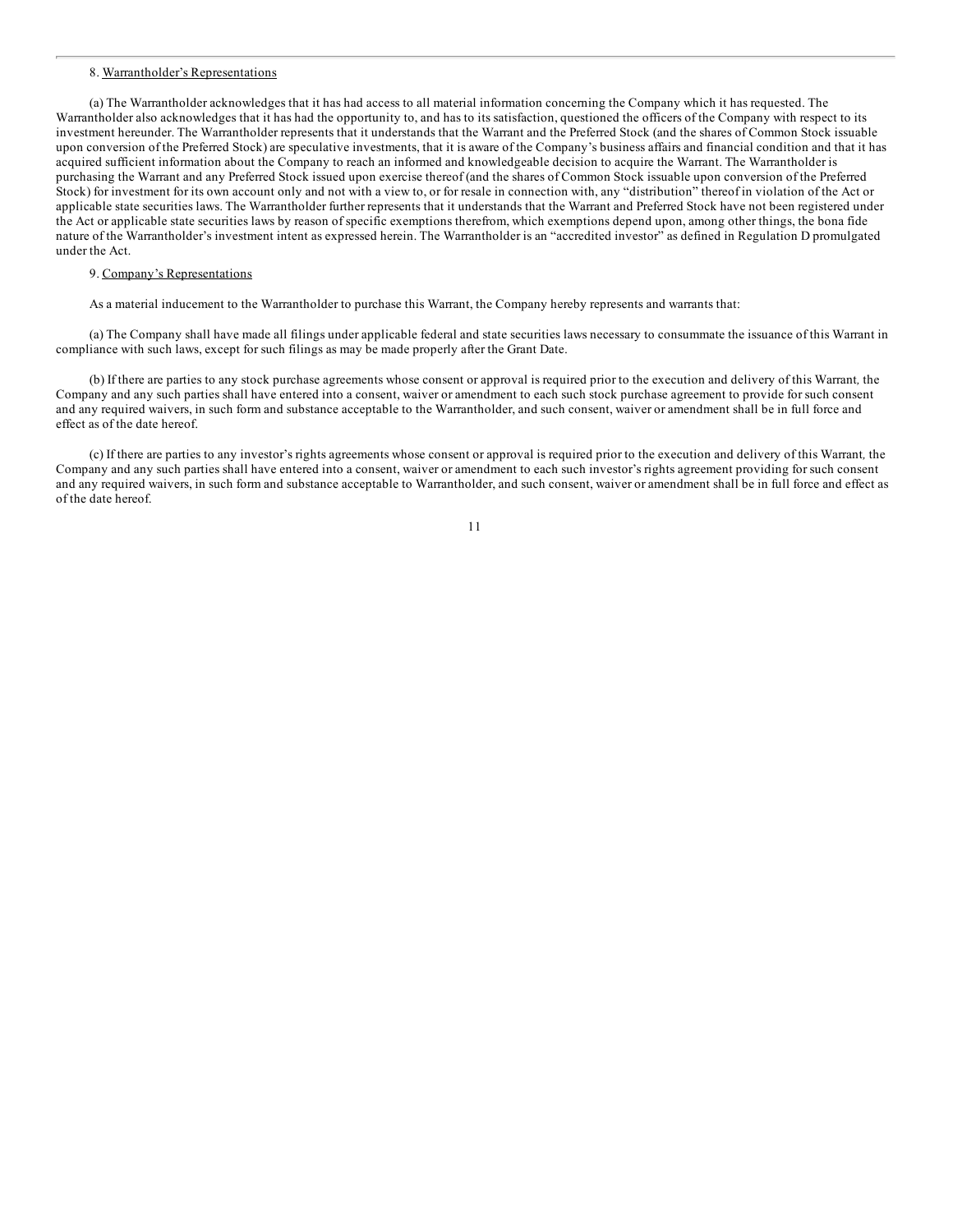(d) The copies of any existing stock purchase agreements and investor's rights agreements of the Company and the Company's charter documents and [bylaws](#page-1-0) which have been furnished to Warrantholder or the Warrantholder's counsel reflect all amendments made thereto at any time prior to the date hereof and are correct and complete.

(e) As of the date hereof, the authorized capital stock of the Company shall be as stated on the Capitalization Schedule attached hereto as Exhibit B (the "Capitalization Schedule") and made a part hereof. As of the date hereof, except for this Warrant and except as set forth on the attached Capitalization Schedule, the Company shall not have outstanding any stock or securities convertible or exchangeable for any shares of its capital stock or containing any profit participation features, nor shall it have outstanding any rights, warrants or options to subscribe for or to purchase its capital stock or any stock or securities convertible into or exchangeable for its capital stock or any stock appreciation rights or phantom stock plans. The Capitalization Schedule truthfully and accurately sets forth the following information with respect to all outstanding options and rights to acquire the Company's capital stock: the aggregate number of shares covered, the exercise prices and the term of each option agreement. As of the date hereof, except as set forth on the Capitalization Schedule or the Company documents described in section (d) above, the Company shall not be subject to any obligation (contingent or otherwise) to repurchase or otherwise acquire or retire any shares of its capital stock or any warrants, options or other rights to acquire its capital stock. As of the date hereof, all of the outstanding shares of the Company's capital stock shall be validly issued, fully paid and nonassessable.

(f) With respect to the issuance of this Warrant or the issuance of the Preferred Stock upon exercise of the Warrant (and the shares of Common Stock issuable upon conversion of such shares of Preferred Stock), there are no statutory or contractual stockholders preemptive rights or rights of refusal, except for any such rights contained in any stock purchase agreement and/or investor's rights agreements which have been waived. The offer, sale and issuance of this Warrant does not require registration under the Act or any applicable state securities laws. To the best of the Company's knowledge, there are no agreements between the Company's stockholders with respect to the voting or transfer of the Company's capital stock or with respect to any other aspect of the Company's affairs, except for any stock purchase agreements, investor's rights agreements or voting agreements identified on the attached Capitalization Schedule.

(g) The execution, delivery and performance of this Warrant has been duly authorized by the Company. This Warrant constitutes a valid and binding obligation of the Company, enforceable in accordance with its terms. The execution and delivery by the Company of this Warrant, the issuance of the Preferred Stock upon exercise of this Warrant (and the shares of Common Stock issuable upon conversion of such shares of Preferred Stock), and the fulfillment of and compliance with the respective terms hereof and thereof by the Company, do not and shall not (i) conflict with or result in a breach of the terms, conditions or provisions of, (ii) constitute a default under, (iii) result in the creation of any lien, security interest, charge or encumbrance upon the Company's capital stock or assets pursuant to, (iv) give any third party the right to modify, terminate or accelerate any obligation under, (v) result in a violation of, or (vi) require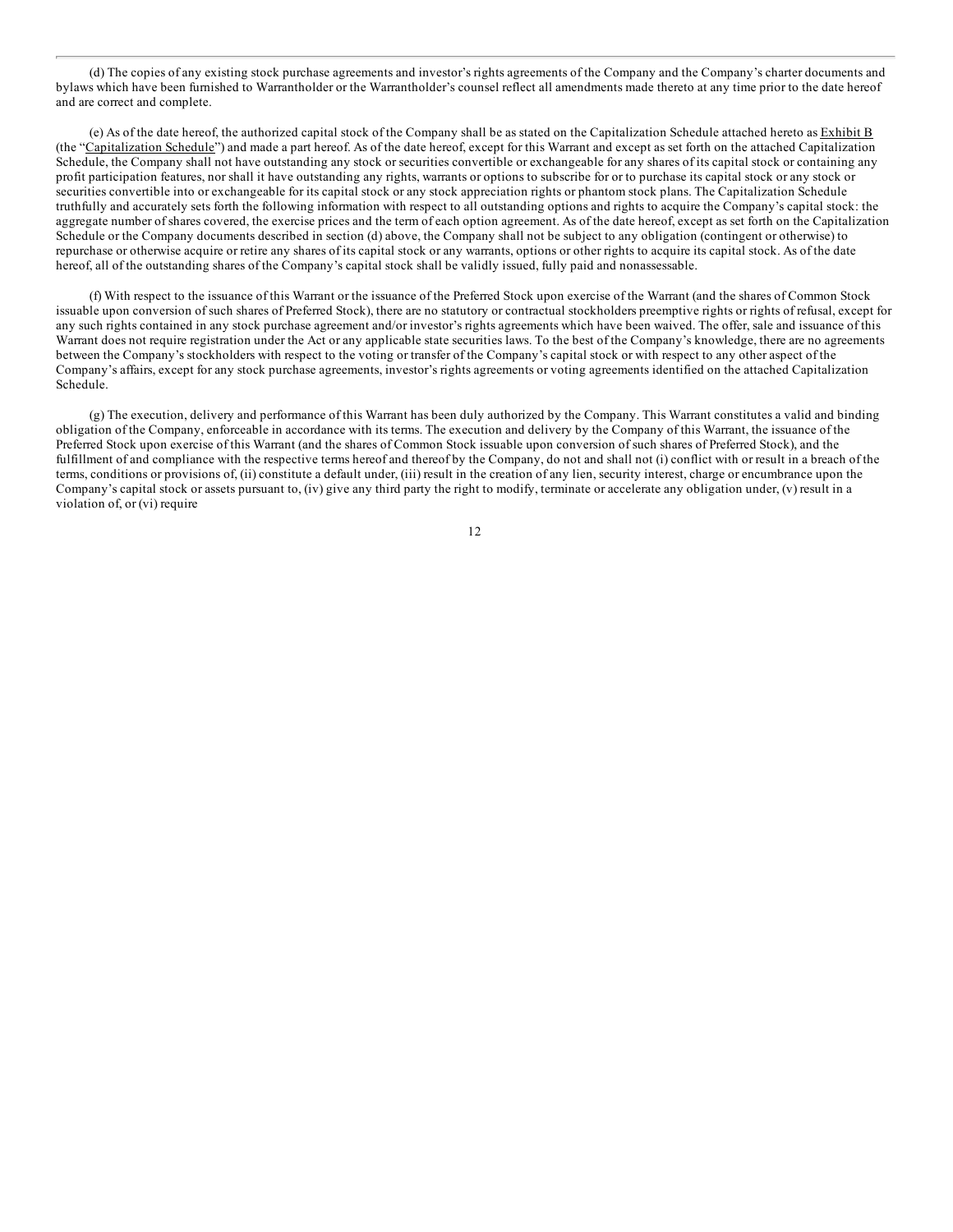any [authorization](#page-1-0), consent, approval, exemption or other action by or notice or declaration to, or filing with, any court or administrative or governmental body or agency pursuant to, the charter or bylaws of the Company or any subsidiary, or any law, statute, rule or regulation to which the Company or any subsidiary is subject, or any agreement, instrument, order, judgment or decree to which the Company or any subsidiary is subject, except for any such filings required under applicable "blue sky" or state securities laws or required under Regulation D promulgated under the Act.

# 10. Company Financial Information.

Until such time as the Company shall have satisfied all of its obligations under the Financing Arrangement, Company shall deliver to Warrantholder such financial information as is required under the terms of the Financing Arrangement. From and after the date that the Company shall have satisfied all of its obligations under the Financing Arrangement, and notwithstanding any other agreement to the contrary between the parties hereto, the Company shall deliver to the Warrantholder (so long as the Warrantholder holds all or any portion of the Warrant or any Preferred Stock or any shares of Common Stock issuable upon conversion of such shares of Preferred Stock) no later than 150 days after each fiscal year end its annual financial statements.

# 11. Miscellaneous

(a) Rights as Shareholders. No holder of this Warrant, as such, shall be entitled to vote or receive dividends or be deemed the holder of Preferred Stock (or Common Stock to be issued upon the conversion of such Preferred Stock) or otherwise be entitled to any voting or other rights as a shareholder of the Company, until this Warrant shall have been exercised and the Shares purchasable upon the exercise shall have become deliverable, as provided herein.

(b) Issuance Tax. The issuance of certificates for shares of Preferred Stock upon exercise of this Warrant (or Common Stock to be issued upon the conversion of such shares of Preferred Stock) shall be made without charge to the holder hereof for any issuance tax in respect hereof, provided that the Company shall not be required to pay any tax which may be payable in respect of any transfer involved in the issuance and delivery of any certificate in a name other than that of the holder of this Warrant.

(c) Modification and Waiver. This Warrant and any provision hereof may be changed, waived, discharged or terminated only by an instrument in writing signed by the Company and the holder of this Warrant.

(d) Attorneys' Fees. In the event of an action, suit or proceeding brought under or in connection herewith, the prevailing party therein shall be entitled to recover from, and the other party hereto agrees to pay, the prevailing party's costs and expenses in connection therewith, including reasonably attorneys' fees.

(e) Notices. All notices, demands, elections or other communications required or permitted to be given or delivered under or by reason of the provisions hereof shall be in writing and shall be deemed to have been given when (i) delivered personally to the recipient, (ii) sent via facsimile transmission, (iii) the next business day after having been sent to the recipient by reputable overnight courier service (charges prepaid) or (iv) four business days after having been mailed to the recipient by certified or registered mail, return receipt requested and postage prepaid. Such notices, demands, elections and other communications shall be sent to the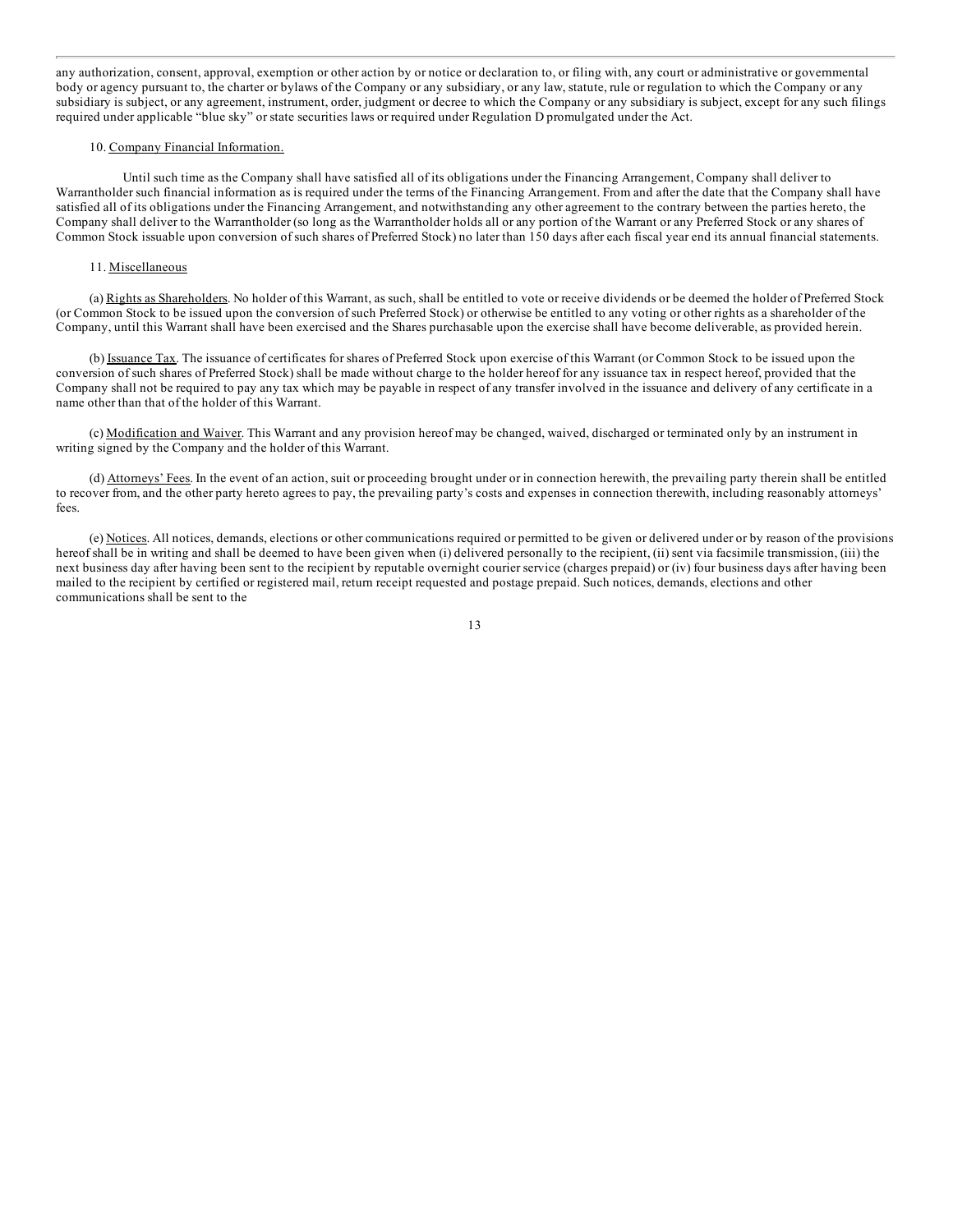[Warrantholder](#page-1-0) and to the Company at the respective addresses and transmission numbers indicated on the signature page hereof, or to such other address or to the attention of such other person as the recipient party has specified by prior written notice to the sending party.

(f) Binding Effect on Successors. This Warrant and the terms hereof shall be binding upon any corporation succeeding the Company by merger, consolidation or acquisition of all or substantially all of the Company's assets, and all of the obligations of the Company relating to the Preferred Stock issuable upon the exercise of this Warrant (or Common Stock to be issued upon the conversion of such Preferred Stock) or any New Warrant (and the securities issuable thereunder) shall survive the exercise and termination of this Warrant (or any New Warrant) and all of the covenants and agreements of the Company shall inure to the benefit of the successors and permitted assigns of the holder hereof. All covenants and agreements contained herein by or on behalf of any of the parties hereto shall bind and inure to the benefit of the respective successors and permitted assigns of the parties hereto whether so expressed or not.

(g) Lost Warrants or Stock Certificates. The Company covenants to the holder hereof that upon receipt of evidence reasonably satisfactory to the Company of the loss, theft, destruction, or mutilation of this Warrant or any stock certificate issued upon exercise hereof or in replacement thereafter and, in the case of any such loss, theft or destruction, upon receipt of an indemnity reasonably satisfactory to the Company and without requiring any bond, or in the case of any such mutilation upon surrender and cancellation of such Warrant or stock certificate, the Company will make and deliver a replacement Warrant or stock certificate, of like tenor, in lieu of the lost, stolen, destroyed or mutilated Warrant or stock certificate.

(h) Registration Agreement. The shares of Common Stock issuable upon conversion of the Shares shall have certain incidental or "piggyback" registration rights pursuant to, and on the terms and conditions set forth in, that certain Amended and Restated Investor Rights Agreement dated as of November 21, 2005 among the Company and the other parties named therein (the "IRA"). A copy of said IRA has been provided to the Warrantholder. Immediately following the execution of this Warrant, the Warrantholder shall execute, at the option of the Issuer, either a counterpart signature page to such IRA, or an amendment to the IRA, either of which document shall add the Warrantholder as a party thereto and give the Warrantholder the registration rights set forth in Section 2.2 of the IRA and bind the Warrantholder to all obligations under the IRA including, without limitation, those set forth in Sections 2.7 and 2.14 of the IRA, as and to the extent provided therein. Company and the Warrantholder hereby further agree that for the purposes of the IRA, the Shares issuable upon exercise of this Warrant are "Registrable Securities," as that term is defined in the Investor Rights Agreement.

(i) Descriptive Headings. The descriptive headings of the several paragraphs of this Warrant are inserted for convenience only and do not constitute a part of this Warrant.

(j) Governing Law. THIS WARRANT SHALL BE CONSTRUED AND ENFORCED IN ACCORDANCE WITH, AND THE RIGHTS OF THE PARTIES SHALL BE GOVERNED BY, THE LAWS OF THE STATE OF DELAWARE.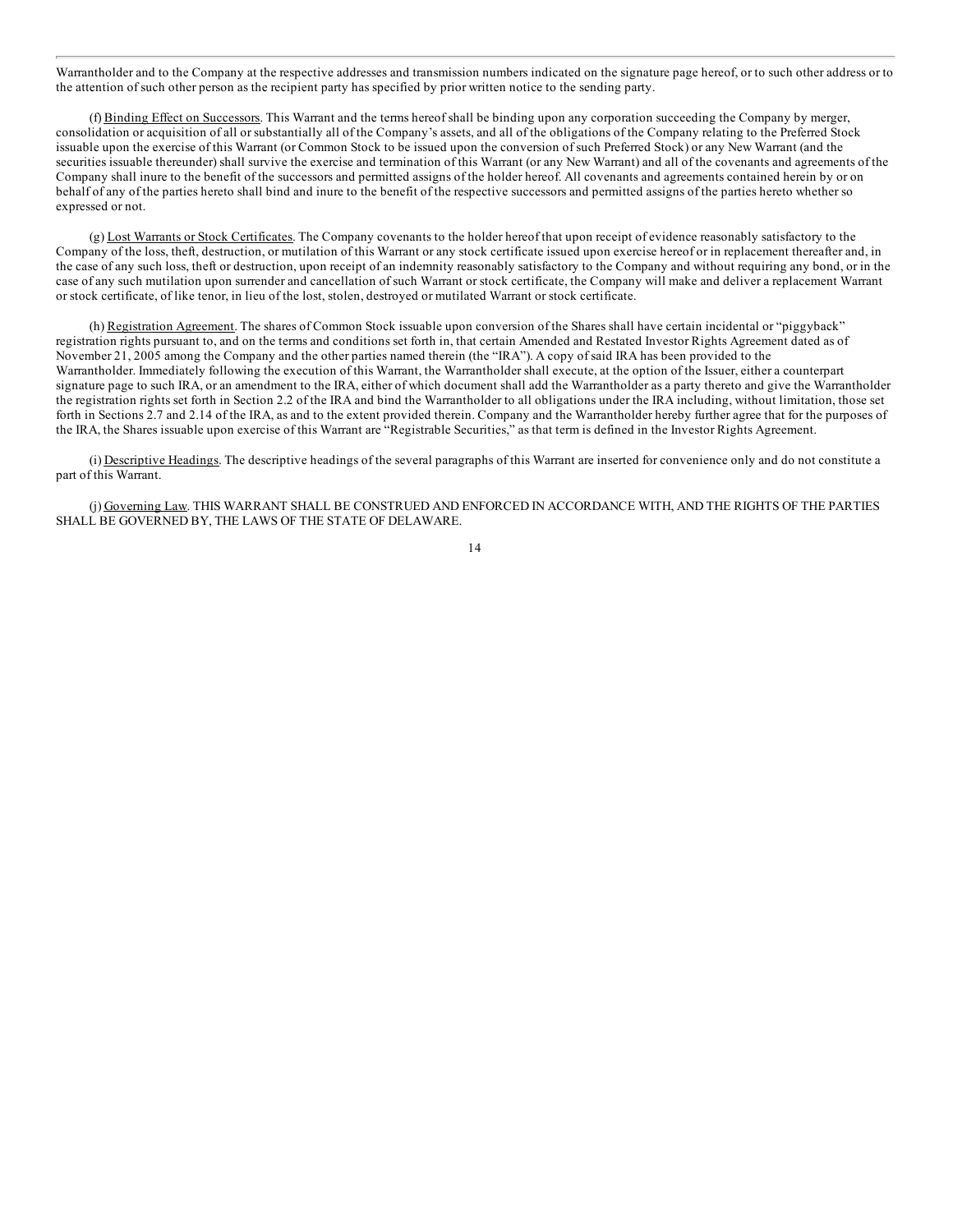# **[SIGNATURE](#page-1-0) PAGE FOLLOWS:**

In Witness Whereof, this Warrant to purchase Preferred Stock has been duly executed as of the Grant Date hereinabove set forth.

**Issued By: Accepted By: Accepted By: Accepted By: Accepted By: CE Capital C** 

**Address for Notices: One Cambridge Center Cambridge, MA 02142**

**Brightcove Inc. GE Capital CFE, Inc.**

**By: /s/ Jeremy Allaire By: /s/ Anne Kennelley-Kratky**

**Title: CEO Title: Vice President Address for Notices: 500 West Monroe Chicago, IL 60661 Attention: Portfolio Management, GE Technology Lending**

**Fax: 617-225-6934 Fax: 312-441-7715**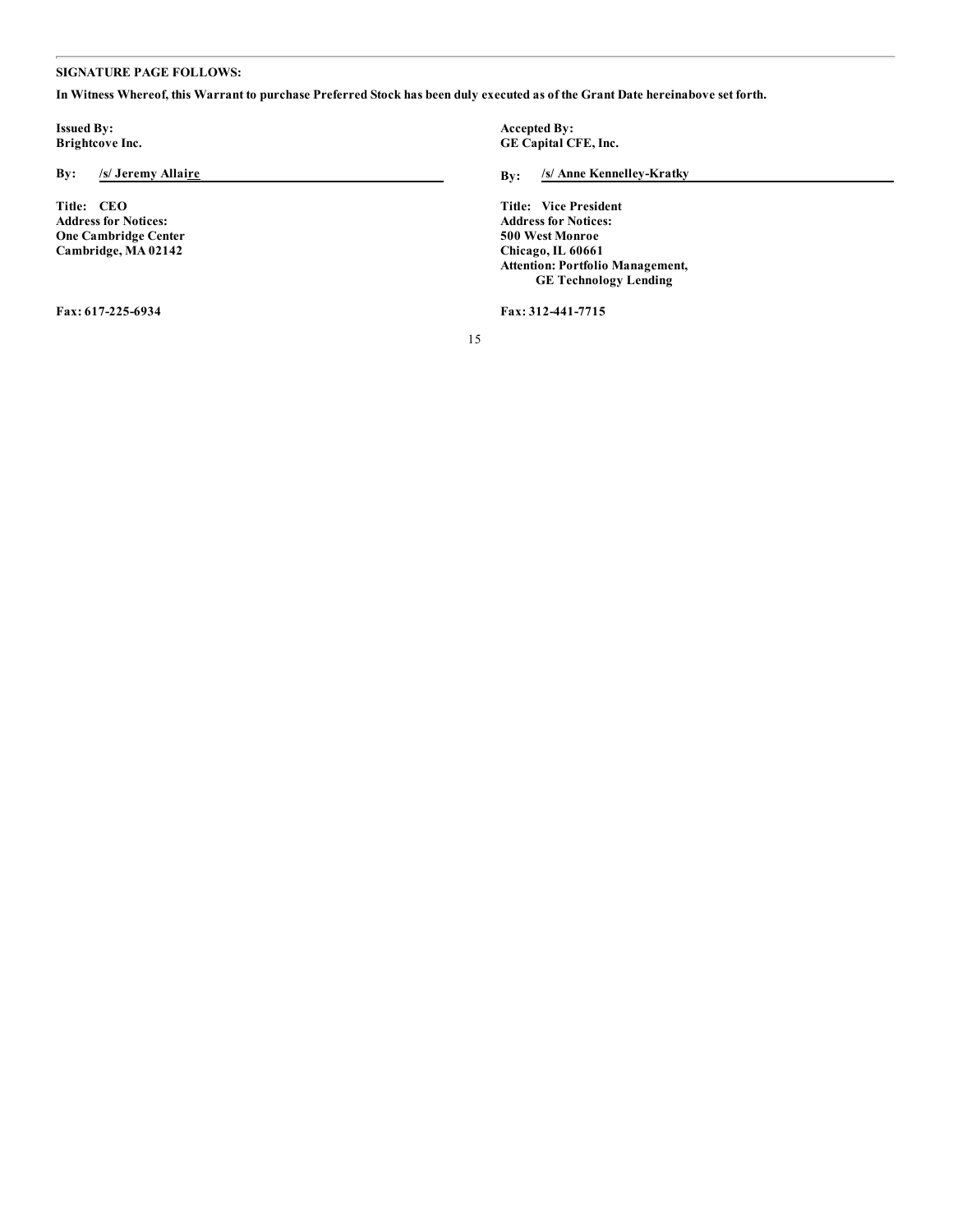# **EXHIBIT A**

# **Notice of Exercise**

# **To: Brightcove Inc. ("Company") One Cambridge Center Cambridge, MA 02142 Attention: Chief Financial Officer**

[1. The undersigned hereby elects to purchase shares of Series B Convertible Preferred Stock of Company pursuant to the terms of the attached Warrants, and tenders herewith payment of the purchase price of such shares in full.]

of the Warrant as provided in Section 2.2 of the Warrant.]

[1. The undersigned hereby elects to purchase shares of Series B Convertible Preferred Stock of Company pursuant to a non-cash exercise

2. Check here if applicable: The undersigned confirms that this exercise is made in connection with the occurrence of a public offering, sale or merger of the Company, and the undersigned further elects to condition this exercise of the Warrant upon the consummation of said public offering, sale or merger of the Company. This exercise shall not be deemed to be effective until the consummation of such transaction. In the event that transaction is not consummated within 45 days of the targeted date of the transaction, the undersigned will advise Company whether or not this exercise should be deemed rescinded.

2. Please issue a certificate or certificates representing said shares in the name of the undersigned or in such other name or names as are specified below:

GE Capital CFE, Inc. 500 West Monroe Chicago, IL 60661

3. The undersigned represents that the aforesaid shares are being acquired for the account of the undersigned for investment and not with a view to, or for resale in connection with, the distribution thereof and that the undersigned has no present intention of distributing such shares.

# **GE Capital CFE, Inc.**

By:

(Signature)

Its: Date: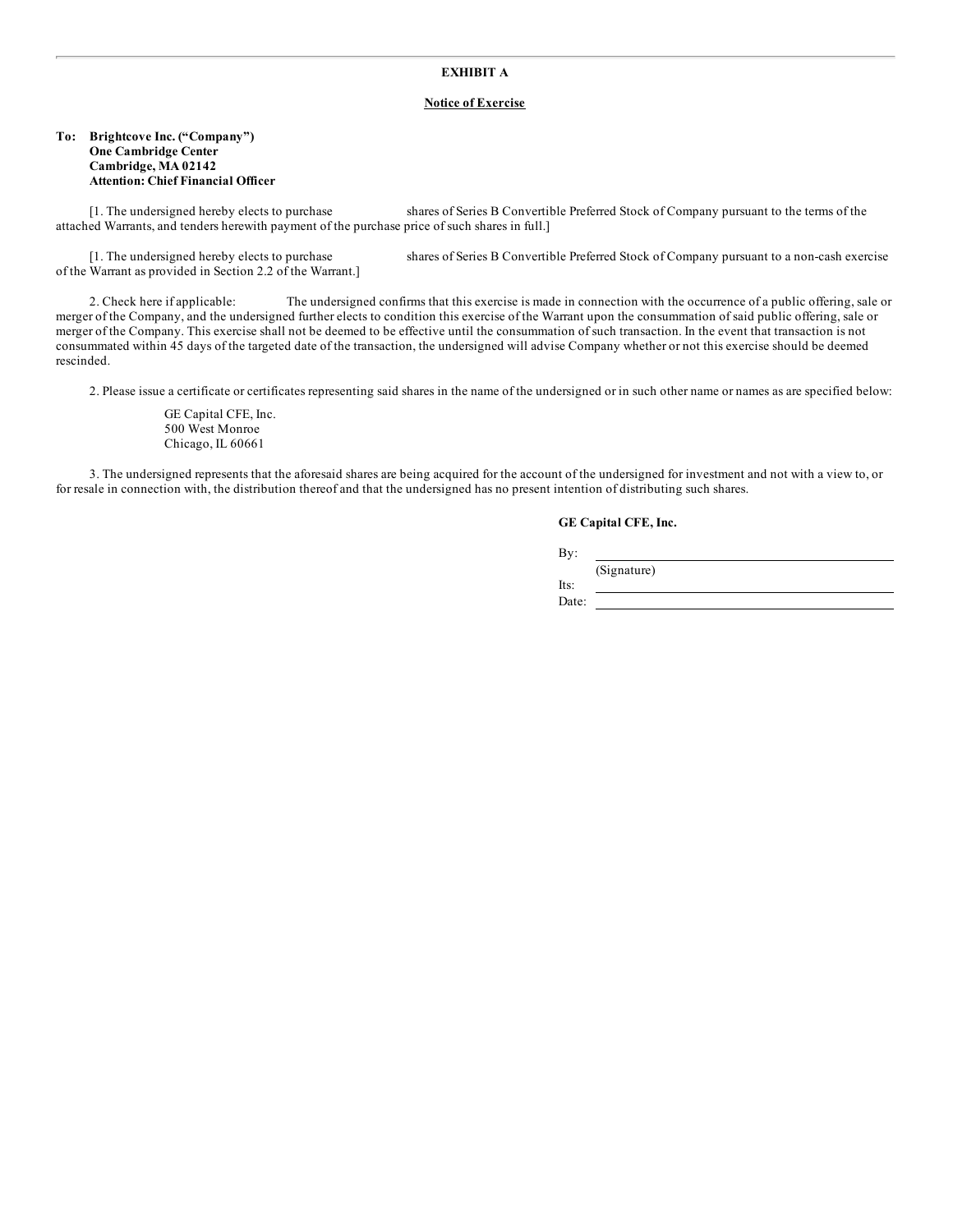# **EXHIBIT B CAPITALIZATION SCHEDULE TABLE** Brightcove Inc.

|                              |               |               | Number of Shares Reserved<br>for Issuance Upon |             |
|------------------------------|---------------|---------------|------------------------------------------------|-------------|
|                              |               | Number of     | Exercise of                                    | Conversion  |
|                              | Number of     | Shares Issued | Options, Warrants                              | of          |
|                              | <b>Shares</b> | And           | Other Rights                                   | Convertible |
| Classes of Capital Stock     | Authorized    | Outstanding   | Agreements                                     | Securities  |
| Common Stock                 | 20,000,000    | 3,158,331     | 4,232,466                                      | 12,902,967  |
| Series A Preferred Stock     | 5.920.385     | 5.920.385     | n/a                                            | n/a         |
| Series B Preferred Stock     | 7,000,000     | 6,921,854     | 60.728                                         | n/a         |
| <b>Total Preferred Stock</b> | 12.920.385    | 12,842,239    | 60.728                                         | n/a         |

Total Fully Diluted Outstanding Common Stock (on an as-converted basis and assuming exercise of all outstanding options): 18,946,528 shares

All options and shares of restricted stock granted or awarded pursuant to the Company's 2004 Stock Option and Incentive Plan (the "Plan") have been granted or awarded at a price of either \$0.10 or \$0.24 per share of Common Stock. All options granted under the Plan must be exercised within 10 years of the grant date thereof.

The following agreements are disclosed pursuant to Section 9(f) of the Warrant:

- Series B Convertible Preferred Stock Purchase Agreement, dated as of November 21, 2005
- Amended and Restated Investor Rights Agreement, dated as of November 21, 2005
- Amended and Restated Right of First Refusal and Co-Sale Agreement, dated as of November 21, 2005
- Amended and Restated Voting Agreement, dated as of November 21, 2005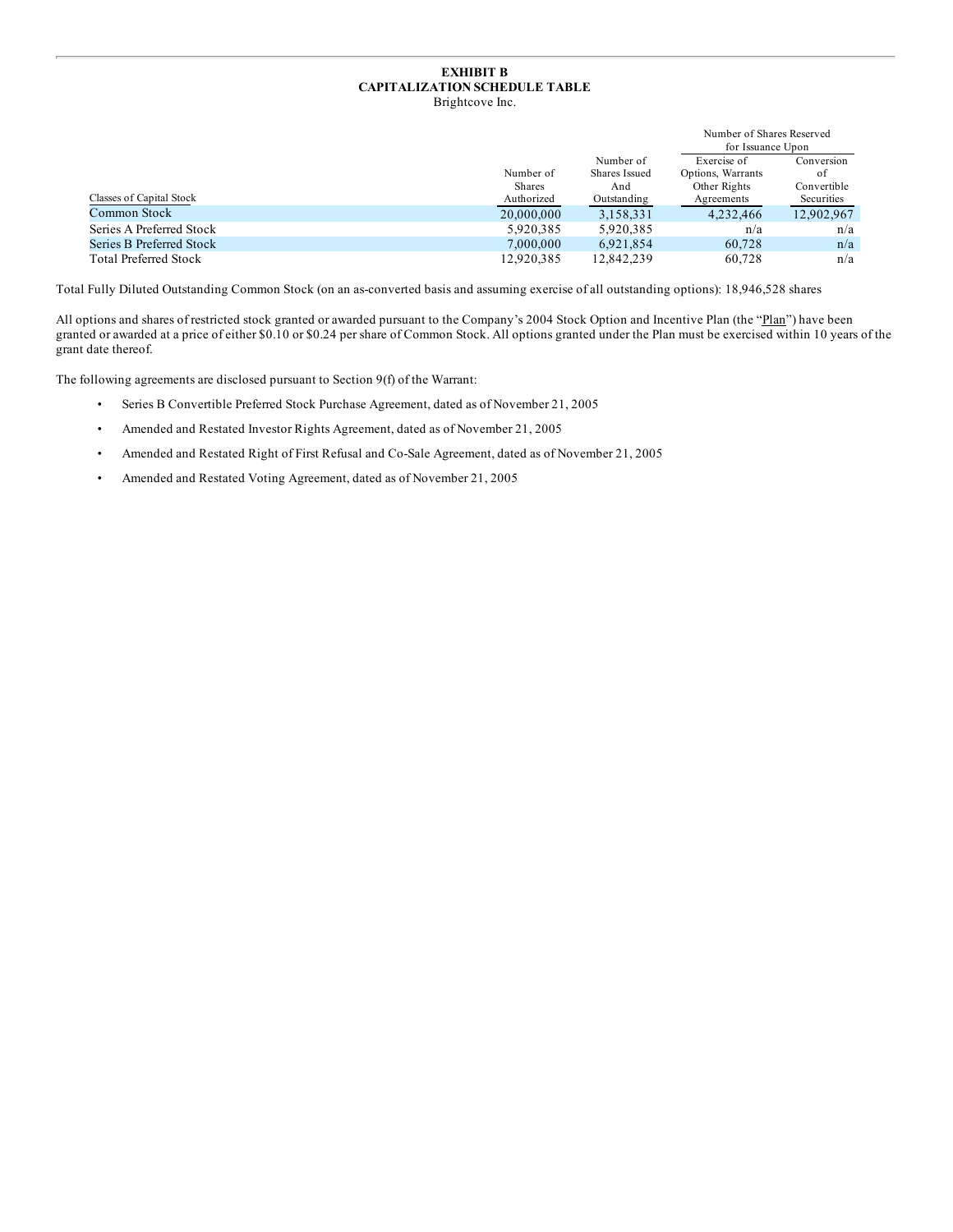# **Subsidiaries of the Registrant**

# **Name Jurisdiction of Organization**

Name<br>
Brightcove UK Ltd<br>
Brightcove Singapore Pte. Ltd.<br>
Brightcove K.K.<br>
Brightcove K.C.<br>
Brightcove Korea<br>
UK<br>
Dispapore<br>
UR<br>
Dispapore<br>
UR<br>
Dispapore<br>
UR<br>
Dispapore<br>
UR<br>
UR<br>
Dispapore<br>
UR<br>
UR<br>
UR<br>
UR<br>
UR<br>
UR<br>
UR<br>
UR<br>
UR Brightcove Singapore Pte. Ltd. Singapore Pte. Ltd. Singapore Singapore Singapore Singapore Singapore Brightcove K.K. Japan Brightcove Korea Korea Korea Korea Korea Korea Korea Korea Korea Korea Korea Korea Korea Korea Korea Korea Korea Brightcove Australia Pty Ltd Australia Brightcove Holdings, Inc. 2008 and 2008 and 2008 and 2008 and 2008 and 2008 and 2008 and 2008 and 2008 and 200 Zencoder Inc. Delaware Brightcove FZ-LLC United Arab Emirates Cacti Acquisition LLC Delaware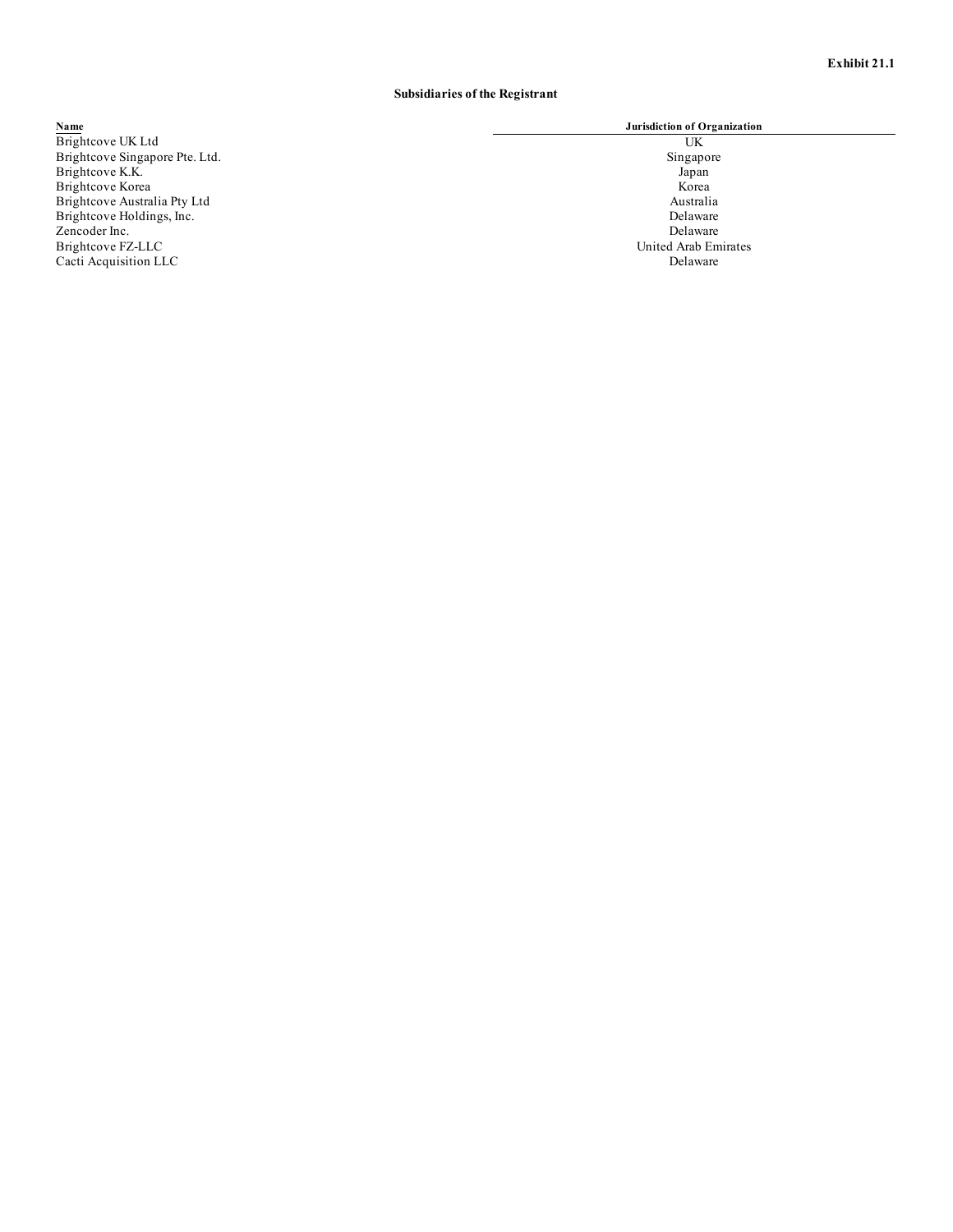### **Consent of Independent Registered Public Accounting Firm**

We consent to the incorporation by reference in the following Registration Statements:

- (1) Registration Statement (Form S-8 No. 333-179966) pertaining to the Amended and Restated 2004 Stock Option and Incentive Plan of Brightcove Inc. and the Brightcove Inc. 2012 Stock Incentive Plan,
- (2) Registration Statement (Form S-8 No. 333-183315) pertaining to the Brightcove Inc. 2012 RSU Inducement Plan,
- (3) Registration Statement (Form S-8 No. 333-187051) pertaining to the Brightcove Inc. 2012 Stock Incentive Plan,
- (4) Registration Statement (Form S-3 No. 333-192131) of Brightcove Inc.
- (5) Registration Statement (Form S-8 No. 333-193701) pertaining to the Brightcove Inc. 2014 Stock Option Inducement Plan and the Brightcove Inc. 2012 Stock Incentive Plan, and
- (6) Registration Statement (Form S-8 No. 333-202540) pertaining to the Brightcove Inc. 2012 Stock Incentive Plan;

of our reports dated February 26, 2016, with respect to the consolidated financial statements of Brightcove Inc. and the effectiveness of internal control over financial reporting of Brightcove Inc. included in this Annual Report (Form 10-K) of Brightcove Inc. for the year ended December 31, 2015.

/s/ Ernst & Young LLP

Boston, Massachusetts February 26, 2016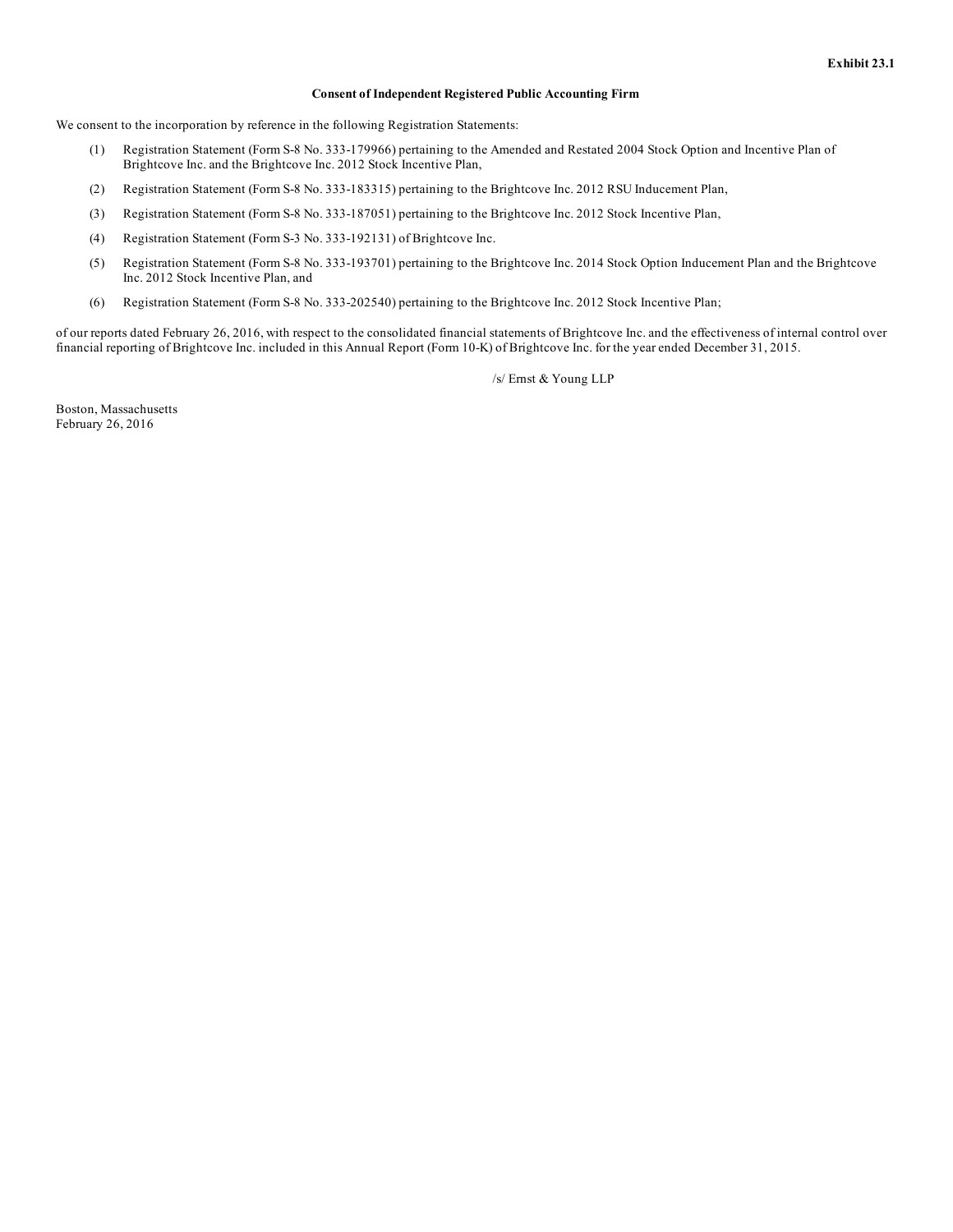# **CERTIFICATION PURSUANT TO RULE 13a-14(a) OR 15d-14(a) OF THE SECURITIES EXCHANGE ACT OF 1934, AS ADOPTED PURSUANT TO SECTION 302 OF THE SARBANES-OXLEY ACT OF 2002**

# I, David Mendels, certify that:

- 1. I have reviewed this Annual Report on Form 10-K of Brightcove Inc.;
- 2. Based on my knowledge, this report does not contain any untrue statement of a material fact or omit to state a material fact necessary to make the statements made, in light of the circumstances under which such statements were made, not misleading with respect to the period covered by this report;
- 3. Based on my knowledge, the financial statements, and other financial information included in this report, fairly present in all material respects the financial condition, results of operations and cash flows of the registrant as of, and for, the periods presented in this report;
- 4. The registrant's other certifying officer and I are responsible for establishing and maintaining disclosure controls and procedures (as defined in Exchange Act Rules 13a-15(e) and 15d-15(e)) and internal control over financial reporting (as defined in Exchange Act Rules 13a-15(f) and 15d-15(f)) for the registrant and have:
	- a) Designed such disclosure controls and procedures, or caused such disclosure controls and procedures to be designed under our supervision, to ensure that material information relating to the registrant, including its consolidated subsidiaries, is made known to us by others within those entities, particularly during the period in which this report is being prepared;
	- b) Designed such internal control over financial reporting, or caused such internal control over financial reporting to be designed under our supervision, to provide reasonable assurance regarding the reliability of financial reporting and the preparation of financial statements for external purposes in accordance with generally accepted accounting principles;
	- c) Evaluated the effectiveness of the registrant's disclosure controls and procedures and presented in this report our conclusions about the effectiveness of the disclosure controls and procedures, as of the end of the period covered by this report based on such evaluation;
	- d) Disclosed in this report any change in the registrant's internal control over financial reporting that occurred during the registrant's most recent fiscal quarter (the registrant's fourth fiscal quarter in the case of an annual report) that has materially affected, or is reasonably likely to materially affect, the registrant's internal control over financial reporting; and
- 5. The registrant's other certifying officer and I have disclosed, based on our most recent evaluation of internal control over financial reporting, to the registrant's auditors and the audit committee of the registrant's board of directors (or persons performing the equivalent functions):
	- a) All significant deficiencies and material weaknesses in the design or operation of internal control over financial reporting which are reasonably likely to adversely affect the registrant's ability to record, process, summarize and report financial information; and
	- b) Any fraud, whether or not material, that involves management or other employees who have a significant role in the registrant's internal control over financial reporting.

Date: February 26, 2016  $\qquad \qquad$  By:

/s/ David Mendels

David Mendels Chief Executive Officer (Principal Executive Officer)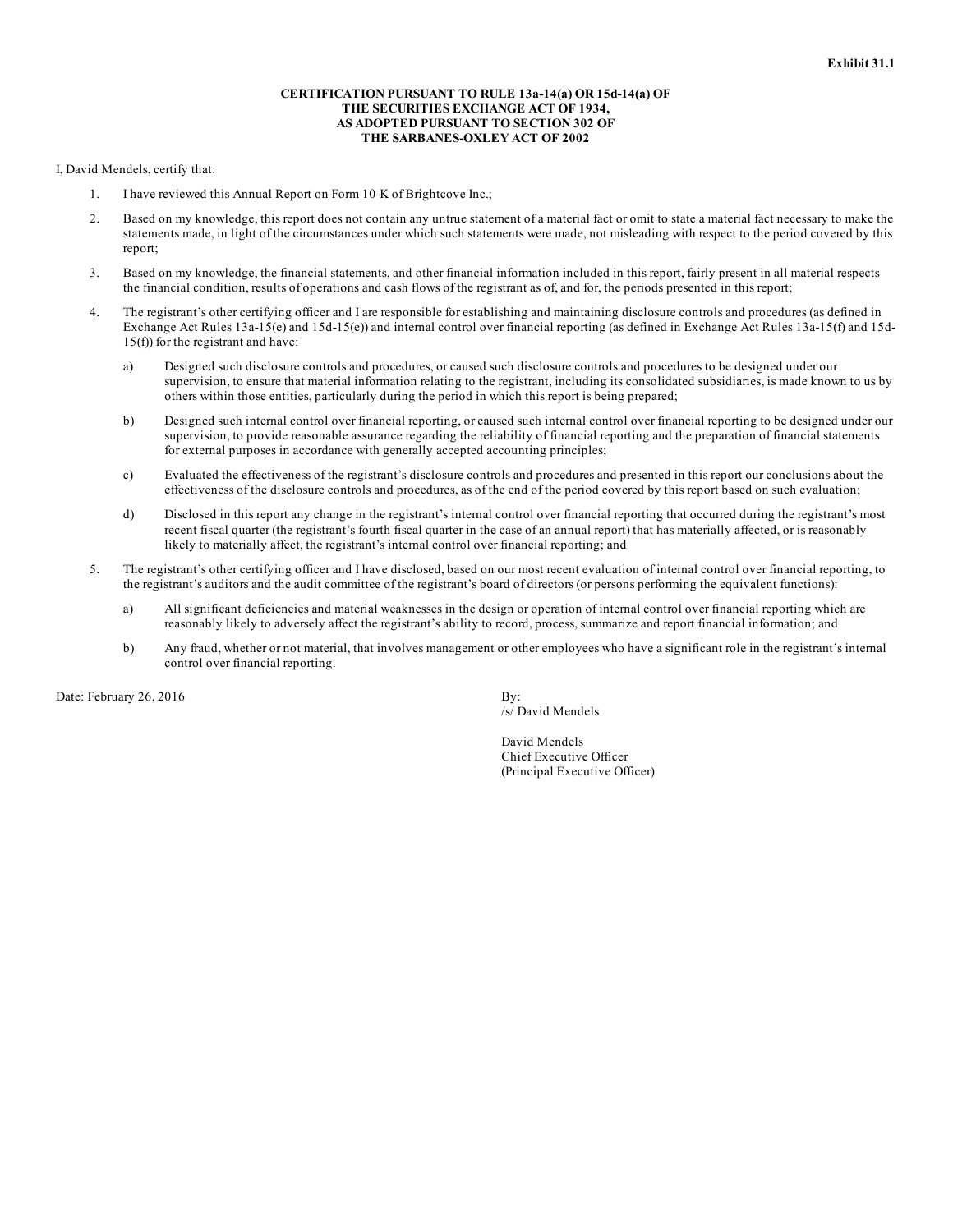# **CERTIFICATION PURSUANT TO RULE 13a-14(a) OR 15d-14(a) OF THE SECURITIES EXCHANGE ACT OF 1934, AS ADOPTED PURSUANT TO SECTION 302 OF THE SARBANES-OXLEY ACT OF 2002**

I, Kevin R. Rhodes, certify that:

- 1. I have reviewed this Annual Report on Form 10-K of Brightcove Inc.;
- 2. Based on my knowledge, this report does not contain any untrue statement of a material fact or omit to state a material fact necessary to make the statements made, in light of the circumstances under which such statements were made, not misleading with respect to the period covered by this report;
- 3. Based on my knowledge, the financial statements, and other financial information included in this report, fairly present in all material respects the financial condition, results of operations and cash flows of the registrant as of, and for, the periods presented in this report;
- 4. The registrant's other certifying officer and I are responsible for establishing and maintaining disclosure controls and procedures (as defined in Exchange Act Rules 13a-15(e) and 15d-15(e)) and internal control over financial reporting (as defined in Exchange Act Rules 13a-15(f) and 15d-15(f)) for the registrant and have:
	- a) Designed such disclosure controls and procedures, or caused such disclosure controls and procedures to be designed under our supervision, to ensure that material information relating to the registrant, including its consolidated subsidiaries, is made known to us by others within those entities, particularly during the period in which this report is being prepared;
	- b) Designed such internal control over financial reporting, or caused such internal control over financial reporting to be designed under our supervision, to provide reasonable assurance regarding the reliability of financial reporting and the preparation of financial statements for external purposes in accordance with generally accepted accounting principles;
	- c) Evaluated the effectiveness of the registrant's disclosure controls and procedures and presented in this report our conclusions about the effectiveness of the disclosure controls and procedures, as of the end of the period covered by this report based on such evaluation;
	- d) Disclosed in this report any change in the registrant's internal control over financial reporting that occurred during the registrant's most recent fiscal quarter (the registrant's fourth fiscal quarter in the case of an annual report) that has materially affected, or is reasonably likely to materially affect, the registrant's internal control over financial reporting; and
- 5. The registrant's other certifying officer and I have disclosed, based on our most recent evaluation of internal control over financial reporting, to the registrant's auditors and the audit committee of the registrant's board of directors (or persons performing the equivalent functions):
	- a) All significant deficiencies and material weaknesses in the design or operation of internal control over financial reporting which are reasonably likely to adversely affect the registrant's ability to record, process, summarize and report financial information; and
	- b) Any fraud, whether or not material, that involves management or other employees who have a significant role in the registrant's internal control over financial reporting.

Date: February 26, 2016  $\qquad \qquad$  By:

/s/ Kevin R. Rhodes

Kevin R. Rhodes Chief Financial Officer (Principal Financial Officer)